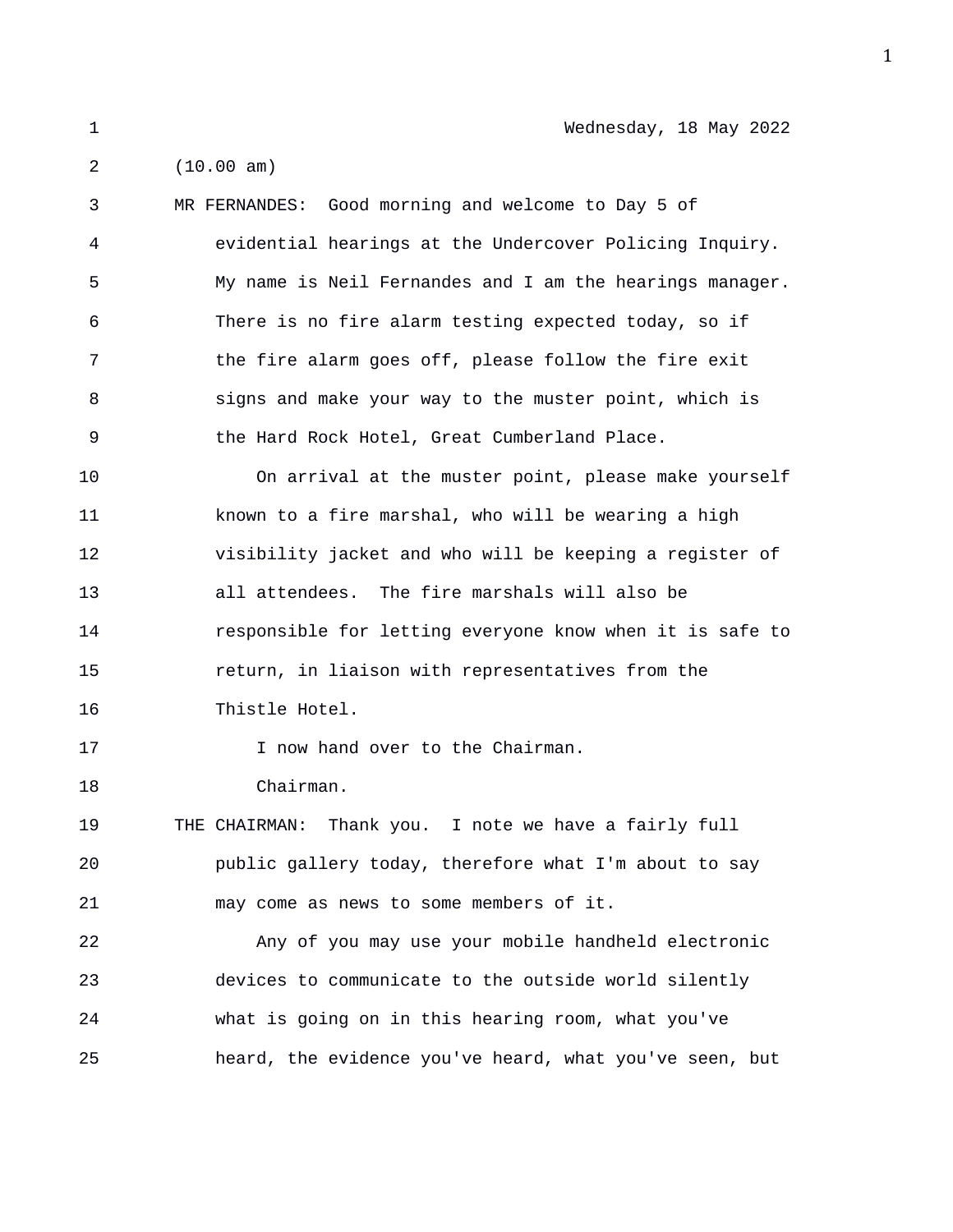1 you may not communicate anything until ten minutes have 2 elapsed since the event which you're describing 3 occurred. 4 You may not use those devices for recording what is 5 going on here, or photographing. The formal 6 restrictions are set out in a document which is on, 7 I think, each table in front of you. Please consult it 8 if you are in any doubt. 9 Mr Barr. 10 Forgive me, you wish to be sworn, I think, Mr Craft, 11 do you not? 12 A. Yes, sir. 13 HN34 (GEOFFREY CRAFT) (sworn) 14 THE CHAIRMAN: Mr Craft, I'm afraid you're in for quite 15 a long day. We do have regular breaks, but if at any 16 time you feel need for a break, all you need do is say 17 so. 18 A. Thank you, sir. 19 THE CHAIRMAN: Mr Barr. 20 Questions by MR BARR 21 MR BARR: Thank you, sir. 22 Mr Craft, could you tell us your full name, please? 23 A. I am Geoffrey Theodore Michael Craft. 24 Q. You have provided us with two witness statements dated 25 7 December 2020 and 23 February 2022. We understand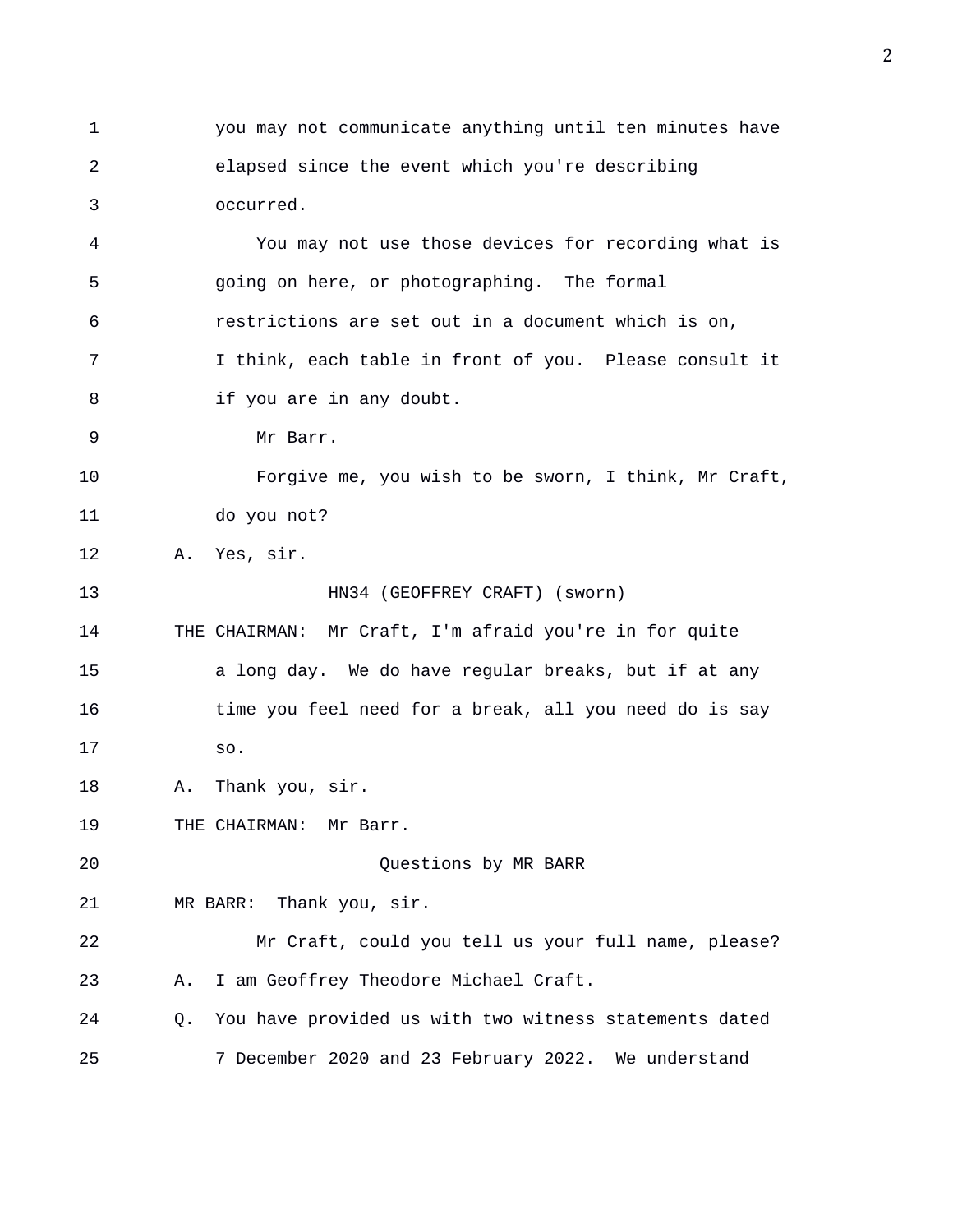1 through your legal team that you wish to make 2 three corrections to the first of those witness 3 statements.

4 We understand that in your first witness statement, 5 at paragraph 70, you used the cover name "Rick Gibson" 6 when you intended to use the real name Rick Clark.

7 At paragraph 100, you stated that you did not recall 8 the officer that we know as HN13 appearing in court. 9 I'll give you a moment to check who that is.

10 A. If I may. Thank you. Yes.

11 Q. You tell us through your legal team that in fact you do 12 recall that.

13 And then at paragraph 116 you stated that the idea 14 of using deceased children's identities came from 15 "The Day of the Jackal", but in fact, we're told you 16 think that the idea was popularised by "The Day 17 of the Jackal". We will go into those aspects in more 18 detail in due course, but subject to those corrections, 19 are the contents of your witness statements true and 20 correct to the best of your knowledge and belief? 21 A. They are. 22 Q. Can I start, please, with your training as a police

23 officer. Were you trained on the powers of entry, 24 search and seizure?

25 A. Yes.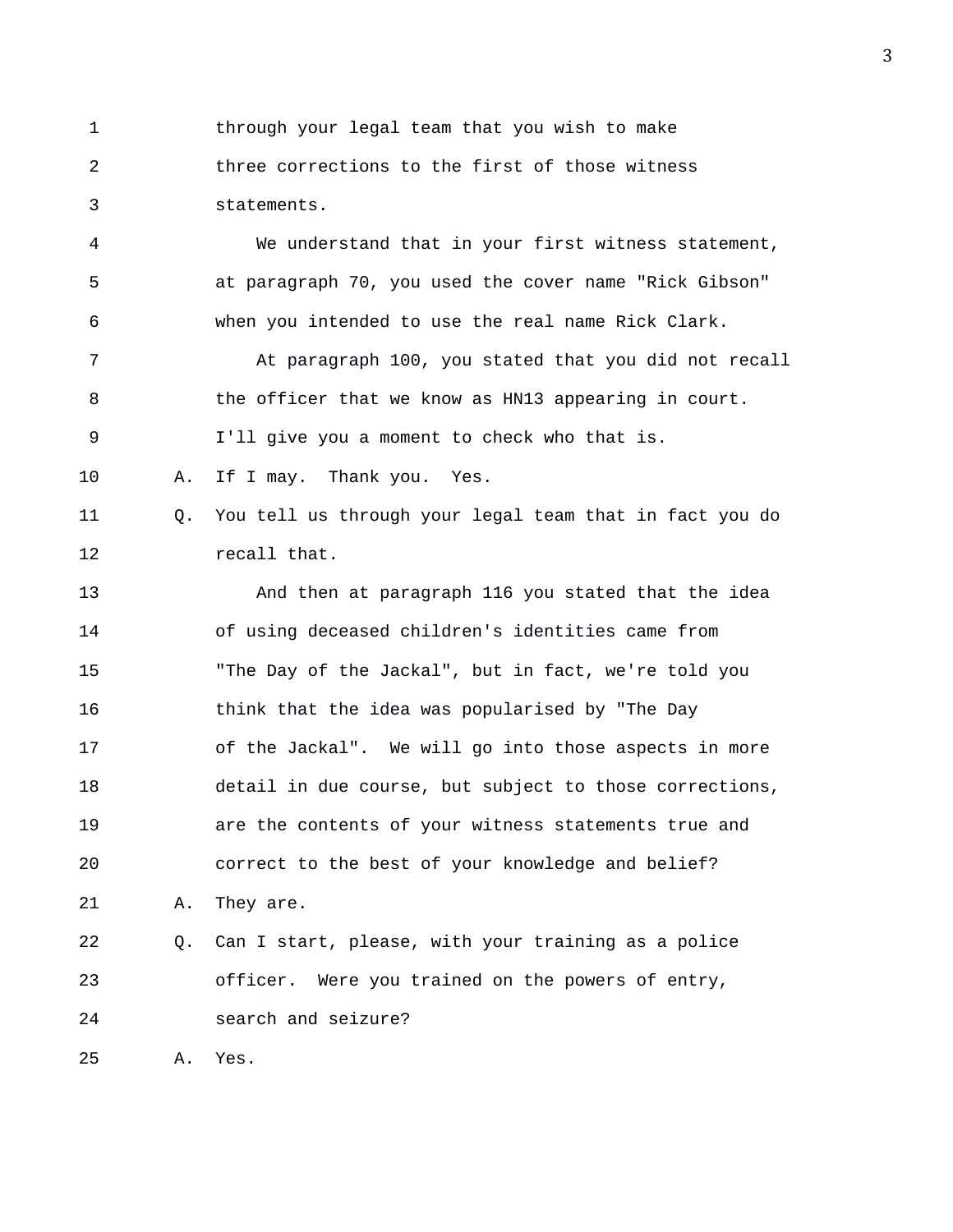| $\mathbf 1$ | 0. | Were you given any further training about                |
|-------------|----|----------------------------------------------------------|
| 2           |    | the application of the law so far as it applies to       |
| 3           |    | powers of entry, search and seizure in the context of    |
| 4           |    | undercover policing?                                     |
| 5           | Α. | Not in the -- in the context of undercover policing.     |
| 6           | Q. | Did you consider that the limitations on a police        |
| 7           |    | officer entering a private dwelling applied to the work  |
| 8           |    | of the SDS?                                              |
| 9           | Α. | No, I did not.                                           |
| 10          | O. | Did you give it any thought?                             |
| 11          | Α. | No.                                                      |
| 12          | Q. | Would the same apply to powers of search and seizure?    |
| 13          | Α. | Yes.                                                     |
| 14          | Q. | Did you have any training at all during what we call the |
| 15          |    | Tranche 1 era -- that is between about 1968 and about    |
| 16          |    | 1983 -- on the European Convention on Human Rights?      |
| 17          | Α. | No.                                                      |
| 18          | Q. | Did you give that Convention any consideration during    |
| 19          |    | that era?                                                |
| 20          | Α. | No.                                                      |
| 21          | Q. | You've told us that you didn't have any training on      |
| 22          |    | discrimination. Did you give discrimination any          |
| 23          |    | consideration during the Tranche 1 era?                  |
| 24          | Α. | No.                                                      |
| 25          | Q. | Were you trained on the Peelian principles,              |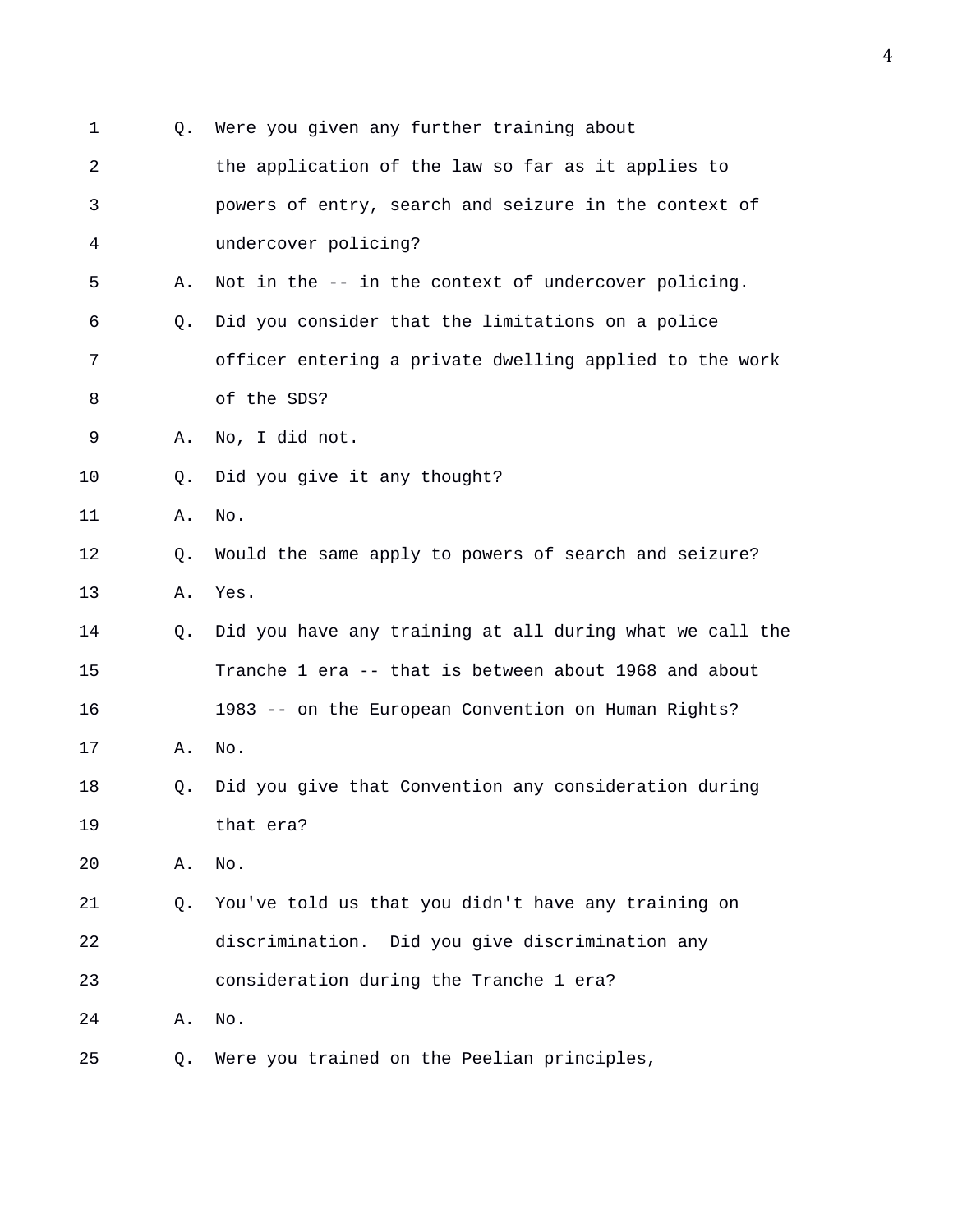1 Sir Robert Peel's principles of policing?

- 2 A. Yes.
- 3 Q. And do you recall that one of those principles is that 4 the ability of the police to perform their duties is 5 dependent upon public approval of police actions? 6 A. Yes. 7 Q. During your time with the SDS, did you give any 8 consideration to whether the public would approve of 9 what the SDS was doing? 10 A. Yes. 11 Q. And what was your conclusion? 12 A. My conclusion was that the public as a whole are happy 13 to live in a parliamentary democracy and that the 14 police, in preserving the law with public 15 demonstrations, which are part of our -- our 16 parliamentary democracy, the police naturally need 17 intelligence to ensure that their policing is 18 appropriate. 19 Q. Did you give any consideration to whether the level of 20 intrusion in people's private and political lives were 21 such that the public would have qualms? 22 A. No. 23 Q. The next principle I would like to put to you is the one 24 which says: 25 "Police must secure the willing cooperation of the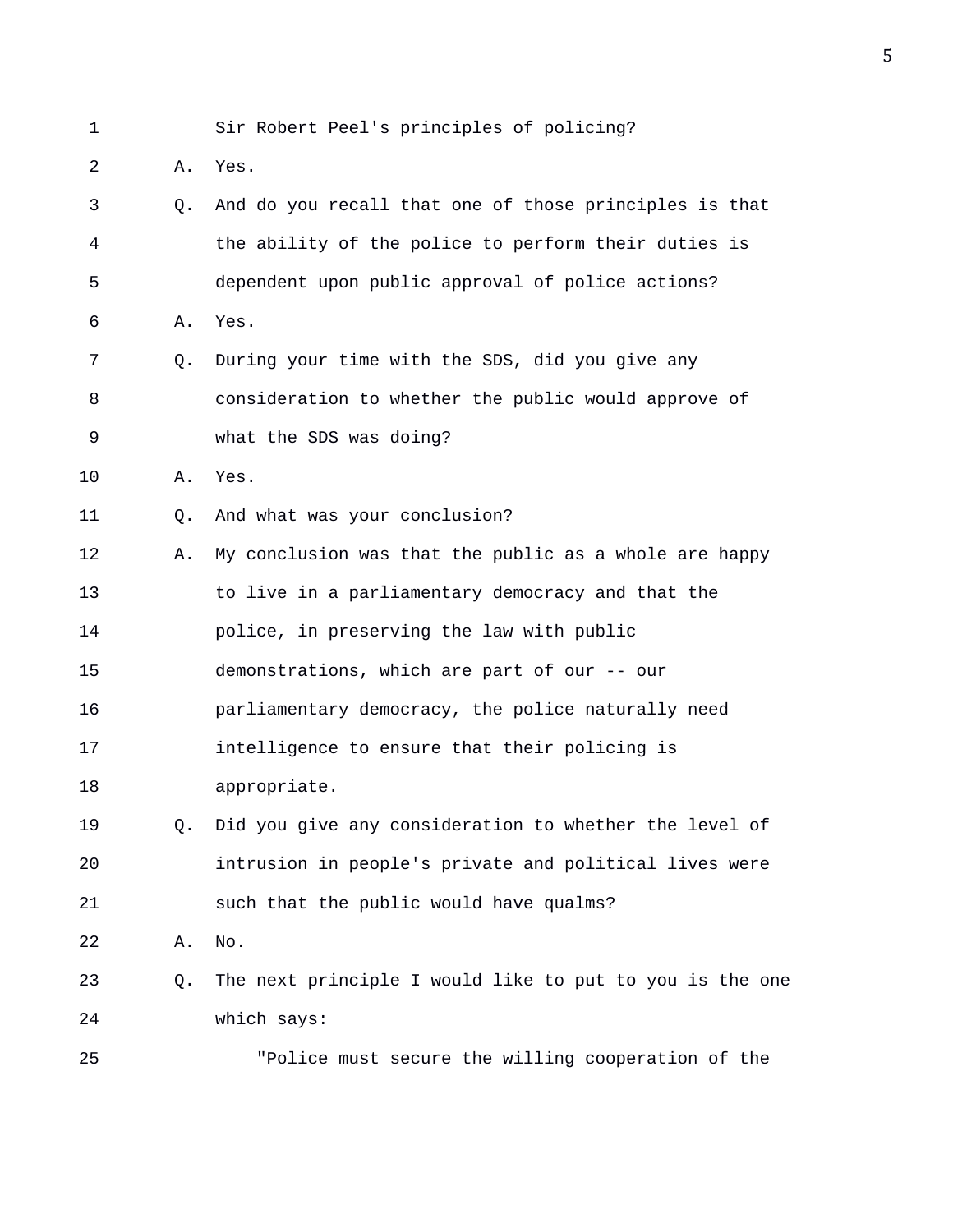| 1              |    | public in voluntary observance of the law to be able to |
|----------------|----|---------------------------------------------------------|
| $\overline{a}$ |    | secure and maintain the respect of the public."         |
| 3              |    | Were you familiar with that principle?                  |
| 4              | Α. | Yes.                                                    |
| 5              | Q. | Did you consider that what the SDS was doing would      |
| 6              |    | command the respect of the public?                      |
| 7              | Α. | Yes.                                                    |
| 8              | Q. | Why did you hold that view?                             |
| 9              | Α. | Because, as I said before, it was supporting the --     |
| 10             |    | their -- their lifestyle, their freedom. I think the    |
| 11             |    | difficulty is -- here is that one needs intelligence to |
| 12             |    | preserve those freedoms, and that is what I considered. |
| 13             | O. | The third and final principle that I'd like to put to   |
| 14             |    | you is the one which states:                            |
| 15             |    | "Police at all times should maintain a relationship     |
| 16             |    | with the public that gives reality to the historic      |
| 17             |    | tradition that the police are the public and the public |
| 18             |    | are the police, the police being only members of        |
| 19             |    | the public who are paid to give full time attention to  |
| 20             |    | duties which are incumbent on every citizen in the      |
| 21             |    | interests of community welfare and existence."          |
| 22             | Α. | I can't say I gave a great deal of thought to that long |
| 23             |    | principle.                                              |
| 24             | Q. | Righto. I'll move on then.                              |
| 25             |    | Did you ever serve on the industrial desk in            |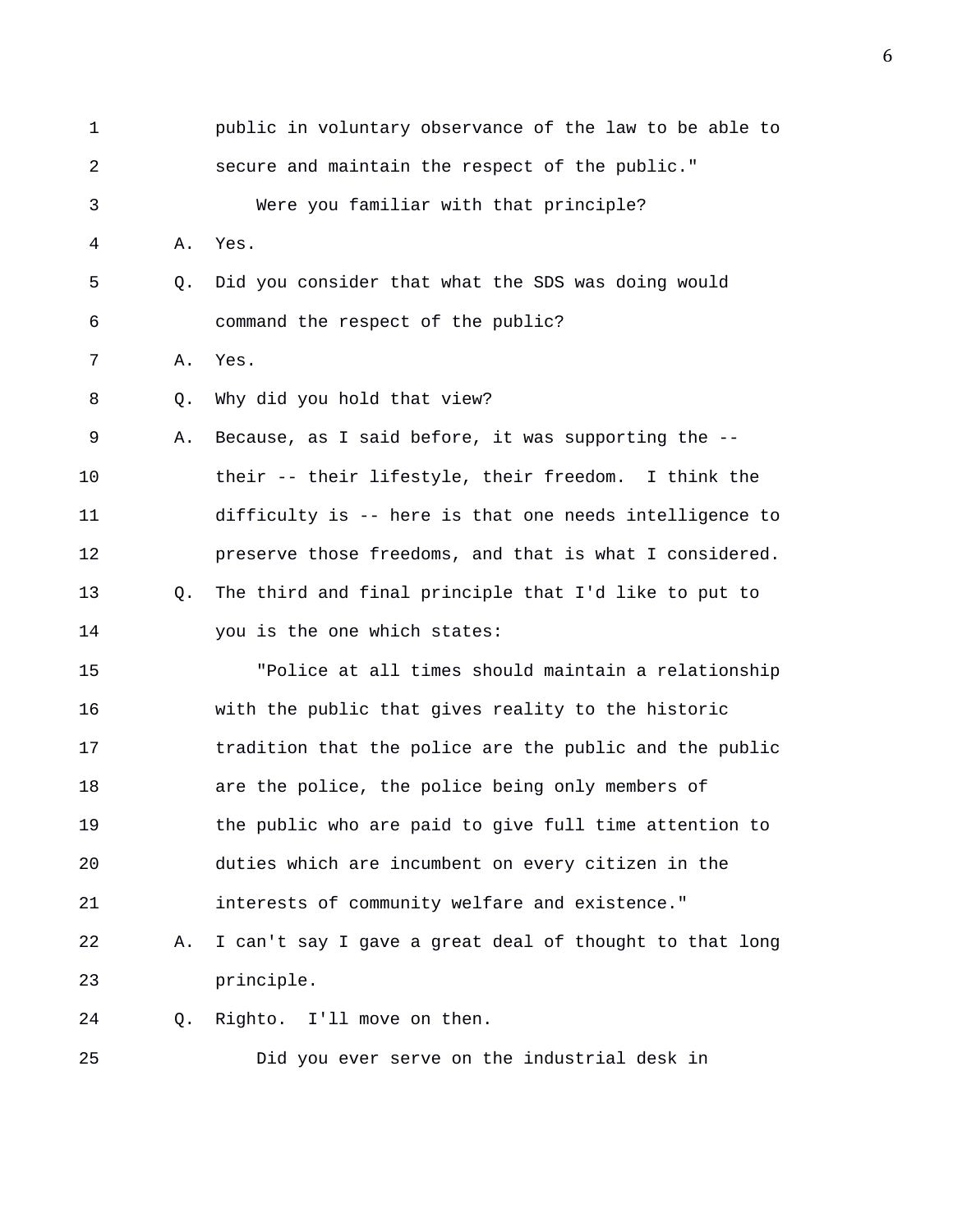1 C Squad?

2 A. No.

| $\mathbf{3}$   | 0. | I'm going to try now to anchor your dates of service,    |
|----------------|----|----------------------------------------------------------|
| $\overline{4}$ |    | first of all with the SDS. We understand that you        |
| 5              |    | joined the SDS some time in 1974; is that right?         |
| 6              | Α. | Yes. I -- my recollection is that I came off protection  |
| 7              |    | in February 1974 following the change of government, and |
| 8              |    | I was on another squad very briefly and then I was       |
| 9              |    | switched into the SDS when Derek Brice left.             |
| 10             | Q. | There may be some uncertainty as to precisely when that  |
| 11             |    | was, but would it be possible that it was in the autumn  |
| 12             |    | of 1974?                                                 |
| 13             | Α. | No, it would have been the very early part of 1974.      |
| 14             | O. | And then you took command of the SDS in 1976 when        |
| 15             |    | Derek Kneale was promoted; is that right?                |
| 16             | Α. | That is correct.                                         |
| 17             | Q. | Was that around the spring time of 1976?                 |
| 18             | Α. | I just don't remember.                                   |
| 19             | Q. | According to your central record of service, you were    |
| 20             |    | substantively promoted to detective chief inspector in   |
| 21             |    | November 1976. Is it right that there was a period       |
| 22             |    | before that time where you acted up and were head of     |
| 23             |    | the SDS?                                                 |
| 24             | Α. | That I don't recall. I simply remember that              |
| 25             |    | Derek Kneale and I were both promoted about the same     |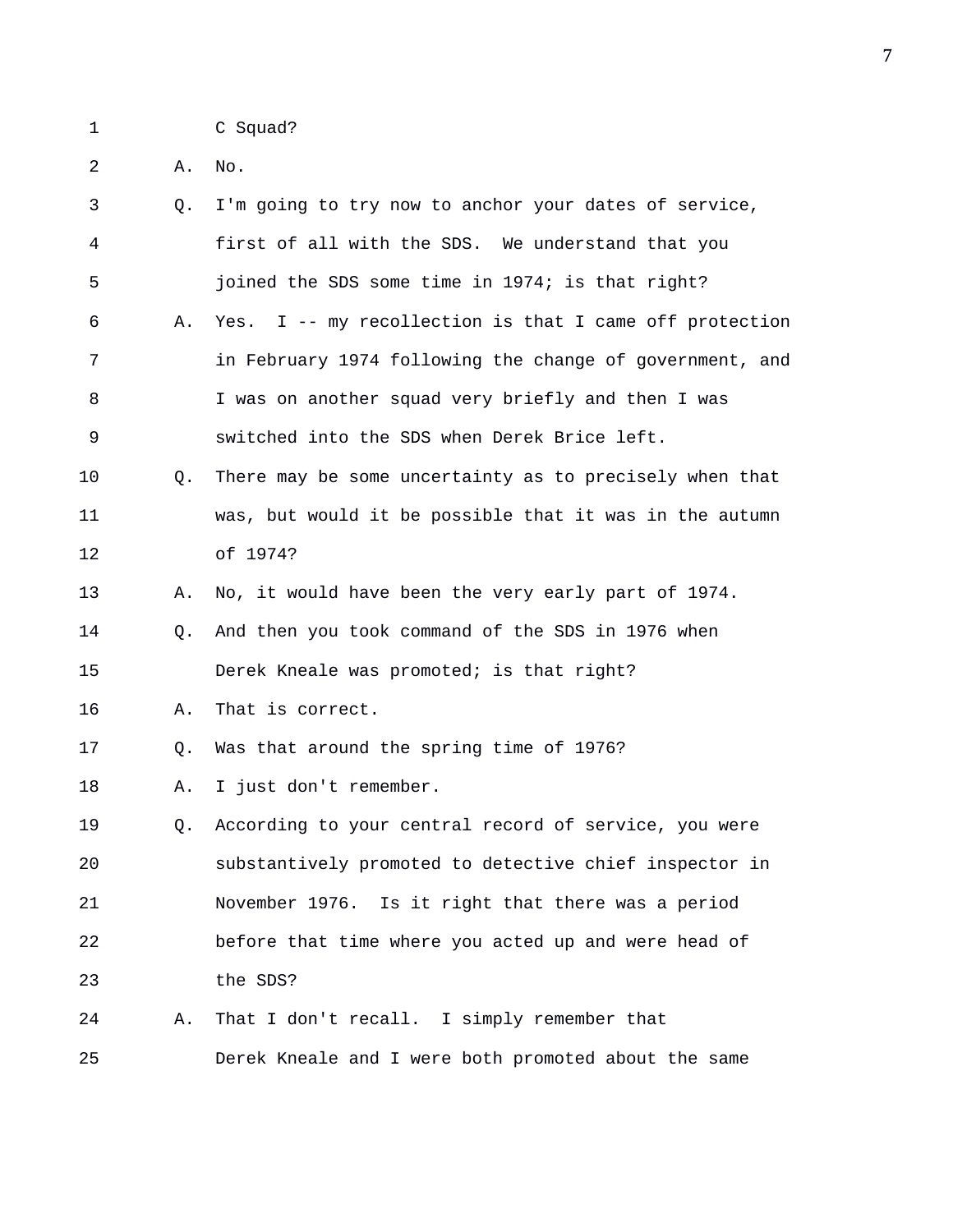| $\mathbf 1$ |    | time and he moved off and I simply took over the role.     |
|-------------|----|------------------------------------------------------------|
| 2           | Q. | You were replaced by Ken Pryde, weren't you?               |
| 3           | Α. | So I'm told. I had forgotten that.                         |
| 4           | Q. | If you can't remember something, please just say so.       |
| 5           |    | We've got a document which shows you going to the          |
| 6           |    | Security Service, taking Mr Pryde with you and saying      |
| 7           |    | that he was going to be your successor, and that           |
| 8           |    | document refers to a meeting on 15 September 1977.<br>Does |
| 9           |    | that sound about right?                                    |
| 10          | Α. | I don't recall anything about it, I'm afraid, sorry.       |
| 11          | Q. | Right.                                                     |
| 12          |    | Can I take you back then to the start of your              |
| 13          |    | service with the SDS. Did you get a handover?              |
| 14          | Α. | No.                                                        |
| 15          | Q. | How did you know what to do?                               |
| 16          | Α. | I simply moved in there as Derek Kneale's number two.      |
| 17          |    | The -- we had worked together before for extensive         |
| 18          |    | periods, and on and off, and so, literally, he -- he and   |
| 19          |    | I discussed what the role entailed.                        |
| 20          | Q. | Presumably that would have covered -- and I don't want     |
| 21          |    | you to name any names in this answer, but it would have    |
| 22          |    | covered who the undercover officers were?                  |
| 23          | Α. | Of course.                                                 |
| 24          | Q. | And what the job entailed in basic terms?                  |
| 25          | Α. | Yes.                                                       |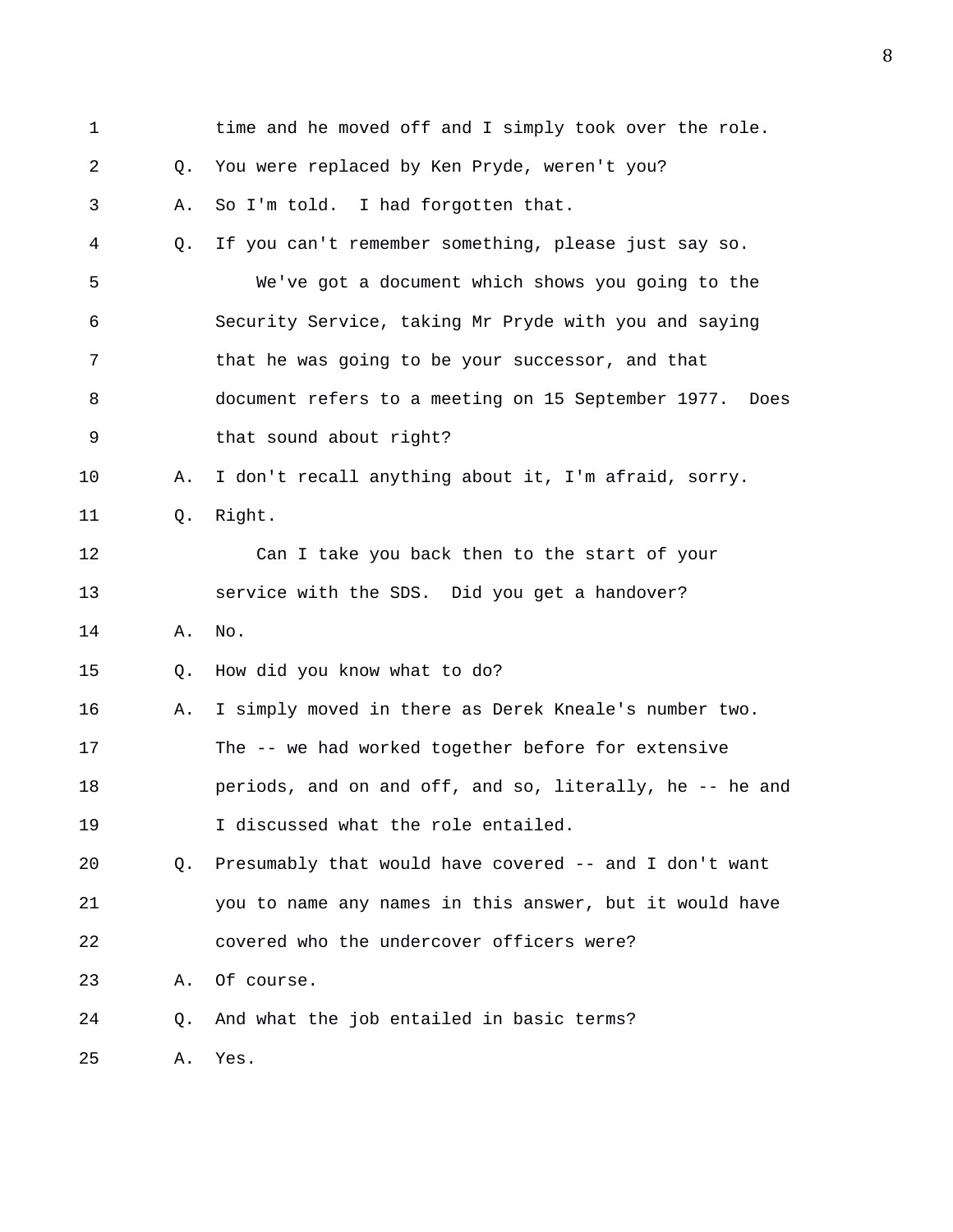| 1  | Q. | Did it cover any past or present information about       |
|----|----|----------------------------------------------------------|
| 2  |    | sexual activity as between undercover police officers    |
| 3  |    | and members of the public?                               |
| 4  | Α. | No.                                                      |
| 5  | Q. | Did it cover any discussion about the risk of such       |
| 6  |    | activity?                                                |
| 7  | Α. | No.                                                      |
| 8  | Q. | Did it cover the legality of what the SDS was doing and  |
| 9  |    | any legal considerations?                                |
| 10 | Α. | No.                                                      |
| 11 | Q. | Did it cover any ethical questions?                      |
| 12 | Α. | No.                                                      |
| 13 | Q. | Did it cover what intelligence was being gathered?       |
| 14 | Α. | Yes.                                                     |
| 15 | Q. | And why it was being gathered?                           |
| 16 | Α. | Yes.                                                     |
| 17 | Q. | And for whom?                                            |
| 18 | Α. | Well, the basic responsibility of the SDS was to provide |
| 19 |    | intelligence on public order activity, but it had        |
| 20 |    | a secondary role. Because of the activities of           |
| 21 |    | the SDS officers, they came in contact, obviously, with  |
| 22 |    | groups which were considered by the Security Service to  |
| 23 |    | be subversive and from C Squad, or through C Squad, we   |
| 24 |    | reported as required on those groups. So that was        |
| 25 |    | intelligence on subversive activities, but the main      |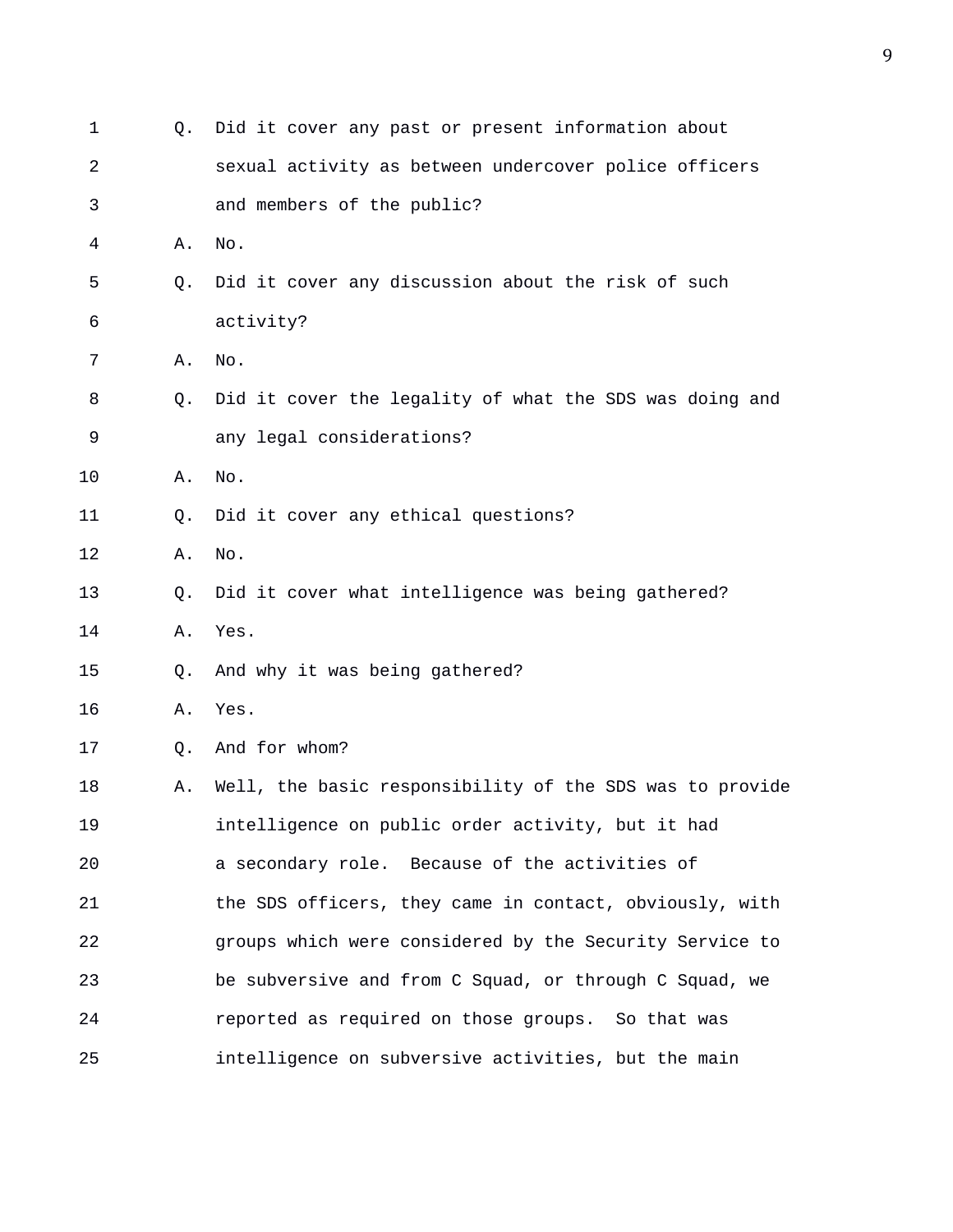- 
- 1 purpose was public order.

| $\overline{2}$ | Q.             | And did Mr Kneale go into detail about the relationship  |
|----------------|----------------|----------------------------------------------------------|
| 3              |                | between the SDS and the Security Service?                |
| 4              | Α.             | I don't think he did. I think we both understood it.     |
| 5              | Q.             | From your previous Special Branch work?                  |
| 6              | Α.             | Of course, yes.                                          |
| 7              | Q.             | Did it cover the relationship between the SDS and A8?    |
| 8              | Α.             | Yes.                                                     |
| 9              | Q.             | And what did Detective Chief Inspector Kneale, as he     |
| 10             |                | then was, tell you about that?                           |
| 11             | Α.             | In the sense that the intelligence we were acquiring was |
| 12             |                | vital for A8 in their policing of public order.          |
| 13             | Q.             | Did he tell you anything specifically about what it was  |
| 14             |                | that they valued?                                        |
| 15             | Α.             | No.                                                      |
| 16             | Q <sub>z</sub> | Did DCI Kneale cover the relationship between the SDS    |
| 17             |                | and B and C Squads?                                      |
| 18             | Α.             | Yes.                                                     |
| 19             | Q.             | And in outline, what did he tell you about the           |
| 20             |                | relationship with C Squad?                               |
| 21             | Α.             | With C Squad?                                            |
| 22             | Q.             | Yes.                                                     |
| 23             | Α.             | Oh, in outline -- and again, how much he told me and how |
| 24             |                | much I already knew, I can't be specific, but in         |
| 25             |                | outline, that C Squad had the responsibility for         |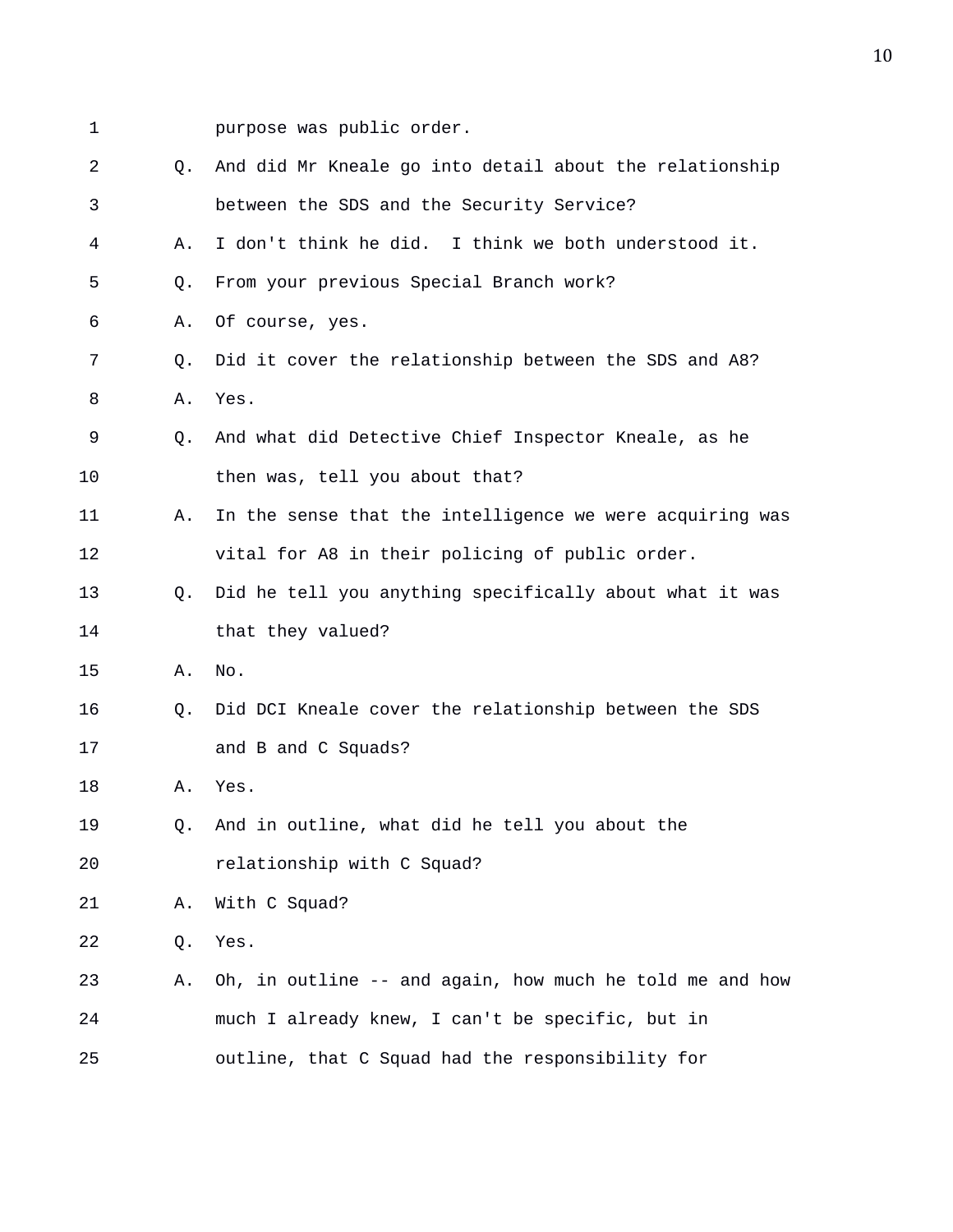1 supporting the Security Service in terms of subversion, 2 and that they would request information, they would 3 certainly be the -- the group who would advise on where 4 we should place our people, and everything we did on the 5 subversion -- in fact, everything we did, all the 6 reports, we passed through C Squad for their -- for them 7 to activate.

8 So they would either pass it on to the 9 Security Service or they would be the conduit for 10 passing intelligence on to A8, bearing in mind that 11 C Squad had the responsibility of providing threat 12 assessments on public order for A8 and therefore, they 13 may and did have other sources of information to make up 14 their threat assessments. But the SDS, of course, was 15 a major part.

16 Q. And what was the relationship with B Squad?

17 A. Very little, because, of course, the -- at that stage -- 18 and I can't remember exactly when things happened, but 19 the -- the Irish scene was becoming -- in this country, 20 was -- in terms of public order was becoming far less, 21 because the IRA was starting up again, it was operating, 22 and they didn't get involved much in public order.

23 I suppose you could say from the Troops Out Movement 24 point of view, yes, because -- but that was an umbrella 25 organisation, but it was interesting to see from -- from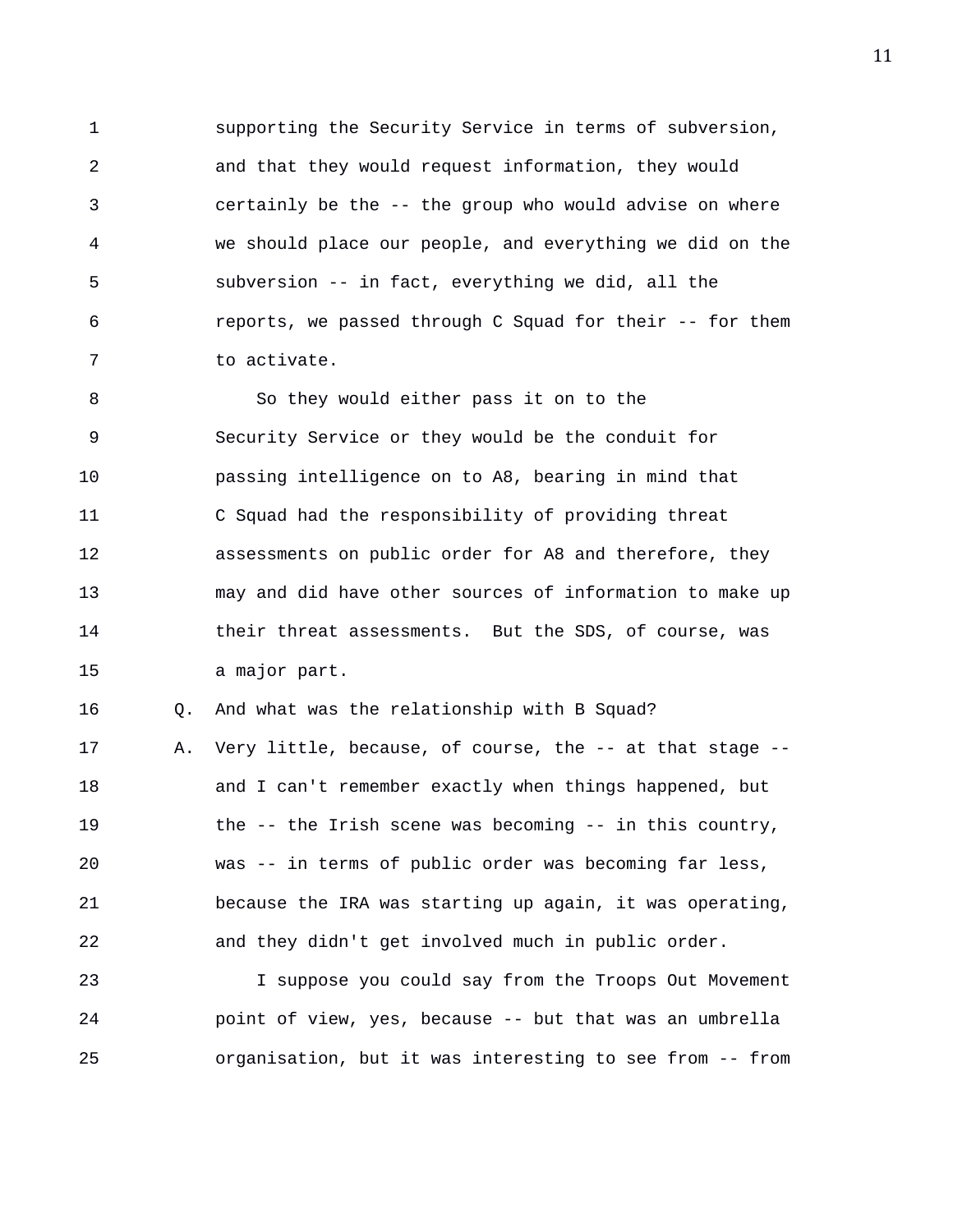1 the SDS point of view how far that was affected by Irish 2 Republican groups within Troops Out, which was a small 3 part of Troops Out. The larger part was the normal -- 4 what's the word I want? The people involved in -- in -- 5 in protest and demonstration. 6 Q. Did DCI Kneale explain to you that undercover police 7 officers were using elements of the identities of 8 deceased children? 9 A. Yes. 10 Q. Did he tell you how that practice had started? 11 A. No, he didn't. 12 Q. Do you know how that practice started? 13 A. No. Sadly, I don't. I appreciate that is of importance 14 to the Inquiry, but I just do not know when it started. 15 Q. And does it follow that you can't help us either with 16 who decided that that practice should be adopted by 17 the SDS? 18 A. No, I'm afraid not. I wish I could. 19 Q. Something you touched on a moment ago: did DCI Kneale 20 talk to you about target selection? 21 A. We discussed it. I can't say whether he briefed me on 22 it. I think we discussed that at the time. 23 Q. Can you recall what he said? 24 A. Largely he said that we needed intelligence on public 25 order, that there were certain groups who were very much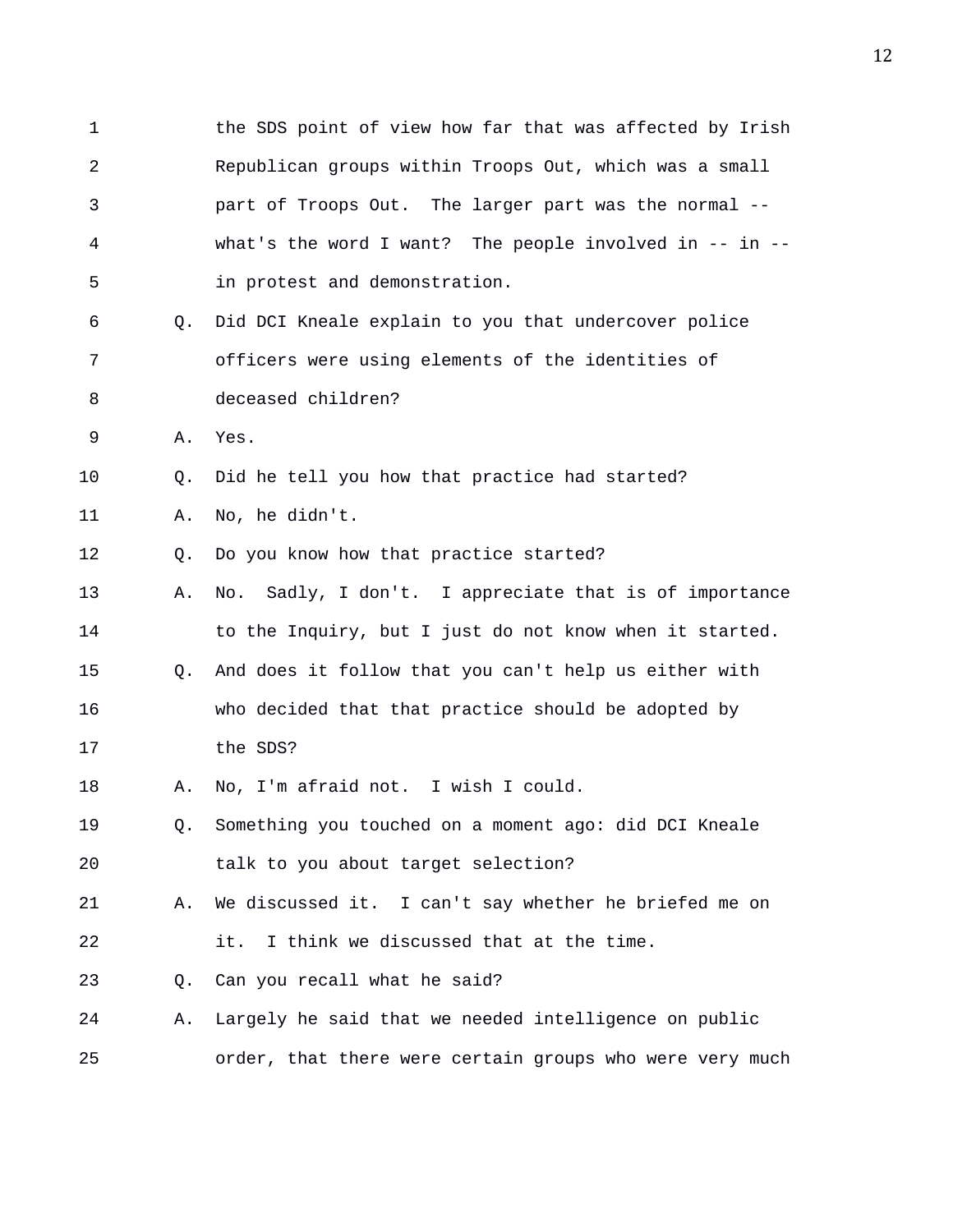1 involved in public order and those were the areas we -- 2 we should cover. 3 Q. Did he identify those groups? 4 A. Well, yes, we did between us, because that was happening 5 in the office at the time. 6 Q. Were you given any instructions or advice to review 7 existing deployments? 8 A. No, I don't think so. 9 Q. Can I move now to the question of how undercover police 10 officers were recruited, and I just want to establish, 11 first of all, who was recruited whilst you were head of 12 the SDS. 13 Was the officer we know as HN297, whose real name is 14 Richard Clark, was he already in the SDS when you 15 started or did you recruit him? 16 A. I believe he had just started, but I'm not certain. 17 Q. Do you have any recollection of recruiting him? 18 A. I didn't recruit him personally, but I -- I was involved 19 assisting his undercover background. 20 Q. Can you recall whether he had a reputation with women? 21 A. I never knew that. 22 Q. He's been described by some of his former colleagues as 23 a womaniser and in one case as a carnivore. Do those 24 descriptions fit with your knowledge and understanding 25 of Richard Clark?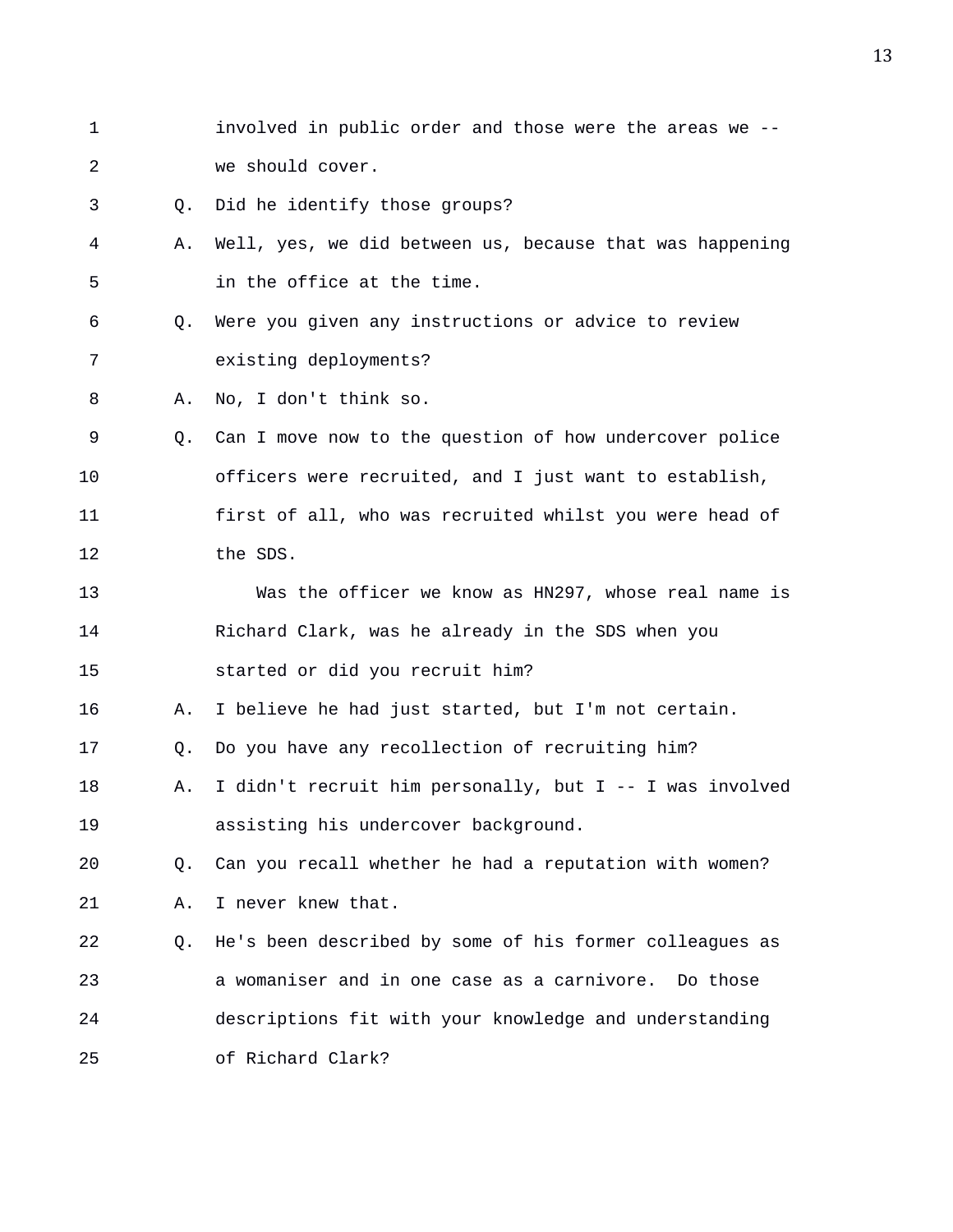1 A. No, certainly not.

2 Q. Did you recruit the officer we know as HN300?

3 A. May I --

- 4 Q. Yes, of course.
- 5 A. -- please? (Pause)

6 No, I don't recall that.

7 Q. He's been described by some as a womaniser and by 8 others -- I paraphrase -- as a serial romantic. Does 9 that description chime with your recollection of him? 10 A. No, it doesn't.

11 Q. How would you describe, first of all, Richard Clark? 12 A. He seemed to be somebody who was affable, social, social 13 activity, he seemed to mix well the other people, got 14 along well with people. I -- I didn't see anything 15 unusual about him, put it that way.

16 Q. And HN300?

17 A. An interesting character, it seemed to be. Quite 18 **a** funny character to deal with. Looked absolutely 19 nothing like a police officer. I can't imagine why he 20 was ever a police officer, but the fact remains that, 21 from the job that we used him for, he would have slipped 22 into any -- any sort of organisation very easily. 23 I think nobody would have thought he was a police 24 officer.

25 Q. Did you regard him as a suitable temperament for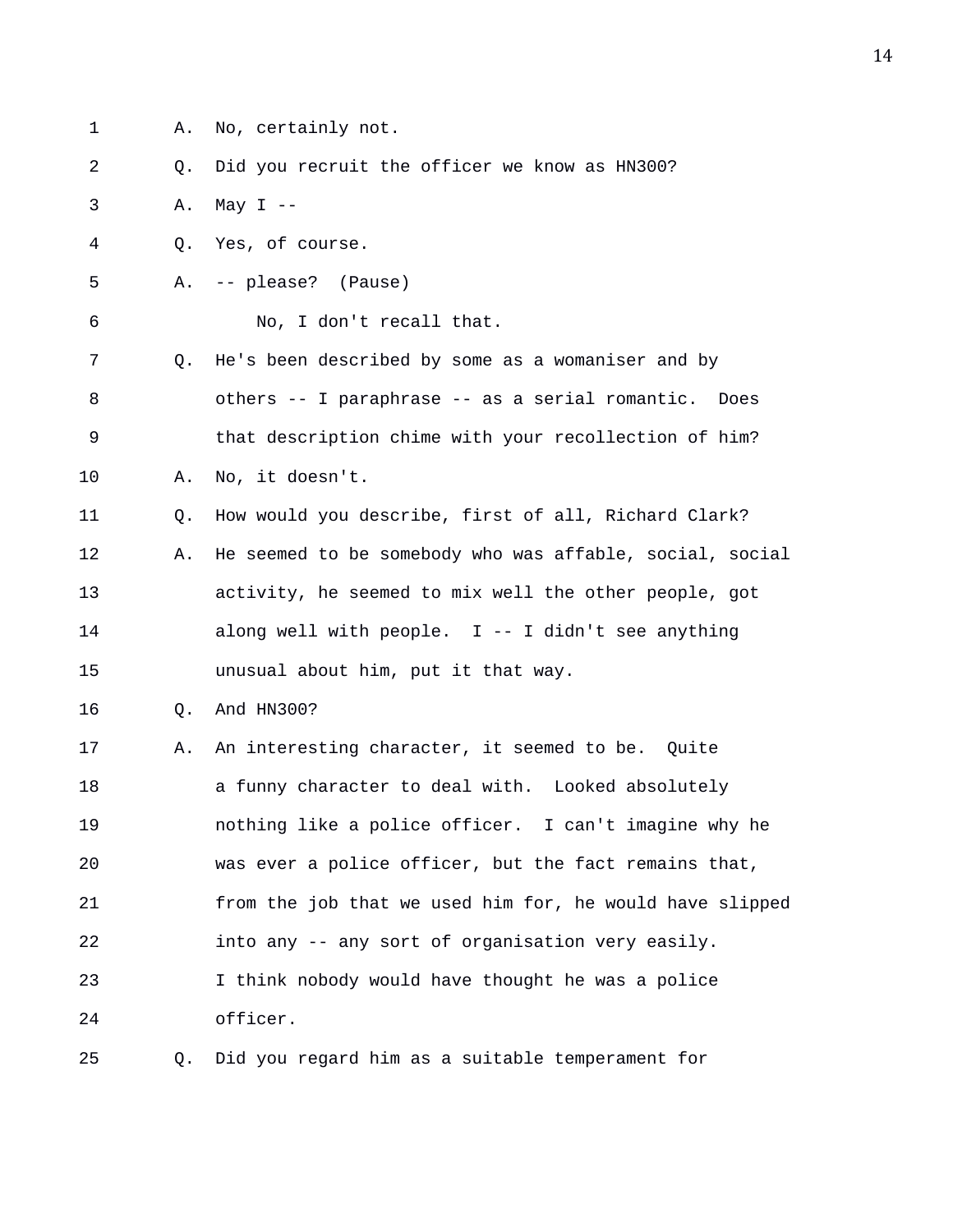| 1  |             | undercover policing?                                       |
|----|-------------|------------------------------------------------------------|
| 2  | Α.          | Well, let's say I -- I didn't know of any reason why he    |
| 3  |             | should not have been.                                      |
| 4  | $Q_{\star}$ | And the same question for Richard Clark.                   |
| 5  | Α.          | That would be correct, yes.                                |
| 6  | Q.          | Now, on the basis of our understanding of the timeline,    |
| 7  |             | we think that $H N13$ -- and I'm going to read a series of |
| 8  |             | names, if you could keep the file to the side, please --   |
| 9  | Α.          | Yes.                                                       |
| 10 | Q.          | -- HN13, HN296, HN304, HN354 and possibly HN80 were all    |
| 11 |             | recruited while you were head of the SDS.                  |
| 12 | Α.          | May I ask, could you repeat the last two?                  |
| 13 | Q.          | Yes, 354, who is -- his real name is no longer             |
| 14 |             | restricted. He's Vince Harvey.                             |
| 15 | Α.          | Oh, yes.                                                   |
| 16 | Q.          | And HN80.                                                  |
| 17 | Α.          | HN80. (Pause)                                              |
| 18 |             | Yes, in the total period, $I$ -- all the names I know,     |
| 19 |             | but I can't be quite -- I can't clear in my own mind       |
| 20 |             | about whether -- how much I was involved in the            |
| 21 |             | recruitment.                                               |
| 22 | O.          | I see.<br>Now $--$                                         |
| 23 |             | Forgive me, do you recognise them all as<br>THE CHAIRMAN:  |
| 24 |             | being officers in the SDS --                               |
| 25 | Α.          | Yes, sir, I do.                                            |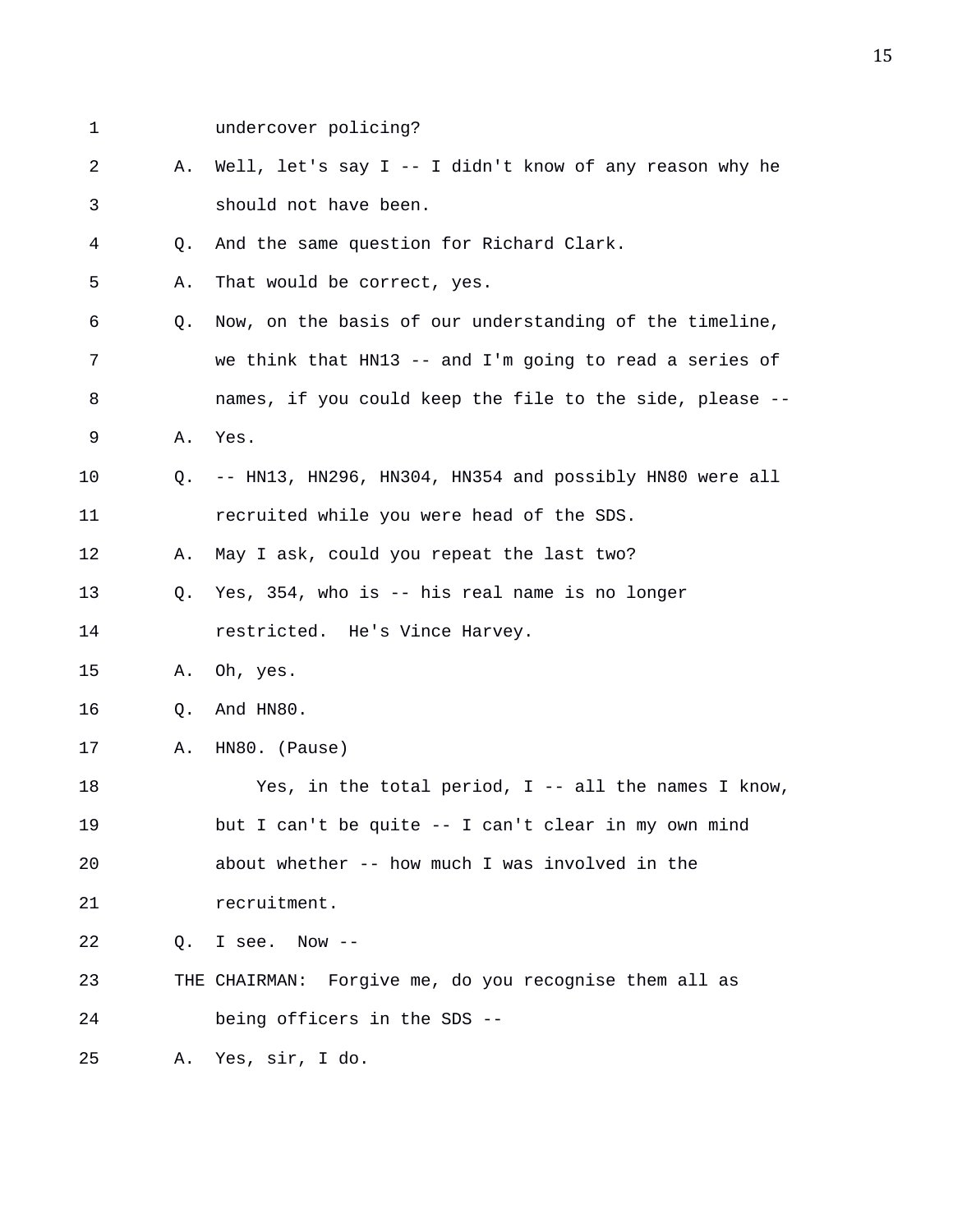1 THE CHAIRMAN: -- when you were in charge of it?

2 A. Yes, sir.

3 MR BARR: If you can't remember the specifics, I'll zoom out 4 to the general. Now, all of these officers were either 5 married or, in the case of Vince Harvey, in a long term 6 relationship when they were recruited to the SDS. Was 7 that deliberate?

8 A. Yes. It was part of the criteria we looked at for 9 recruitment.

10 Q. And was one advantage of recruiting officers who were 11 either married or in stable relationships that it 12 reduced the risk of them becoming involved in sexual 13 activity with members of the public in their undercover 14 identities?

15 A. I can't say that. The thinking at the time was that 16 they were in a stressful -- a stressful job, they're 17 having to live two lives, and it was very important that 18 they had a stable life to which they could return daily, 19 preferably, to break away from the scene they were in. 20 So it was more about stability, I think.

21 Q. More about stability or entirely about stability?

22 A. I think, looking at the -- the sexual bit, if I may, it 23 was never discussed when I was there on the SDS, and it 24 wasn't discussed because we were all trained from day 1 25 as probationary policemen that sexual activity on duty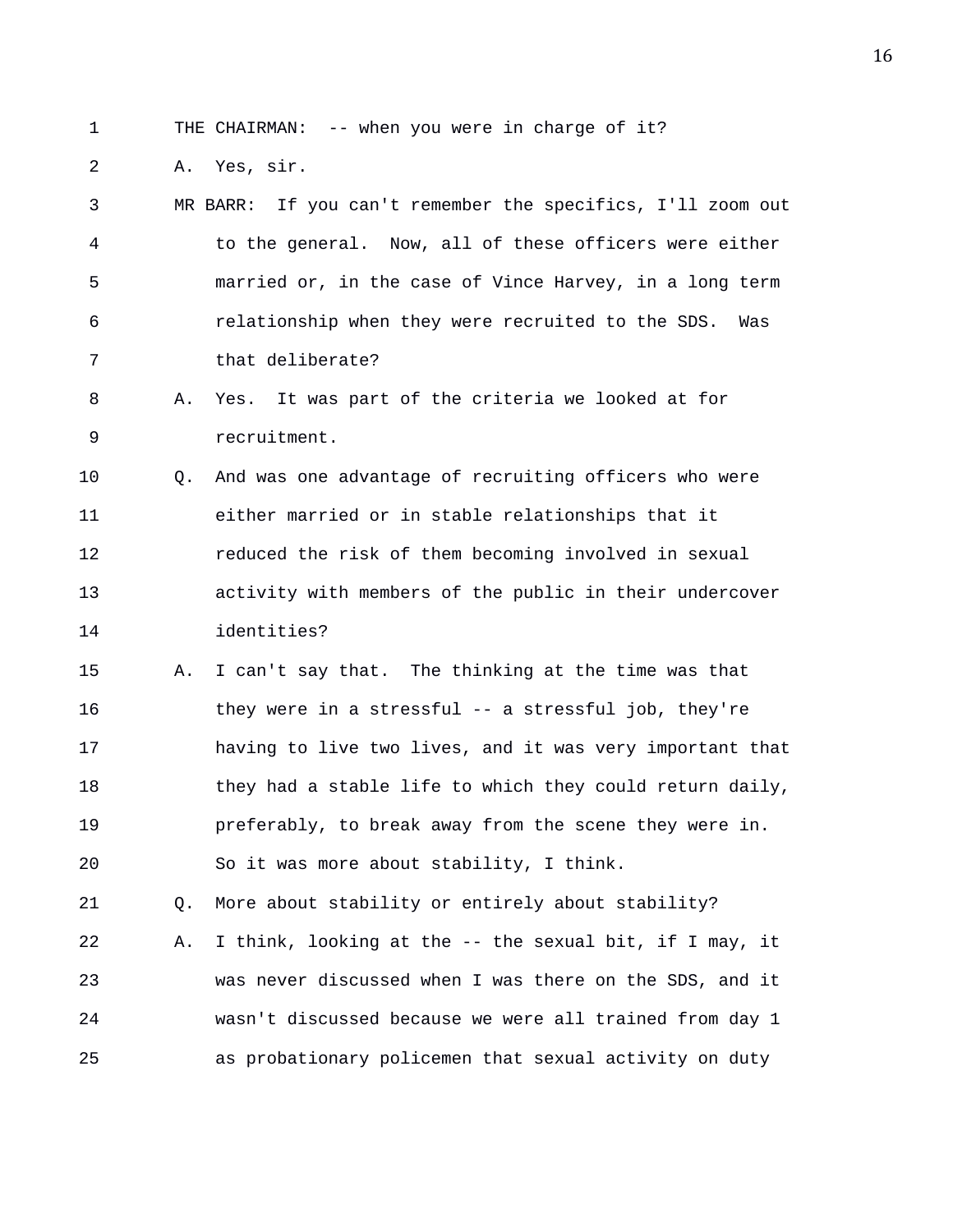1 was putting oneself on the line for dismissal, and in 2 fact I still remember, in my own case, the instructor 3 producing copies of old-fashioned police orders from 4 I think about 1830 where PC Bloggs had been dismissed 5 having been caught with the hand -- with the housemaid 6 from somewhere. And it was always stressed within the 7 police service that sexual activity on duty was just not 8 on, and that -- that is probably why it was never 9 discussed. 10 0. Can I move now from recruitment to the construction of 11 cover identities.

12 Now, you've explained to us in your witness 13 statement that it was a bespoke process and that you 14 were involved in it. Can I take an example: HN304.

15 A. Yes, sir.

16 Q. Can you recall whether you discussed with him adopting 17 not only the name and date of birth of the child in 18 question, but also the locality in which he had been 19 brought up?

20 A. No, I don't recall it.

21 Q. Is that the sort of thing that you might well have done? 22 A. I might, but I -- I cannot remember a specific occasion 23 when I would have done so.

24 Q. Can you recall in relation to any of the officers whose 25 cover identities you assisted with you suggested to them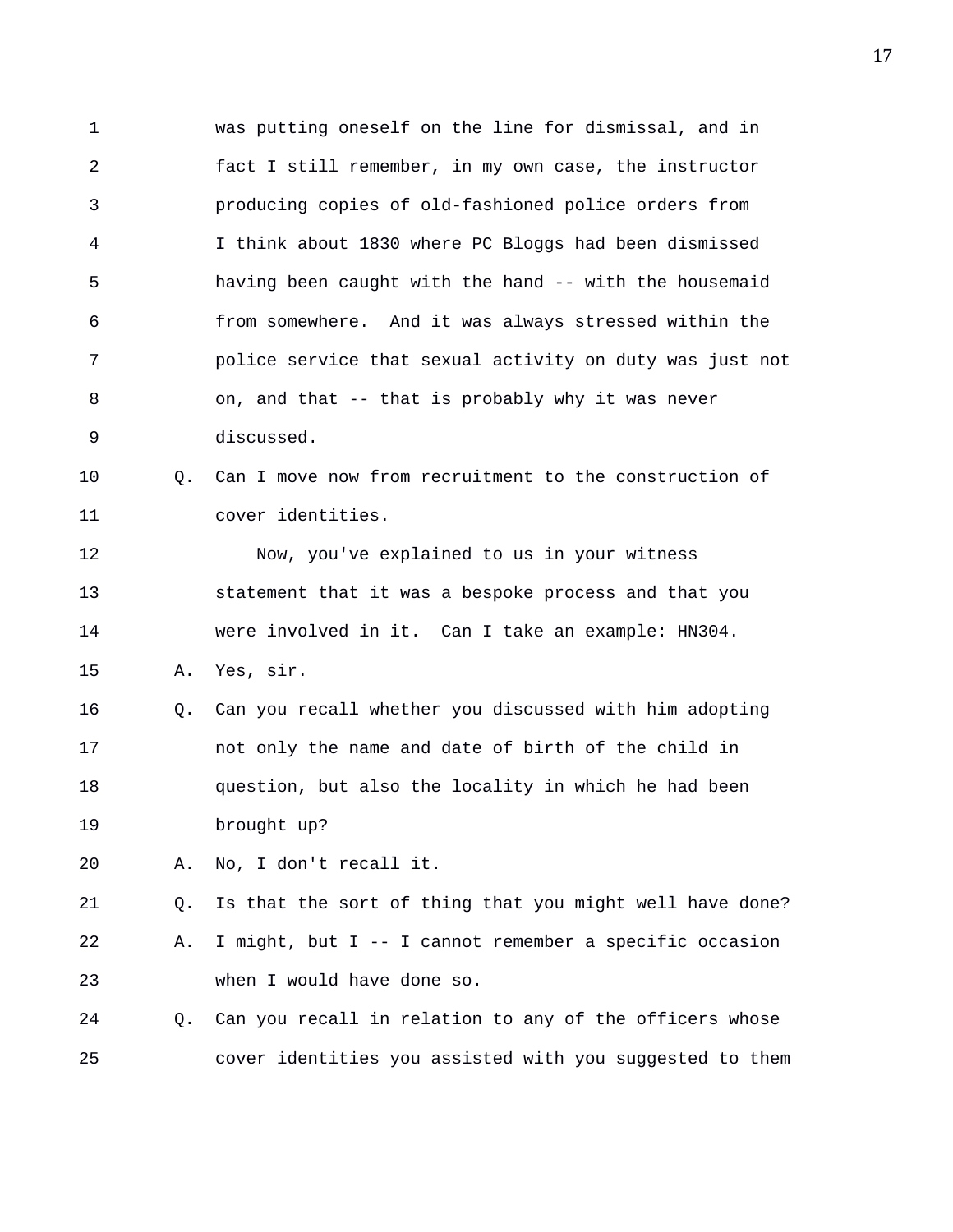| 1  |    | that it would be useful to visit the area where the       |
|----|----|-----------------------------------------------------------|
| 2  |    | child grew up?                                            |
| 3  | Α. | No.                                                       |
| 4  | Q. | Are you saying you can't remember or you didn't do it?    |
| 5  | Α. | I -- I just don't remember doing it at all. I don't       |
| 6  |    | think so.                                                 |
| 7  | Q. | Can I ask you now; do you know whether or not the         |
| 8  |    | Regional Crime Squad ever used this tactic?               |
| 9  | Α. | No, I don't know.                                         |
| 10 | Q. | Can I ask you now about HN297, Richard Clark. Do you      |
| 11 |    | recall whether or not you assisted him to build his       |
| 12 |    | cover legend?                                             |
| 13 | Α. | No, not specifically.                                     |
| 14 |    | THE CHAIRMAN: Forgive me, do you mean you don't recall    |
| 15 |    | doing it or you didn't?                                   |
| 16 | Α. | I don't recall doing it specifically for him. I           |
| 17 |    | MR BARR: More generally then, did you generally check and |
| 18 |    | test the cover identities generated by the UCOs before    |
| 19 |    | they deployed?                                            |
| 20 | Α. | Check, no, but almost certainly discussed who --          |
| 21 |    | where -- what -- what kind of employment they had, those  |
| 22 |    | factors.                                                  |
| 23 | O. | Was that a form of testing their robustness?              |
| 24 | Α. | It was just a question of discussing.                     |
| 25 | О. | For what purpose?                                         |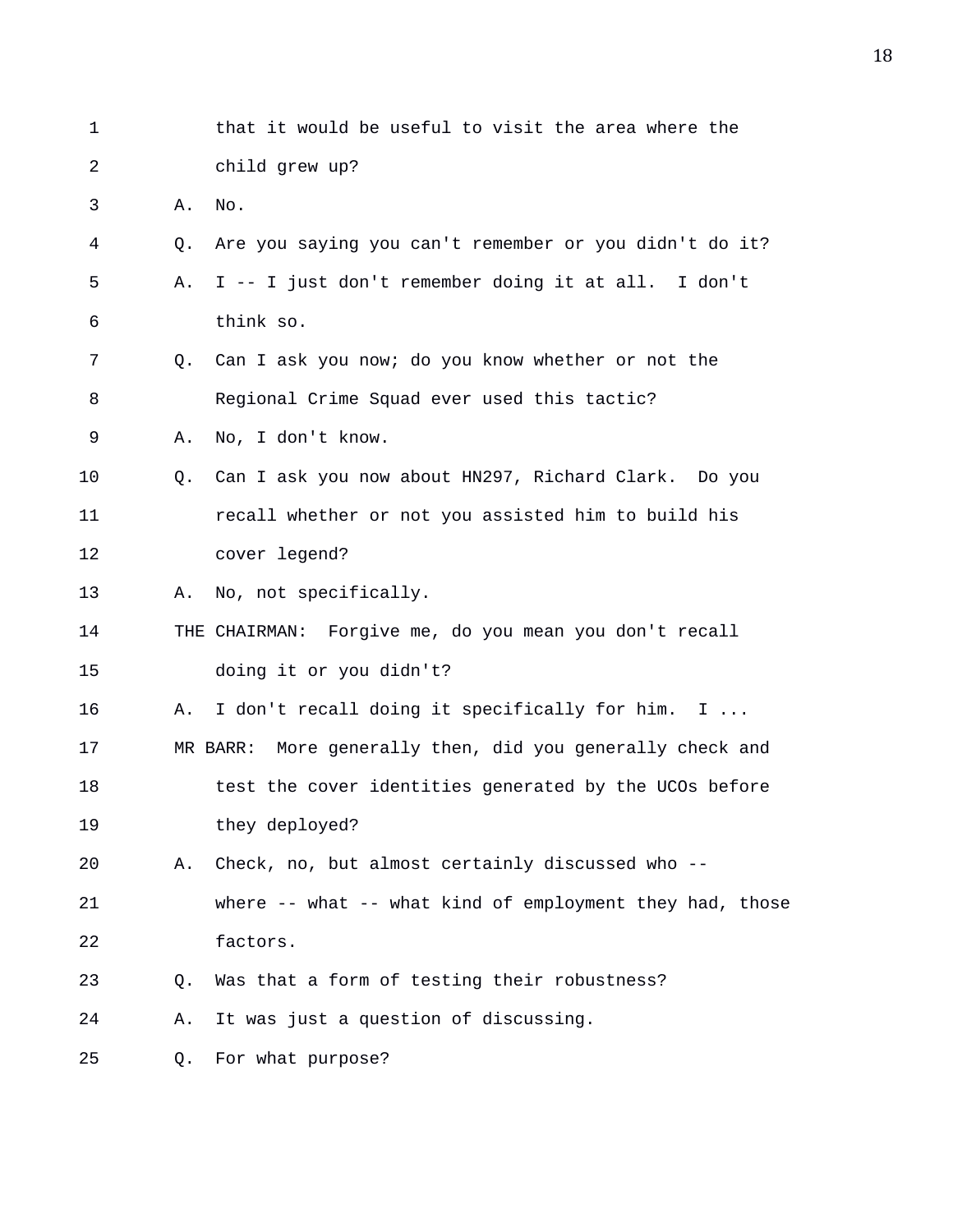1 A. So that we knew how things were and did it make any 2 sense. 3 Q. So that you were satisfied that they were safe to be 4 deployed? 5 A. Yes, because through the office, and I think it was the 6 sergeants or one of the sergeants who organised this, 7 we -- further details were made available to the chaps 8 who were going into the field, including, of course, 9 driving licences and one other -- one or two other 10 things. 11 Q. Did you consider the legality of using this practice? 12 A. No, I assumed it was legal. 13 Q. Did you consider the ethics? 14 A. No, not at the time. 15 Q. Can you recall whether any of the officers objected to 16 using this tactic? 17 A. No. 18 Q. Can you recall HN80 having qualms about it? 19 A. HN80. (Pause) 20 No, I can't. 21 Q. Does that mean that you can't remember or that he 22 didn't? 23 A. He certainly didn't talk to me about it. 24 Q. Did you consider the utility of the tactic? 25 A. Yes.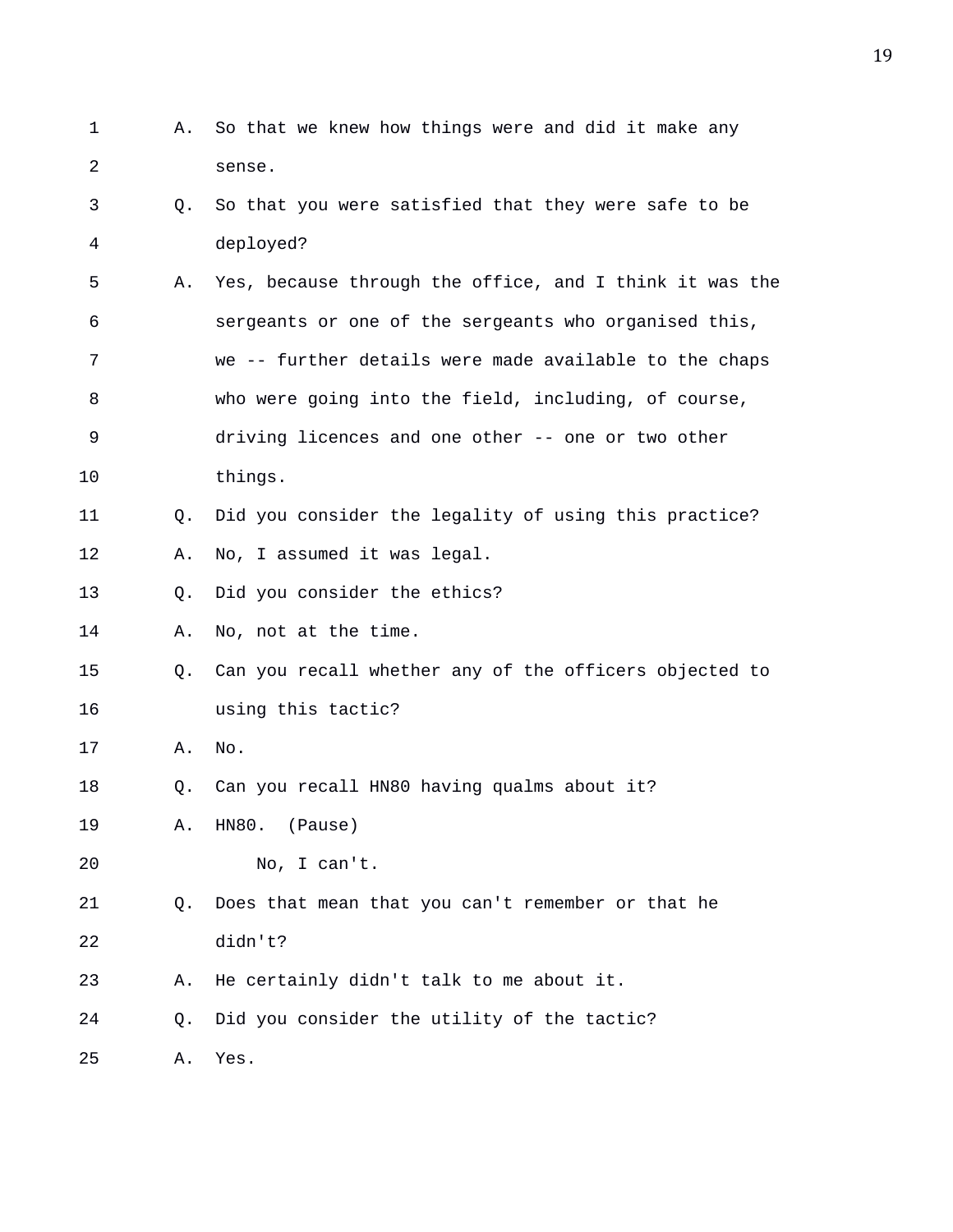1 Q. And in your view, what was the utility of the tactic? 2 A. It provided a safe base, really, from the -- in building 3 an alter ego, it provided -- it was the basis of that. 4 Q. Was one aspect of the protection it provided that if 5 anybody went to inspect the register of births, they 6 would find a genuine entry -- 7 A. Yes. 8 Q. -- at a time when they were recorded in manuscript in 9 a large volume and it was not possible to insert a false 10 one? 11 A. It was not possible to insert a false one, no. 12 Q. Did you consider the risk that the family of one of 13 these children might find out? 14 A. Sadly to say, at the time, I didn't. It didn't occur to 15 me. My views on that obviously have changed, since it 16 did achieve publicity, and that changes one's view 17 completely. 18 Q. And what is your view now? 19 A. My view now is that it is -- the fact that the family of 20 a bereaved -- the bereaved family of a child who has 21 died have suffered enough with that bereavement and that 22 if -- anything we did to exacerbate that I think is very 23 sad. Certainly there was never any intention to do 24 that, and when I look back at it, I think why did I not 25 question it? And the reason, I think you will find in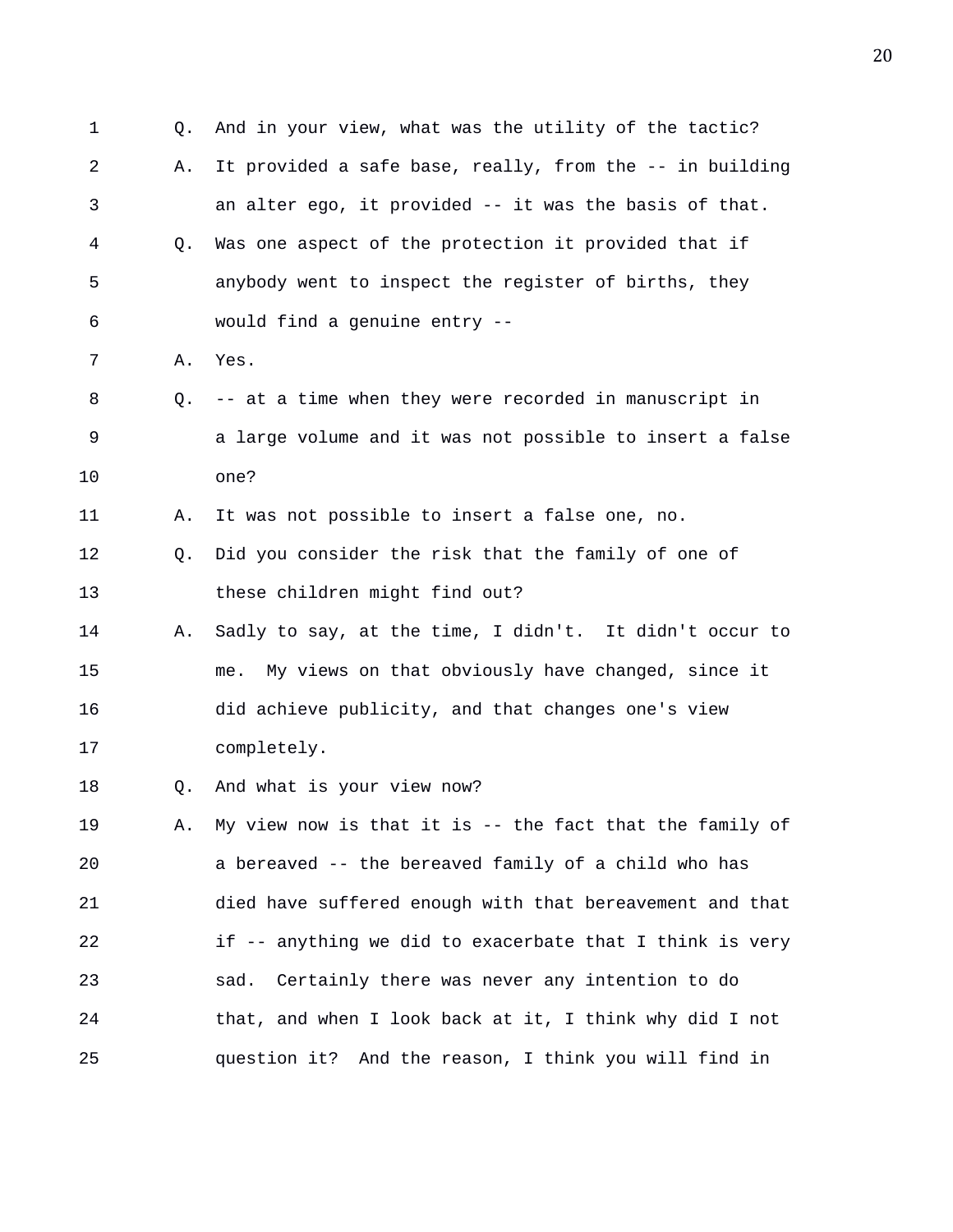1 my statement, is that I had seen it used by somebody who 2 was obtaining passports to attack this country and I was 3 involved in the prosecution of that.

4 And also the fact that the people we were putting in 5 the field were Special Branch officers who intended, 6 most of them, I think, to see out their whole career 7 within the Special Branch. They were in a top secret 8 operation and it seemed to be inconceivable that any of 9 those would -- would reveal it, and therefore 10 the parents of a child -- a deceased child should never, 11 in fact, know about it. That is hindsight.

12 Q. As it happened, one of your officers was suspected of 13 not being who he said he was. That was Richard Clark, 14 wasn't it?

15 A. Yes.

16 Q. Can you tell us, as far as you can recall it, what 17 happened?

18 A. My best recollection -- and I've tried to give a lot of 19 thought to this -- is that he called in and said that 20 they -- he was suspected of not being who he thought -- 21 or who he was saying he was, that he was called to 22 a meeting in a public house somewhere in South London, 23 and Derek Kneale and I went out to keep observation on 24 the pub in case he might be physically attacked. We 25 kept observation outside when he came out with, I think,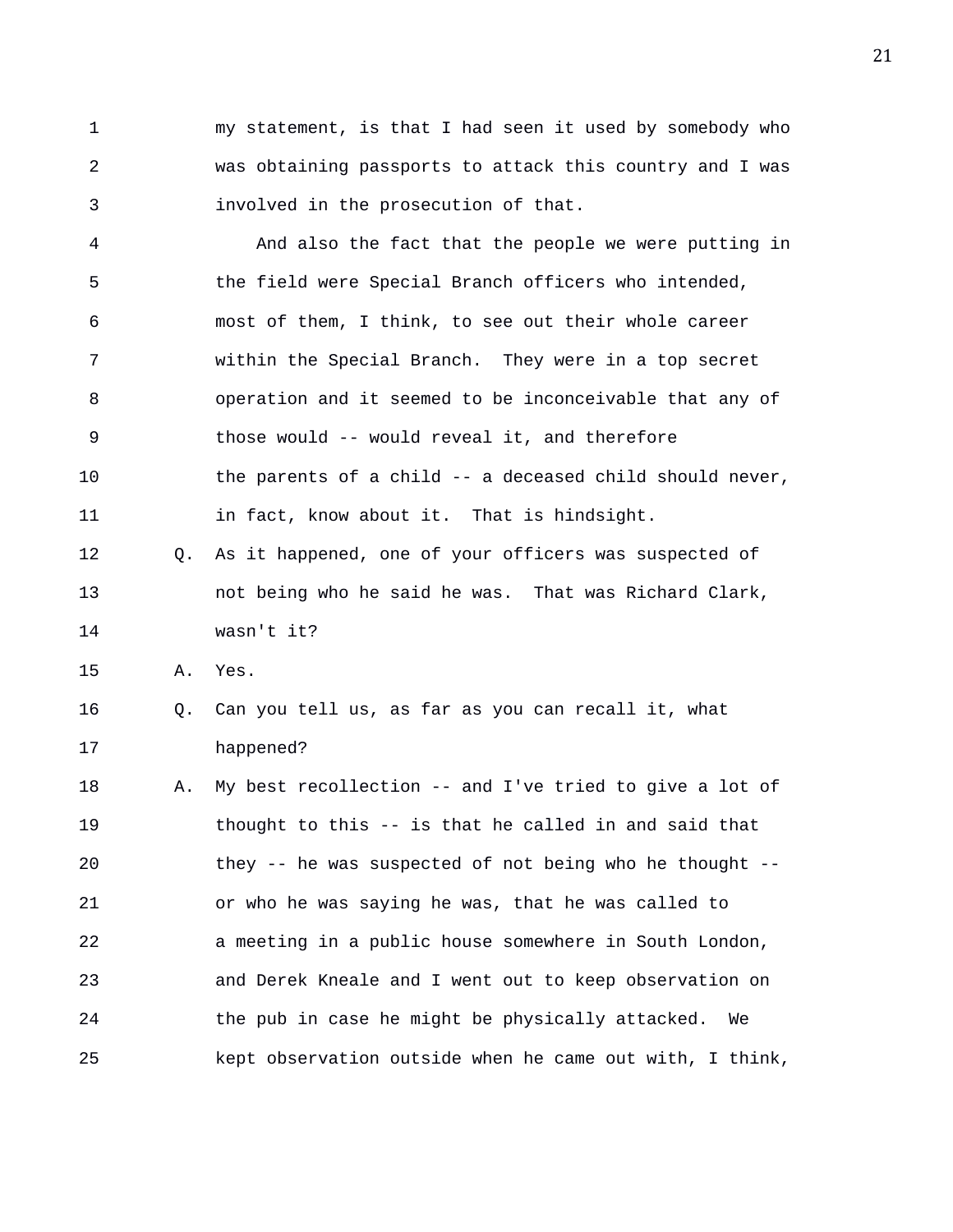1 two other people. I may be wrong about that. He gave 2 no indication of any fear of any problem, anything at 3 all, so he carried on.

4 And I -- Derek Kneale briefed him the following day, 5 and I'm pretty sure he said they had discovered that he 6 had used the details of a deceased child, but that he'd 7 got away with it with a story that in fact he'd -- he'd 8 had to do it because he was wanted by police, and he 9 thought that had been accepted.

10 That is the sum total, I'm afraid, of what I can 11 remember.

12 Q. But is it right that he was in fact then withdrawn?

13 A. He was withdrawn, yes.

14 Q. And why was that?

- 15 A. I think it was felt that he would always be under 16 suspicion and there was little point in leaving him out 17 there.
- 18 Q. Did he say whether or not there had been any other 19 circumstances which had led to suspicion falling upon 20 him?

21 A. No, he did not.

22 Q. Did he tell you that he had been involved with members 23 of the opposite sex?

24 A. No, certainly not.

25 Q. How was Richard Clark's compromise presented to the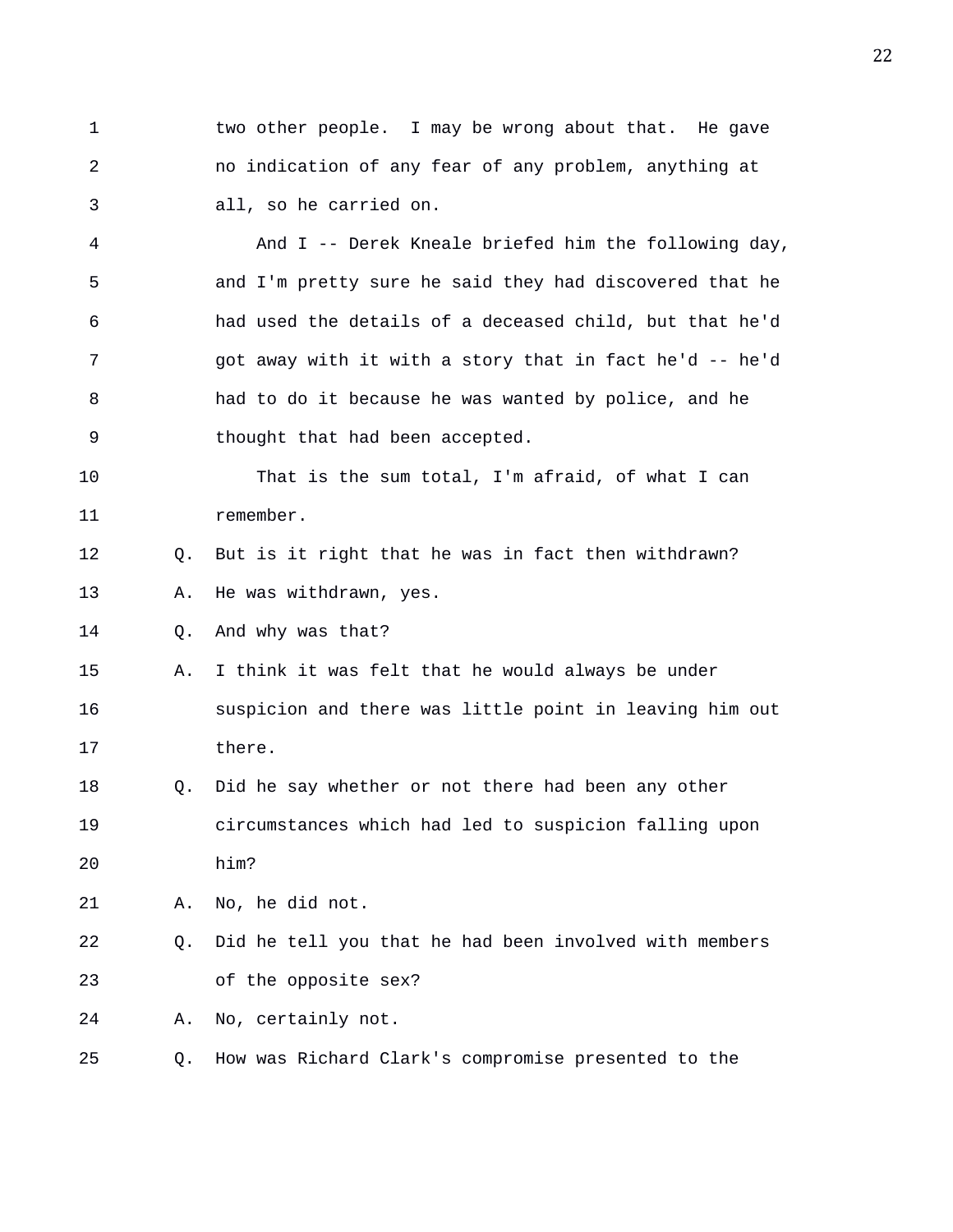| $\mathbf 1$ |    | other undercover officers by either you or, as I think     |
|-------------|----|------------------------------------------------------------|
| 2           |    | he then was, Superintendent Kneale?                        |
| 3           | Α. | No, I -- I simply can't remember, I'm sorry.               |
| 4           | Q. | There are -- we've heard some evidence to the effect       |
| 5           |    | that officers were told that he had been confronted with   |
| 6           |    | his death certificate. Might that have happened?           |
| 7           | Α. | It might well.                                             |
| 8           | Q. | After that --                                              |
| $\mathsf 9$ |    | THE CHAIRMAN: Forgive me, two questions in that. He might  |
| 10          |    | well have been confronted with his death certificate and   |
| 11          |    | officers might have been told that.                        |
| 12          | Α. | I -- I simply can't remember, sir, I'm sorry.              |
| 13          |    | MR BARR: That experience showed you, didn't it, that there |
| 14          |    | were limits to the protection afforded by using            |
| 15          |    | a deceased child's identity?                               |
| 16          | Α. | It did, but I have to say, looking back, I find it         |
| 17          |    | fascinating that they were able to produce the death       |
| 18          |    | certificate, because there is no direct connection.        |
| 19          |    | Having been involved in enquiries in another field         |
| 20          |    | within the Branch, the death registers were separate,      |
| 21          |    | but the only $-$ - if you've got a $-$ - you're looking at |
| 22          |    | a birth.<br>If you want to find a death certificate -- or  |
| 23          |    | you did in those days, if you wanted to find a death       |
| 24          |    | certificate, you would literally have to go through        |
| 25          |    | goodness knows how many books year after year after year   |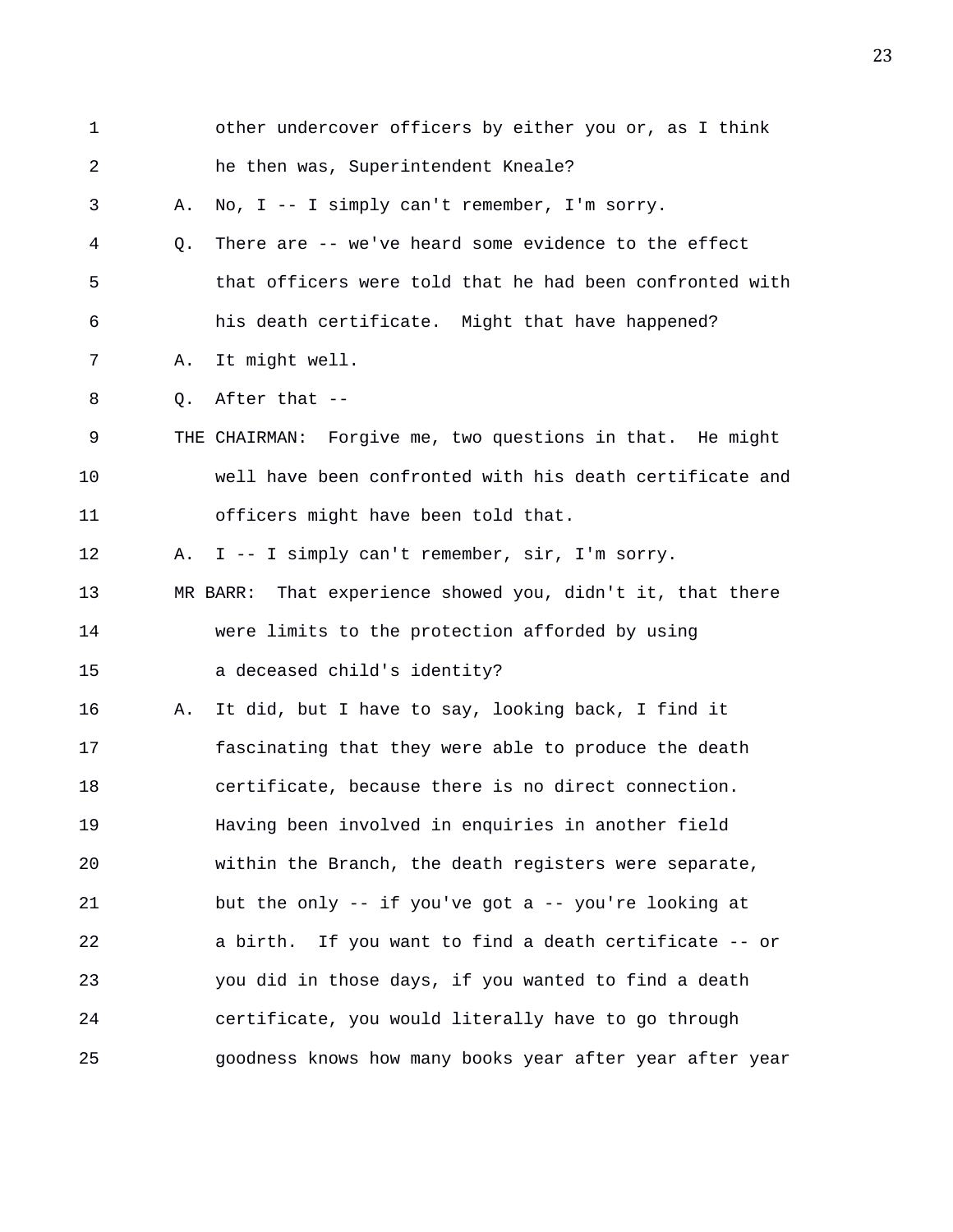1 and also in the area concerned to discover -- to 2 discover the death certificate, and then -- then you 3 would have -- if you're a member of the public, I think 4 you would have to pay for somebody else, an official, to 5 go down to check the death certificate and also, if you 6 wanted it, to get a copy. So it was not an easy 7 process. It was quite difficult, in fact. 8 Q. Did the compromise of Richard Clark cause you to revisit 9 the utility of this tactic? 10 A. No, it didn't. 11 Q. Did it cause you to revisit the risks that a family 12 might one day find out? 13 A. No, it didn't. 14 Q. Can I move now to training of undercover police 15 officers. 16 THE CHAIRMAN: Before you do, may I ask one question about 17 Richard Clark. We have heard from other officers about 18 sexual relationships which he was thought to have had 19 when deployed. You have no recollection of that, of 20 knowing anything about that at the time. If he had told 21 you that part of the reason for his discovery was what 22 he had had a sexual relationship with a woman in his 23 cover name, what would you have done about it? 24 A. I would have removed him from the field immediately. 25 THE CHAIRMAN: Anything else?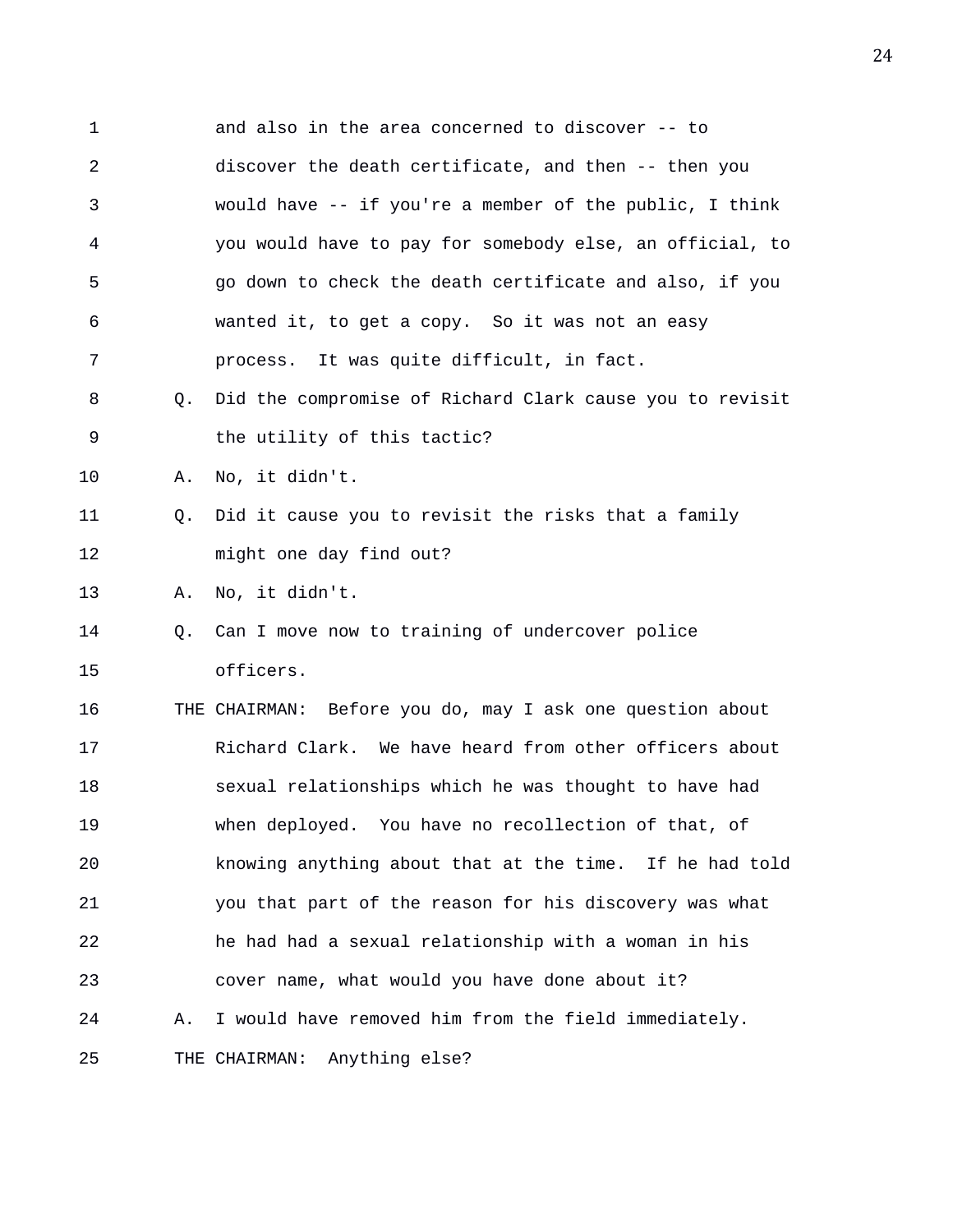1 A. Then had to consider what action we could take, because 2 clearly he had put at risk not only himself, his family 3 and the operation, one would have had to consider how -- 4 what his future -- what future he had. 5 THE CHAIRMAN: In the police force, you mean? 6 A. Yes. 7 THE CHAIRMAN: Putting it in blunter language, he would have 8 been considered for disciplinary action which might have 9 resulted in his removal from the police force? 10 A. Yes. The only caveat on that, sir, is that, bearing in 11 mind his rights, should there be a discipline board, 12 what would he have said, what might have been published. 13 We were operating in a top secret area and I -- I can't 14 honestly say what decision would have been made about 15 that. 16 THE CHAIRMAN: Thank you. 17 MR BARR: Thank you, sir. 18 Training of undercover police officers. 19 Can you recall whether or not there was a black 20 folder with advice and guidance for undercover police 21 officers or any other written material to assist them? 22 A. Not that I can recall. 23 Q. Why weren't they given any such guidance? 24 A. We were still at a time believing that on the job 25 training applied, without -- throughout the Branch that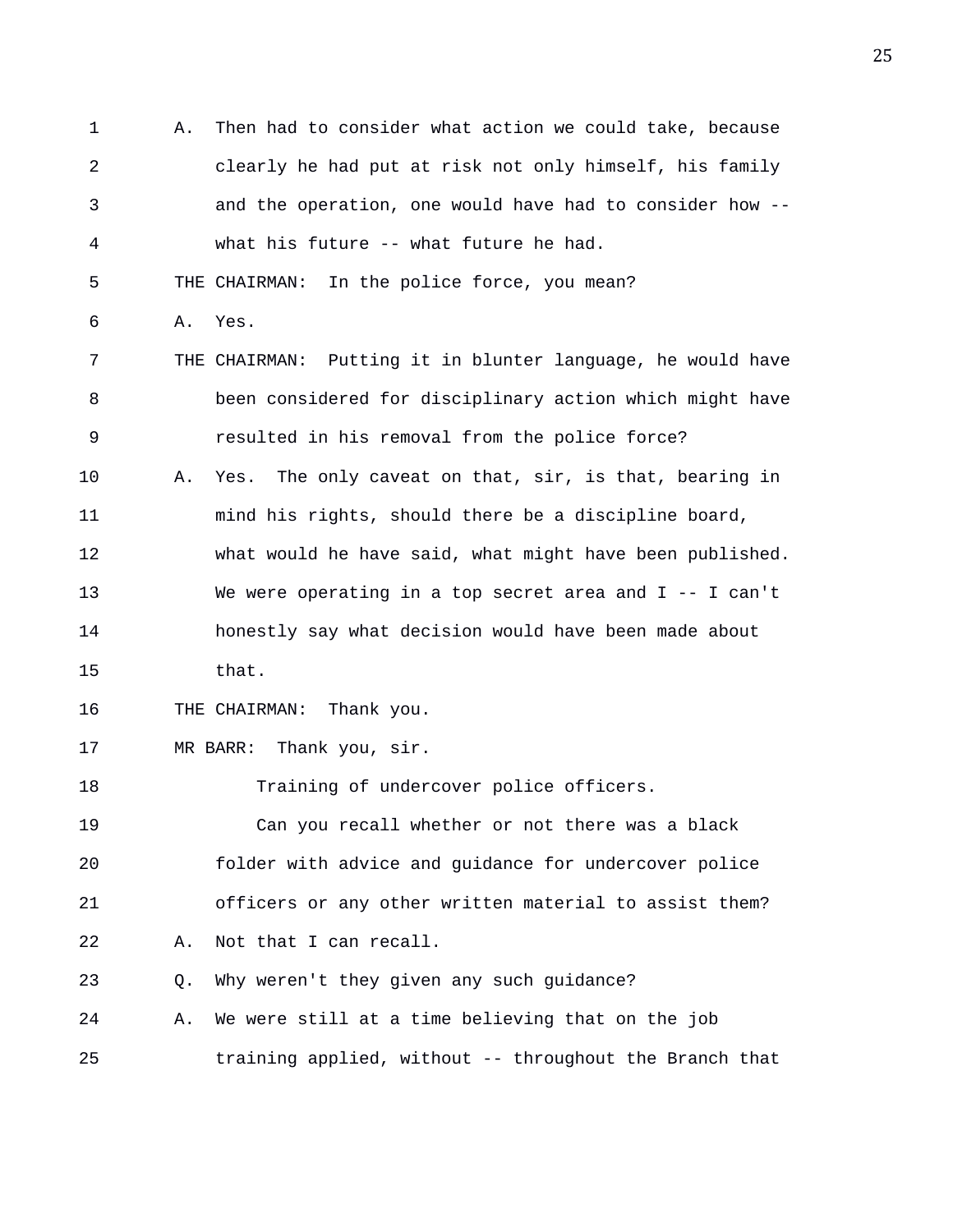1 was the case, and this was specific, and so the training 2 they received was within the office, talking to the 3 people in the office, but also out in the field. We 4 used to meet twice a week with the field officers. 5 The trainee would come out there and we'd chat. They 6 would chat about how things were done, what the problems 7 might be, how they should play things. So the training 8 was on the job. There was no specific training 9 programme. 10 Q. Can I move now to targeting, and I'm going to start by 11 showing you a document which comes -- it's part of the 12 1983 annual report. 13 Sir, it's at tab 37B of your bundle. It is 14 {MPS/730903/1}. 15 A. I am lacking a bundle, I think. 16 Q. It will come up on your screen. 17 A. Oh, thank you. 18 (Pause) 19 Q. I tell you what, just for this document, I will read it 20 to you. I'm reading from page 10 of the digital 21 reference pagination, paragraph 9. It's a paragraph 22 about security. It says: 23 "To avoid duplication of effort by other sources the 24 initial placing of each officer is arrived at by 25 reference to Squad Chief Superintendents and the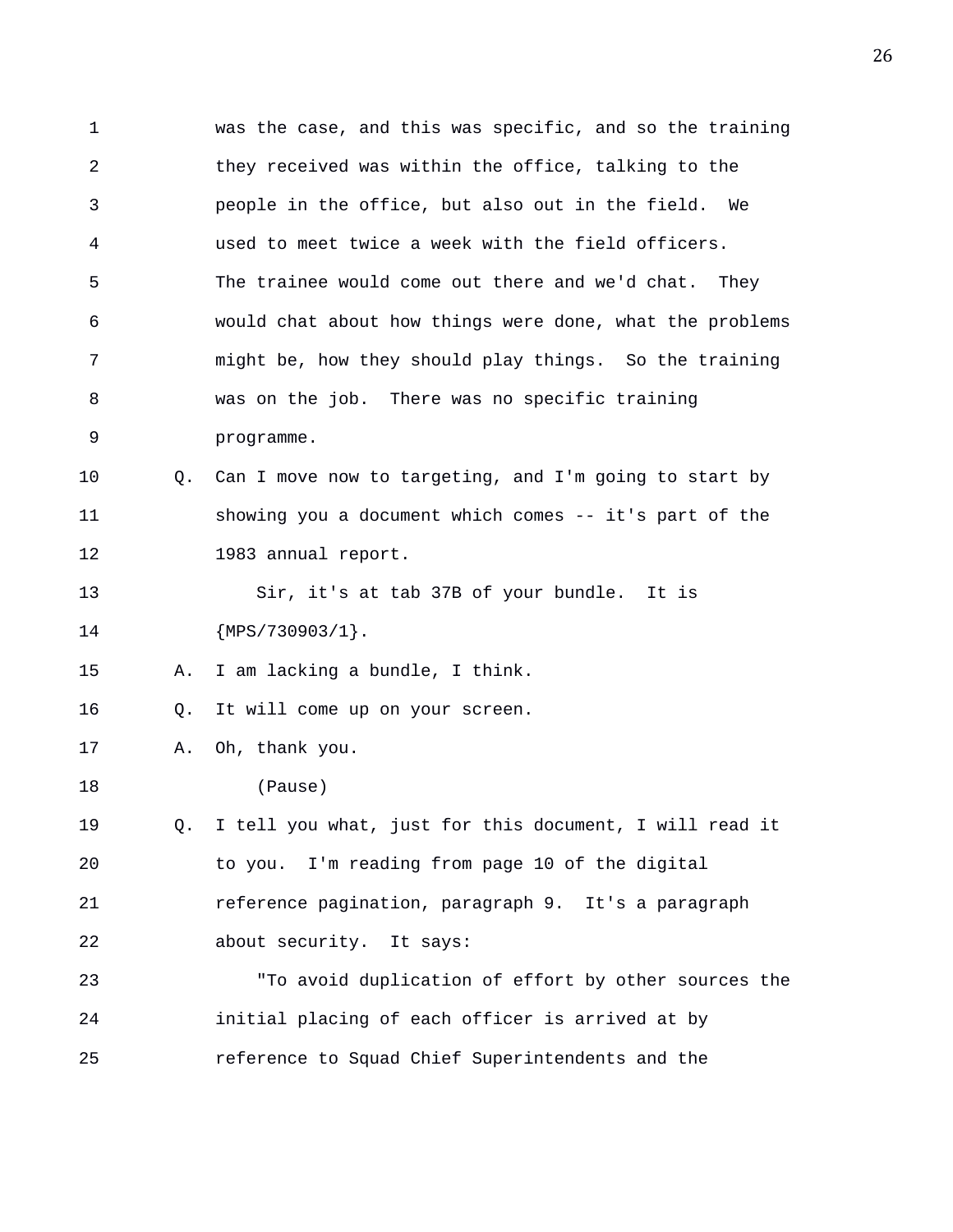1 Security Service to ensure greater 'customer'

2 satisfaction. However, it remains the final decision of 3 the officer-in-charge of the Unit which groups are 4 infiltrated, bearing in mind the demands and 5 fluctuations of key areas within the public order 6 scene."

7 Does that accord with your recollection of how it 8 was done when you were in charge of the SDS? 9 A. The -- the last part of it, I'm not quite sure. 10 Targeting would have been from chief superintendent 11 C Squad, who would be relaying and supporting the 12 Security Service in their area, but also the public 13 order area. Bear in mind that chief superintendent 14 C Squad was the one who had to produce the assessments 15 on public order. We were simply a support service in 16 that; a major support service, but that's what we were.

17 The decision in terms of exactly where an undercover 18 officer was placed would be effected quite often -- no, 19 not quite often, sometimes, where we had to get his 20 personality right, and it could be that one would put 21 him in somewhere fairly simple where we knew he would be 22 picked up without a problem before he became known as 23 a revolutionary and he could move on elsewhere.

24 So I think that is the only part where 25 chief inspector SDS would have become involved.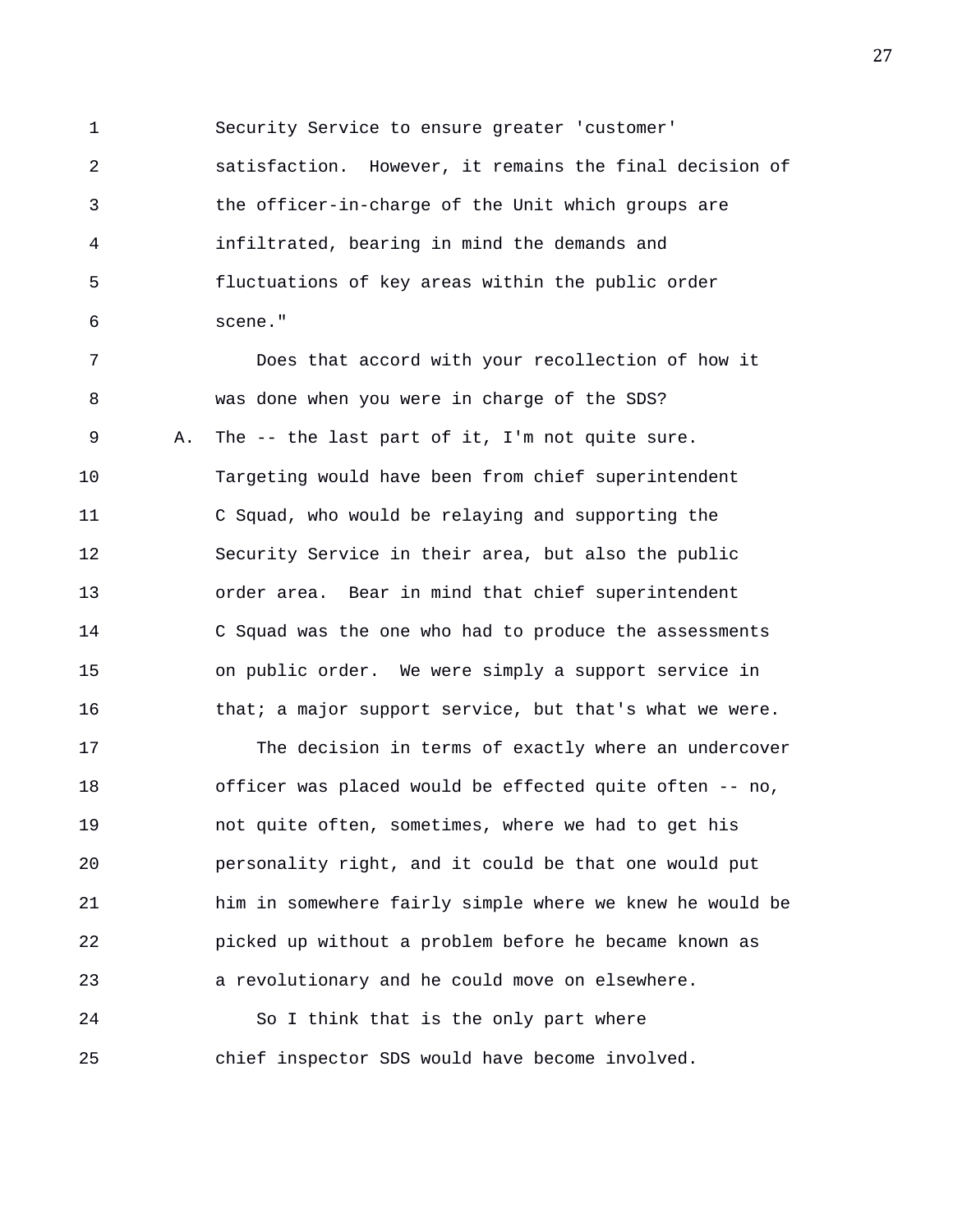1 Q. What is your recollection about who had the ultimate 2 decision-making authority? 3 A. It would have to be chief inspector SDS, because chief 4 inspector SDS had the responsibility for protecting his 5 people. 6 Q. And does it follow from that nevertheless that very 7 considerable consideration would have been given to the 8 views of chief superintendent C Squad? 9 A. Oh, absolutely. 10 Q. And B Squad? 11 A. Yes, but less so B Squad, because it was not really much 12 involved in my time. 13 Q. And whatever was coming to the head of the SDS from the 14 Security Service either directly or via more senior 15 exchanges with Metropolitan Police Special Branch? 16 A. From the Security Service via chief superintendent 17 C Squad. 18 Q. Now, you've described what you've called "prayers" 19 occurring every morning at Special Branch. We're not 20 talking religious prayers, are we? 21 A. We are not, sir, no. 22 Q. This is the senior officers of Special Branch conferring 23 every morning to talk business briefly; is that right? 24 A. It was the senior officers, the operational part of 25 Special Branch, meeting up with -- I'm talking about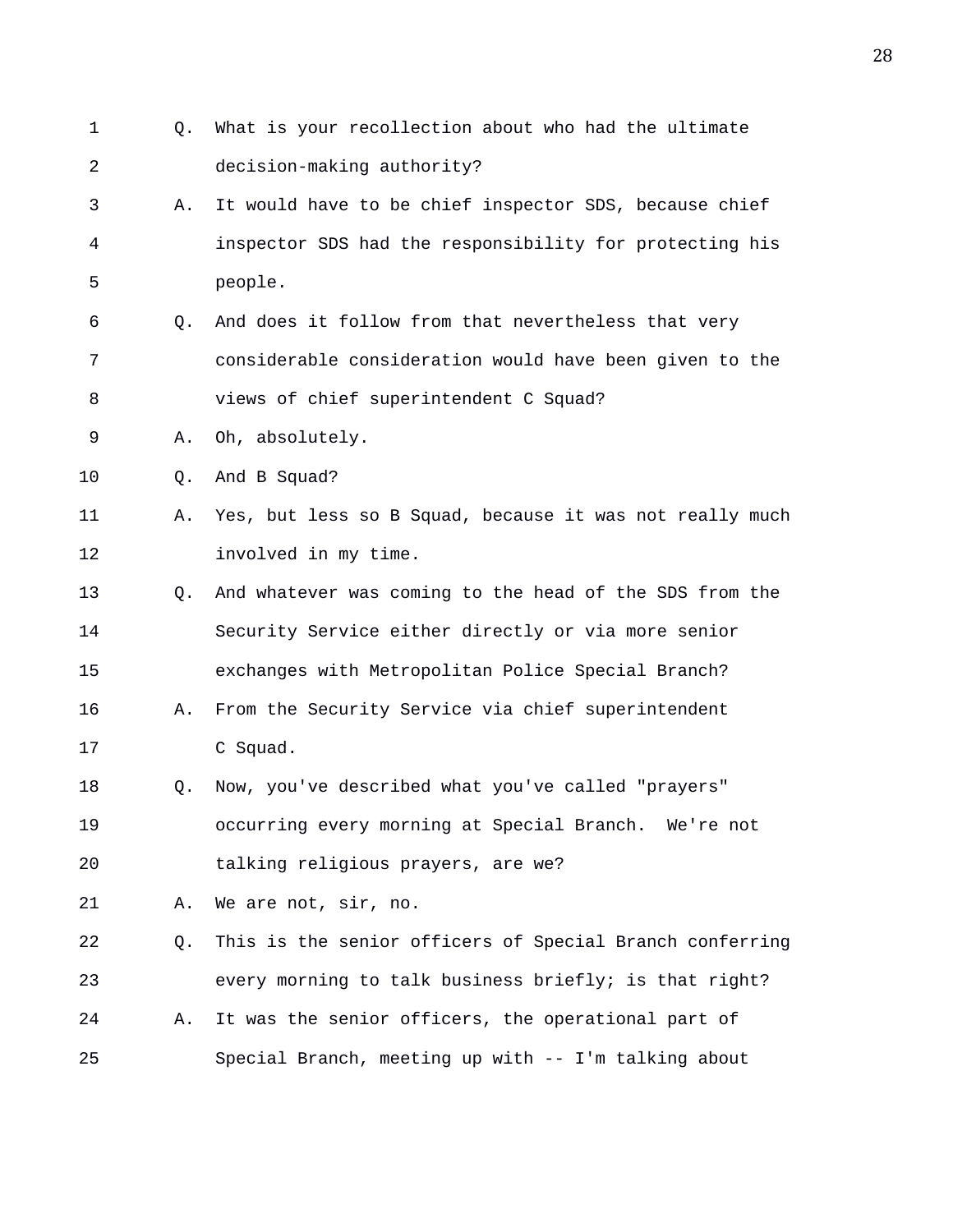- 1 chief superintendents of the operational squads meeting 2 up with Commander Ops.
- 3 Q. From your experience of being privy to some of those 4 meetings, was the targeting of SDS officers a topic of 5 conversation?
- 6 A. Not that I can ever remember.
- 7 Q. Does that mean it might have been?
- 8 A. It could have been, but generally speaking, it wouldn't 9 have reached that level because it would have been 10 discussed with chief superintendent C Squad.
- 11 Commander Ops wouldn't have been particularly concerned, 12 I don't think.
- 13 Q. Without mentioning any of the deployments of anonymous 14 officers, can you help us with what considerations you 15 took into account when you were deciding how and where 16 to deploy the officers who were recruited on your watch? 17 A. Yes, it would depend -- the first factor would be where 18 we were light on intelligence and, moving on from there,
- 19 how would one get somebody into that area.
- 20 Q. And the next consideration?
- 21 A. I think that was the first -- first and only 22 consideration.
- 23 Q. First and only consideration.
- 24 A. Yes, I can't think of anything else.
- 25 Q. I see. So that might be paraphrased as a decision based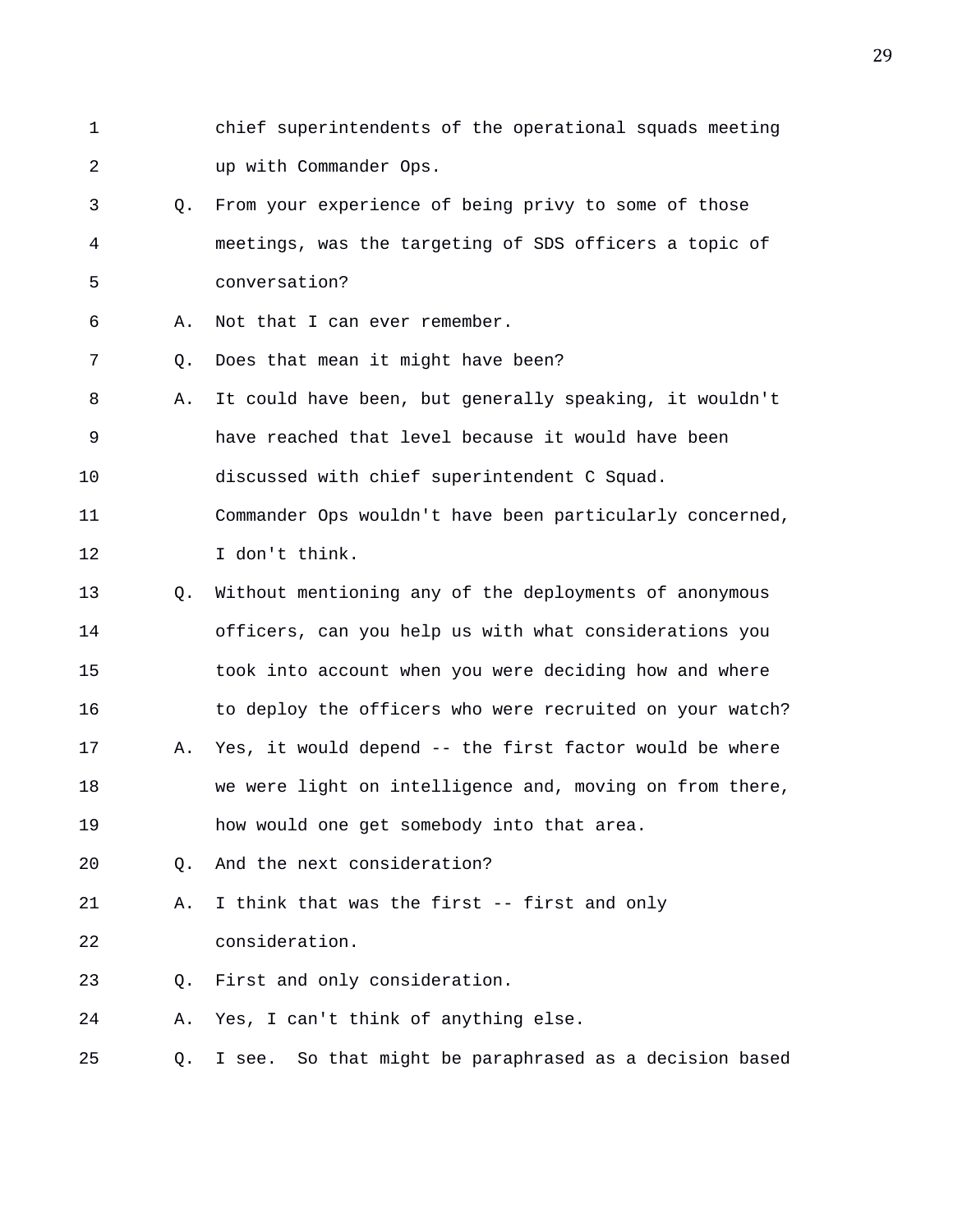- 1 on need?
- 2 A. Yes.
- 3 Q. Did you consider whether there were alternative ways of 4 obtaining sufficient intelligence from a group on which 5 you were light?
- 6 A. Not on S Squad. That would be down to chief 7 superintendent C Squad. If he -- if chief C had 8 alternative sources, and very often had some in 9 a broader sense, but a decision whether we needed 10 detailed intelligence of course would come from him, not 11 from -- not from chief S.
- 12 Q. Was there any consideration of whether the level of 13 intrusion that would be involved was proportionate to 14 the value of the intelligence that would be obtained? 15 A. I can't say there was. I think that's difficult to 16 balance. I can't say that there was.
- 17 Q. Once you had deployed somebody, was there any form of 18 review, formal or otherwise, of the deployment? 19 A. Well, there was continuing review of every individual 20 deployment. Was it producing? Was there need to 21 continue? Would it be better if that particular person 22 could be elsewhere? But that was a continuing process. 23 There wasn't a specific review.
- 24 Q. And I think you've mentioned in your witness statement 25 it was not necessarily an easy thing to do to move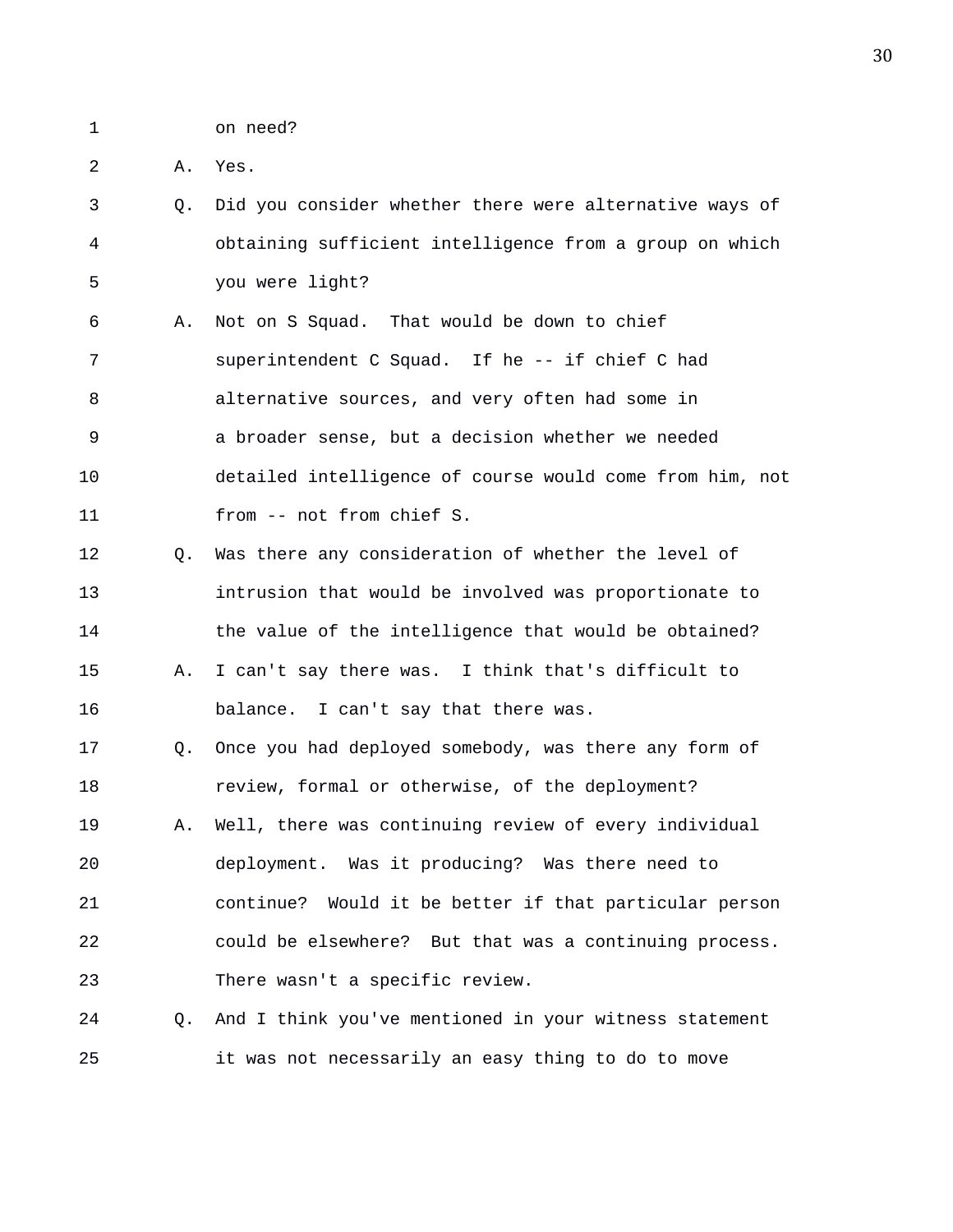1 somebody once they were deployed. 2 A. No, not necessarily, but, again, I come back to what 3 I said before, that there were -- one -- 4 one organisation in particular was quite easy to get 5 into and that could produce a persona who -- and that 6 way it would make it easier for somebody to move into 7 another organisation. 8 Q. Are we talking about the Socialist Workers Party? 9 A. Yes. 10 Q. You mention that not only today but also in your witness 11 statement. 12 But could I also ask you; is it right that the SDS 13 regarded the SWP as a likely source of public disorder? 14 A. Yes. 15 Q. So it would not be right to characterise deployment into 16 the SWP purely as a stepping stone, it was also a target 17 in its own right; is that right? 18 A. Oh, of course. Of course. 19 Q. And in the scale of likelihood of causing public 20 disorder compared to other groups, where was the SWP? 21 A. Well, they were the largest and they therefore could 22 produce more numbers and were effective at infiltrating 23 campaigns for their own purposes. 24 Q. We've got a note in the bundle of a meeting with the 25 Security Service where they have recorded your view that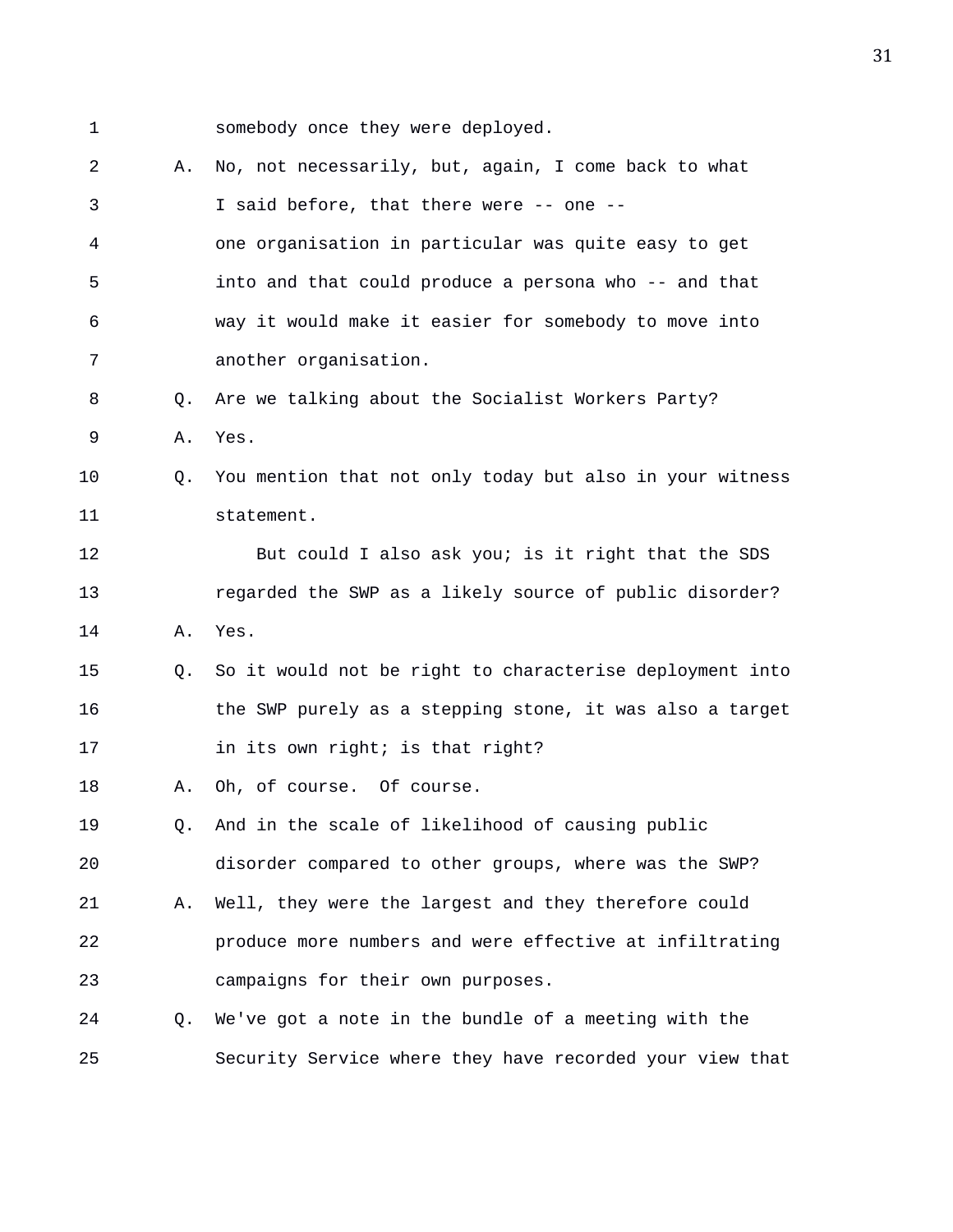| $\mathbf 1$ |                | the SWP was most likely to give rise to law and order    |
|-------------|----------------|----------------------------------------------------------|
| 2           |                | problems. Have they accurately recorded your view?       |
| 3           | Α.             | Yes, I think so.                                         |
| 4           | Q.             | Now, we've talked thus far about which group an officer  |
| 5           |                | should be deployed into. How often did you get specific  |
| 6           |                | requests, once an officer was in a group, to cover       |
| 7           |                | specific meetings?                                       |
| 8           | Α.             | Seldom.                                                  |
| 9           | Q <sub>z</sub> | And what was the attitude when you did receive such      |
| 10          |                | requests?                                                |
| 11          | Α.             | Oh, I think our response would be, "Yes, certainly", if  |
| 12          |                | we could.                                                |
| 13          | О.             | And that would be the same whether it came from C Squad  |
| 14          |                | or the Security Service?                                 |
| 15          | Α.             | I didn't deal directly with Security Service over that.  |
| 16          | Q.             | Now, can I just ask you about how the Cold War           |
| 17          |                | influenced the operation of the SDS during your time as  |
| 18          |                | Would it be fair to say that the Cold War was<br>head.   |
| 19          |                | an important part of the factual matrix?                 |
| 20          | Α.             | I don't really know the answer to that. The -- the       |
| 21          |                | Cold War was important in the sense that the             |
| 22          |                | Communist Party of Great Britain was busy infiltrating   |
| 23          |                | trade unions and that sort of -- to put Soviet influence |
| 24          |                | into what was happening in our political scene.<br>And   |
| 25          |                | I don't think the Cold War was particularly -- of        |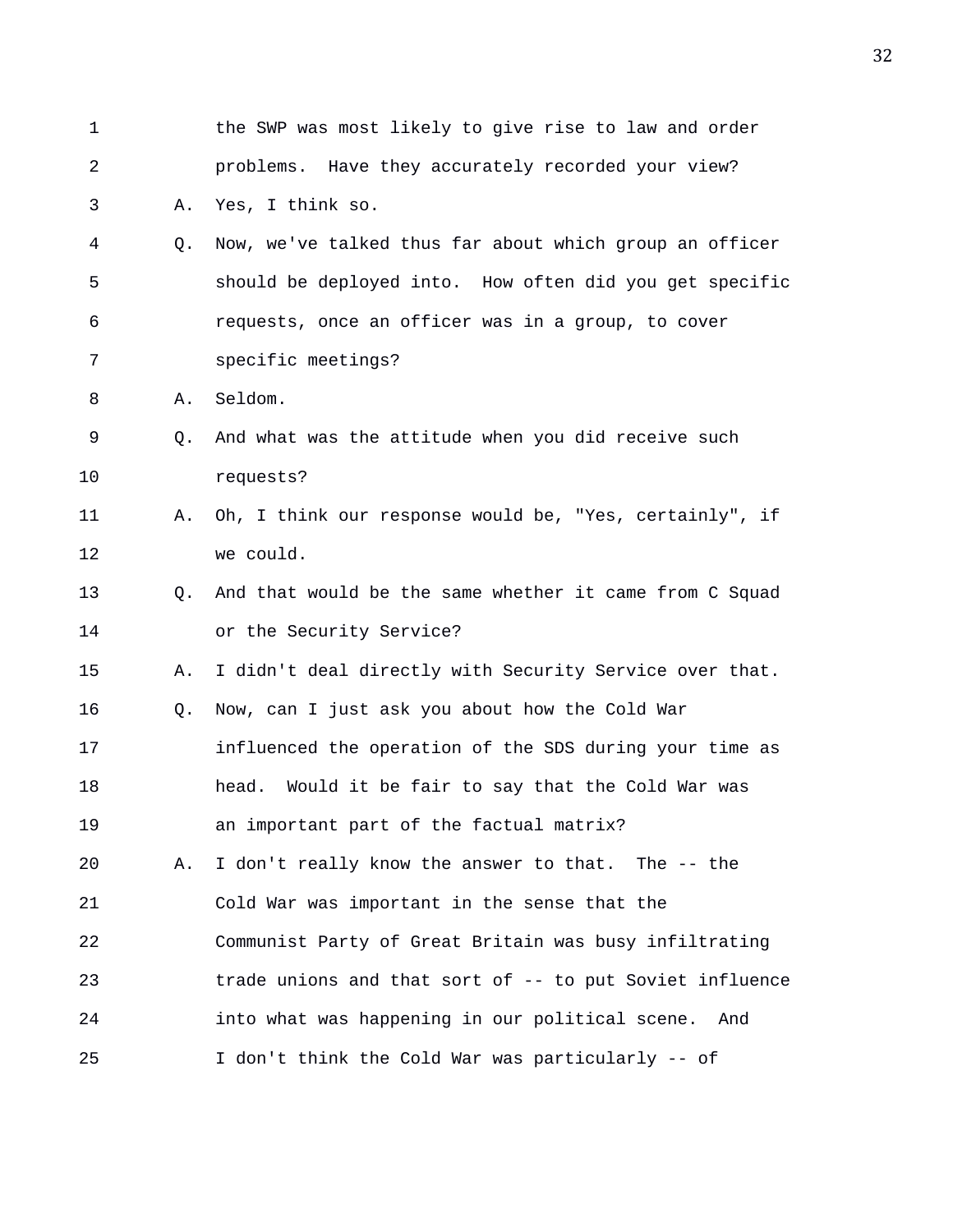- 1 particular importance with the -- on the public order 2 front.
- 3 Q. Was it a relevant consideration that many of the groups 4 on the ultra left did not have the support of foreign 5 powers, unlike the CPGB?
- 6 A. Unlike -- certainly unlike the CPGB.
- 7 Q. Can I take it you're agreeing with me in that answer? 8 A. I'm agreeing with you. I'm just -- my smile is simply 9 because we were dealing with one or two interesting 10 so-called Maoist groups who probably felt they were 11 supporting the activities of Chairman Mao or even 12 Enva Hodger who was the leader, the dictator, Albania, 13 would you believe, but ...

## 14 Q. Albania not quite in the same league as the USSR?

- 15 A. Not exactly, no.
- 16 Q. And the Trotskyists, no foreign support at all at nation 17 state level?
- 18 A. No.

19 Q. Can I move now to your liaison with the

20 Security Service? You've made it quite plain that the 21 normal state of affairs was contact was at a higher 22 level, but it is right, isn't it, that there was some 23 contact between you and the Security Service? We've got 24 some notes of meetings.

25 A. There -- yes, there -- there was some contact, but so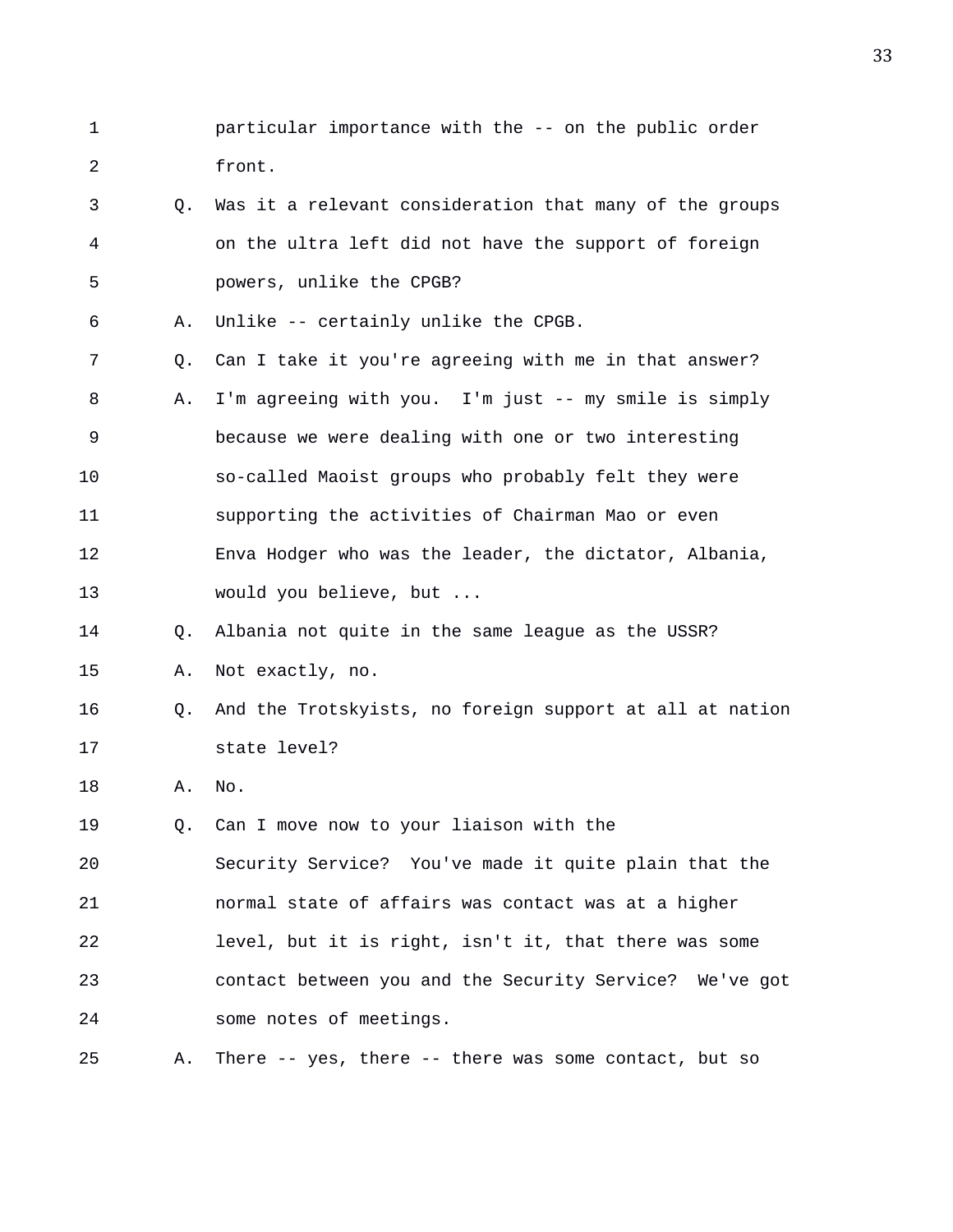1 far as S Squad was concerned -- so I'm thinking now both 2 as chief superintendent and as chief inspector of SDS -- 3 my contact with the Security Service was minimal, 4 I think. 5 Q. Let's just have a look at one example. Could we have 6  $up,$  please,  $\{UCPI/27451/1\}$ , which is tab 8. 7 Now, this is the Security Service's record of 8 a meeting which occurred on 8 January 1976, where you 9 and Detective Chief Inspector Derek Kneale had gone to 10 see the Security Service. The first part of the note 11 seems to deal with a tricky issue of what to do when the 12 Security Service were asking for identifying enquiries 13 to be made of one of your undercover officers. 14 A. Mm-hm. 15 Q. So that was an operational issue directly concerning 16 the SDS. 17 A. Yes. 18 Q. Was that the sort of thing where you would have direct 19 contact with them? 20 A. Yes, but that -- that's about the only time I can 21 remember that happening. 22 Q. And if we go towards the bottom of the page, 23 paragraphs 5 and 6, there's a slightly different issue 24 which it's convenient to deal with now. Paragraph 5 25 reads: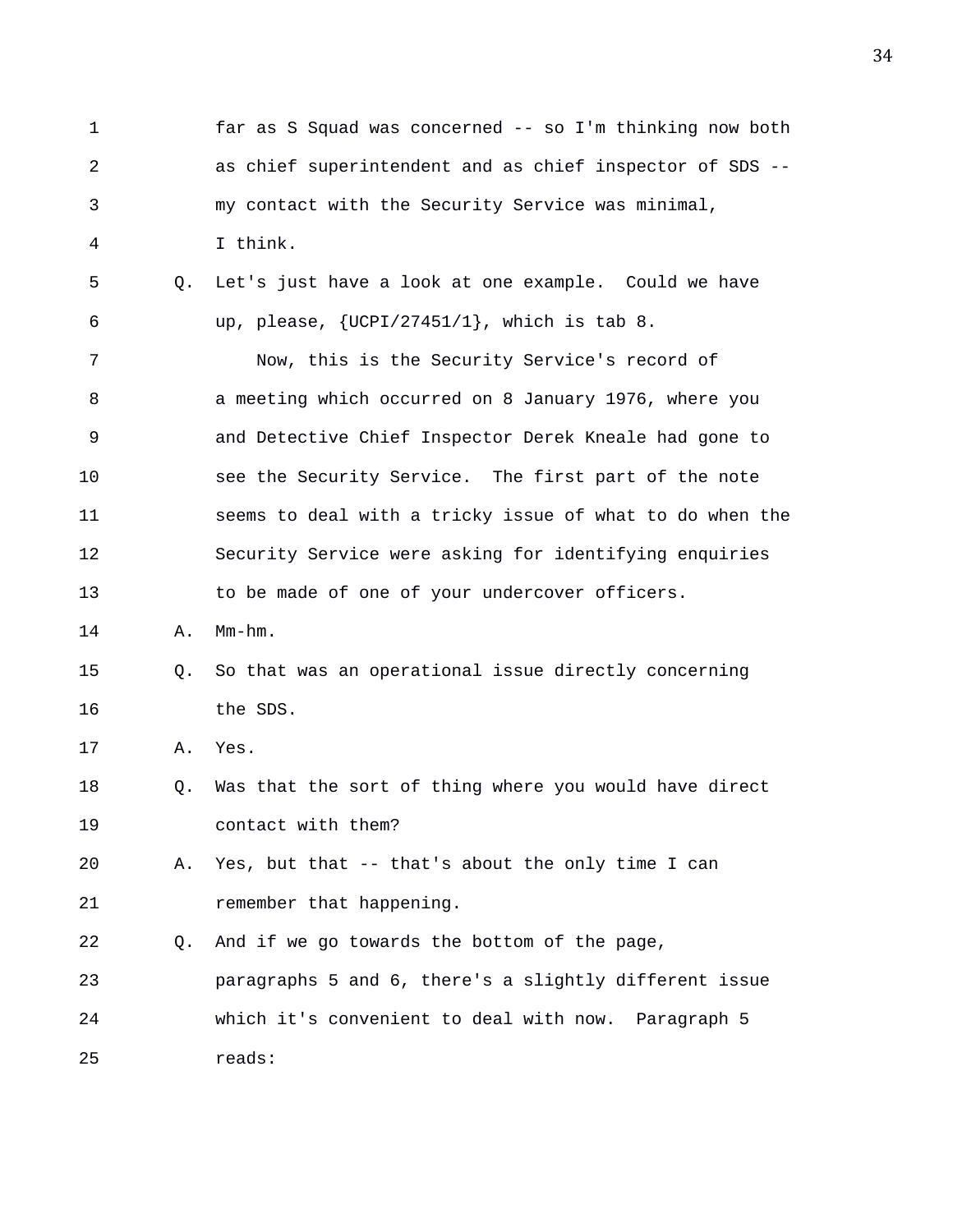1 "The question, from Det Insp [redacted] of Sussex 2 was 'Why don't you try to persuade [Chief Constables] to 3 adopt the MPSB system of using young [Special Branch] 4 officers as agents?'"

5 And the Security Service officer is saying:

6 "I had parried the question in open session, but had 7 subsequently taken it up with Det Ch Supt Stanton of 8 Merseyside to see whether this concept was widely known 9 in provincial SBs. He had said that it was, and that in 10 fact the SB course run by MPSB had a whole lecture on 11 the SDS and its successes including the penetration 12 of ..."

13 Then we've had to redact that:

14 "I did not give Neale details but told him I had 15 sidestepped the question and was now merely asking 16 whether MPSB did discuss this concept of agent running 17 with provincial branches. He said it had once been 18 discussed on one course only by ..."

19 I think it says "Detective Constable", but that 20 can't be right:

21 "... Dixon, and that it had been a mistake. 22 The subject was not now mentioned and when raised as 23 a query was sidestepped precisely as we had sidestepped 24 it. He thanked me for letting him know, and hoped we 25 would continue to keep the whole subject as close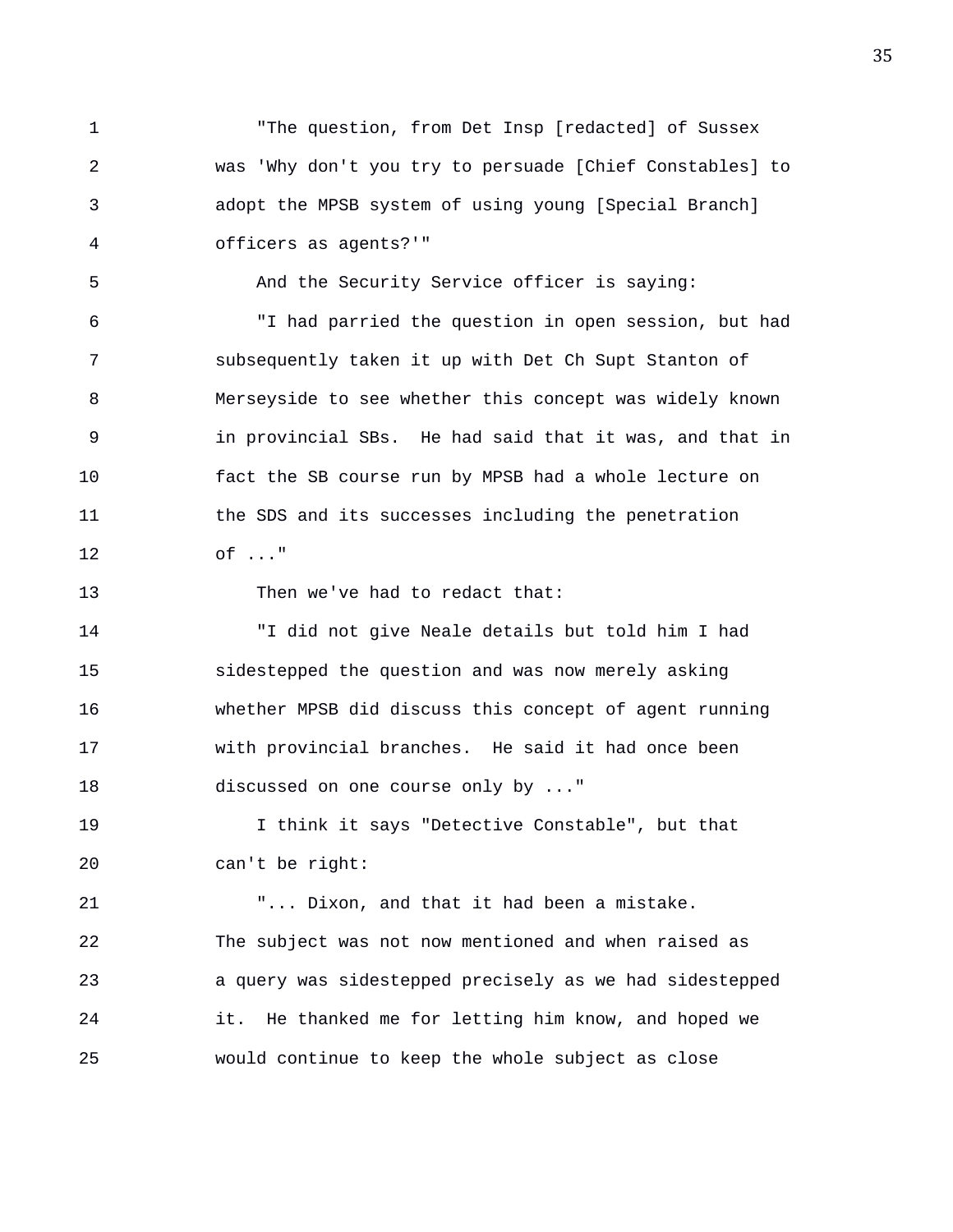- 
- 1 a secret as possible."

| 2  |    | It seems from those two paragraphs, Mr Craft, that           |
|----|----|--------------------------------------------------------------|
| 3  |    | the cat had got out of the bag as to SDS's existence to      |
| 4  |    | regional Special Branches.                                   |
| 5  | Α. | Yes, I -- that is new to me, and clearly I should have       |
| 6  |    | known about this. I am surprised and -- because              |
| 7  |    | I thought we kept it pretty close.                           |
| 8  | Q. | Are you able to help us from your recollection as to the     |
| 9  |    | extent to which the cat had got out of the bag?              |
| 10 | Α. | No, $I'm - I'm$ afraid $I'm$ not. $I - - I - I'm$ surprised. |
| 11 |    | This -- this is the first I knew of it.                      |
| 12 | Q. | Did you ever have telephone contact with the                 |
| 13 |    | Security Service? Would they call you if there was           |
| 14 |    | something urgent and would you call them likewise?           |
| 15 | Α. | Not on -- not on S Squad, no.                                |
| 16 | Q. | In the SDS? Are you including the SDS?                       |
| 17 | Α. | I'm including, yes. Sorry, yes.                              |
| 18 | Q. | The meeting in question that we have just looked at          |
| 19 |    | didn't have a reference to drinks afterwards, but some       |
| 20 |    | of the minutes we've got do refer to drinks afterwards.      |
| 21 |    | Would you sometimes socialise with the Security Service      |
| 22 |    | personnel after a meeting?                                   |
| 23 | Α. | I was shown a Security Service minute or a memo relating     |
| 24 |    | to a meeting -- a drink in a pub after a meeting.            |
| 25 |    | That's the only one I can recall, and I don't remember       |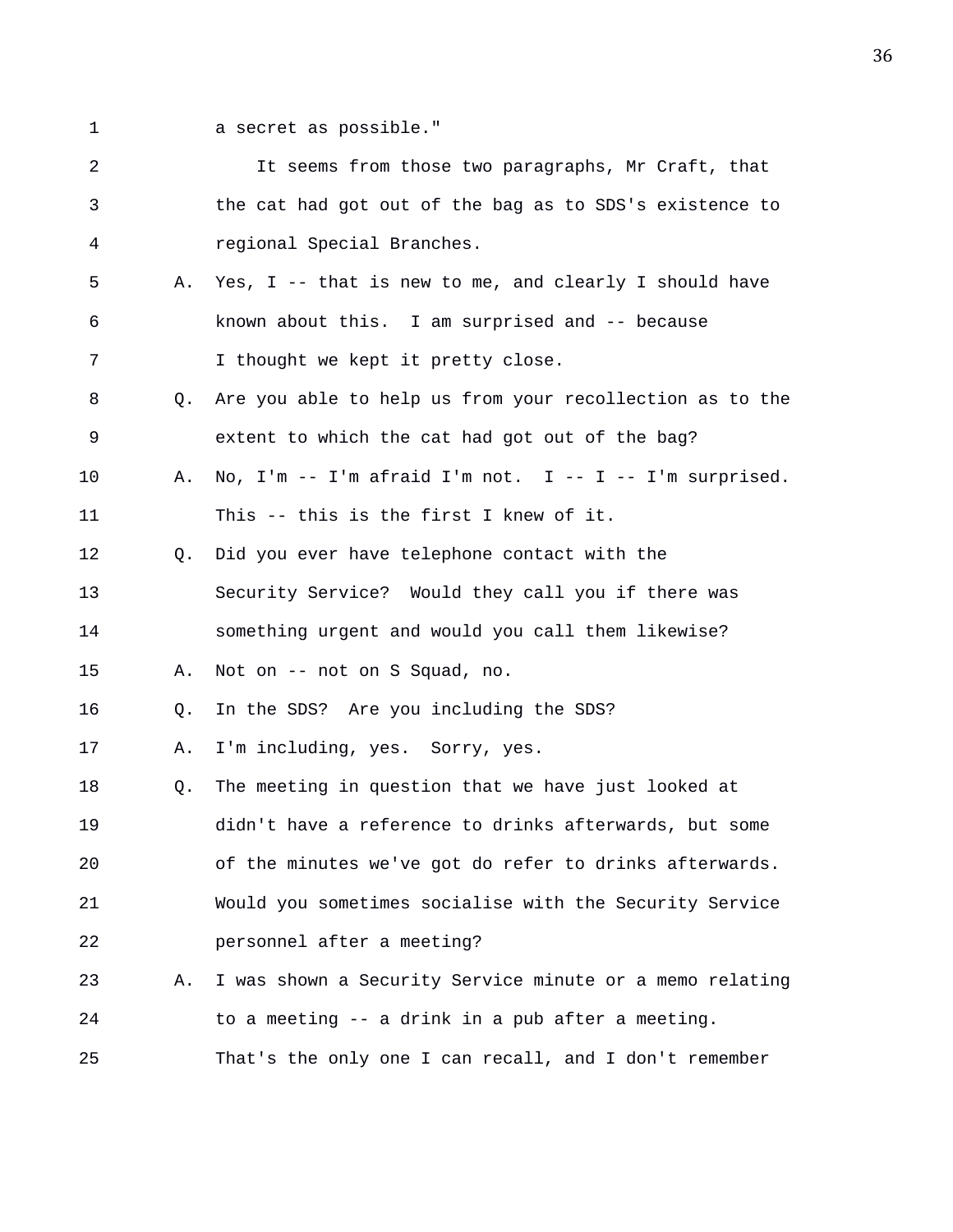1 meeting them in a pub, I'm afraid. I have a problem 2 here because, later on, and also in another life, I was 3 involved rather more often with the Security Service and 4 we did socialise sometimes, but I don't think so on 5 S Squad. 6 Q. When there had been contact between the Security Service 7 and the Special Branch at senior levels and it was fed 8 down to you, were you aware that it had come from the 9 Security Service or was that withheld from you? 10 A. No, I would have been aware. 11 Q. And how common was it for communications from the 12 Security Service to be fed down to you through the chain 13 of command? 14 A. Not very often. 15 Q. And did they tend to be requests for intelligence? 16 A. Yes. 17 Q. Can I move now, please, to the definition of 18 "subversion". 19 I'm going to start by asking that we have up, 20 please, {UCPI/4459/1}. This is a circular to all chief 21 constables dated 15 June 1970 and it encloses terms of 22 reference for Special Branch. So if we scroll down to 23 the next page, please {UCPI/4459/2}. 24 Do you recall whether or not you were ever shown the 25 1970 terms of reference for Special Branch?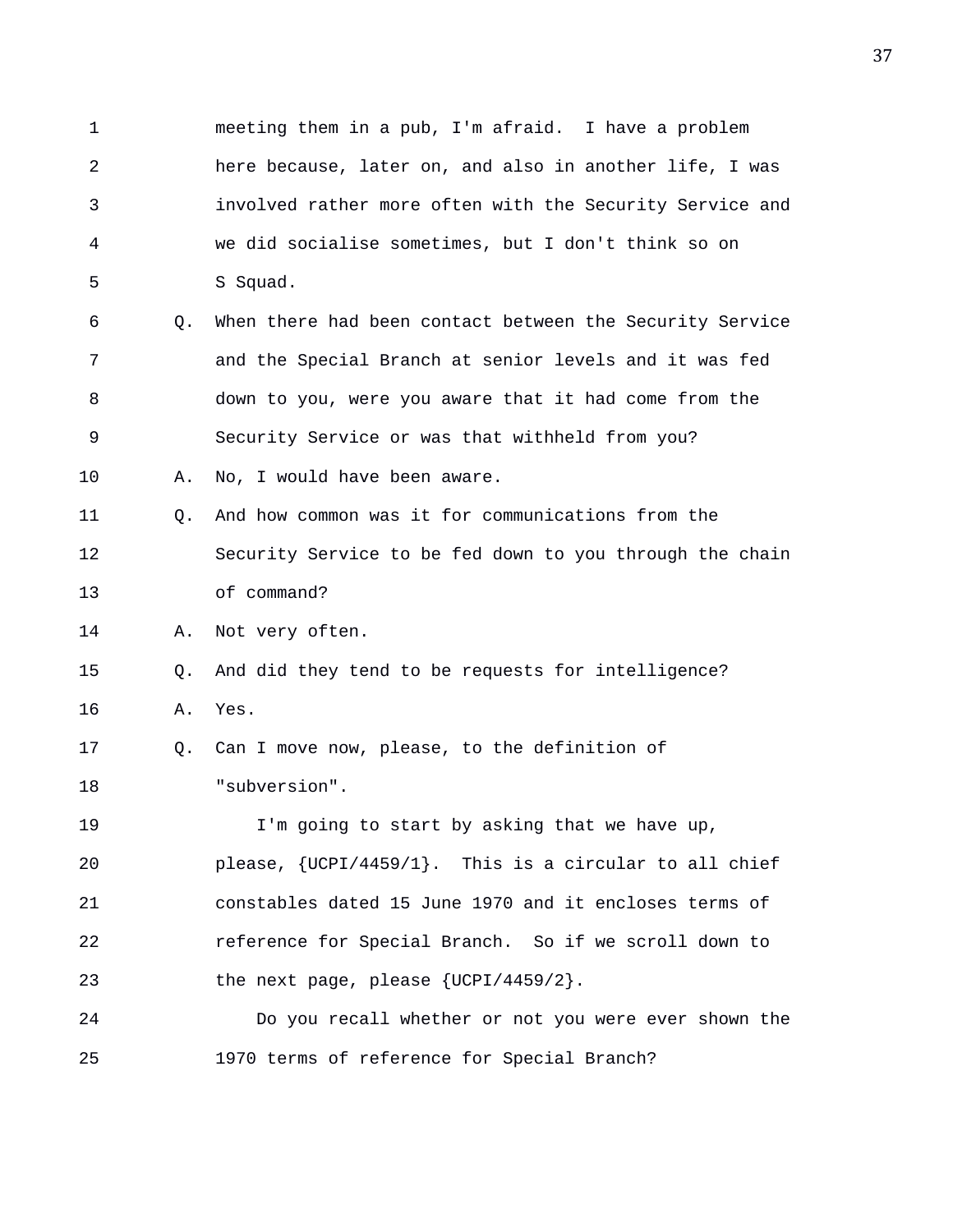- 1 A. I was not.
- 2 Q. If we go, please, to paragraph 3(d), which is a list of 3 tasks, it says:

4 "In consultation with the Security Service to 5 collect, process and record information about subversive 6 or potentially subversive organisations and 7 individuals."

- 8 Was it your understanding that it was MPSB's task to 9 do that?
- 10 A. Yes.
- 11 Q. And what information were you given to help you judge 12 what was a subversive or potentially subversive 13 organisation and individual?
- 14 A. Well, from the outset in Special Branch we learned what 15 was considered subversive by the Security Service
- 16 because we were response -- responding to
- 17 Security Service requests, and so the -- the definition
- 18 of a subversive organisation was something upon which we 19 relied from the Security Service.
- 20 Q. If we go in this document to page 4 {UCPI/4459/4}, 21 paragraph 3, this is part of the appendix on function. 22 It says:

23 "It is important that Special Branches should have 24 a clear idea of what constitutes 'persons and 25 organisations which may be judged to be subversive of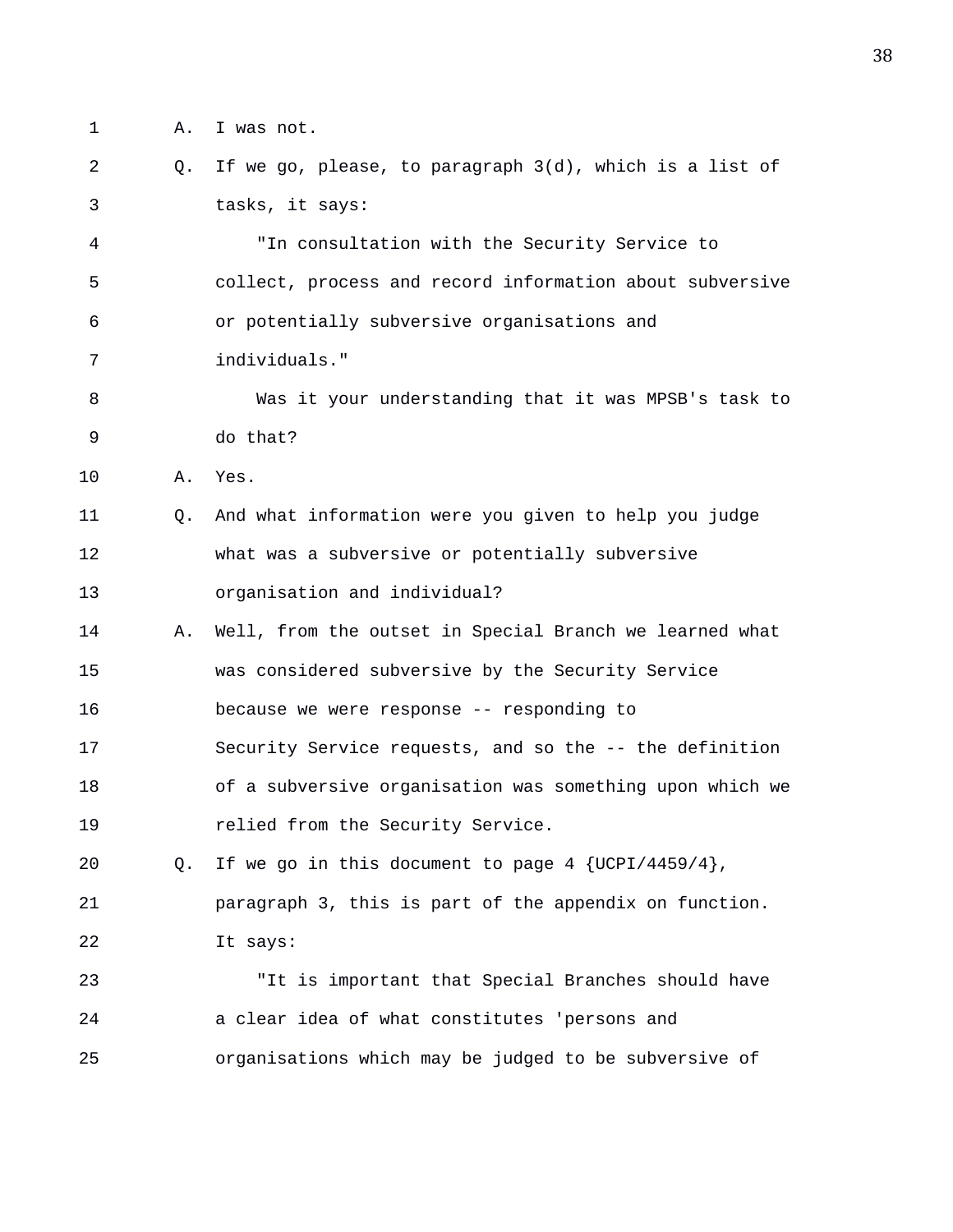1 the security of the State'. Broadly speaking these are 2 any organisation or individual whose purpose is the 3 undermining or overthrow of the established democratic 4 order." 5 First of all, was that ever explained to you? 6 A. I'm sure it was, very early on. 7 Q. And, secondly, in the period 1970 to 1974, was this your 8 understanding of what a subversive organisation was? 9 A. Yes. 10 Q. Did that understanding change? 11 A. No. 12 Q. Can we take that down, please. 13 Can we have now {UCPI/4545/1}. This is a -- again, 14 a circular to all chief constables in England and Wales. 15 It's from the Security Service and it's dated May 1974. 16 It is about subversive activities in industrial 17 disputes. 18 Could we have a look, please, towards the bottom of 19 page 2 {UCPI/4545/2}. Paragraph 7: 20 "In this connection, it may be helpful to remind you 21 of the distinction we draw between subversion and 22 militancy in industrial disputes in the following 23 definitions: - 24 "'Subversion is defined as activities threatening 25 the safety or well-being of the State and intended to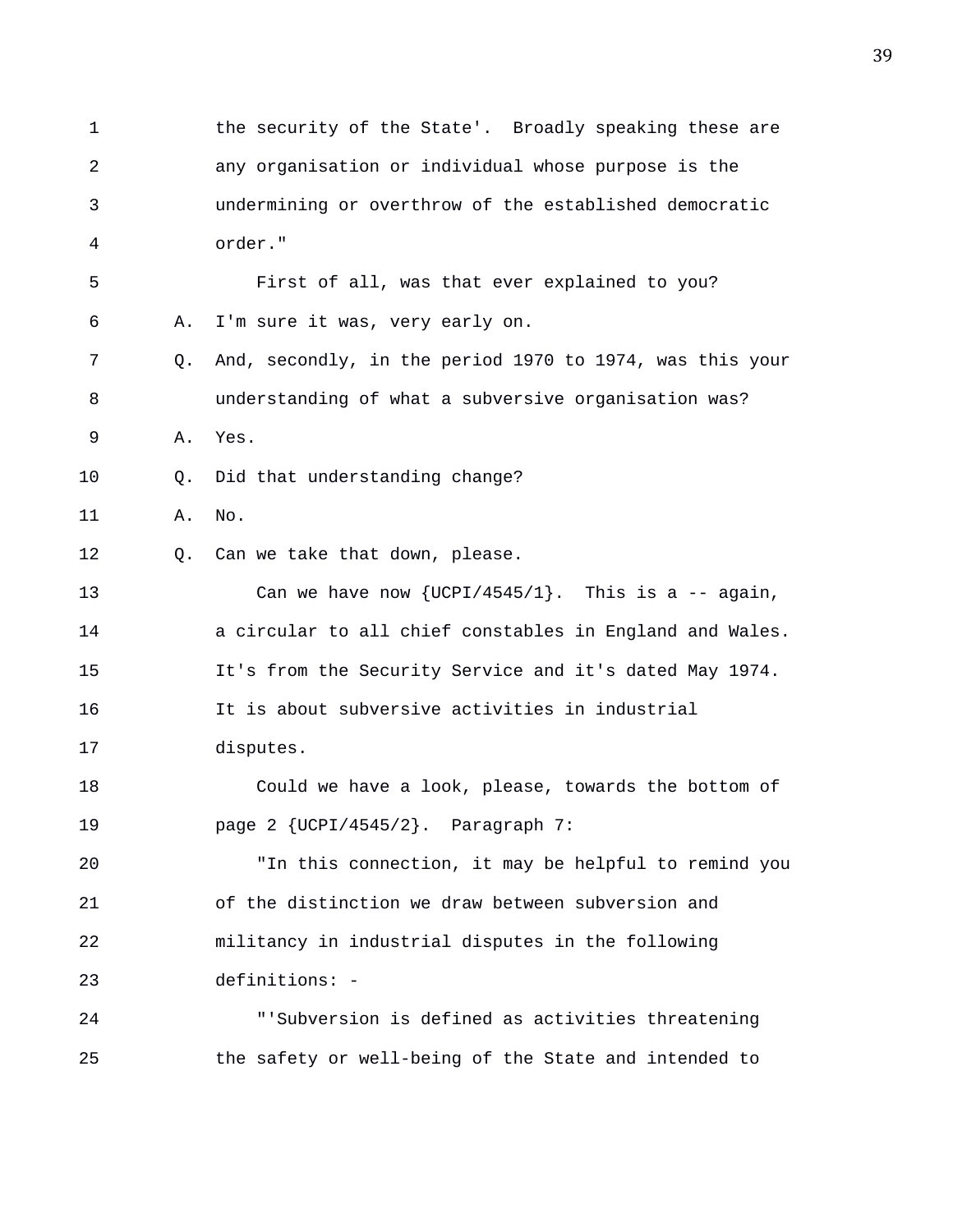| 1  |             | undermine or overthrow Parliamentary democracy by      |
|----|-------------|--------------------------------------------------------|
| 2  |             | political, industrial or violent means.'"              |
| 3  |             | Stopping there, do you recall seeing this document?    |
| 4  | Α.          | No.                                                    |
| 5  | Q.          | Do you recall ever having this definition of           |
| 6  |             | "subversion" drawn to your attention?                  |
| 7  | Α.          | I can't remember it being drawn to my attention, but   |
| 8  |             | I certainly knew -- understood that.                   |
| 9  | $Q_{\star}$ | Well, there is a difference between the definition     |
| 10 |             | I first showed you and this one. In particular, first  |
| 11 |             | of all, it talks about threatening the safety or       |
| 12 |             | well-being of the state in addition to the intention.  |
| 13 |             | Did anybody emphasise to you that before a group could |
| 14 |             | be considered subversive, it had not only to want to   |
| 15 |             | overthrow parliamentary democracy, but had also to     |
| 16 |             | actually threaten the safety and well-being of the     |
| 17 |             | state?                                                 |
| 18 | Α.          | No, that distinction was never considered.             |
| 19 | Q.          | And would it be fair to say it wasn't ever applied in  |
| 20 |             | practice?                                              |
| 21 | Α.          | I can't think so.                                      |
| 22 | Q.          | It then goes on to say:                                |
| 23 |             | "'Industrial militancy is defined as readiness to      |
| 24 |             | use or threaten the use of strikes, sit-ins and other  |
| 25 |             | forms of aggressive action in the furtherance of       |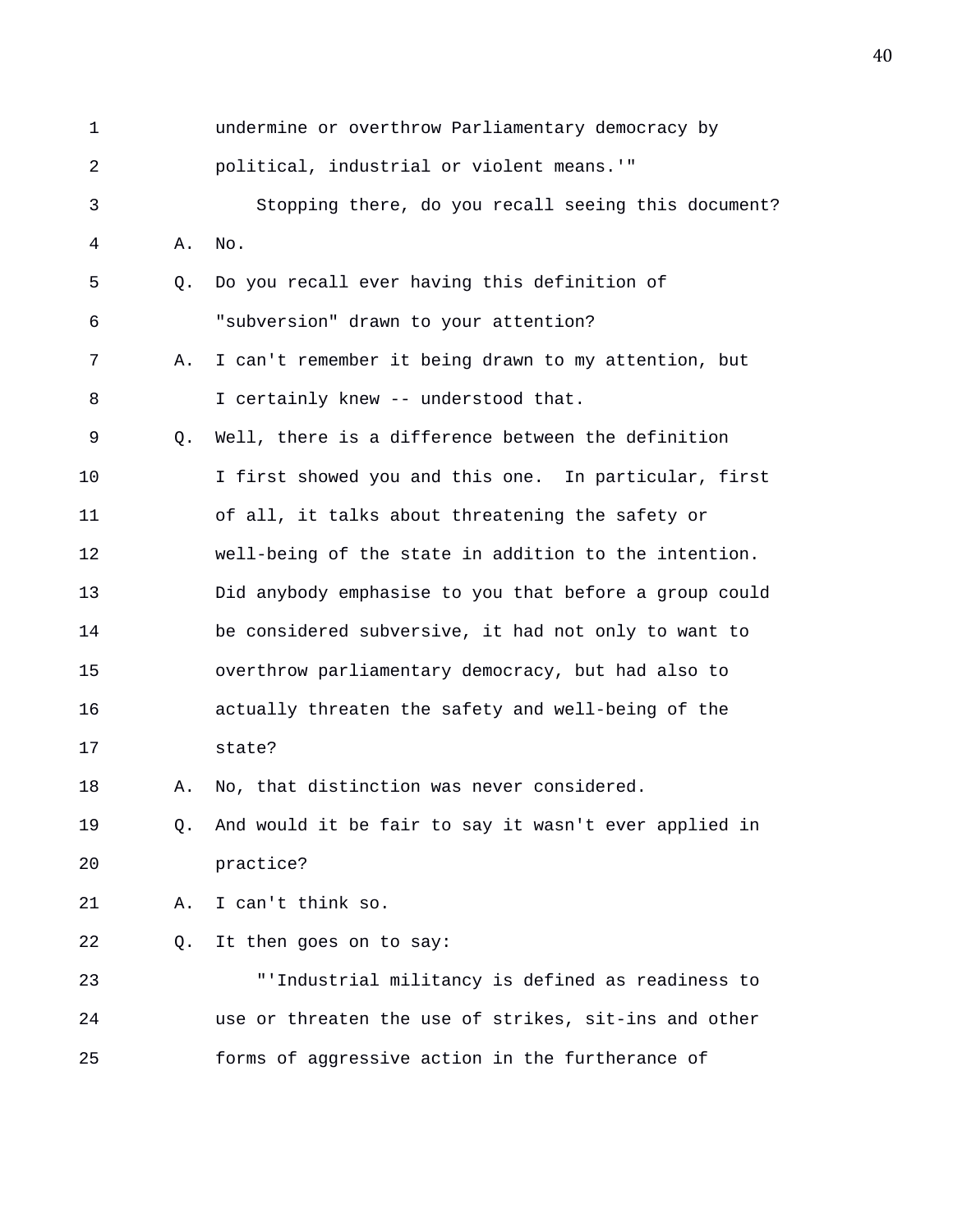1 industrial disputes and an unwillingness to seek or 2 accept compromise solutions through negotiations, 3 conciliation or arbitration.'" 4 If we can go over the page, please {UCPI/4545/3}: 5 "'Militancy in pursuit of trade union disputes with 6 employers is not subversive unless the motivation and 7 purpose of the militants is primarily political and 8 threatens the parliamentary democratic system. 9 Opposition to industrial policies of the Government of 10 the day is not in itself subversive." 11 Was that distinction made clear to you? 12 A. I certainly understood it. 13 Q. If we could take that down, please, and if we could have 14 up, please {UCPI/13858/1}. 15 Now, this is a report dated 17 March 1980, and if we 16 could scroll down, please, to see who has signed it. 17 Page 4, please {UCPI/13858/4}. It's not signed by you 18 but by Mr Moss. 19 If we go to the top of the document again 20 {UCPI/13858/1}, it's about the TUC's "Rally Against 21 the Cuts" campaign in Central London. So accepting this 22 is not something you're personally involved in, which 23 side of the line would "Rally Against the Cuts" 24 organised by the TUC fall? 25 A. Perfectly -- perfectly legitimate. The interest from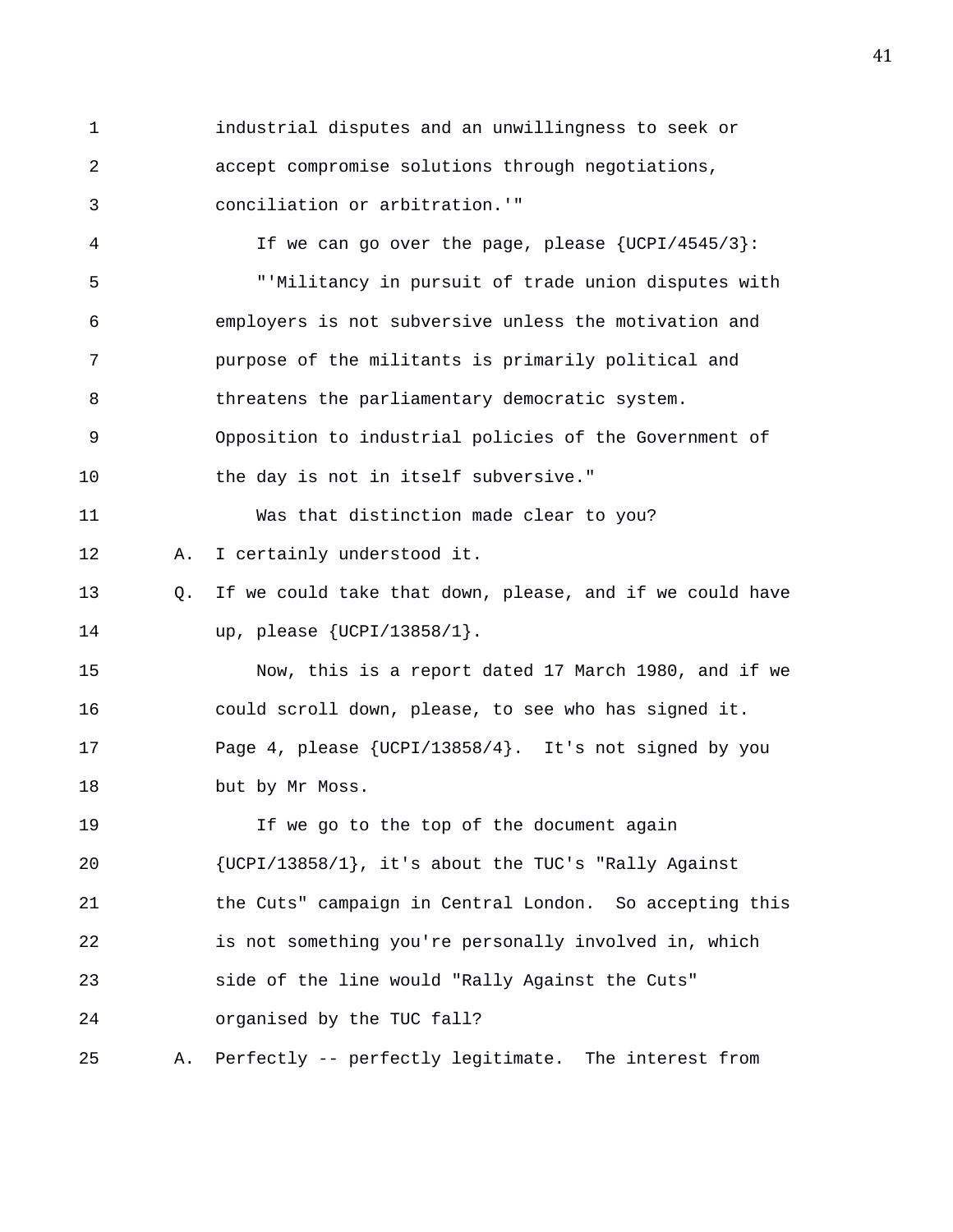- 1 the point of view of the SDS was that -- or anybody in 2 the branch was: what is going to happen in terms of 3 public order?
- 4 Q. Would it make a difference if there were people who 5 would be described as the ultra left trying to 6 infiltrate that campaign?
- 7 A. It would be very interesting, because maybe that's where 8 the problem would occur. If I may say here that, 9 generally speaking, TUC activity was not a major police 10 problem. 30,000 trade unionists marching through London 11 on May Day was never going to be a problem. I think 12 the only thing police had to worry about was keeping the 13 marchers clear of the traffic, whereas a small 14 organisation with 50 people determined to attack 15 Downing Street could involve about 200 policemen.

16 Q. If you could take that down now, please.

17 17 If we could have {UCPI/34701/1} up, please. Now, 18 this is a Home Office discussion paper dating from 1980. 19 It's part of a course of correspondence we've found 20 showing that the Home Office were expressing some 21 concerns about Special Branch and its relationship with 22 the Security Service.

23 First of all, were you aware of any concern within 24 the Home Office when you were the chief superintendent 25 of S Squad in the early 80s about Special Branch's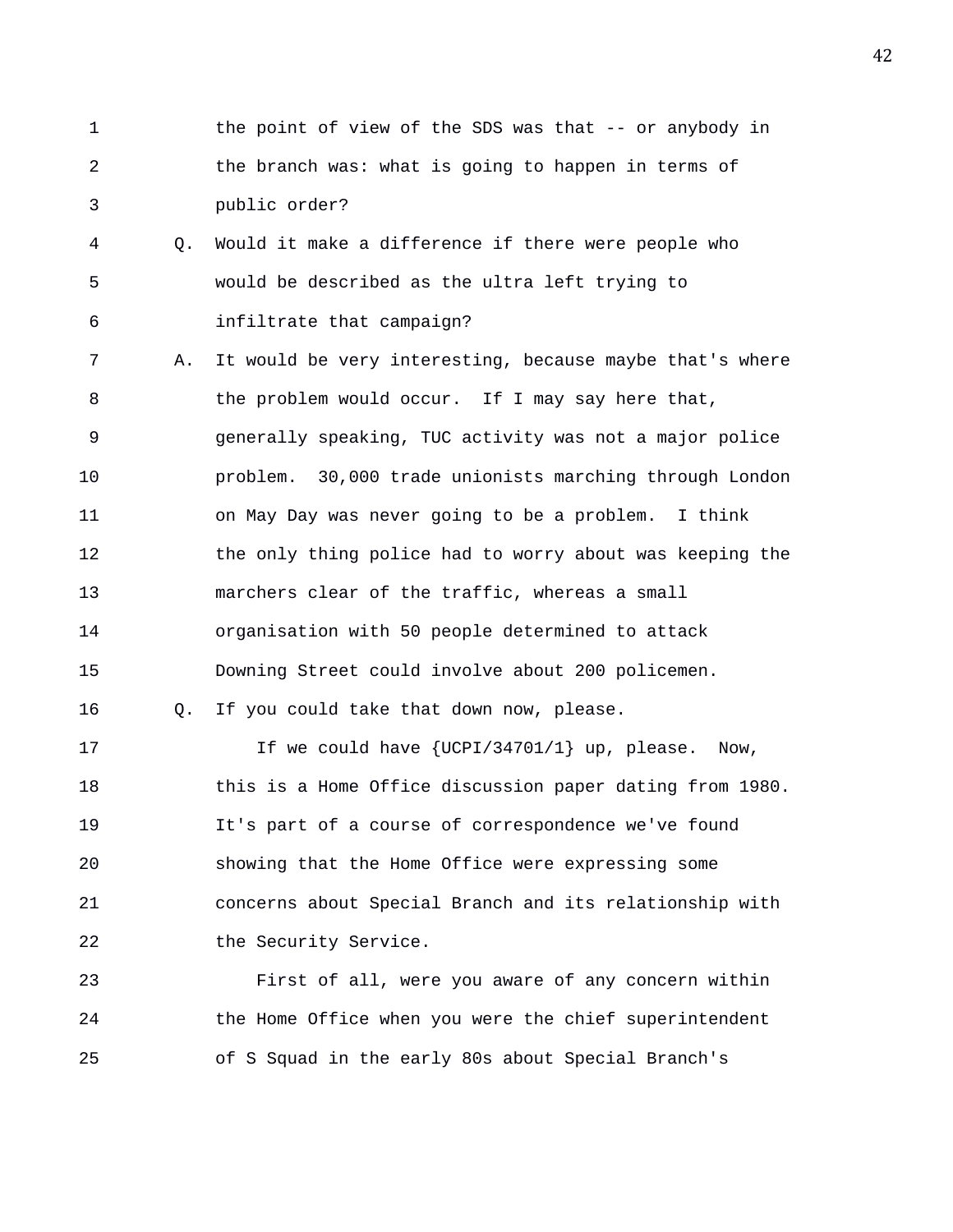1 relationship with the Security Service?

2 A. No, I was not.

3 Q. My interest for today's purposes is very specific. If 4 we could go to {UCPI/34701/2}, paragraph 4, right at the 5 very bottom. Paragraph 4 proposes a further revision of 6 the definition of "subversion". It reads: 7 "Subversive activities are defined as those which 8 threaten the safety or well being of the state, and 9 which are intended to undermine or overthrow 10 Parliamentary democracy by political, industrial or 11 violent means." 12 Stopping there, that's the last definition I showed 13 you. But then it adds  $\{UCPI/34701/3\}$ : 14 "This includes the activities of organisations or 15 individuals which, while operational at present within 16 the law, have as their long term aim the overthrow of 17 **Parliamentary democracy.**" 18 Would that rider have clarified what in fact was 19 being done? 20 A. No, I think we were within that, so that wouldn't have 21 clarified anything, I don't think, for me. 22 Q. Because you were already doing it? 23 A. We -- we were operating that way anyway. 24 Q. Did it cause you any concern as a police officer that 25 you were being asked to report on people who were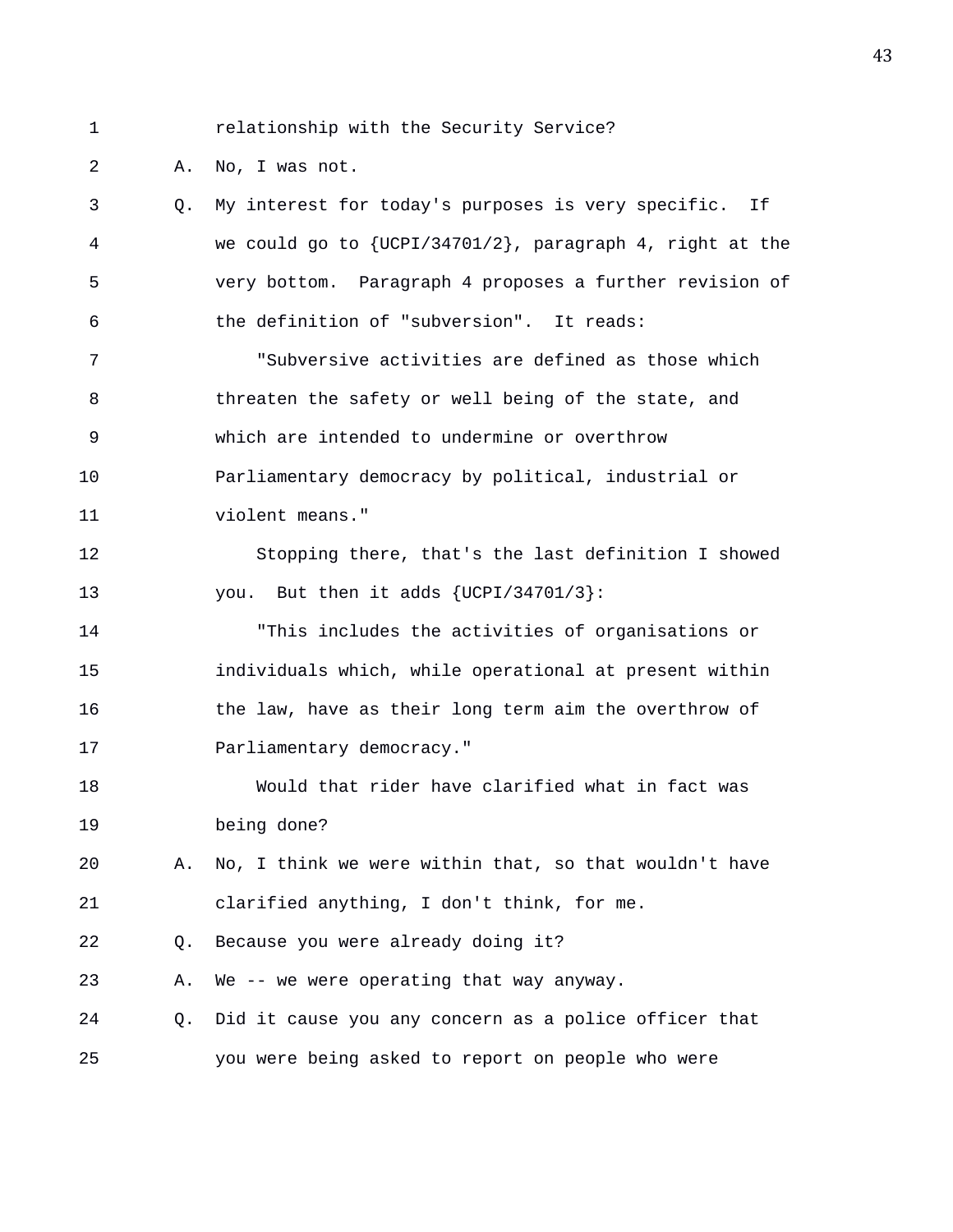1 conducting lawful activities?

2 A. No. It was the fact, again -- I'm coming back down to 3 public order -- if what was happening there was -- 4 affected us in terms of public order, that wouldn't have 5 been -- that would certainly have been along our -- in 6 or area of responsibility. Equally, if we were doing it 7 on behalf of the Security Service, we had to rely upon 8 the fact that they were operating within the rules. 9 Q. So it comes back to reliance upon the Security Service? 10 A. It has to be. 11 Q. Did you ever address your mind to whether or not it was 12 appropriate as a police officer to be doing this? 13 A. No, I did not. 14 Q. Could we take that down, please, and can we have up 15 {UCPI/34698/1}. This is another circular, this time 16 from the Security Service to chief constables. It's 17 dated 16 December 1975 and it is entitled "Subversive 18 Activities in Schools". 19 If we could go to page 2, please {UCPI/34698/2}, 20 paragraph 2 reads: 21 "We do not ask you to make enquiries in schools on 22 our behalf, but we would welcome any help you could give 23 us on the basis of information which comes your way from 24 the local papers or from members of the public, or by 25 recourse to other sources outside schools which you can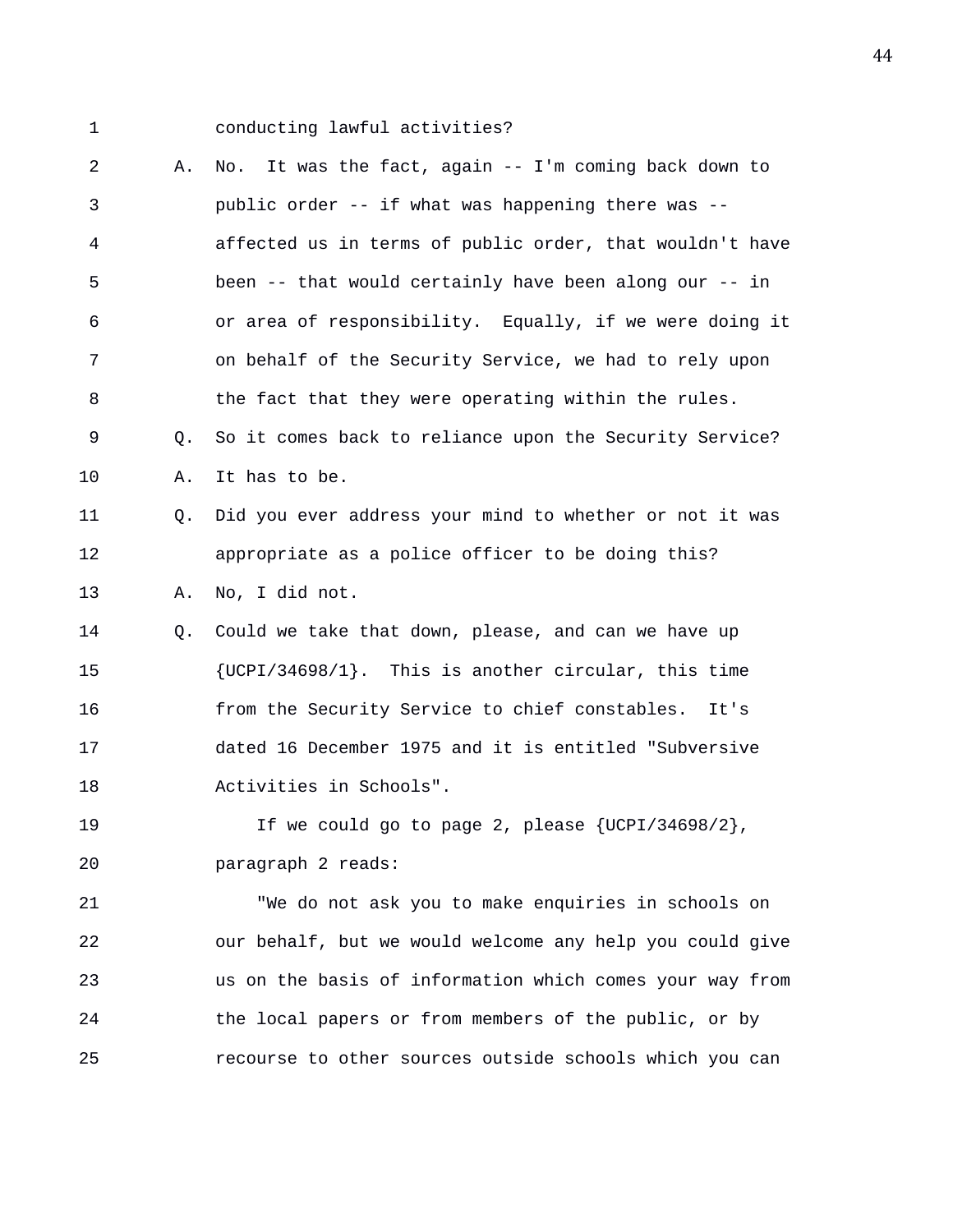1 use without risk of embarrassment."

2 Do you recall getting any guidance about subversive 3 activities in schools?

- 4 A. No, I don't. The only time I think we would have been 5 involved at all would be if school kids were involved 6 with one of the organisations that we were monitoring 7 for public order purposes.
- 8 Q. The Inquiry's received evidence that both the far right 9 and the far left were moving into schools. Does that 10 accord with your recollection?
- 11 A. I don't remember the far right doing it. I certainly 12 remember a little bit of the far left, but not a great 13 deal. Far -- I don't remember the far right getting 14 involved, not in my time. May have been, but I don't 15 recall it.
- 16 Q. And we have seen SDS reports about children who were 17 active with groups like School Kids Against the Nazis. 18 On what basis were you as an organisation reporting this 19 sort of thing?
- 20 A. I can only -- from my -- I have no direct recollection 21 of this, but it would be, because something like 22 an organisation of that name would have been almost 23 certainly SW supported, organised, led, probably.
- 24 Q. Did you mean SWP?
- 25 A. I mean SWP. Sorry, Socialist Worker, SWP. Yes, various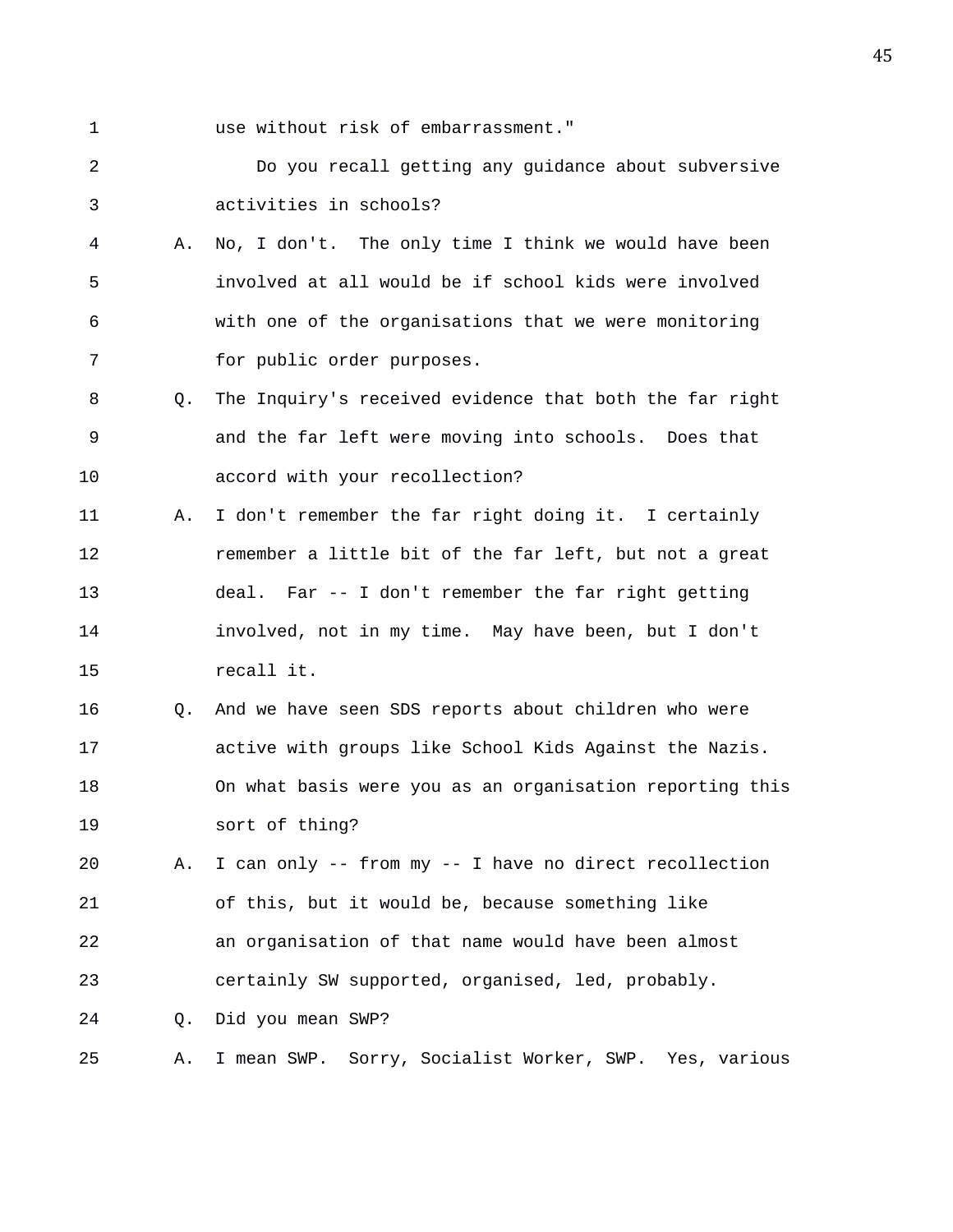1 names.

| 2  | O. | The circular I've just read to you expresses a fear of   |
|----|----|----------------------------------------------------------|
| 3  |    | embarrassment. Did you consider there were any           |
| 4  |    | sensitivities about reporting on children?               |
| 5  | Α. | No.                                                      |
| 6  | Q. | Are you able to help us with what embarrassment was      |
| 7  |    | feared?                                                  |
| 8  | Α. | No, I don't recall it arising. We were dealing with      |
| 9  |    | public order again.                                      |
| 10 | O. | We can take that down now, please.                       |
| 11 |    | Standing back now on the question of subversion,         |
| 12 |    | with hindsight, do you think you were given sufficient   |
| 13 |    | training about the definition of "subversion"?           |
| 14 | Α. | I don't know. What I would say -- all I can answer       |
| 15 |    | there is that I come back to an earlier answer in the    |
| 16 |    | sense that a lot of training was on the job and that as  |
| 17 |    | a young Special Branch officer on C Squad, I absorbed    |
| 18 |    | all that kind of material, and so I was quite            |
| 19 |    | comfortable with what was considered subversive and what |
| 20 |    | was not. Later on, of course, when we were looking at    |
| 21 |    | the industrial scene, again, I was very clear in my own  |
| 22 |    | mind about what was subversive and what was not.         |
| 23 | O. | And that turned upon whether or not the group had        |
| 24 |    | subversive aims?                                         |
| 25 | Α. | Of course, or whether there were groups infiltrating     |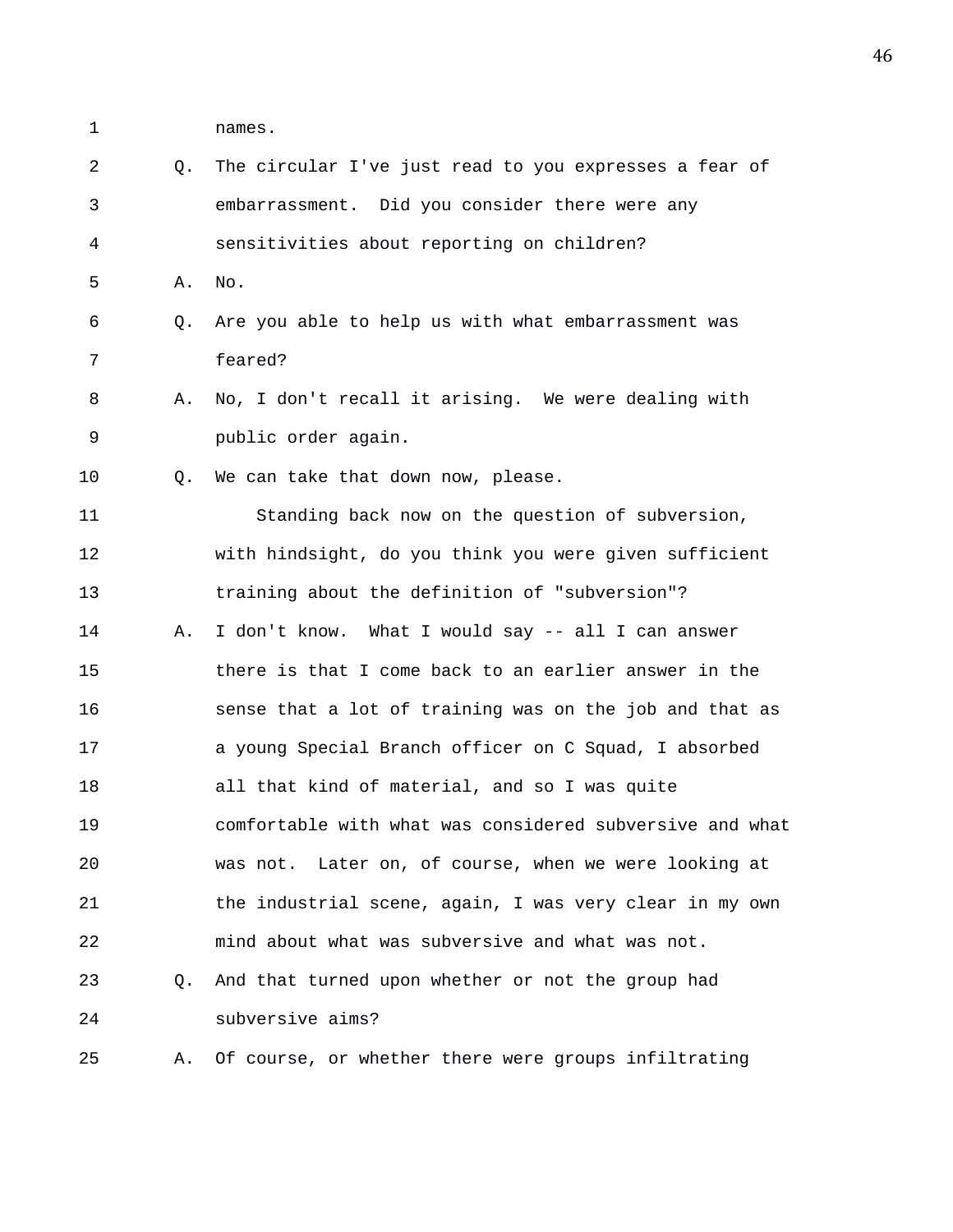1 an industrial dispute, for example. 2 Q. Do you think that the undercover officers were given 3 sufficient training on what was and what was not 4 subversive? 5 A. I don't -- I can't answer that, I don't know. I -- they 6 had no specific training on that. 7 Q. I'm going to move now to a different topic, and that's 8 the process of reporting. I think you've already 9 covered this to some extent, but was the system such 10 that if something was very urgent, you would telephone 11 A8 or send them a telegram? 12 A. It was unusual that SDS would telephone A8. Usually 13 everything passed through C Squad to go to A8. There 14 would be the occasion -- we used to cover the office at 15 weekends when there were demonstrations on and if an SDS 16 officer called in and said, "Look, this or that is going 17 to happen", then, yes, the officer would -- in our 18 office would phone through to a Special Branch liaison 19 in the uniform Ops room to let them know what was 20 happening. 21 Q. But for most routine intelligence, it went via 22 C Squad -- 23 A. Oh, yes.

24 Q. -- and they decided who --

25 A. Yes.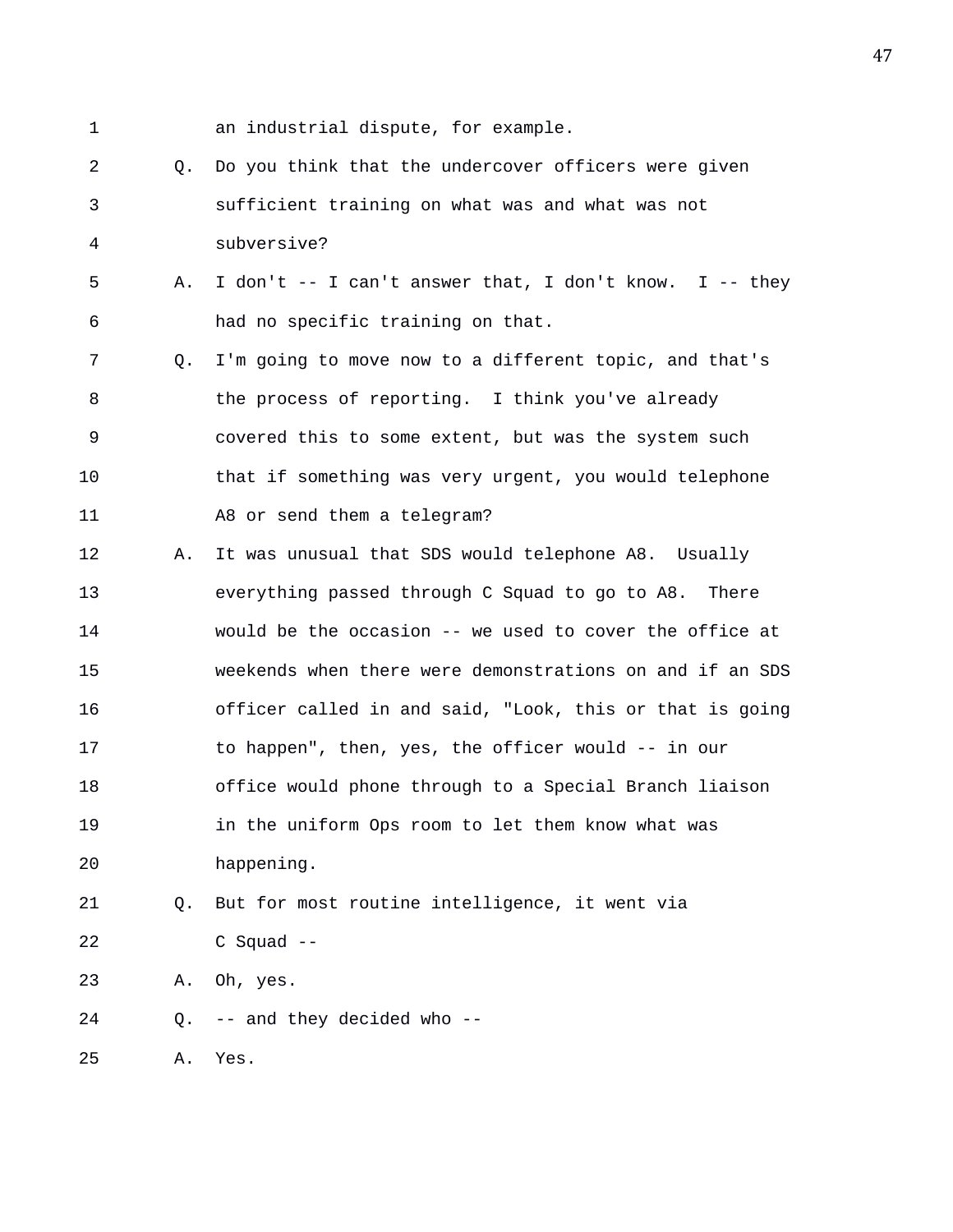- 
- 1 Q. -- to disseminate it to.

|                       |  | Did you ever have my experience of compiling threat |  |  |
|-----------------------|--|-----------------------------------------------------|--|--|
| assessments yourself? |  |                                                     |  |  |

4 A. No, not on S Squad.

5 Q. Did you ever have that experience on C Squad?

6 A. No.

- 7 Q. Do you know what proportion of SDS intelligence was sent 8 to the Security Service?
- 9 A. A large proportion. I don't know exactly how it goes, 10 but a large proportion.
- 11 Q. Do you know what proportion of the intelligence that was 12 used to write A8 threat assessments was derived from SDS 13 reporting and what was derived from other sources? 14 A. I would have thought a great deal of it came from SDS. 15 Q. Now, you say you would have thought, but having not done 16 the job yourself, are you in a position of authority to
- 17 tell us what the proportion was?

18 A. No, I'm not.

19 Q. And, again, if it's beyond your knowledge, please say 20 so, but would it be right that A8 and C Squad would have 21 been able to consider public order threats using sources 22 such as flyers, the past activity of a group, the nature 23 of an issue, the timing of a proposed demonstration in 24 relation to an incendiary event, or just by talking to 25 the organisers and things like that?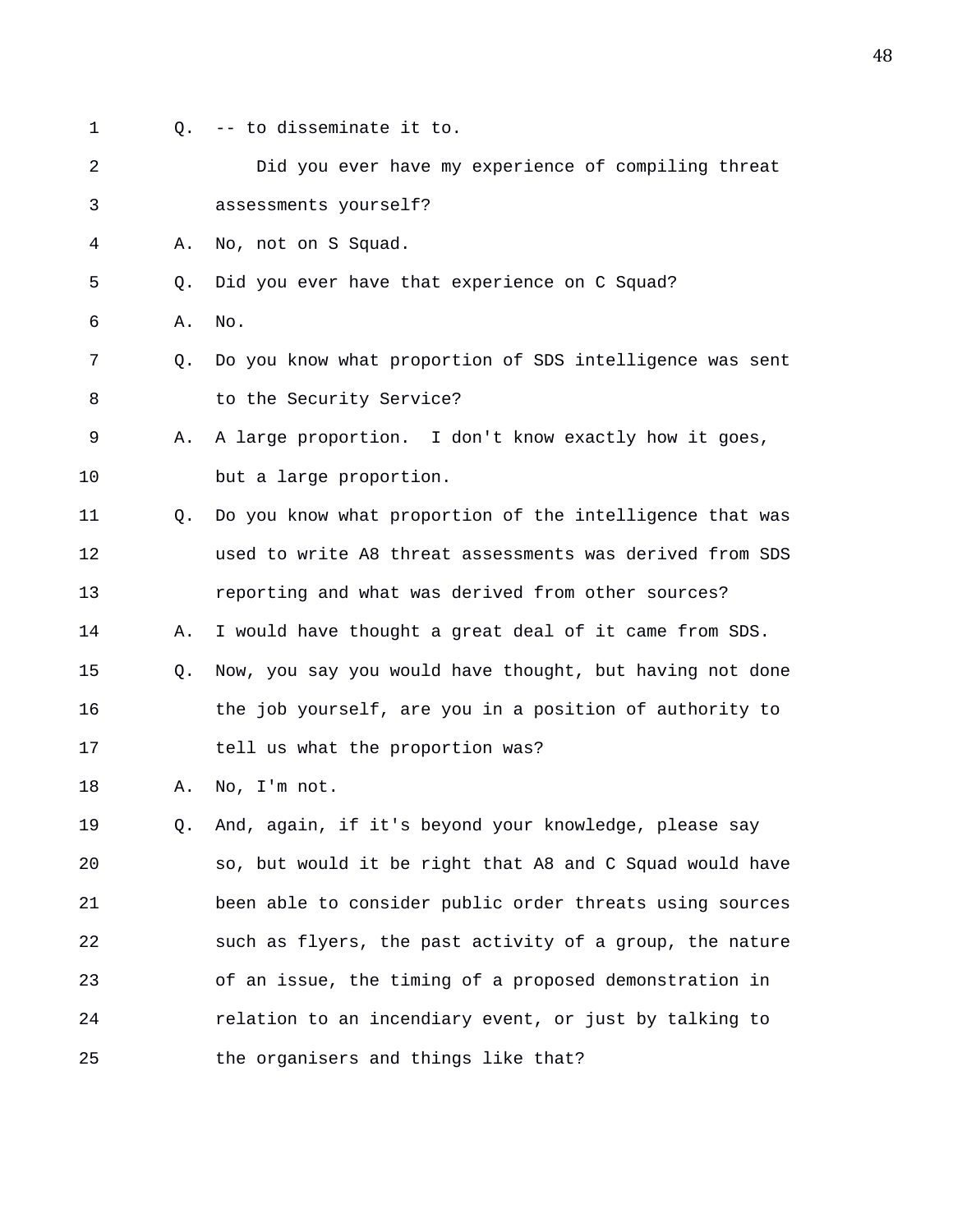1 A. Oh, I think a lot of it came -- a lot of it came from 2 discussions between C Squad and A8. Yes, clearly, and 3 this would be a C Squad area, knowing -- being fully 4 aware of what was happening in society, what was likely 5 to occur, and of course, in many cases, there would be 6 discussion between A8 and the organisations of 7 activities -- organisers of activities.

8 Q. Are you able to help us with what it was that SDS 9 intelligence brought to the whole picture that would 10 otherwise have been missing?

11 A. Oh, without doubt. The intentions of revolutionary 12 groups so far as a particular public order activity was 13 concerned, and so it might well be that a perfectly 14 straightforward -- and what usually happened -- 15 a perfectly straightforward demonstration was not going 16 to create a problem, but the SDS would be able to feed 17 in whether there was going to be any problem from 18 revolutionaries who are infiltrating and determined to 19 become involved and to use it.

20 Q. And to ask perhaps an obvious question, we're talking 21 about groups which did not cooperate with the police. 22 A. Absolutely. A big factor, if I may -- perhaps it helps 23 the Inquiry here -- that it was almost as important to 24 be able to assure the uniformed branch there was not 25 going to be any trouble and so, therefore, the numbers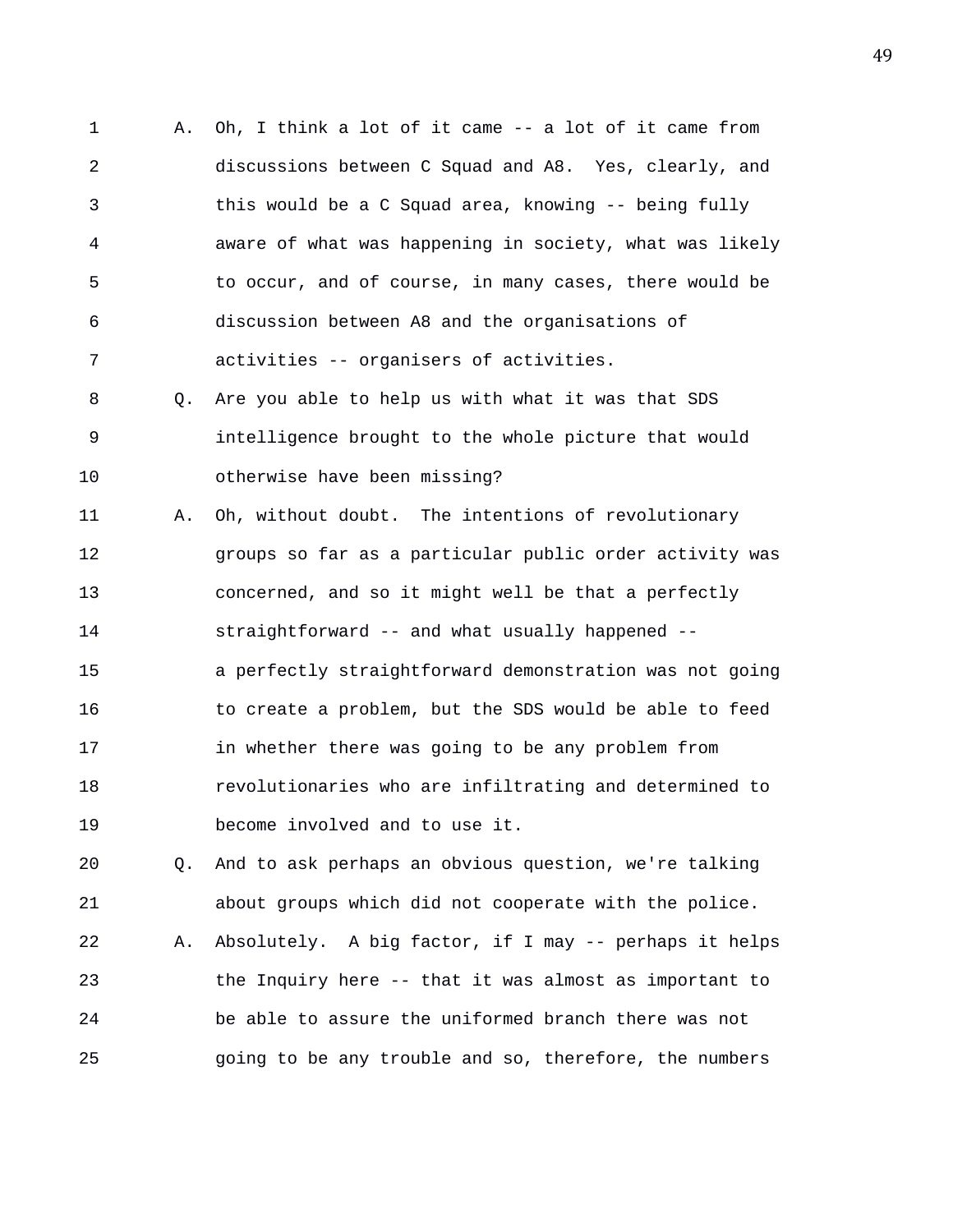1 concerned -- numbers of police concerned could be kept 2 to the minimum, as to say, "Yes, there is going to be 3 a problem", or "there is likely to be a problem, and 4 this is where it could happen and these are the people 5 who may do it". So there were two factors there.

6 I think it's very important to remember that we do 7 not in this country have a French CRS, or we don't have 8 a National Guard in America. We don't have a barracks 9 full of policemen we can pull out to deal with public 10 order. But every time we have -- we do public disorder, 11 and that is a police responsibility, these police come 12 from normal policing duties, and of course that affects 13 the protection of the public around London. So that was 14 one of the factors we always had in mind.

15 Q. Was the immediacy with which an SDS undercover officer 16 could report a significant factor?

17 A. Oh, yes.

18 Q. Could you explain?

19 A. Sorry?

20 Q. Could you explain or, using an officer who's not 21 anonymous, give us an example?

22 A. No, I can't give you an example, but there were 23 occasions when somebody who was a part of a group and 24 was going to be involved in a demonstration might 25 somehow better slip away to a telephone box and make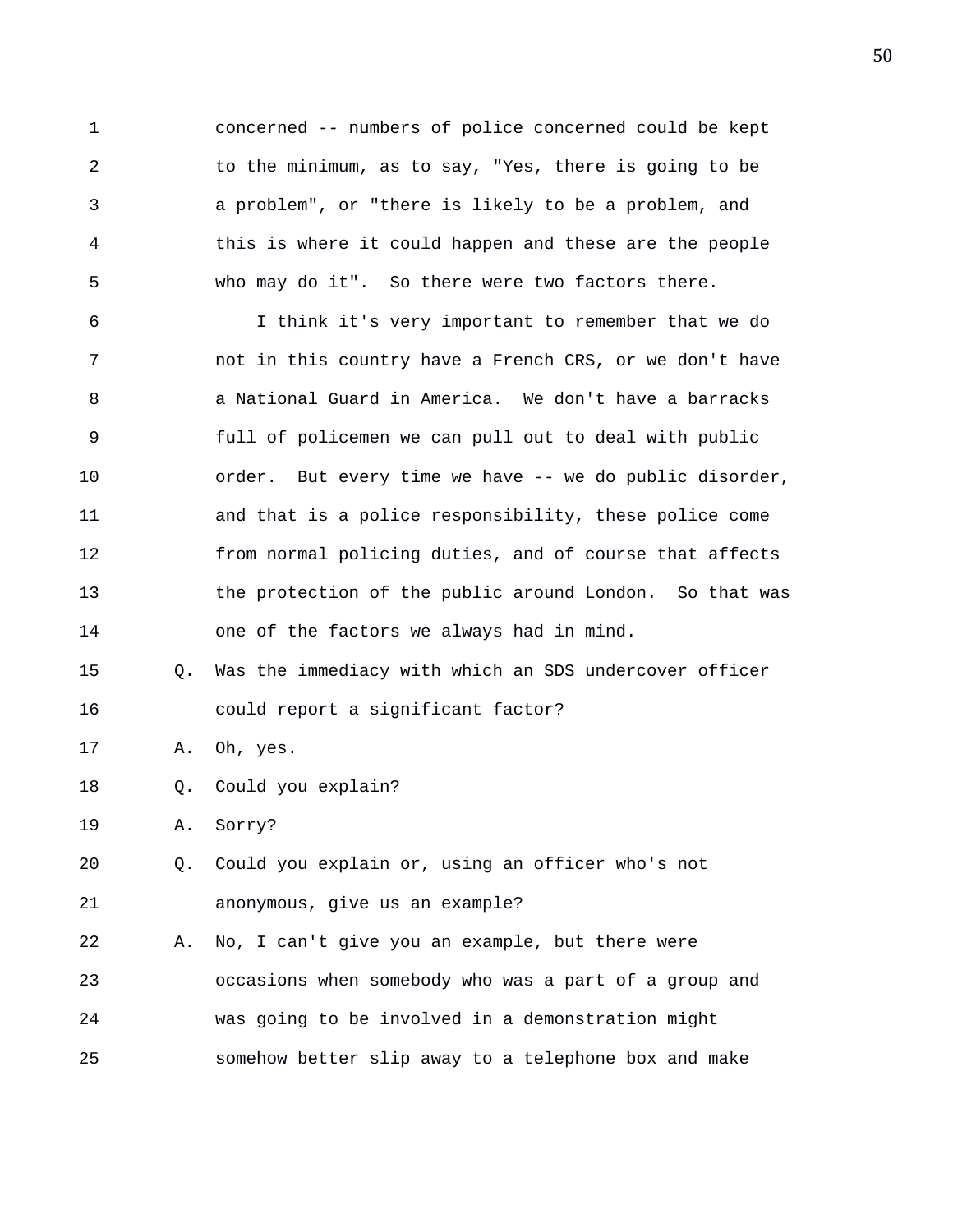1 a call. Bearing in mind we had no mobile phones in 2 those days. And that's why we manned the office at 3 a week when there was a demonstration going on. 4 Q. Can I move now to reports on individuals. Reports on 5 individuals would have been kept within Special Branch 6 files, wouldn't they? 7 A. Yes. 8 Q. And, on many occasions, sent to the Security Service as 9 well? 10 A. Yes. 11 Q. Why did Special Branch want reports on individuals? 12 A. Special Branch wanted reports on individuals largely 13 because the Security Service were interested in them, 14 and what would happen is the Security Service would be 15 in touch continually with C Squad, the branch C Squad, 16 asking for updates on people. And the branch kept files 17 to avoid duplication of effort, really, so that we knew 18 who they were talking about, what the situation was and 19 we could answer the questions, if necessary making 20 further enquiries. 21 Q. Would reports on individuals have been used by 22 Special Branch for its own purposes, for example in 23 compiling threat assessments for A8? 24 A. I -- only in the sense that the individuals concerned 25 were people who were known to behave in certain ways on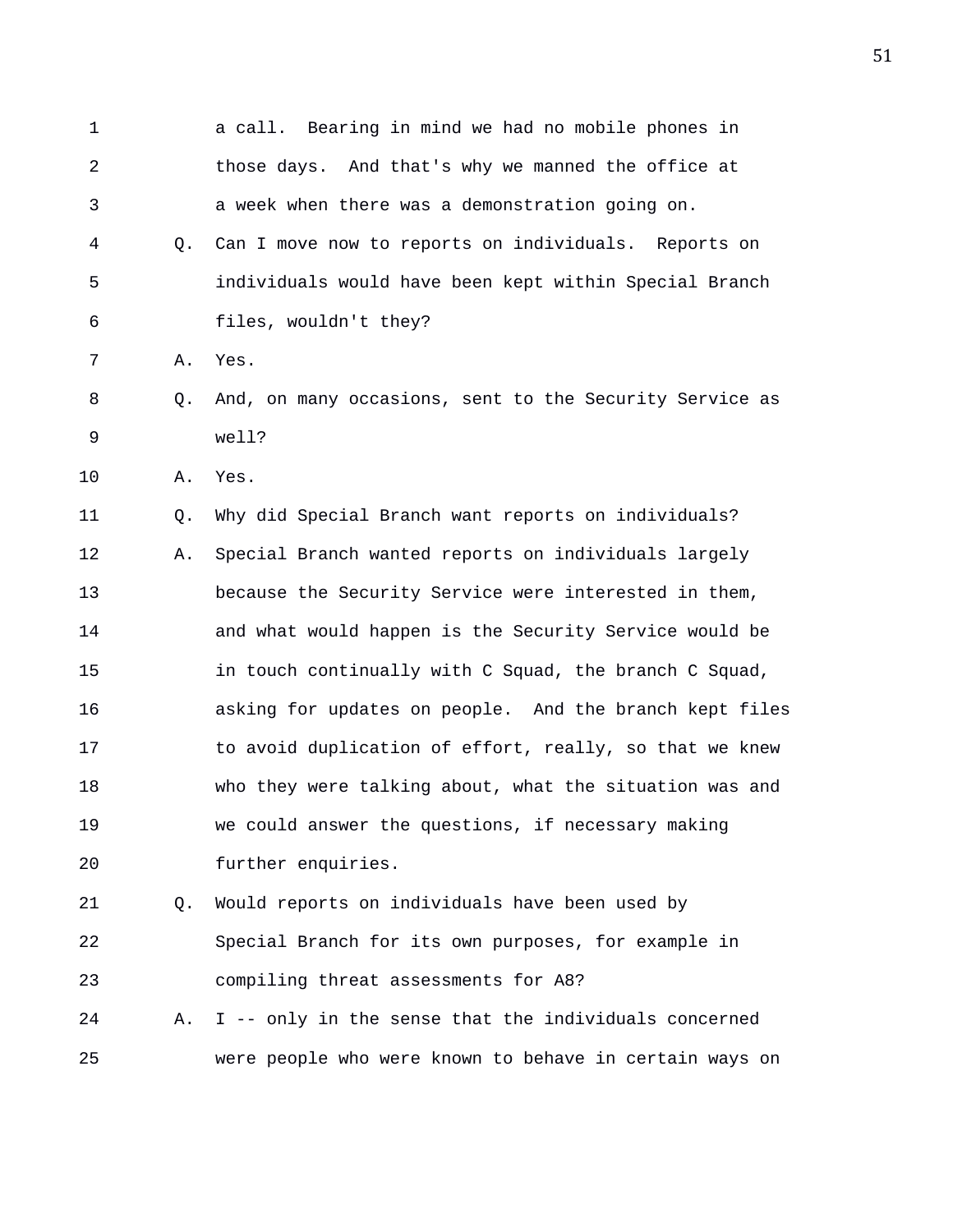1 demonstrations. That's the only reason I can think of. 2 Q. Would they have been used for vetting? 3 A. Not -- not by Special Branch, because the only vetting 4 Special Branch was involved with was the Irish 5 Republican field, because Special Branch met, harried -- 6 carried primary responsibility for Irish Republican 7 activity in Great Britain and, therefore, any vetting 8 enquiries were passed through Special Branch. But in 9 terms of subversion, that was Security Service. 10 Q. Would they have been used by the industrial desk if they 11 involved trade union members or trade union matters? 12 A. I don't know. I can't really answer that question. 13 Q. We've heard evidence from officers that amount to 14 an unfiltered approach to gathering intelligence and 15 incorporating it into reports. Is that a fair way to 16 describe how intelligence was gathered by SDS undercover 17 officers? 18 A. Yes. They would report on what they were learning in 19 the organisations where they were employed, and they 20 fed -- we couldn't stress or even tie down what they 21 reported. They reported into the office. The reports 22 were, if you like, drafted in the office, typed up and 23 then passed on to C Squad for action.

24 Q. And it was left for others to assess and analyse?

25 A. Oh, yes. Oh, yes.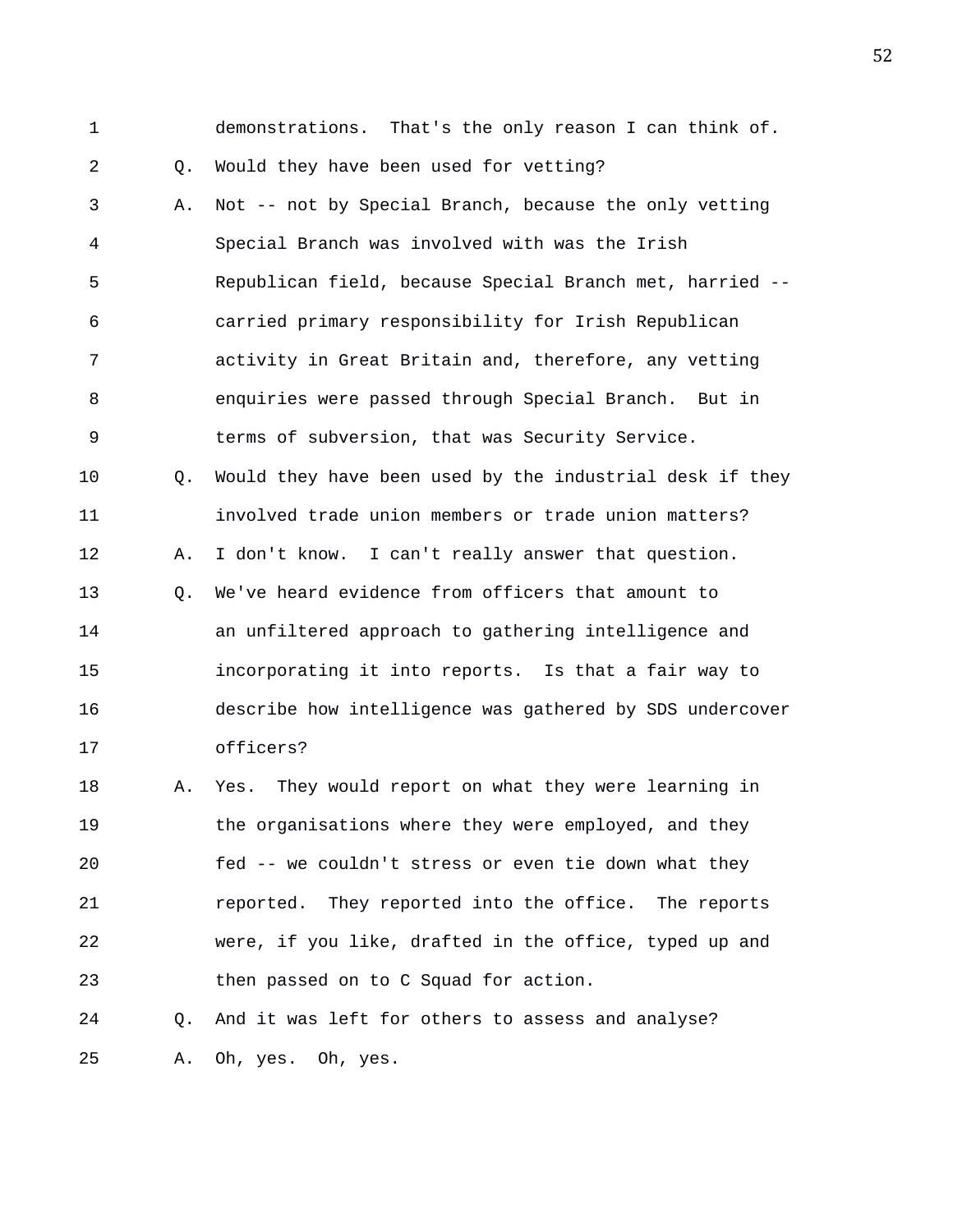1 Q. We also know that the unfiltered content tended to be 2 recorded in reports, and we've found it on 3 Special Branch files and Security Service files half 4 a century or so later. So is it fair to say that there 5 wasn't a great deal of filtering going on even within 6 C Squad?

7 A. I think you're probably right, yes.

8 Q. We've put in your bundle a number of reports about 9 deeply personal matters relating to individuals. If you 10 want to be reminded, I can turn them up, but we may be 11 able to do this without doing so.

12 There's one about the pregnancy of a woman, another 13 about a heart attack suffered by one of the Inquiry's 14 core participants. There's a report about a bank 15 account. There's a report about union affiliation, 16 a report about a schoolgirl, a report about somebody's 17 infidelity and a report about a woman's children and 18 another report about the sexuality of an anarchist's 19 partner.

20 Was there any policing value in recording intimate 21 personal details like this?

22 A. I don't think there was any policing value in that. 23 Q. And does it follow from your answer that you think this 24 information was recorded for the Security Service, or do 25 you think it was the product of a lax attitude to what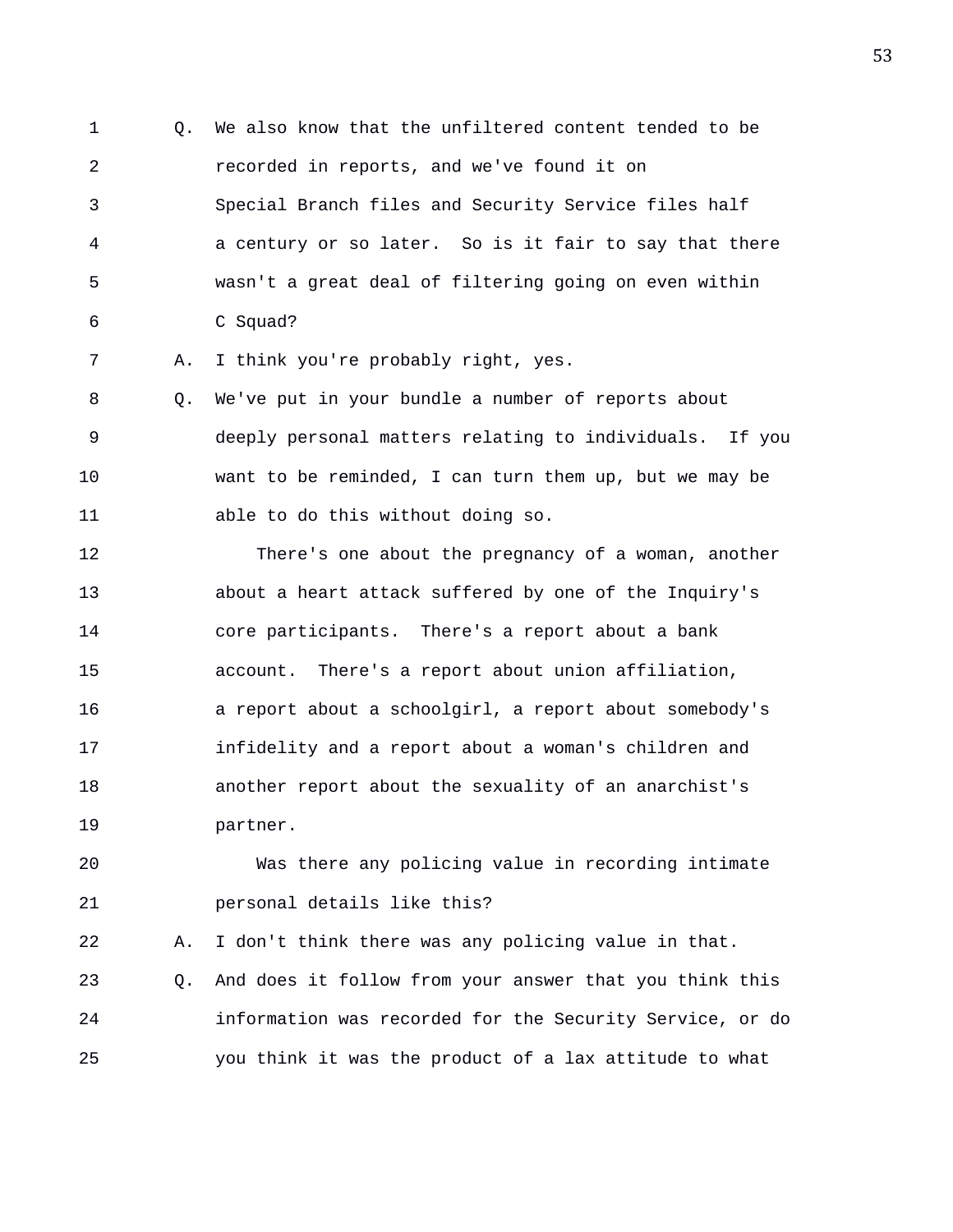- 
- 1 was recorded, or both?

2 A. I think it was recorded for the Security Service, and 3 I think it's something which clearly, 50 years on, we'd 4 have looked at very carefully.

5 MR BARR: Thank you.

6 Would now be a convenient moment to break, sir? 7 THE CHAIRMAN: Yes, it would.

8 Before we do, I wonder whether one of the documents 9 that you put up could be put up again. I think it was 10 {UCPI/34701/1}, the Home Office discussion paper in 11 which lawfulness was mentioned.

12 MR BARR: That's right.

13 THE CHAIRMAN: Can you remind me of --

14 MR BARR: Bottom of the next page {UCPI/34701/2}.

15 THE CHAIRMAN: Bottom of the next page.

16 MR BARR: And that's where -- the bottom of paragraph 4 is 17 where the definition starts.

18 THE CHAIRMAN: Could I just ask you to read that again, 19 please, and could it be scrolled down so that you can. 20 MR BARR: "Subversive activities are defined as those which 21 threaten the safety or well being of the state, and 22 which are intended to undermine or overthrow 23 Parliamentary democracy by political, industrial or 24 violent means. This includes the activities of 25 organisations or individuals which, while operating at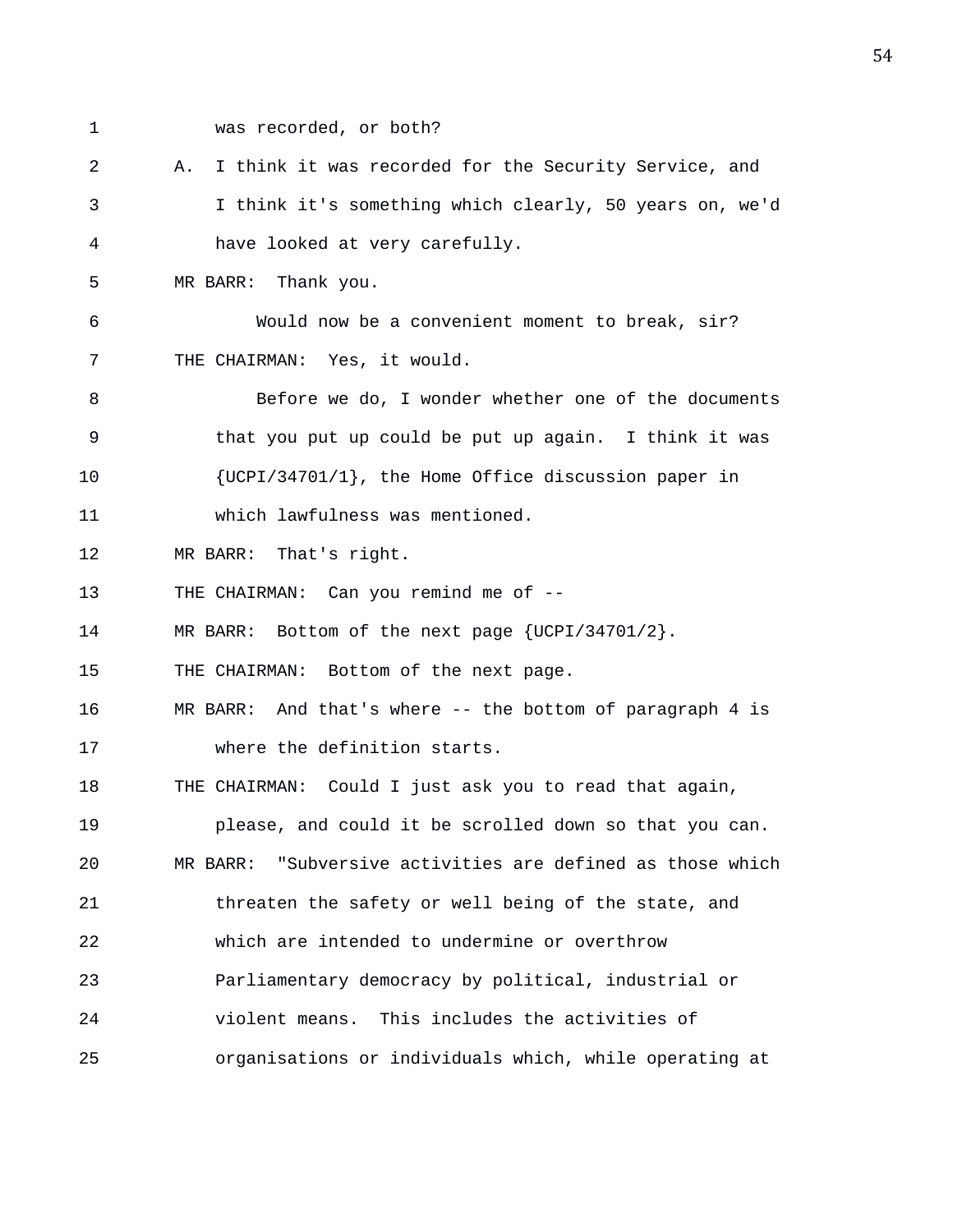- 1 present within the law, have as their long term aim 2 the overthrow of Parliamentary democracy."
- 3 THE CHAIRMAN: Thank you.

4 I particularly want to focus on the last sentence. 5 During your time as head of the SDS, or as chief 6 superintendent of S Squad, was there any infiltration of 7 organisations or individuals who were at present 8 operating within the law, but had as their long term aim 9 the overthrow of parliamentary democracy who did not 10 pose a then current risk to public order? 11 A. I don't think so, sir. 12 THE CHAIRMAN: No, thank you. 13 We will break now for a quarter of an hour. 14 (11.27 am) 15 (A short break) 16 (11.46 am) 17 THE CHAIRMAN: Mr Barr. 18 MR BARR: Thank you, sir. 19 Mr Craft, I'm going to move now in a little bit more 20 detail to public order and I want to consider two -- at 21 this stage two particular events. The first of all is 22 the dispute at the Grunwick Factory. 23 If we could go, please, to tab 28 in the bundle. 24 That's {MPS/728981/1}. This is the SDS annual report 25 for 1977 and if we could go within the document to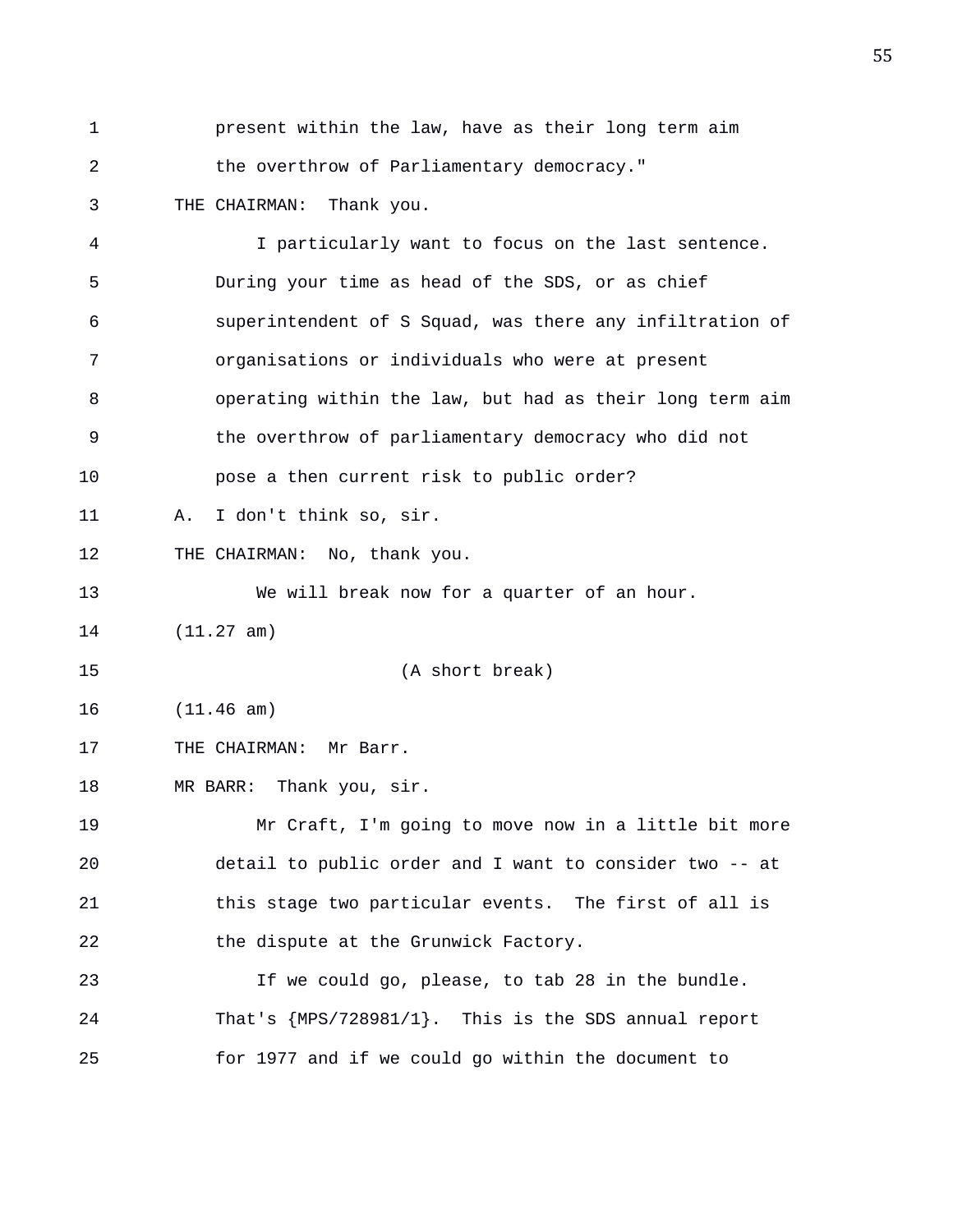1 page 11 {MPS/728981/11}. Paragraph 19, at the bottom of 2 the page, deals with the Grunwick dispute. That -- the 3 paragraph, as it appears on the bottom of this page, is 4 essentially describing a peaceful piece of industrial 5 action, and I will give you a moment to absorb the 6 content.

7 A. Yes.

8 Q. If we go over the page {MPS/728981/12} and the story 9 changes. I'll give you a moment to read the rest of 10 that paragraph. And for those who are listening, I had 11 better read it:

12 "Following a poorly attended demonstration in 13 April 1977 the dispute was taken up by the 'ultra left' 14 and throughout June, July and August Trotskyist inspired 15 violence escalated in the streets surrounding the 16 Grunwick factory and especially at the two entrances to 17 Grunwick's where mobs inspired by the 'ultra left' 18 attempted to prevent the employees' coaches from 19 entering the factory."

20 And then, if we go down to paragraph 21:

21 "Throughout this dispute invaluable information was 22 supplied by the SDS of last minute tactics and of the 23 numbers attending and degree of violence anticipated 24 which enabled the Uniform Branch to effectively police 25 one of the most violent and long standing dispute for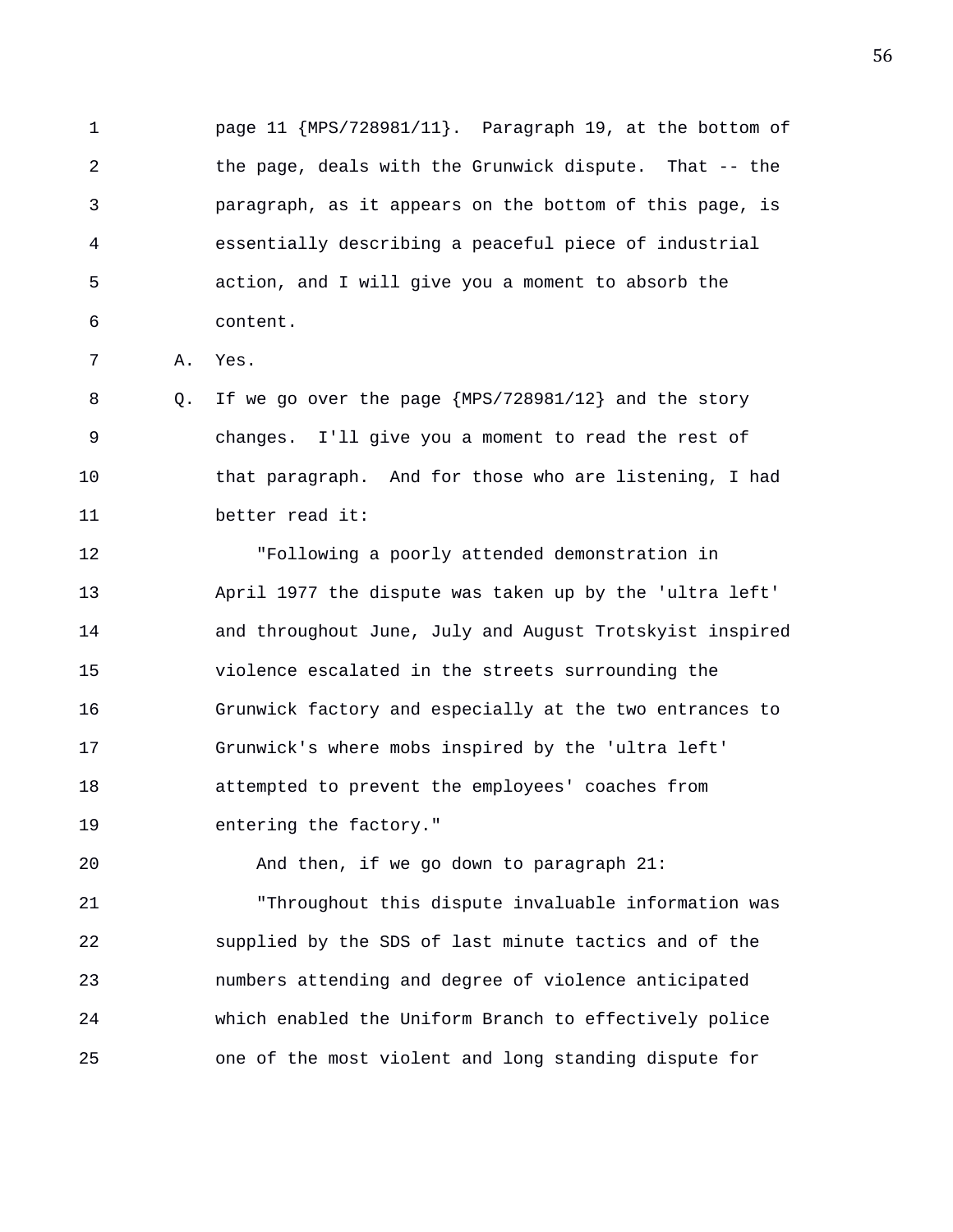1 many years."

2 Then unfortunately, we've had to redact the specific 3 example which is given, and it says: 4 "This information was immediately passed to 5 Commander A8 and the presence of a small number of 6 uniform police at this location prevented 7 an embarrassing and effective tactic." 8 Now, what I would like to know, please, without any 9 details because of the restriction orders, is were the 10 SDS providing intelligence that nobody else could have 11 obtained, or were they obtaining intelligence which 12 could have been obtained from other sources but just 13 doing so more efficiently? 14 A. No, I think they were obtaining intelligence which was 15 not available elsewhere. 16 Q. If we could take that down, please, and move to the 17 "Battle of Lewisham", which you describe in your 18 statement as "a new era". 19 Can we start a document at tab 20, which is 20 {UCPI/11180/1}. Now, this is a report after the 21 demonstration about the Communist Party of England 22 (M-L). And could we look in particular at paragraph 3, 23 which starts: 24 "Details of the Party's strategy for Lewisham had, 25 rather typically, been given to rank and file supporters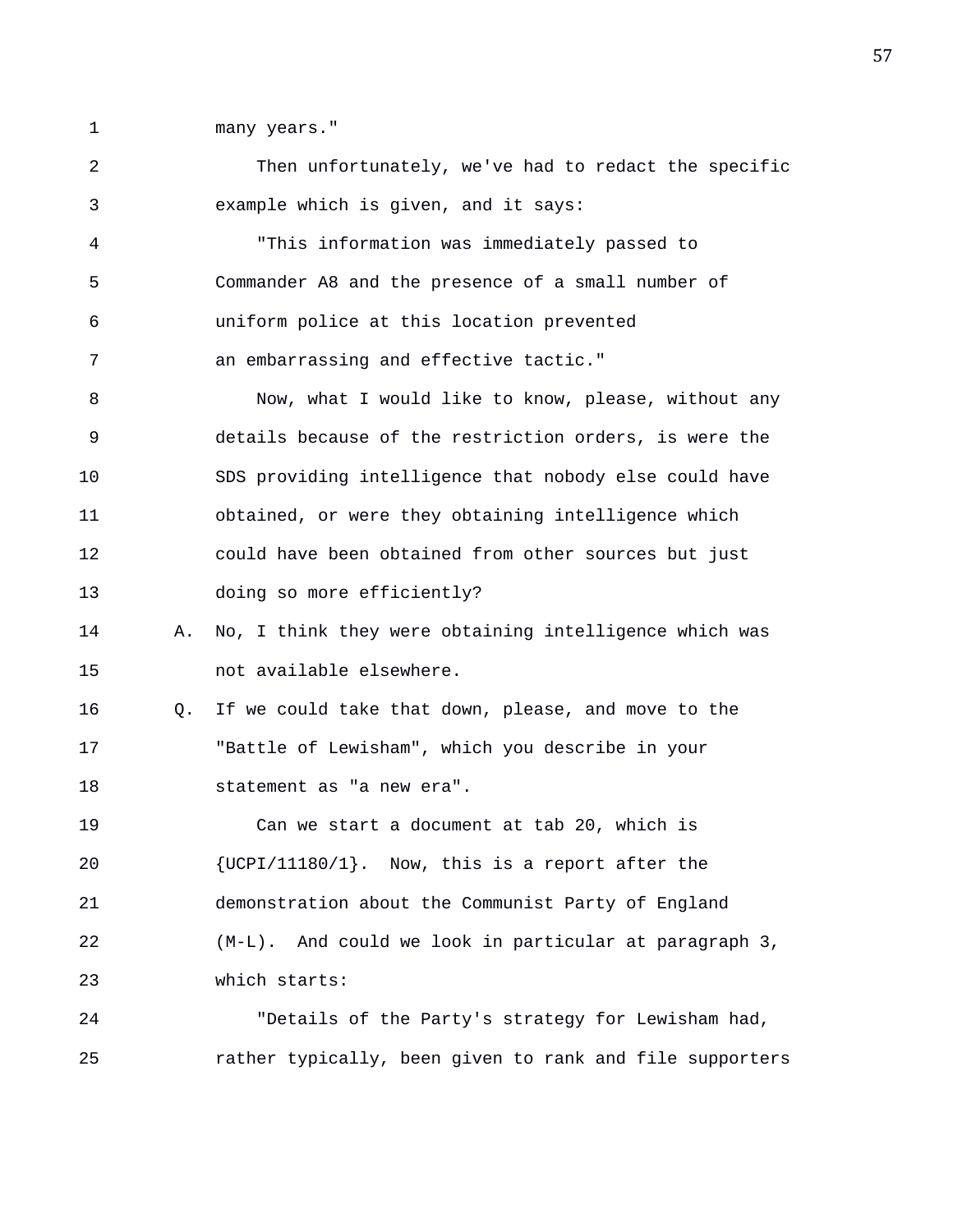1 and contacts at 'the very last minute' on the Saturday 2 morning."

3 And further on down, it describes that they were 4 splitting into two groups, one to do -- one which was 5 going to be:

6 "... stationed at the source (New Cross) to do 7 propaganda work and join any attack emanating from 8 there, and the other to wait in a suitable road (in this 9 case Tanner's Hill ...) to ambush the National Front 10 march from the side."

11 The report goes on to describe the breakdown in 12 communications which the CPE(M-L) experienced on the day 13 and some of the tactics that they were thinking of using 14 in future. It also refers to a tactic they used on the 15 day, which was listening to police radio.

16 Now, what I'd like to explore with you is, in 17 a demonstration situation like this, how valuable was it 18 for the SDS to be able to report on last minute plans 19 such as those which are referred to in this report? 20 A. Oh, I think it was very important.

21 Q. And in terms of tactics such as listening to police 22 radio, presumably that was something that everybody knew 23 activists could do if they wanted to.

24 A. Of course.

25 Q. Can we take that document down, please, and go to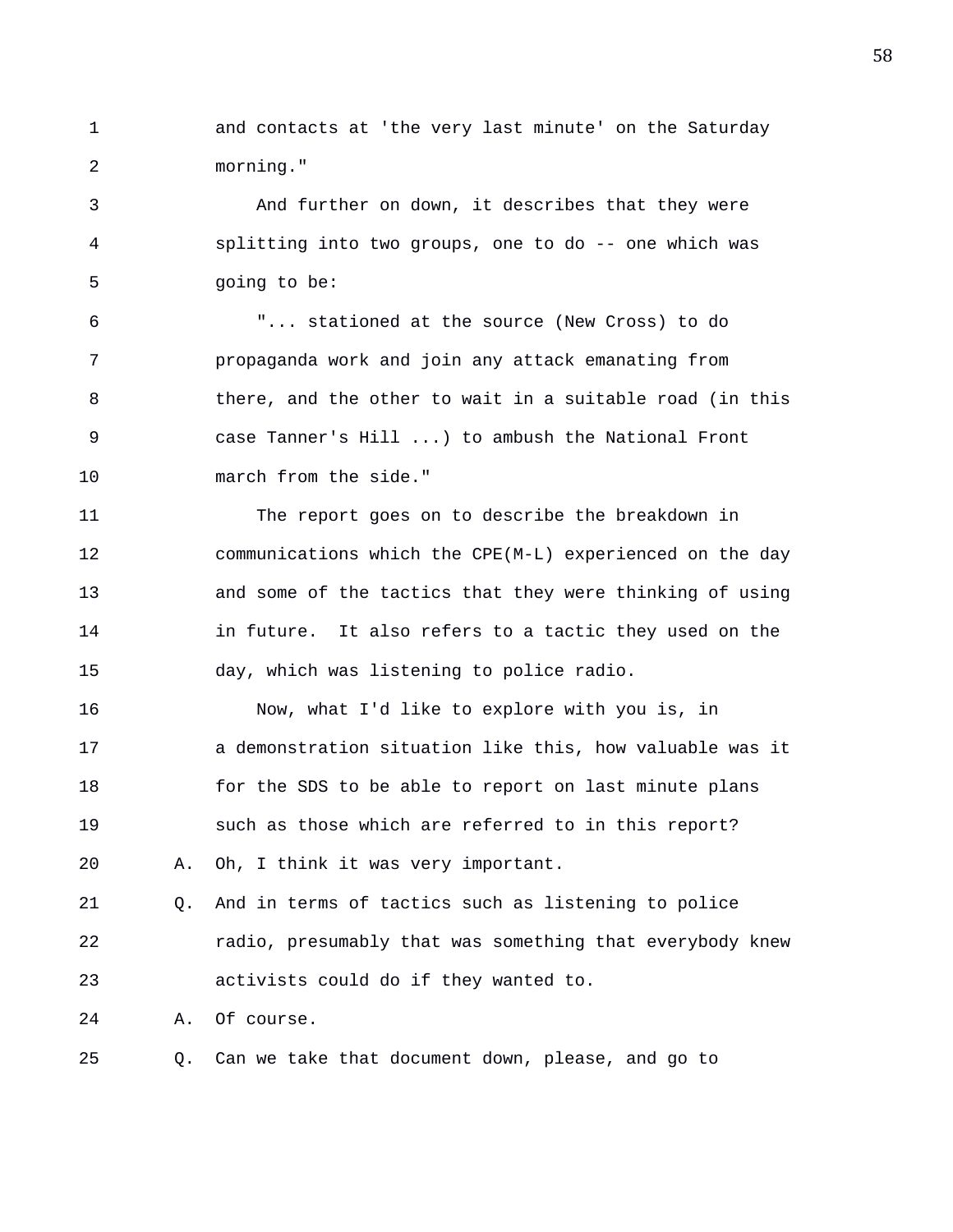1 tab 28. This is the 1977 annual report again, and this 2 time I'd like to go to page 14. Sorry, that's 3 {MPS/728981/14}. I'm going to show you this document, 4 then I'm going to show you another and I'm going to ask 5 you to compare the two.

6 I'm picking it up about half a dozen lines down, 7 which says:

8 "Amongst the information regarding numbers and 9 tactics obtained from penetrated extremist groups on 10 this occasion was the fact that an empty house at 11 the junction of New Cross Road and Laurie Grove opposite 12 Clifton Rise would be occupied on the night of 12 August 13 by members of the Socialist Workers Party, armed with 14 missiles, intent to attacking the National Front march 15 as it passed that location; as a result this house was 16 searched and cleared by Uniform Police on the morning of 17 13.8.1977 thereby preventing a planned and premeditated 18 act of violence."

19 Clearly very valuable public order intelligence and, 20 would you agree, apparently used well by the uniformed 21 police?

22 A. Yes.

23 Q. Now, if we take that down and look at the document at 24 tab 21, which is {MPS/732886/1}. This is a report by 25 Les Willingale containing feedback, as we understand it,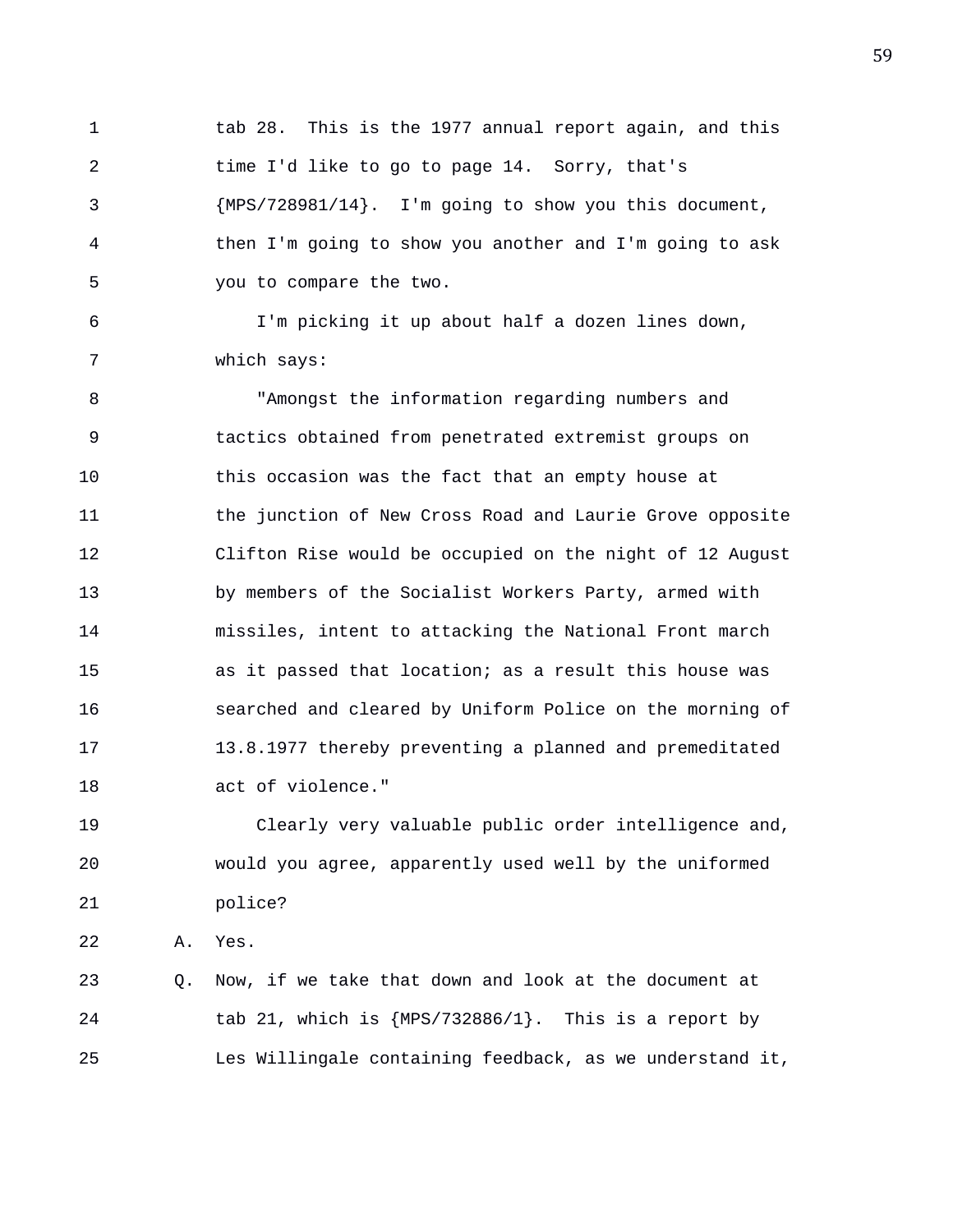1 from officers who were at Lewisham. It contains some 2 background, and then if we go to page 2 {MPS/732886/2}, 3 there were some comments on the policing of the event at 4 Lewisham, which read:

5 "Despite advance warning that trouble was likely in 6 Lewisham High Street, groups of left-wing supporters 7 and, more importantly, coloured youths were allowed to 8 gather.

9 "There was an apparent lack of leadership and there 10 seemed little police co-ordination; properly trained 11 groups of 25-30 officers under the command of a senior 12 officer would appear to be the answer.

13 "The whole area around Clifton Rise should have been 14 sealed off before the left had occupied it in strength. 15 "The National Front march was taken far too close to

16 the main contingent of left-wing supporters.

17 "The mounted police were ineffective and presented 18 an excellent target; left-wing tactics being to throw 19 missiles, break and reform after charges.

20 "There was an obvious lack of officers patrolling 21 potential trouble spots and left-wing supporters were 22 allowed to roam free.

23 "When riot shields were first used a number of 24 officers could have found themselves surrounded. If 25 certain left-wing groups had received more support from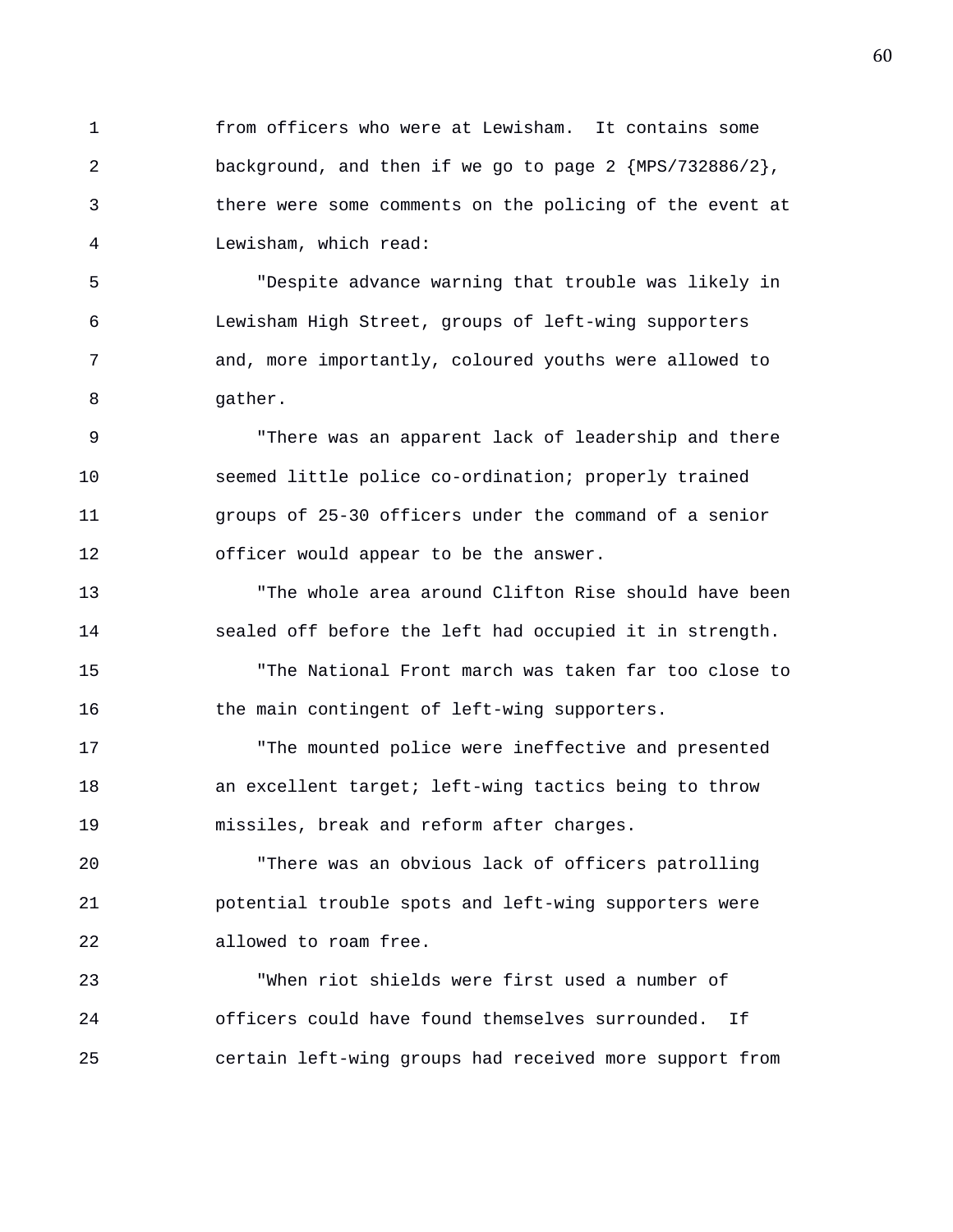1 their comrades they would have gone between and behind 2 the small groups of officers using the shields."

3 Now, some of those criticisms are criticisms about 4 tactical decisions made on the day and perhaps specific 5 to public order policing, but what I would like to know 6 from you is: was there a sense that the intelligence 7 provided by the SDS ahead of the Lewisham demonstration 8 and during the course of the day could have been used 9 more constructively than it actually was?

10 A. Yes.

11 Q. And was anything done about that?

12 A. Well, that report, I believe, was passed on, and 13 doubtless A8 didn't love us very much for doing it, but 14 I think it was important that -- that it should be, 15 because clearly the policing had not been as effective 16 as it might have been.

17 Q. I'm going to move now to the question of operational 18 security of the SDS. You've explained in your witness 19 statement a little about this, and we've got some 20 documents on the subject.

21 Would it be fair to say that the operational 22 security of the SDS was regarded as paramount? 23 A. Yes.

24 Q. And there is a document in particular that I'd like to 25 take you to. It's from the 1976 annual report. It's at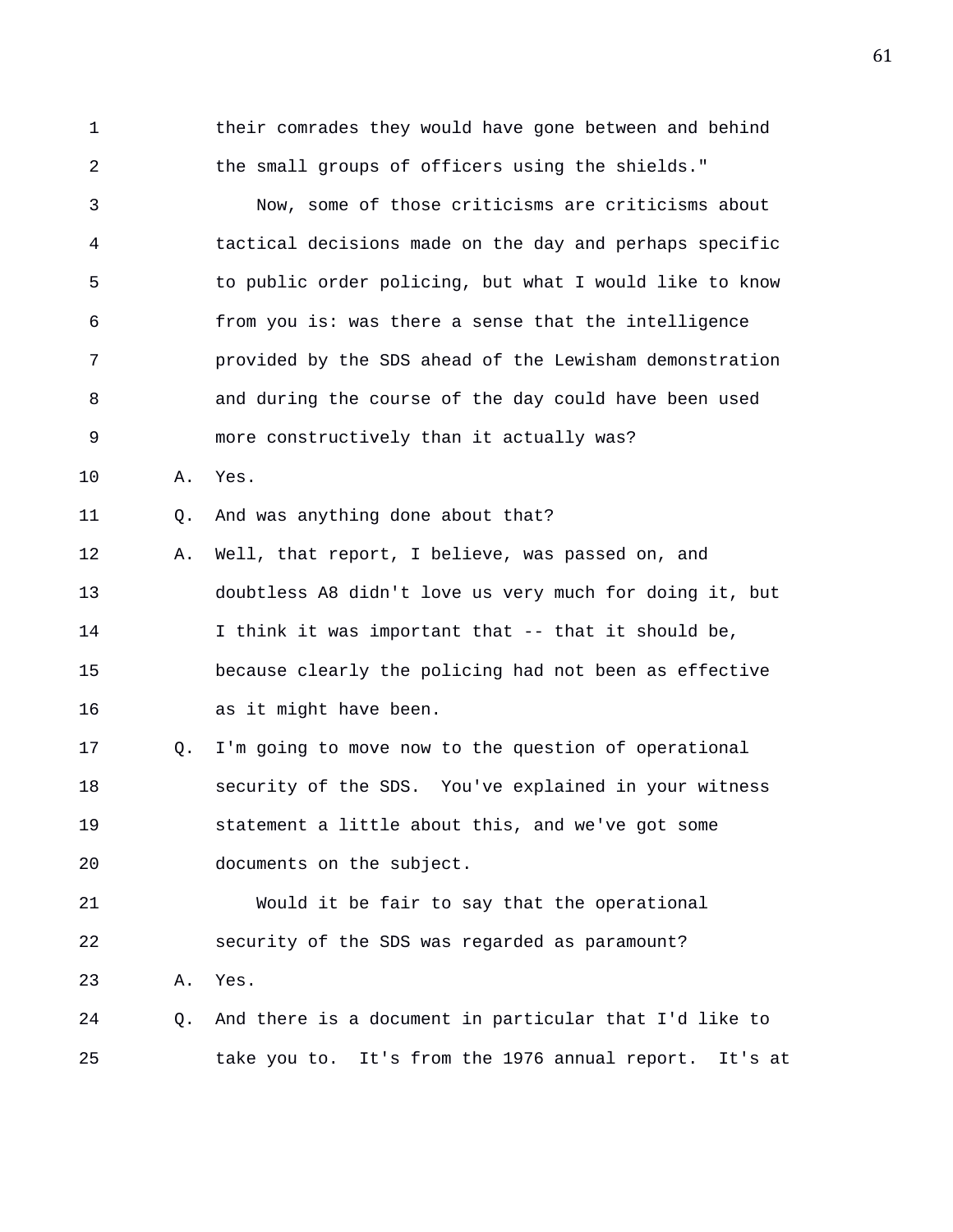1 tab 1 of the bundle, sir. It's {MPS/728980/1}, page 5, 2 please {MPS/728980/5}. And if we could have 3 paragraph 14, that reads:

4 "The political sensitivity of the SDS operation is 5 fully recognised by all officers concerned and, to 6 protect the ultimate defence line, great care is taken 7 to ensure that penetration of an organisation can be 8 fully justified on the basis of the Commissioner's 9 responsibility for the preservation of public order in 10 the Metropolis."

11 Could you explain, please, what is meant by the 12 phrase "the ultimate defence line"? 13 A. That if the operation was to become public, the

14 Commissioner had a strong defence; that we were -- 15 the police were -- acting as police are sworn to act in

16 the preservation of the Queen's Peace.

17 Q. And what was the concern if the fact that the SDS was 18 doing what it was doing had come out? What reaction was 19 feared?

20 A. Oh, the -- the attack upon the police by the media.

21 Q. For doing what?

22 A. For acting undercover to achieve the result.

23 Q. Within political groups?

24 A. Yes.

25 Q. And was it feared that that would be an embarrassment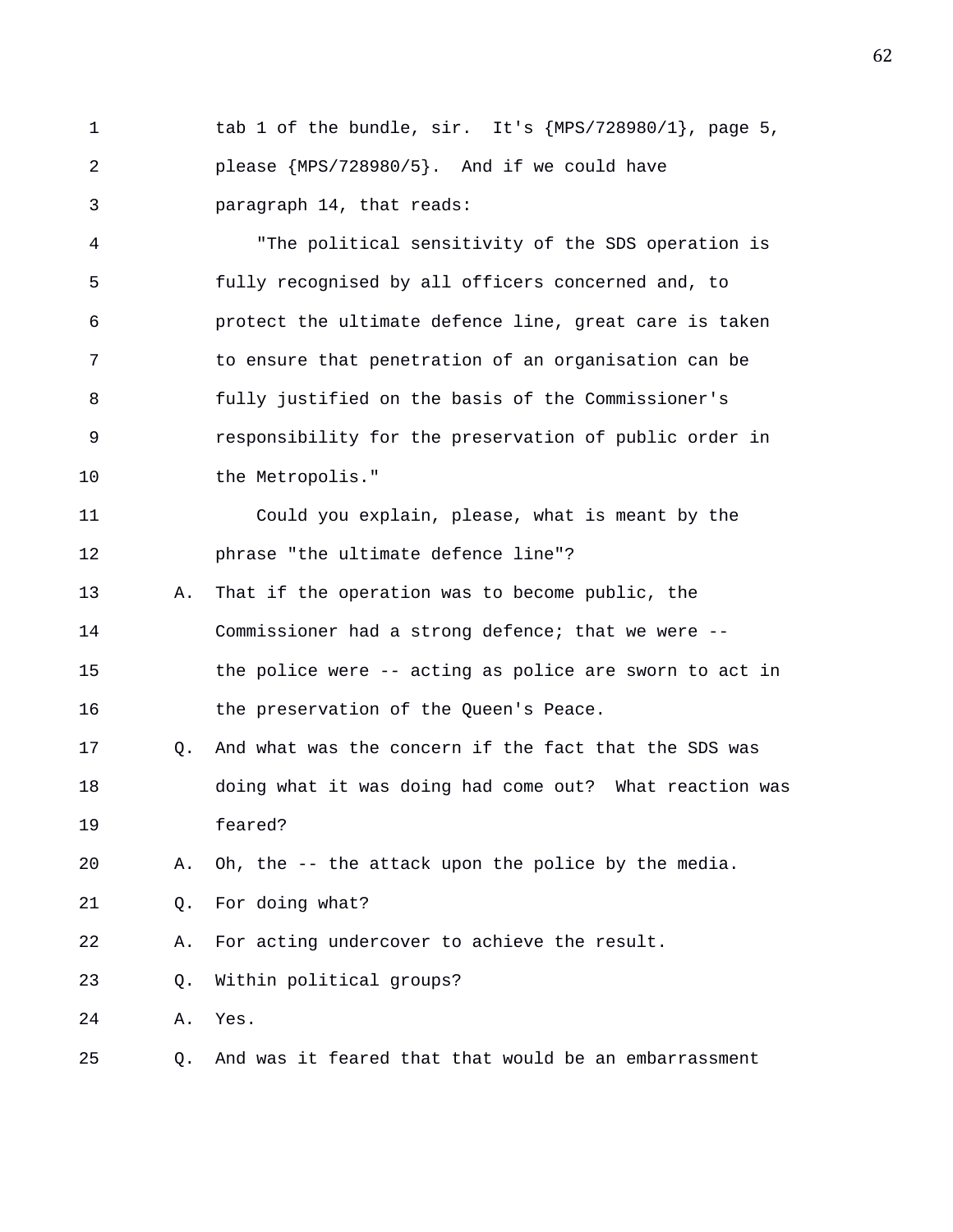- 1 for the Commissioner? That's a word we've seen in 2 several of the documents.
- 3 A. It would be an embarrassment if the Commissioner didn't 4 have the defence, and the defence was quite clear, 5 I think.
- 6 Q. And to what extent did you keep that in mind when you 7 were head of the SDS?
- 8 A. Oh, I was always aware of the SDS responsibilities and 9 the fact that we were all still police constables.
- 10 Q. And how do you square that with taking instructions from 11 the Security Service about subversive groups that were 12 behaving lawfully?
- 13 A. On the basis that the Government had directed that was 14 the way we should operate in support of the 15 Security Service, and ultimately, of course, the 16 Security Service has responsibility for the security of 17 the state internally, and therefore naturally police 18 should support them.
- 19 Q. And in terms of being and always remaining a police 20 officer, how do you square that with doing things such 21 as entering people's homes to attend meetings under 22 a false pretence?
- 23 A. I certainly never saw that as illegal. Now, I'm no 24 lawyer, but I did not see that as illegal.
- 25 Q. I think you told me earlier it wasn't a question to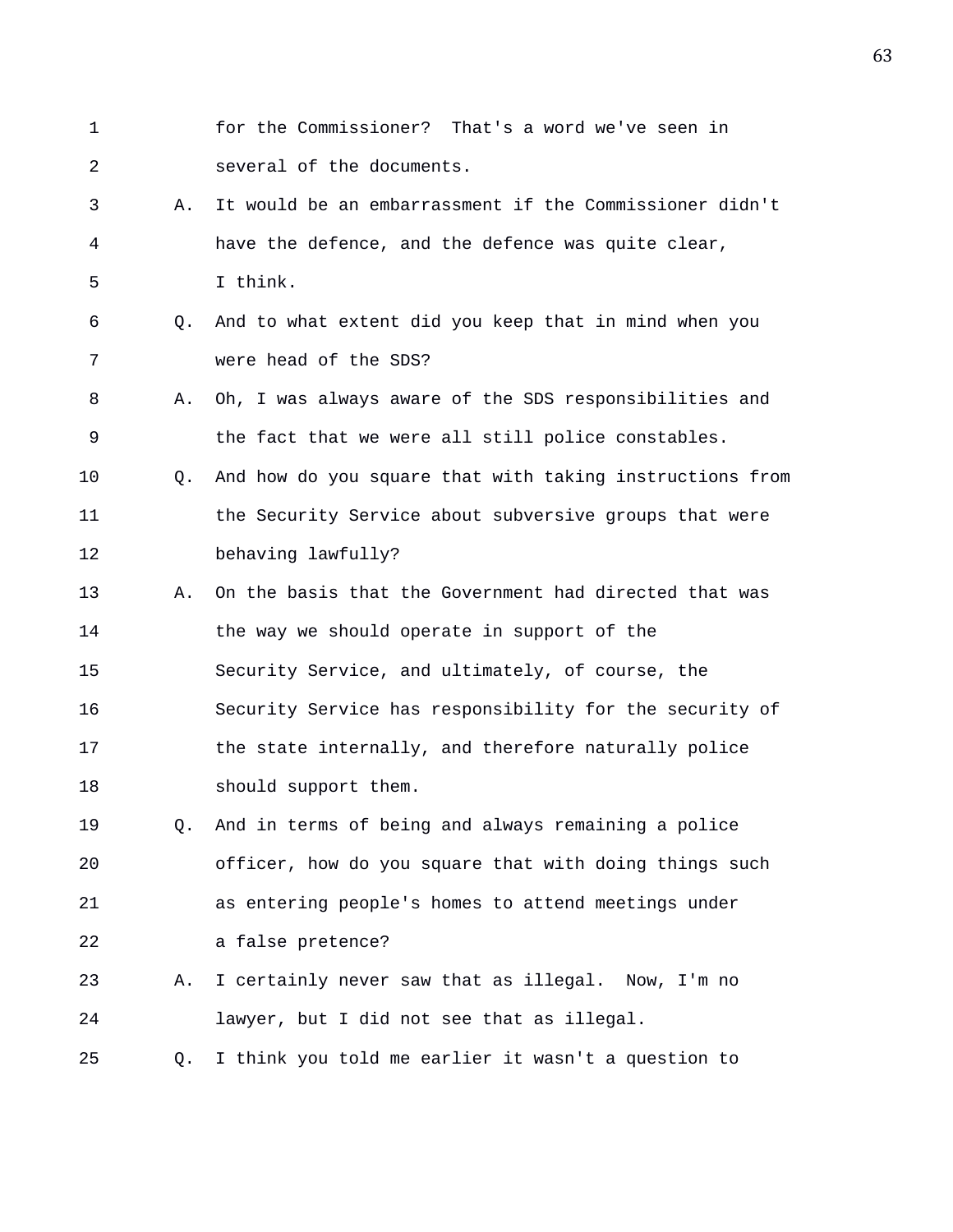| 1  |    | which you addressed your mind at all.                   |
|----|----|---------------------------------------------------------|
| 2  | Α. | No, I didn't.                                           |
| 3  | Q. | Can I move now to the safe house meetings, which were   |
| 4  |    | twice weekly, weren't they?                             |
| 5  | Α. | Yes.                                                    |
| 6  | Q. | And you had safe houses in the West of London and the   |
| 7  |    | South of London.                                        |
| 8  | Α. | Yes.                                                    |
| 9  | O. | And you've written in your witness statement:           |
| 10 |    | "At the twice-weekly meetings, everyone would           |
| 11 |    | discuss their deployments, who did what with where and  |
| 12 |    | what was developing in certain areas."                  |
| 13 |    | And was all of that done communally?                    |
| 14 | Α. | Yes.                                                    |
| 15 | Q. | How well did you get to know the officers under your    |
| 16 |    | command?                                                |
| 17 | Α. | I thought very well. If I could just expand on that,    |
| 18 |    | the Special Branch as a whole, but SDS in particular,   |
| 19 |    | operated on a team basis. We didn't use surnames; we    |
| 20 |    | used Christian names. People could say whatever they    |
| 21 |    | wanted to and felt that rank wasn't important in that   |
| 22 |    | sense, and therefore we operated, we discussed police   |
| 23 |    | matters, we discussed family matters. It all came up in |
| 24 |    | the -- they weren't formal meetings; they were          |
| 25 |    | a gathering of people for -- to deal with specific      |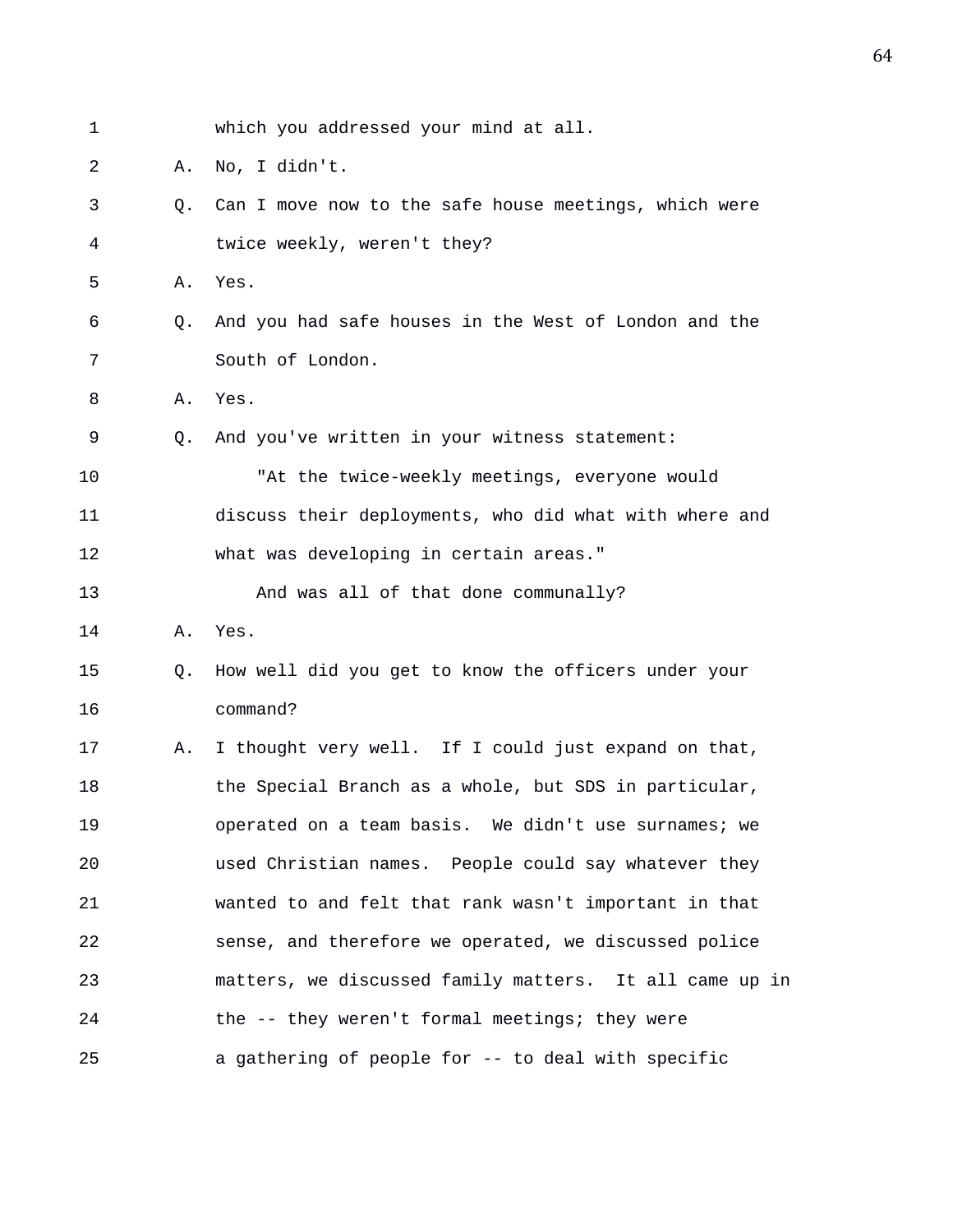1 things like expenses and reports and so on, but largely 2 they were about, again, keeping the undercover officers 3 understanding they were still policemen, they were still 4 part of policing, part of a police team. 5 Q. I'm getting the impression that you spoke to them in 6 sufficient detail to know a fair bit about them as 7 people and a great deal about what they were doing 8 undercover. 9 A. Yes. 10 Q. And you were doing that -- one reason being to look 11 after their welfare -- 12 A. Yes. 13 Q. -- so you were fully informed, and another reason, to 14 ensure that the unit was being run properly and doing 15 its job properly. 16 A. Yes. 17 Q. One of the issues you had to look out for was the 18 stressful nature of the undercover policing, wasn't it? 19 A. Yes, it was. 20 Q. And we don't need to go into the details, but one of 21 your officers, HN351, was withdrawn because of the 22 stress of the job. 23 A. If I may consult. (Pause) 24 Yes. 25 Q. Another officer has described the attitude of management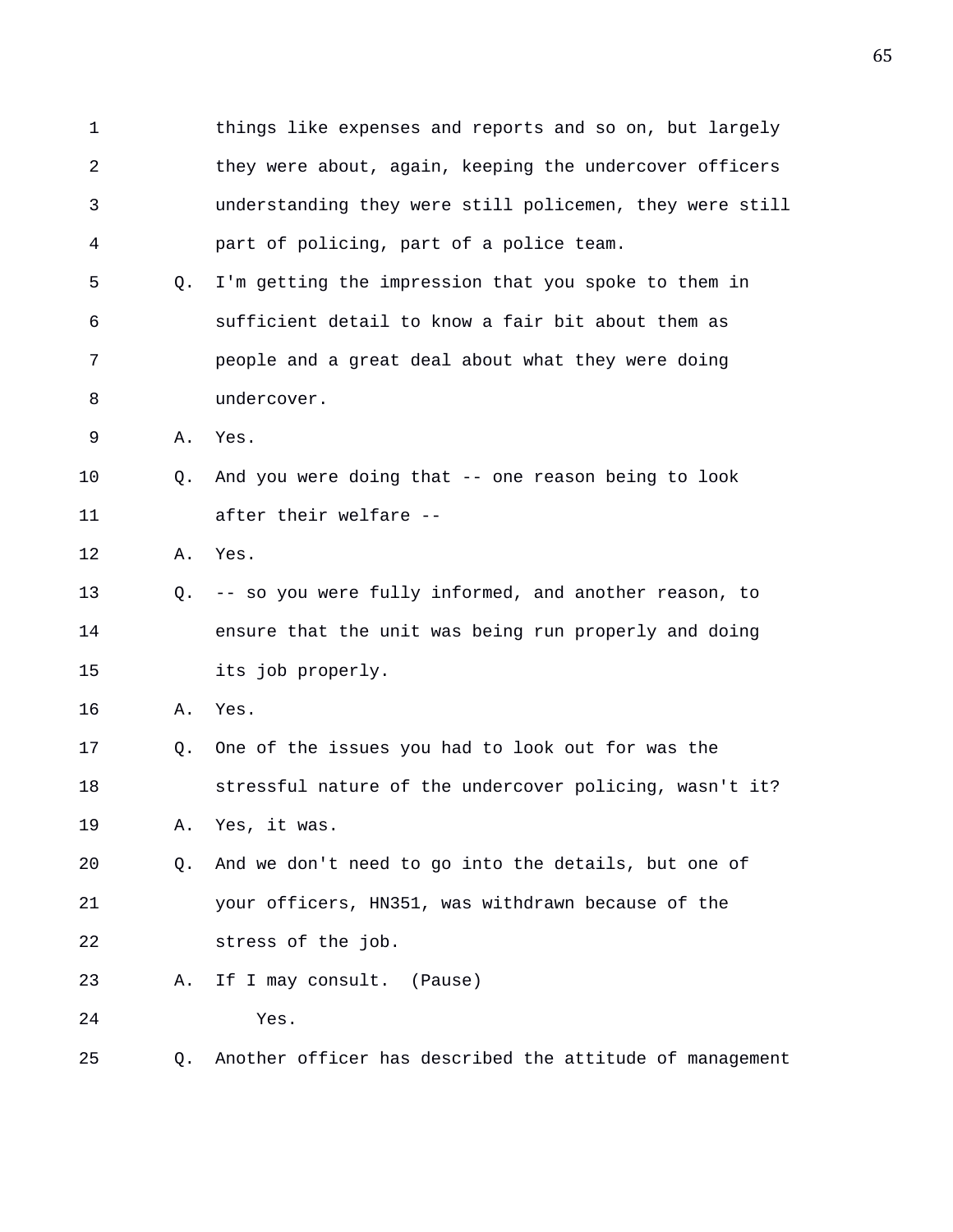1 as being such that the concern for wellbeing meant that 2 more latitude was shown to officers than would normally 3 be shown; is that right? 4 A. I don't know what somebody meant by "more latitude", 5 unless they were thinking of relationship between ranks 6 maybe. 7 Q. I'm paraphrasing. In terms of bending over backwards to 8 help. 9 A. Of course. 10 Q. Were these conversations quite relaxed? Did you get to 11 know people well enough? 12 A. Oh, yes. 13 Q. And there was some laughing and joking? 14 A. Absolutely. 15 Q. And did that laughing and joking in front of you ever 16 become of a sexual nature? 17 A. Only in the sense that some of the jokes would be that 18 way inclined. 19 Q. Were there any jokes which might have inferred that 20 members of your unit were attracted to members of their 21 groups sexually? 22 A. No. 23 Q. Did any of the banter and joking suggest that any of 24 them might have been conducting a sexual relationship 25 with --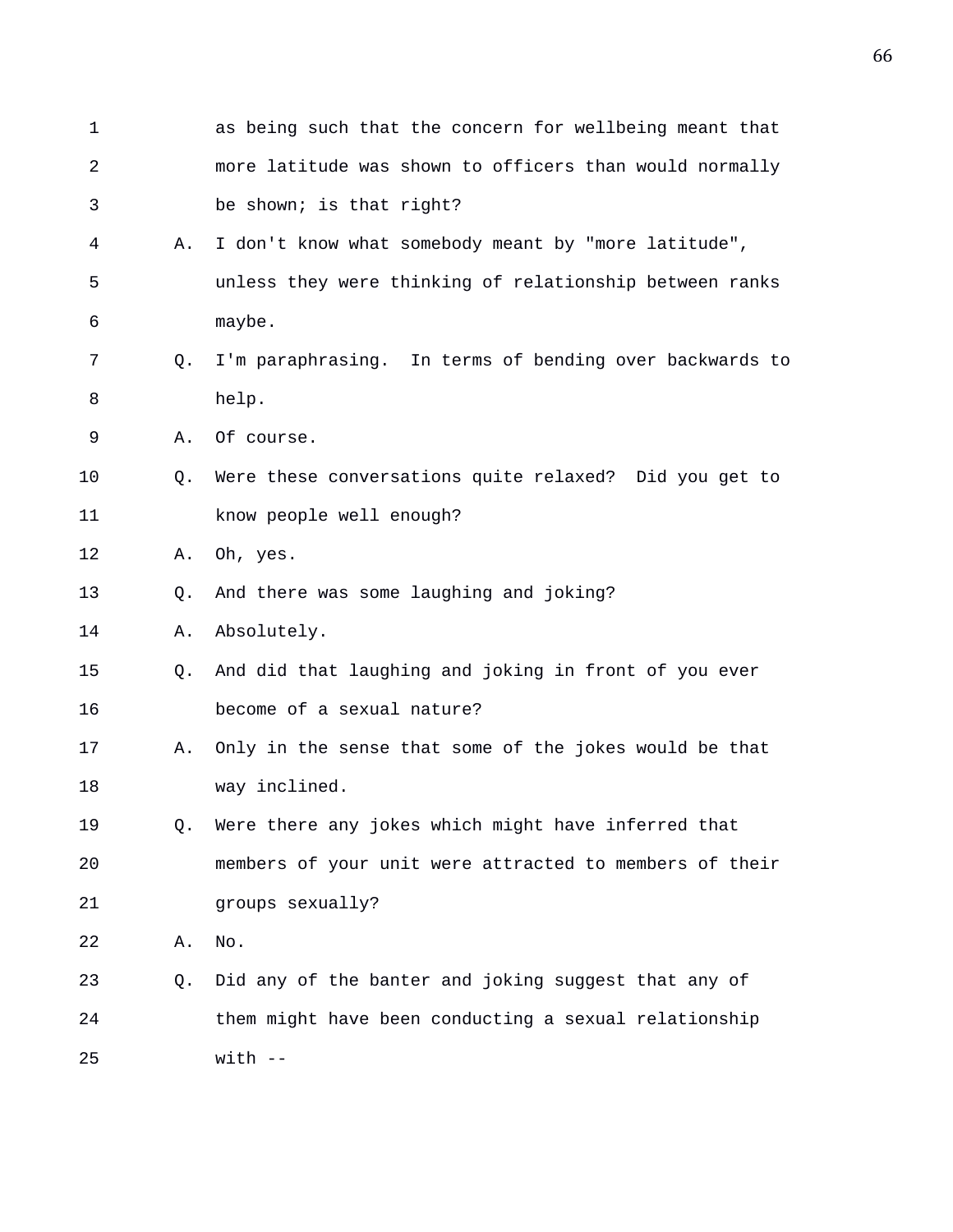- 
- 1 A. No, certainly not.
- 2 0. -- a member of the public? 3 Can you recall one officer joking to another that 4 a woman would be "biting the pillow again tonight", or 5 anything to that effect? 6 A. No, I would not recall that. 7 Q. You have said in your witness statement that there was 8 no guidance given to officers about sexual 9 relationships. Was there any discussion in the safe 10 flats about how to put women off if they showed a sexual 11 interest in officers? 12 A. No, I recall nothing on that basis. 13 Q. Can you give me a "yes/no" answer to this question, 14 please. Did you give any thought to cover girlfriends? 15 A. No. 16 Q. Did you consider that there, despite the disciplinary 17 prohibition on sexual contact, be a risk that some of 18 your officers might be tempted to get involved? 19 A. No. 20 Q. They were pretending to be single men, weren't they? 21 A. Yes. 22 Q. And they were mixing with groups of young people. 23 A. Yes. 24 Q. And many of the groups they were infiltrating had 25 sexually permissive attitudes.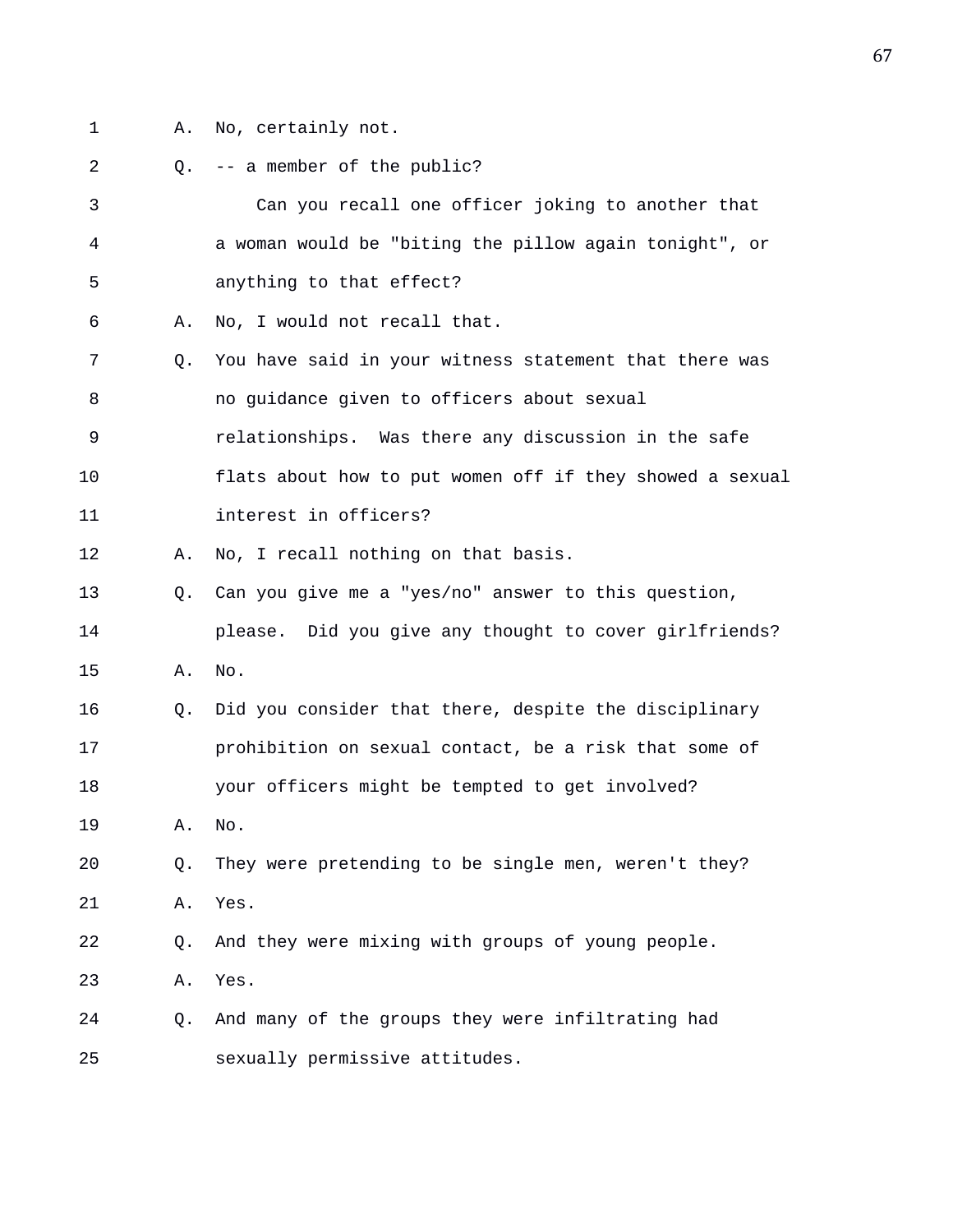1 A. Yes.

2 Q. One of the fears your officers might naturally have 3 would be of being detected and punished on the spot by 4 their groups.

5 A. Yes.

6 Q. Mightn't it have been a temptation to think that "if 7 I form a relationship with a woman, that is the last 8 thing that a police officer ought to be doing and it 9 will make me more secure in my cover"?

10 A. I can't say I ever thought that.

11 Q. Might it have been that if an officer thought, "My job 12 is to get the best possible intelligence for the police, 13 one way of doing that might be to form an intimate 14 relationship with somebody well placed to give me that 15 intelligence" --

- 16 A. No.
- 17 Q. You say "no". Why not?

18 A. Because the thought never went through my mind. 19 Q. Looking back now, if you had addressed your mind to

20 those issues, would you accept that there was in fact 21 a risk that officers would break the rules and form 22 sexual relationships?

23 A. Yes, in hindsight, and clearly that was -- one learns as 24 one goes along and that is something that should have 25 been introduced right at the beginning.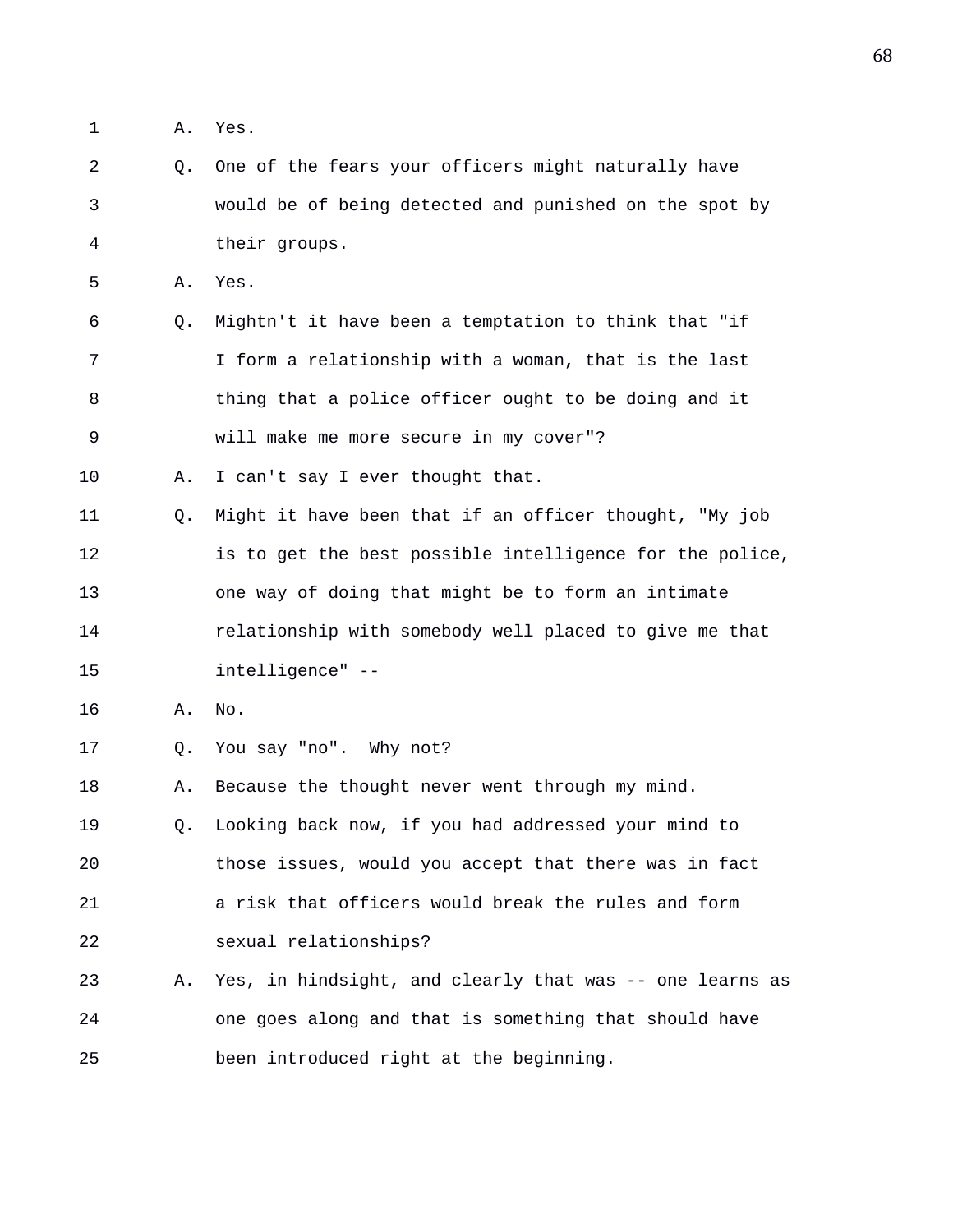1 Q. Do you think that you should have expressly made clear 2 and reminded officers that sexual relations were 3 strictly off limits? 4 A. Yes. 5 Q. Do you think it would have helped if there had been more 6 discussion of the subject so that officers who were 7 feeling temptation might have been put off before they 8 went too far? 9 A. That is a thought, certainly. 10 Q. Now, you've made very clear this morning that you are 11 totally against sexual activity between police officers 12 and members of the public. If you didn't give your men 13 any instructions, would they have known that? 14 A. I would think so because, as I explained earlier, that 15 was always the rule within the police service. 16 Q. Do you think you might have said or done anything that 17 gave them that impression, that you were 18 a disciplinarian on this issue? 19 A. Not that I know of. 20 Q. At least one witness has told us that they were very 21 clear that that was your attitude. Does that sound 22 credible? 23 A. It sounds credible. 24 Q. Now, in your witness statement, when explaining your 25 opposition to sexual activity between undercover police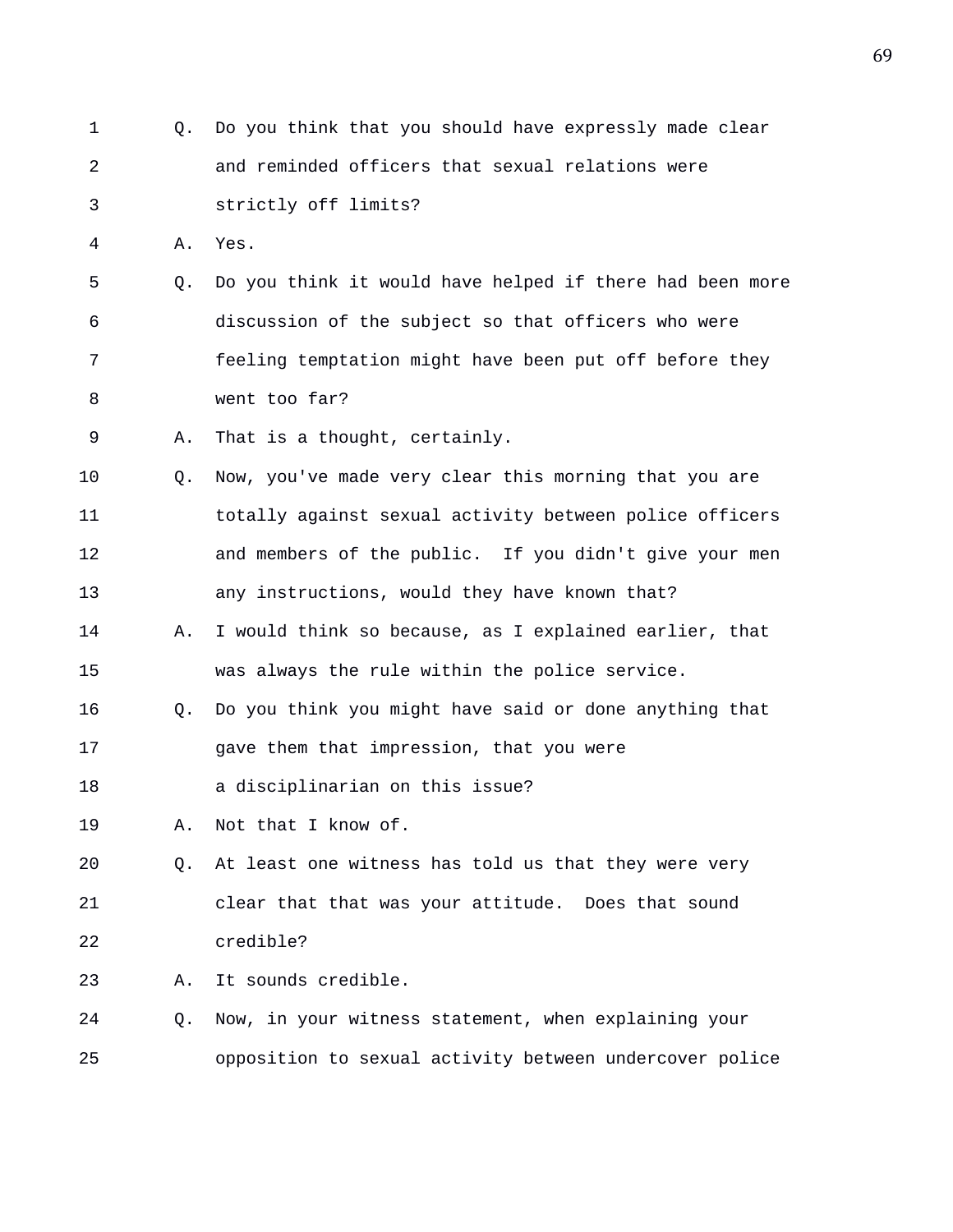1 officers and civilians, you describe the risk to the 2 officer, their identity, their family and the risk to 3 the operations.

4 First of all, what was the risk to their family that 5 you had in mind?

- 6 A. Well, I think what was going through my mind when I made 7 that statement was the possibility of disease, the 8 effect on the relationship with a -- with a wife, and 9 anything they might -- an individual officer might have 10 come out with in the course of sexual activity which 11 could have damaged the operation.
- 12 Q. Did you consider they may be under threat from the group 13 that had been infiltrated?

14 A. I don't -- I can't say I considered that at the time.

- 15 Q. Were the groups that were being infiltrated -- no names, 16 please -- of a kind that might have posed a threat to 17 the family or not?
- 18 A. Ah, the threat to the family I'm thinking of is more 19 the case of transmissible disease and the break up of 20 a marriage.

21 Q. Sexually transmitted diseases?

22 A. Yeah.

23 Q. Now, the one thing that's missing from your witness 24 statement on this subject is consideration of the woman 25 who is deceived. Why wasn't that mentioned in your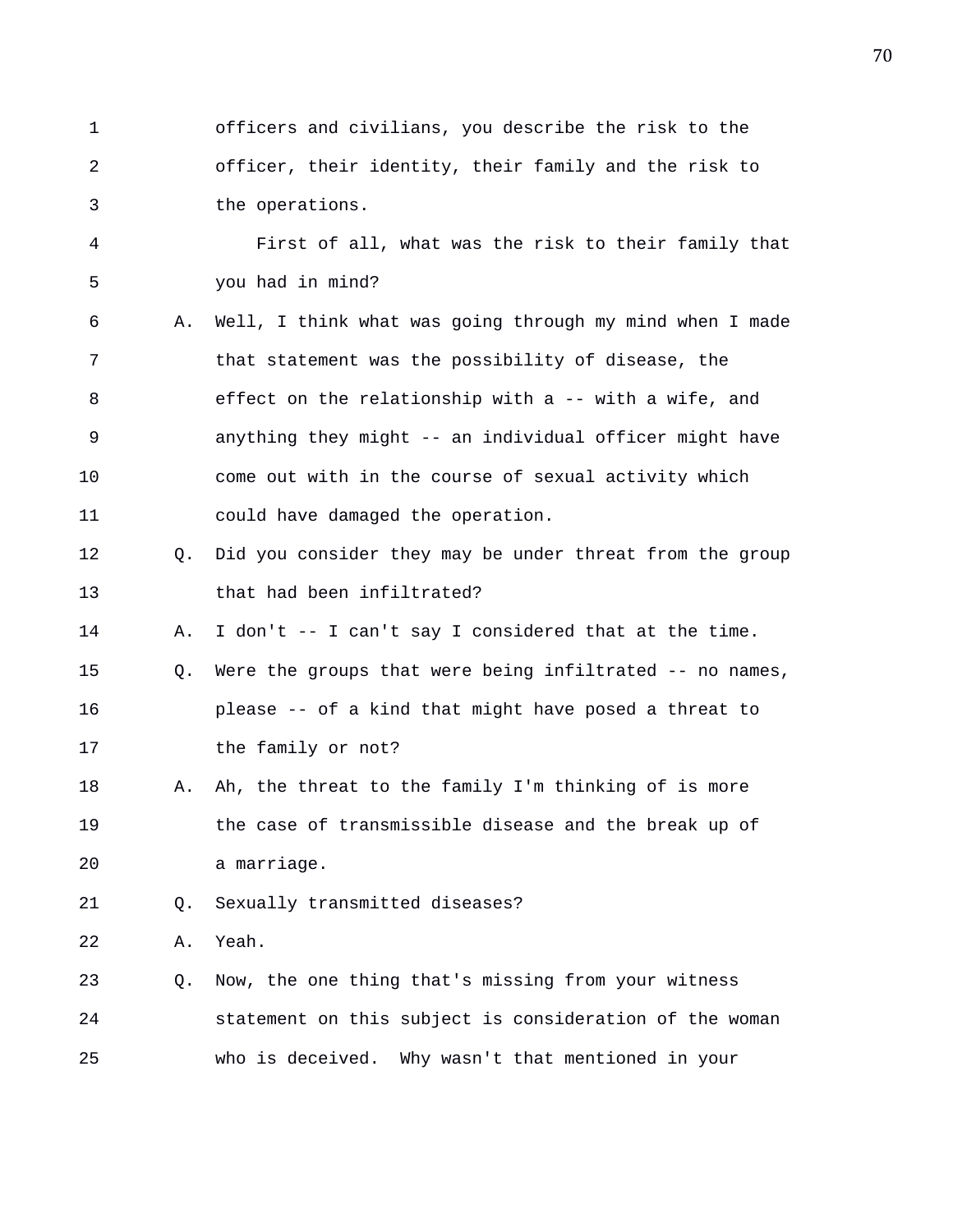1 witness statement?

2 A. I don't think the question was posed. I -- my 3 statements were made in response to questions and I just 4 gave the answers at the time. So if I didn't mention 5 it, that is why it's not there. 6 Q. And what is your view so far as the activist or member 7 of the public who is deceived into sexual relationships 8 by one of your undercover officers? 9 A. I'm not happy about it, but what is the alternative? 10 Because accepting that rape is not involved, does all 11 sexual activity in terms of modern moral attitudes 12 require a legally endorsed exchange of CVs before sexual 13 activity takes place? And so to the extent to which 14 the man concerned was operating under false colours, is 15 that something which one could prevent? I don't know. 16 That is the way my mind is working. It's wrong, but how 17 does one prevent it? 18 Q. In the light of that answer, might I ask you how would 19 you calibrate the level of contrition? 20 A. I would -- I am very sad that it happened. 21 Q. And what would you say to the women concerned? 22 A. Well, I would apologise if my officers behaved in 23 a certain way. 24 Q. Can we go back now -- I know you were asked a few 25 questions about this by the Chairman earlier this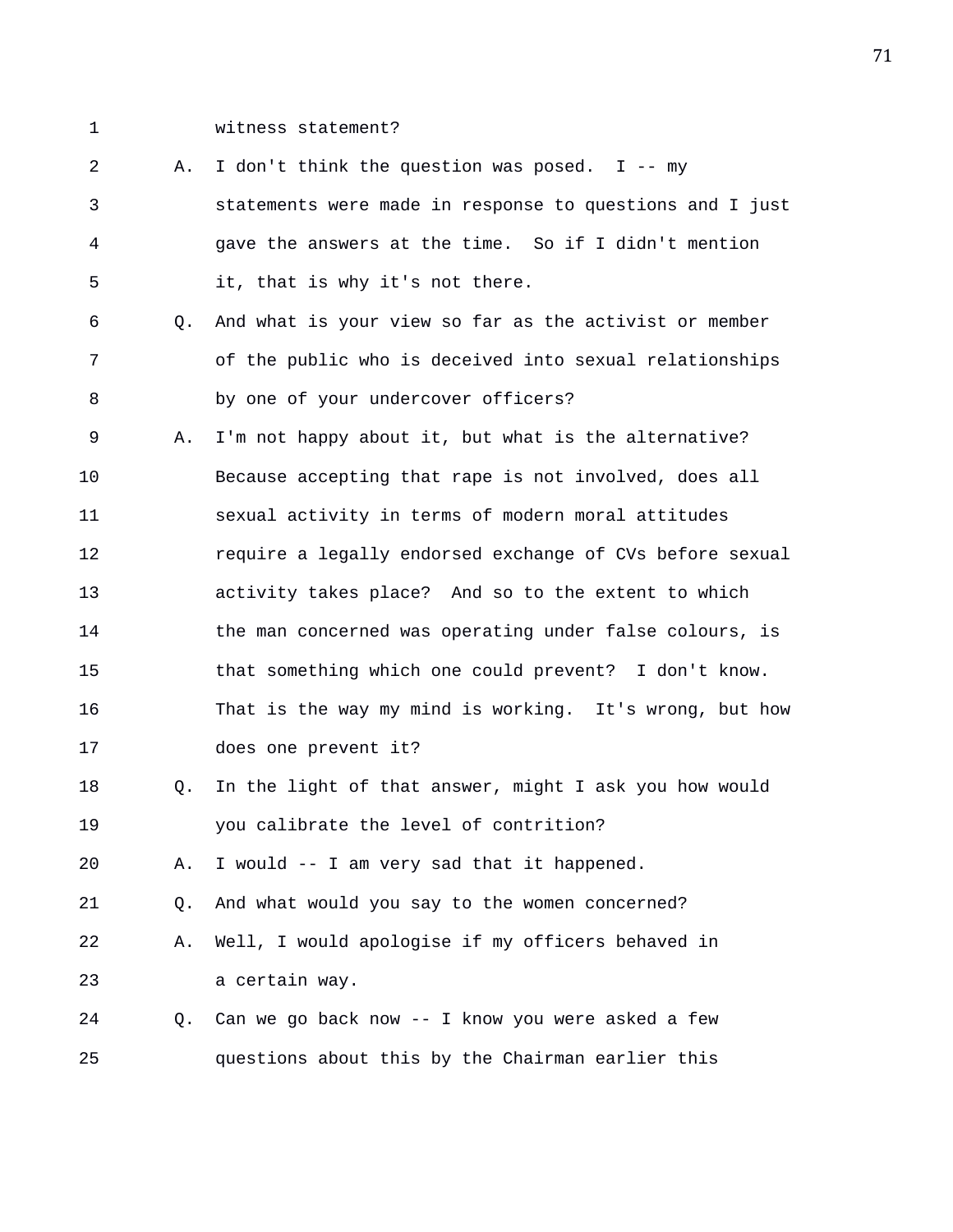| $\mathbf 1$ |    | morning, but I want to return to Richard Clark. Now, he   |
|-------------|----|-----------------------------------------------------------|
| 2           |    | deployed into Goldsmiths College, didn't he?              |
| 3           | Α. | I think that was the move he made as part of being --     |
| 4           |    | I think it was SWP and I think that's how he moved in --  |
| 5           |    | in there.<br>That's what $I$ -- as far as I can remember. |
| 6           | Q. | He becomes active in the Troops Out Movement and is       |
| 7           |    | active in setting up the South East London branch of the  |
| 8           |    | Troops Out Movement --                                    |
| 9           | Α. | Yeah.                                                     |
| 10          | Q. | -- and gets involved with a small number of activists     |
| 11          |    | who are students at Goldsmiths College.                   |
| 12          | Α. | Yes.                                                      |
| 13          | Q. | Does that refresh your memory?                            |
| 14          | Α. | Yes, thank you.                                           |
| 15          | Q. | Now, that that atmosphere, perhaps above all others, is   |
| 16          |    | one of young people who may be becoming sexually active   |
| 17          |    | early in their adult lives, isn't it?                     |
| 18          | Α. | Yes.                                                      |
| 19          | Q. | And Mr Clark goes in there, some years older than most    |
| 20          |    | students --                                               |
| 21          | Α. | Yes.                                                      |
| 22          | Q. | -- without any instruction as to how to behave.           |
| 23          | Α. | Yes.                                                      |
| 24          | Q. | We are told by his colleagues that he was a womaniser.    |
| 25          |    | Are you sure you didn't pick up on that from your         |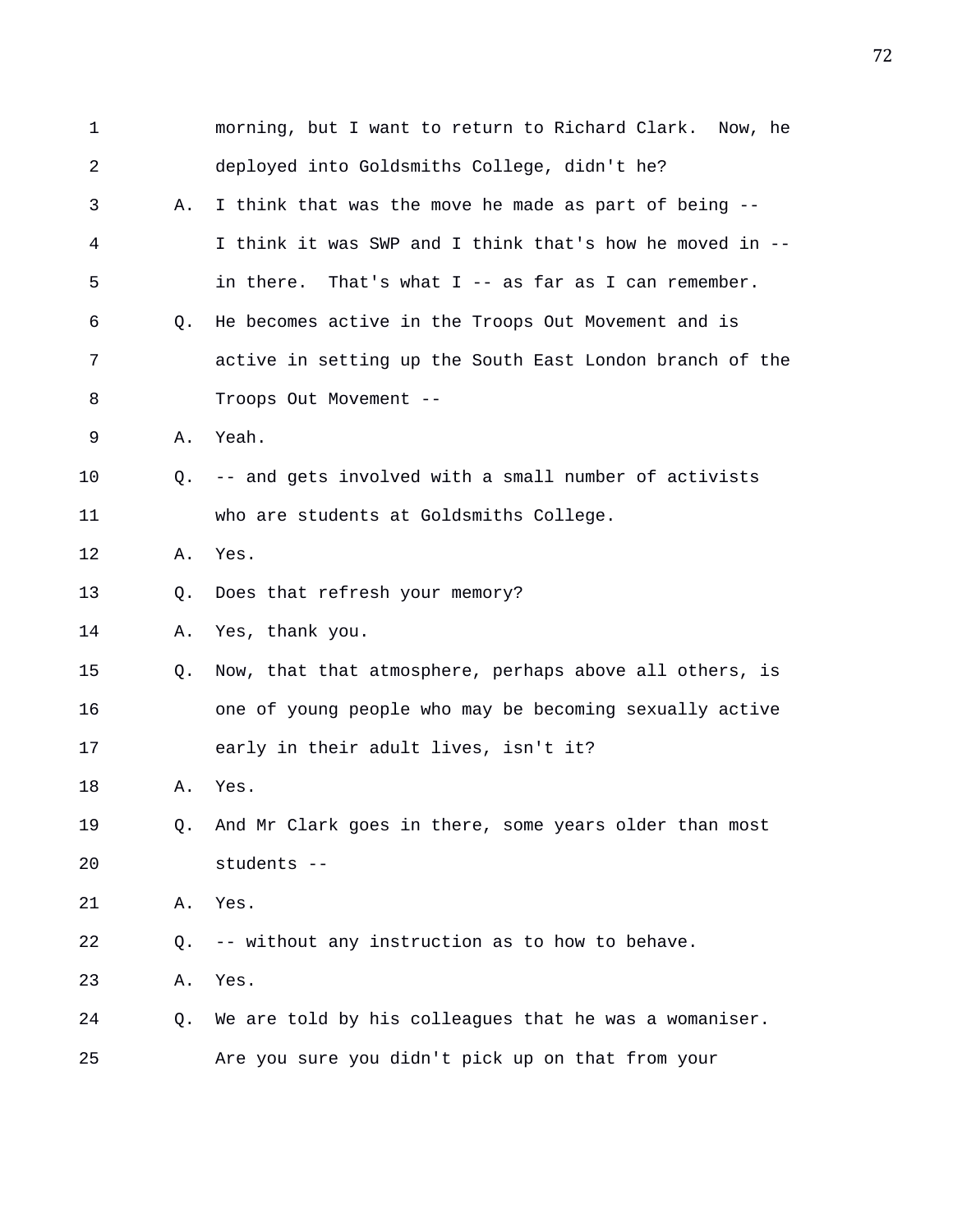1 conversations with him in the safe house? 2 A. I'm quite sure. 3 Q. Wasn't there a particular risk putting an older man into 4 a college environment with young women? 5 A. I did not think of that at the time. 6 Q. With hindsight? 7 A. With hindsight, of course. 8 Q. Can I move now to HN300. 9 A. Yes. 10 Q. Can you recall a time when HN300 was withdrawn from 11 the SDS? 12 A. No. 13 Q. The evidence that we've received is that HN300 explained 14 to one of his colleagues, one of the fully anonymous 15 officers, that he was falling in love with an activist. 16 The officer's evidence is that he relayed that 17 information to the office, and particularly his 18 recollection was to Detective Inspector McIntosh, and 19 then HN300 was removed from the SDS. 20 As the head of the SDS at that time, you must have 21 known about something like that, mustn't you? 22 A. Well, that's where I'm confused, because of course that 23 is something I would have known about, but I didn't and 24 I don't, and I think something -- there is confusion 25 somewhere in evidence because, when I was the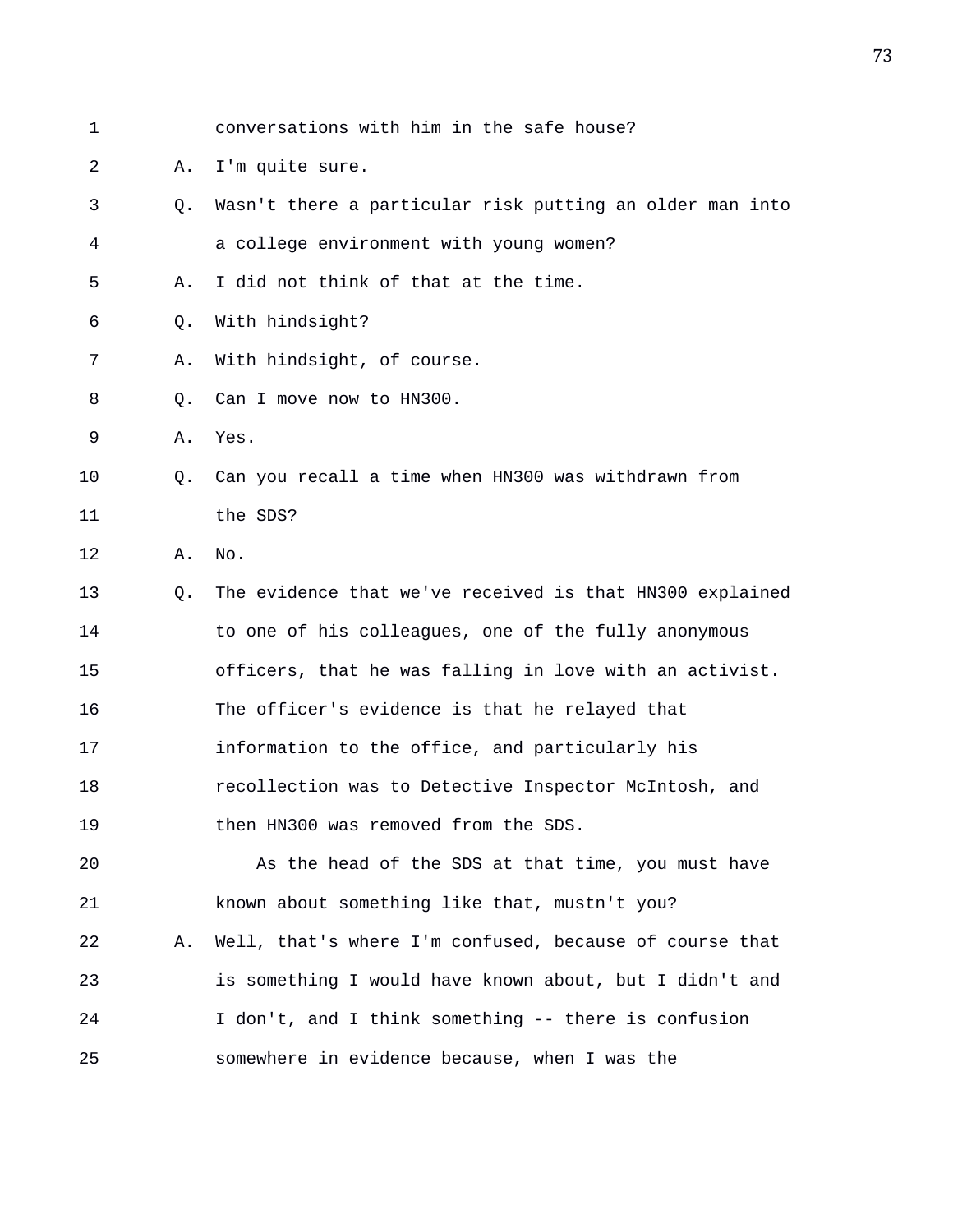1 chief inspector SDS, I remember my number two as being 2 Leslie Willingale. I thought part of the time also it 3 was Barry Moss, but I have no recollection of working 4 with Angus McIntosh on the SDS, and I've thought 5 about it, because I know that the suggestion is he was 6 there and a timeline had indicated, but without looking 7 at our records of service, I can't -- I just have no 8 recollection at all of being there with Angus McIntosh, 9 and certainly I have no recollection of the withdrawal 10 of that particular undercover officer from the field. 11 1 I have none whatsoever. 12 Q. I know this is an extremely difficult question, and if

13 it's unfair, just say so, but I'd be interested if you 14 can help us with whether you think this might have 15 happened on your watch and you simply cannot remember it 16 or whether you are saying this did not happen on your 17 watch.

18 A. I'm saying I know nothing whatsoever about it, which 19 throws up a question and I can't answer the question.

20 Q. Can I move on to Vince Harvey.

21 A. Yes.

22 Q. Now, you managed him, I think, only in the early part of 23 his deployment, which spanned 1976 to 1979. When he 24 started with the SDS, he was in a long term 25 relationship. That long term relationship came to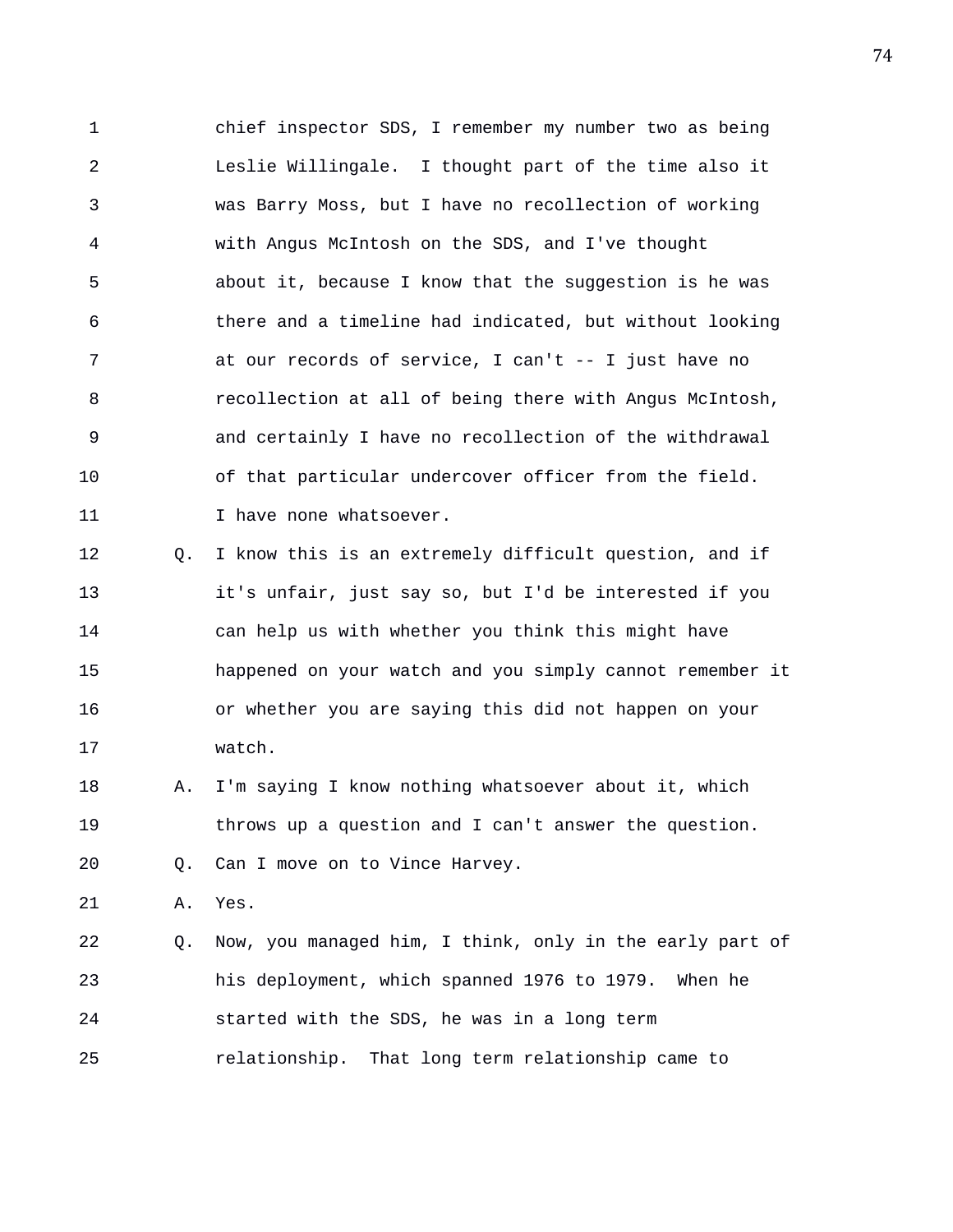| $\mathbf 1$ |                | an end. Can you remember whether it came to an end      |
|-------------|----------------|---------------------------------------------------------|
| 2           |                | whilst you were still serving within the SDS?           |
| 3           | Α.             | No, I cannot.                                           |
| 4           | O.             | If you had known that his long term relationship had    |
| 5           |                | come to an end, would that have been a concern to you?  |
| 6           | Α.             | It would have been a concern and I would have wanted to |
| 7           |                | discuss it with him, because I would be concerned about |
| 8           |                | whether in fact he was still happy to stay in the role  |
| $\mathsf 9$ |                | that he was involved in or whether perhaps he should    |
| 10          |                | consider coming out of the field.                       |
| 11          | O.             | And would you have relied on his judgment on that or    |
| 12          |                | not?                                                    |
| 13          | Α.             | I think so, to a large extent.                          |
| 14          | Q <sub>z</sub> | We know that Vince Harvey slept with two women early in |
| 15          |                | his deployment, from his oral evidence. Did he tell you |
| 16          |                | anything about that?                                    |
| 17          | Α.             | No.                                                     |
| 18          | Q.             | Did you learn from any source anything about that?      |
| 19          | Α.             | I know nothing about any of these sexual<br>No.         |
| 20          |                | activities, only when the Inquiry opened and I -- I was |
| 21          |                | amazed to learn what I've learned since.                |
| 22          | Q.             | Now, there may be a paradox in your evidence that       |
| 23          |                | I'd like to ask you about. One is that, so far as the   |
| 24          |                | disciplinary regulations relating to sexual misconduct  |
| 25          |                | are concerned, you are sure that they continue to apply |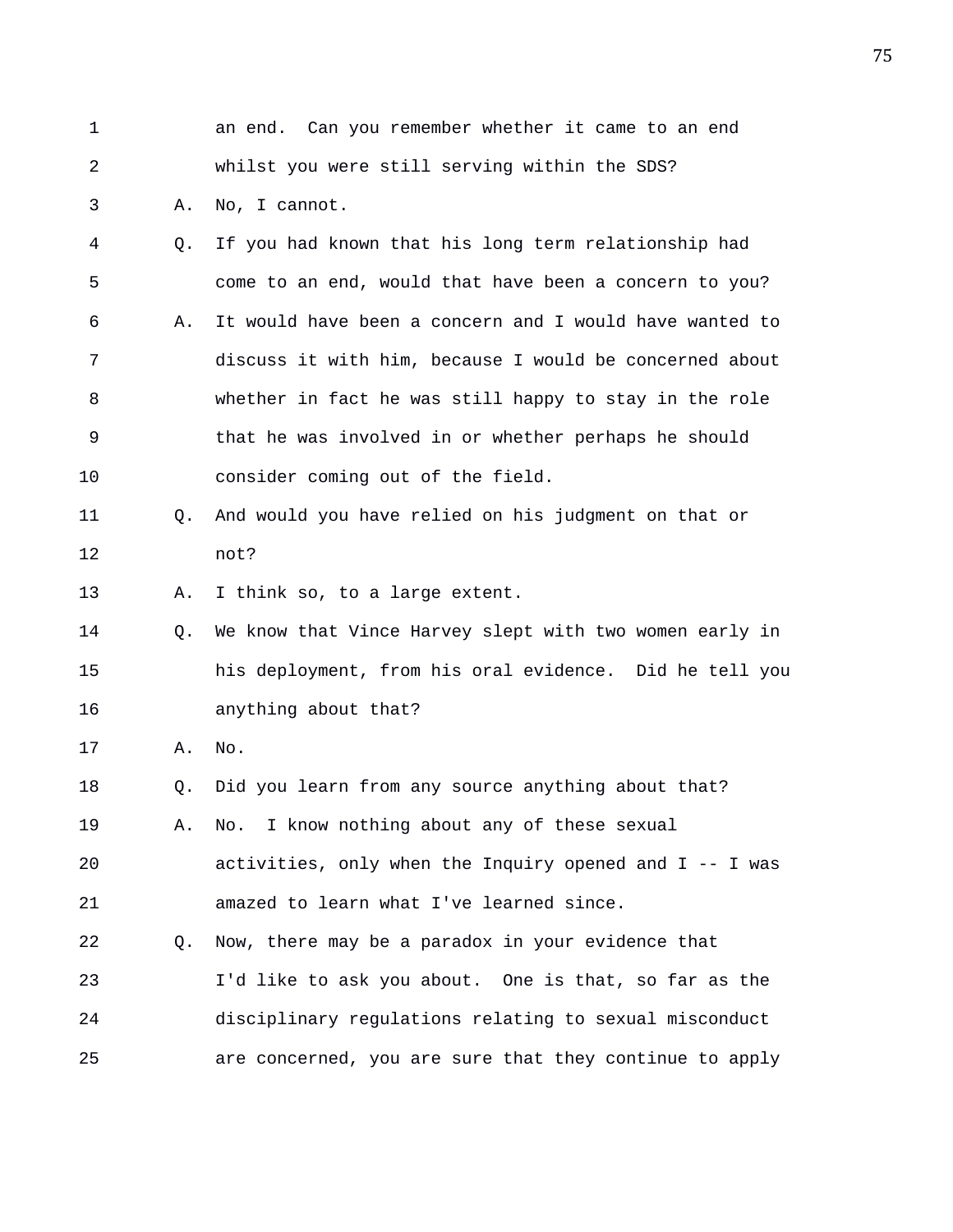1 to your undercover officers --

2 A. Yes.

3 Q. -- whereas the law of trespass in relation to entering 4 private homes is one to which you have told us you 5 didn't even address your mind.

6 A. That is correct.

7 Q. Why the distinction?

8 A. I didn't -- the law of trespass -- I think police 9 training on trespass dealt with the removal of people 10 from premises if they were trespassing, and it was 11 always about having -- as a police officer, dealing with 12 the owner or the occupant of premises asking for 13 somebody to be removed, but trespass itself was not 14 an offence. That's my recollection of police training. 15 Q. But it also applies to the circumstances in which 16 a police officer can enter somebody's home, doesn't it, 17 to obtain evidence and things like that? 18 A. Obtaining evidence, of course, one needs a warrant. 19 I didn't think of it -- didn't think of it at all in 20 terms of the SDS. 21 Q. Can I move now to the assumption of positions of 22 responsibility within groups, and you have told us in

23 your witness statement that it was a matter for 24 discussion.

25 A. Yes, we were not keen on people taking positions of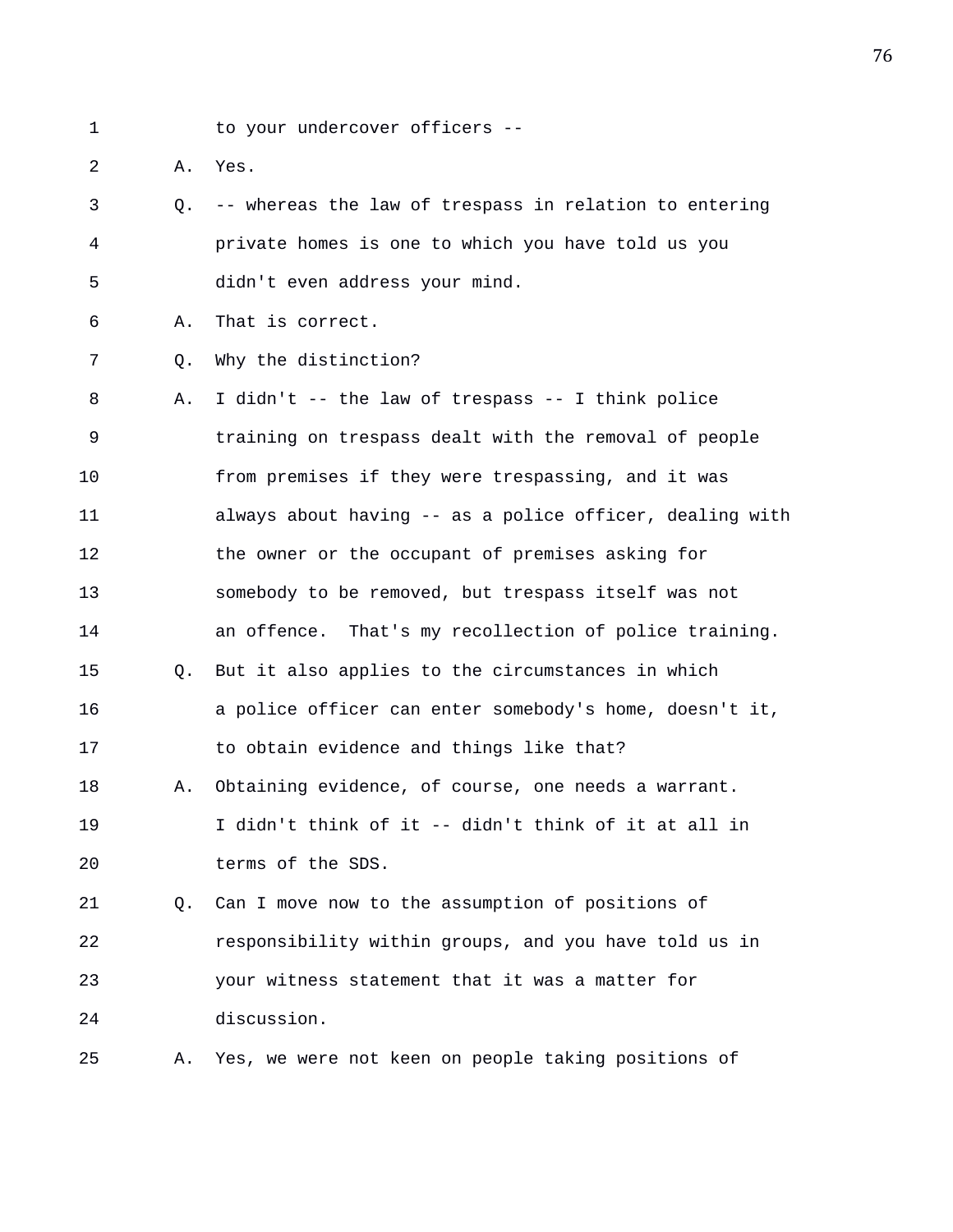1 responsibility within a group because if that group had 2 decided upon illegal activity, I was -- always had in 3 the back of my mind, and we were constantly reminded of 4 this, that the instructions in what was known as 5 Assistant Commissioner of Crime's consolidated 6 instructions dealing with informants required that, 7 first of all, that no informant could initiate a crime, 8 and, secondly, that no informant could be permitted to 9 take a major part in a crime.

10 And we applied those rules to the SDS so that we had 11 to be in a position where one of our people was not 12 being seen initiating a crime. So being involved at 13 senior level in an organisation could place the police 14 in jeopardy.

## 15 Q. Some of the organisations which were being infiltrated 16 weren't committing --

17 A. Sorry?

18 Q. Some of the organisations that were being infiltrated 19 weren't committing serious crimes, were they?

20 A. Some were not, but on the other hand, one had to be 21 careful of that.

22 Q. So in a group which wasn't committing serious crime, was 23 there any inhibition on assuming positions of 24 responsibility?

25 A. Not in general terms, but certainly an individual who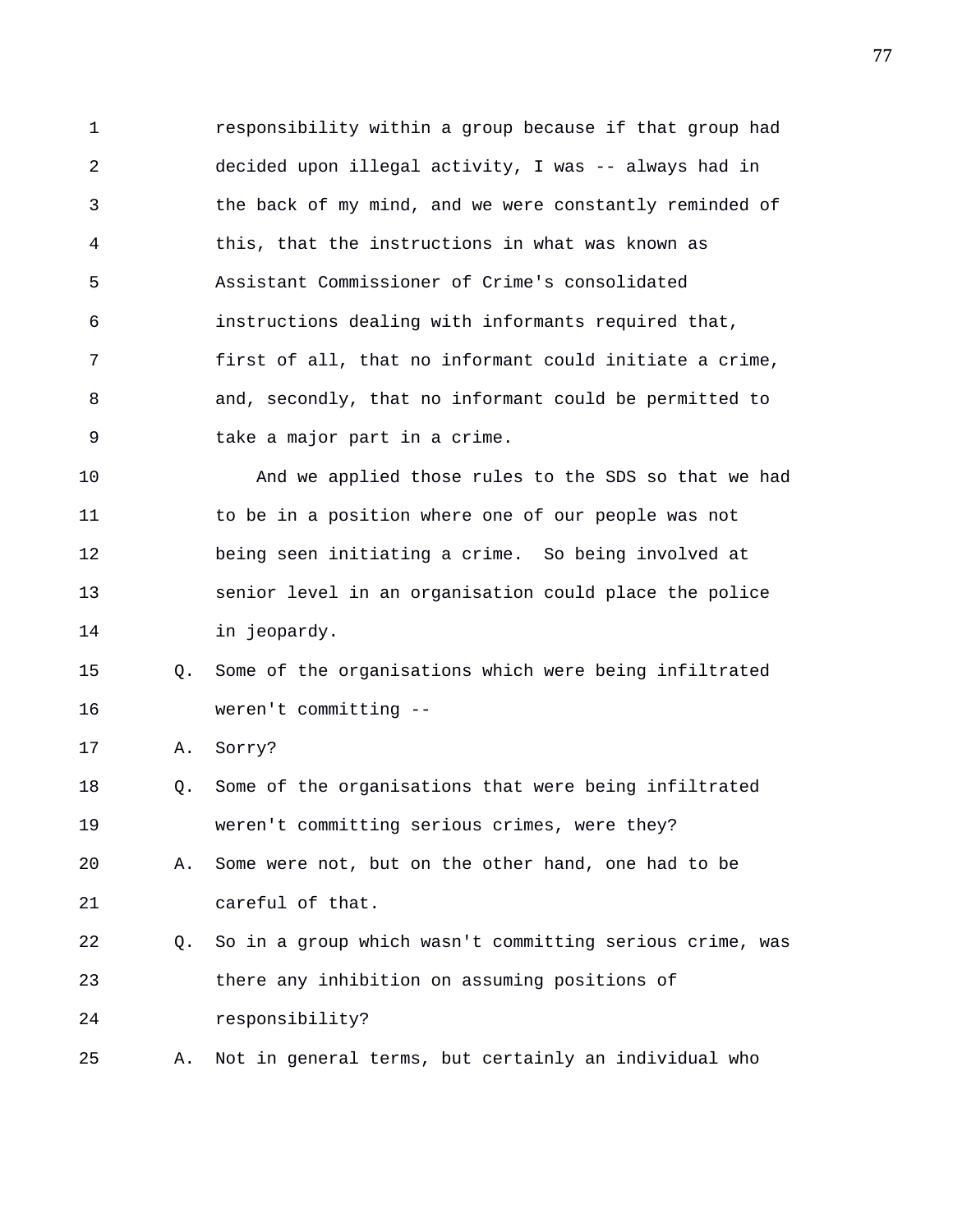1 was in that situation would discuss that with -- with 2 management and probably another solution would have to 3 be found. There was one occasion -- I won't go into 4 details -- 5 [Restricted] 6 (Pause) 7 MR BARR: Sir, there may be an issue that someone wants to 8 talk to me about. May we rise for a moment? 9 THE CHAIRMAN: Yes. Am I invited to do anything else? 10 MR BARR: Not yet, sir. 11 THE CHAIRMAN: No. Then we'll rise for a moment and pause, 12 please. 13 (12.30 pm) 14 (A short break) 15 (12.32 pm) 16 MR BARR: Sir, might I ask you to make an interim 17 restriction order prohibiting anyone from disseminating 18 outside this room in any way the evidence that's been 19 given, and Mr Warner is going to give me a page number 20 on the transcript, but for those who don't have access 21 to the transcript, I'm going to suggest the last 22 15 minutes. 23 THE CHAIRMAN: Certainly. 24 What I am now about to say is important, and would 25 everybody please listen carefully to what I have to say.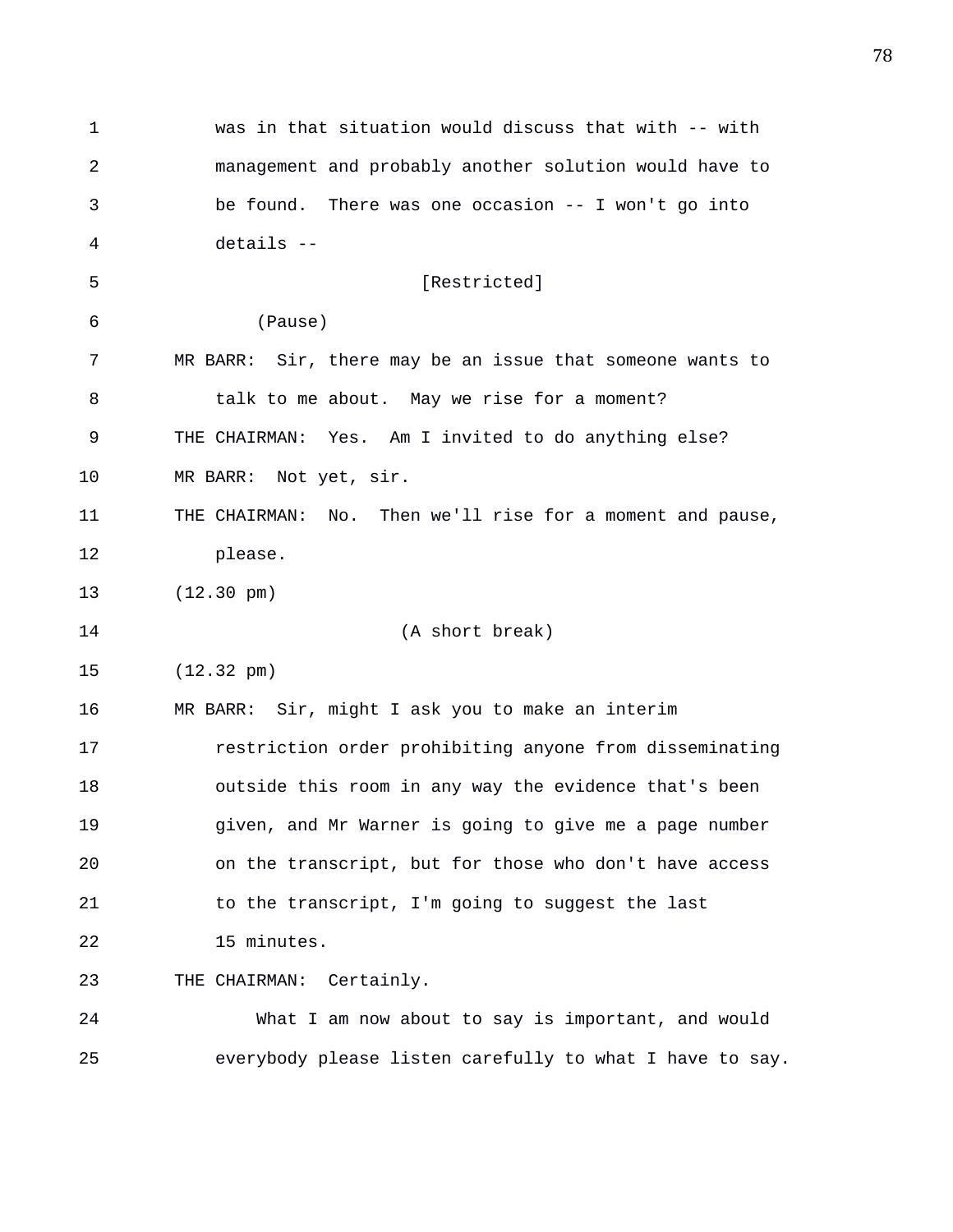1 Nobody -- that includes everybody in this room -- must 2 transmit by a mobile device or by any other means what 3 they have heard in this room in the last 15 minutes. It 4 is very likely that a formal restriction order will be 5 made which will make clear the consequences of breaching 6 that restriction.

7 May I spell them out. Anybody who breaches 8 the order that I have just made, or the order which is 9 likely to be made and will be set out in writing, will 10 be committing an act which can be referred by 11 the Inquiry to the High Court for it to be treated as 12 a contempt of court with very serious adverse 13 consequences for anybody who commits such an act. 14 I hope that what I have said is clearly understood.

15 If it isn't, please ask a member of the Inquiry staff 16 and I will see that what I have said is repeated to you 17 in a way that can be clearly understood.

18 Am I invited now to rise?

19 MR BARR: Yes, sir.

20 (12.34 pm)

21 (A short break)

22 (12.58 pm)

23 THE CHAIRMAN: I have made and signed a restriction order 24 which is being printed and will be put up at the 25 entrance to the hearing room and distributed to the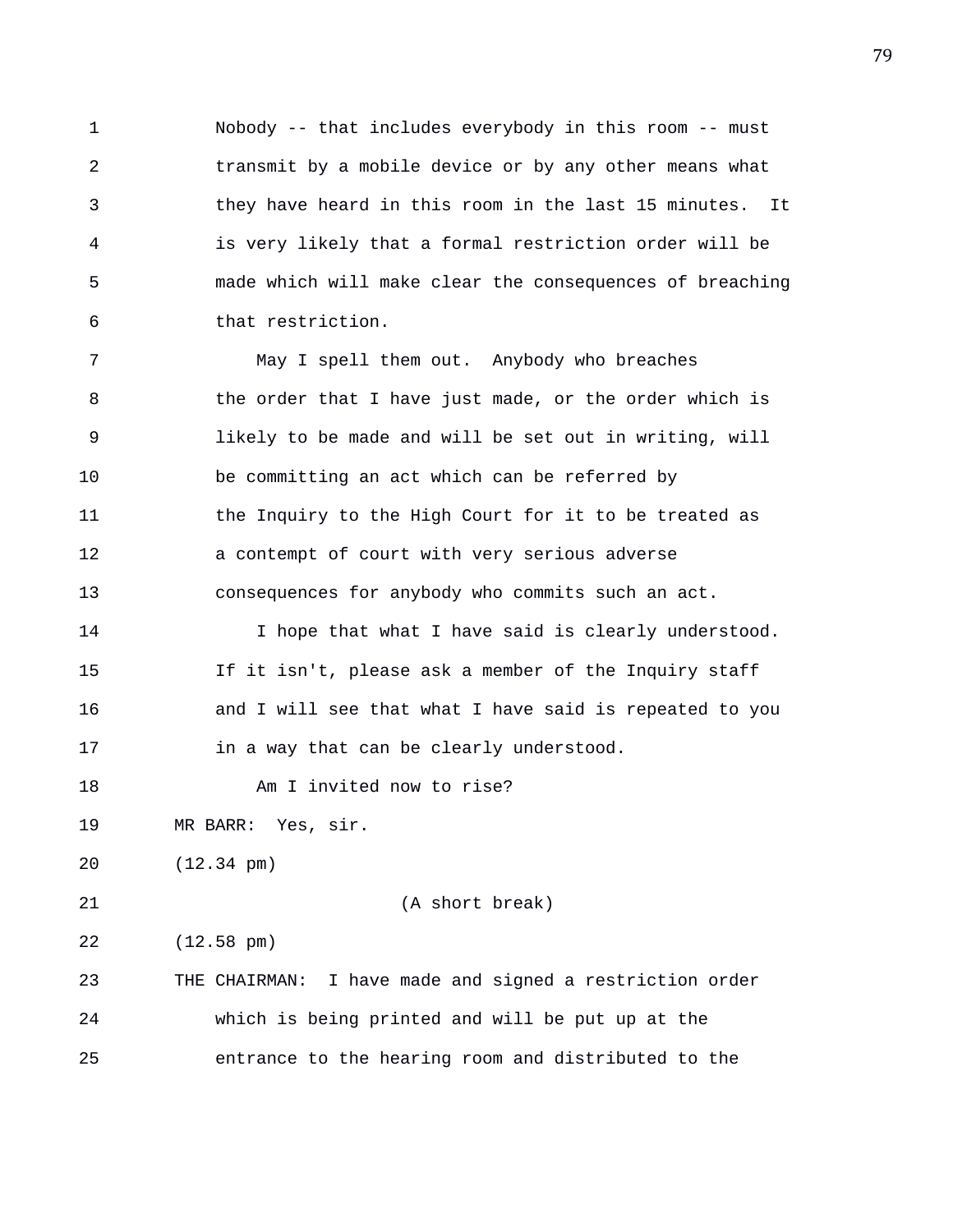1 tables in the public area to the following effect: there 2 shall be no disclosure or publication made of the 3 information stated during the hearing on 18 May 2022, 4 today, between the times 12.23 am and 12.33 am -- 5 MR BARR: Pm, sir. 6 THE CHAIRMAN: Pm, thank you. 12.23 pm and 12.33 pm. 7 The order does not prevent you from revealing to the 8 outside world that a restriction order has been made in 9 respect of that information. 10 Because we've had this unexpected interruption, 11 I'm now going to adjourn the proceedings until 1.55 to 12 enable everybody to get, I'm afraid, a slightly 13 curtailed lunch. 14 Mr Craft, please don't concern yourself about this 15 event. It was always bound to occur some time. This is 16 simply the first occasion on which it has. 17 A. Thank you, sir. 18 THE CHAIRMAN: I'd be very surprised -- 19 A. Clearly I've said something that maybe made life 20 difficult. 21 THE CHAIRMAN: I'd be very surprised if it's the last. 22 Until 5 to. 23 (1.00 pm) 24 (The short adjournment) 25 (1.58 pm)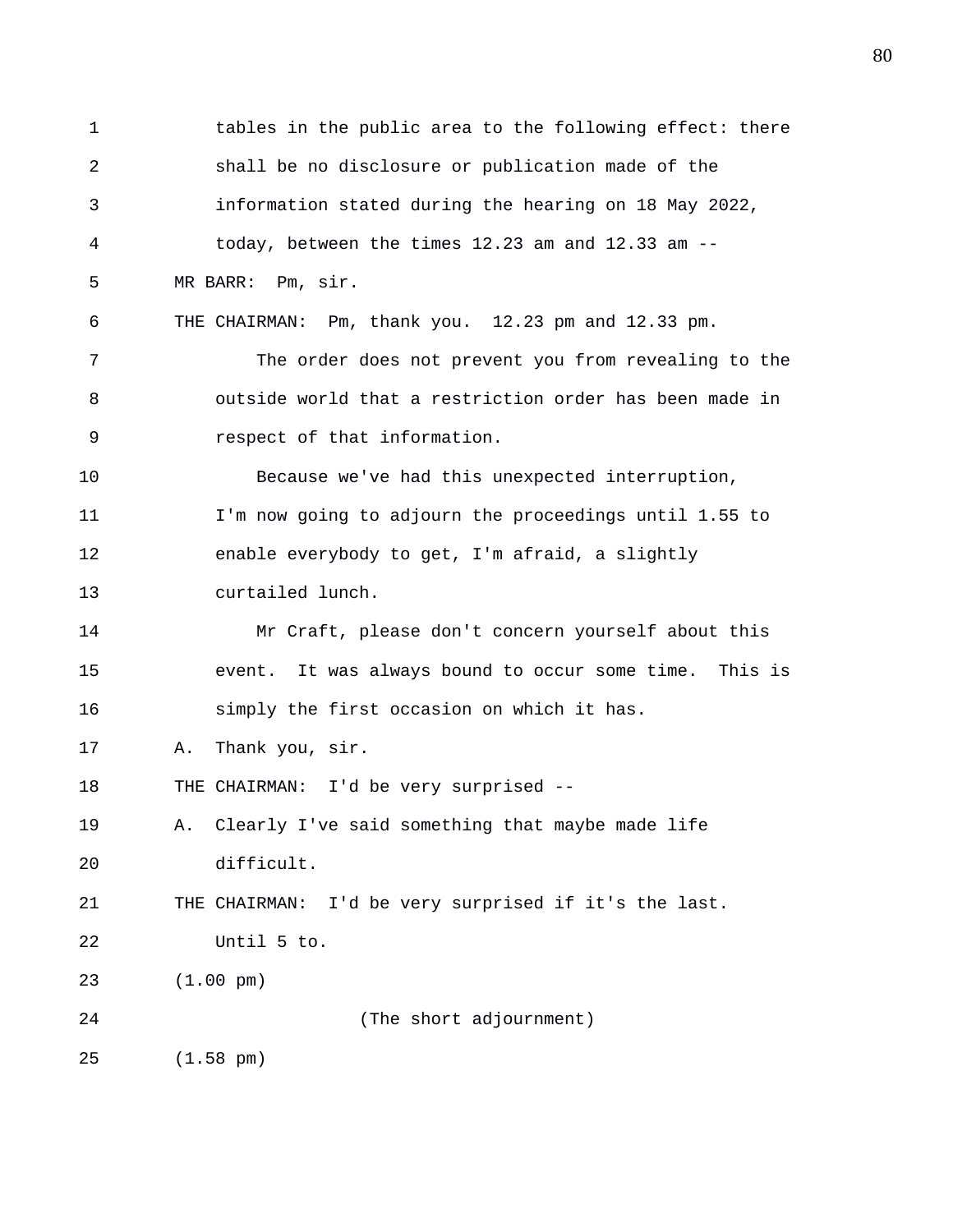1 THE CHAIRMAN: Mr Barr, I understand that copies of 2 the restriction order which has been made are now on 3 the desks in the public gallery as well as on the notice 4 outside. 5 You are about, I think, to ask about a topic that 6 you did cover during that restricted period. May I make 7 it clear that anything that is now said about it, 8 subject of course to any further mishaps, can be 9 reported to the outside world with the usual ten-minute 10 delay. 11 MR BARR: Mr Craft, if you had known that Richard Clark had 12 risen to high office in the Troops Out Movement, 13 including becoming the convenor to the national 14 secretariat, would you have approved? 15 A. No. 16 Q. Moving to HN354, Vince Harvey, he became treasurer of 17 both the branch and the district of the SWP that he 18 infiltrated. He described that in his witness statement 19 as a "fantastic opportunity", and he was referring to 20 the intelligence that those positions gave him access 21 to. Do you agree? 22 A. Yes, clearly it gave him access to all the membership. 23 Q. Can I move now to the question of the prosecution of 24 the officer that we know as HN13. 25 A. If I may just refresh my memory. I think I know who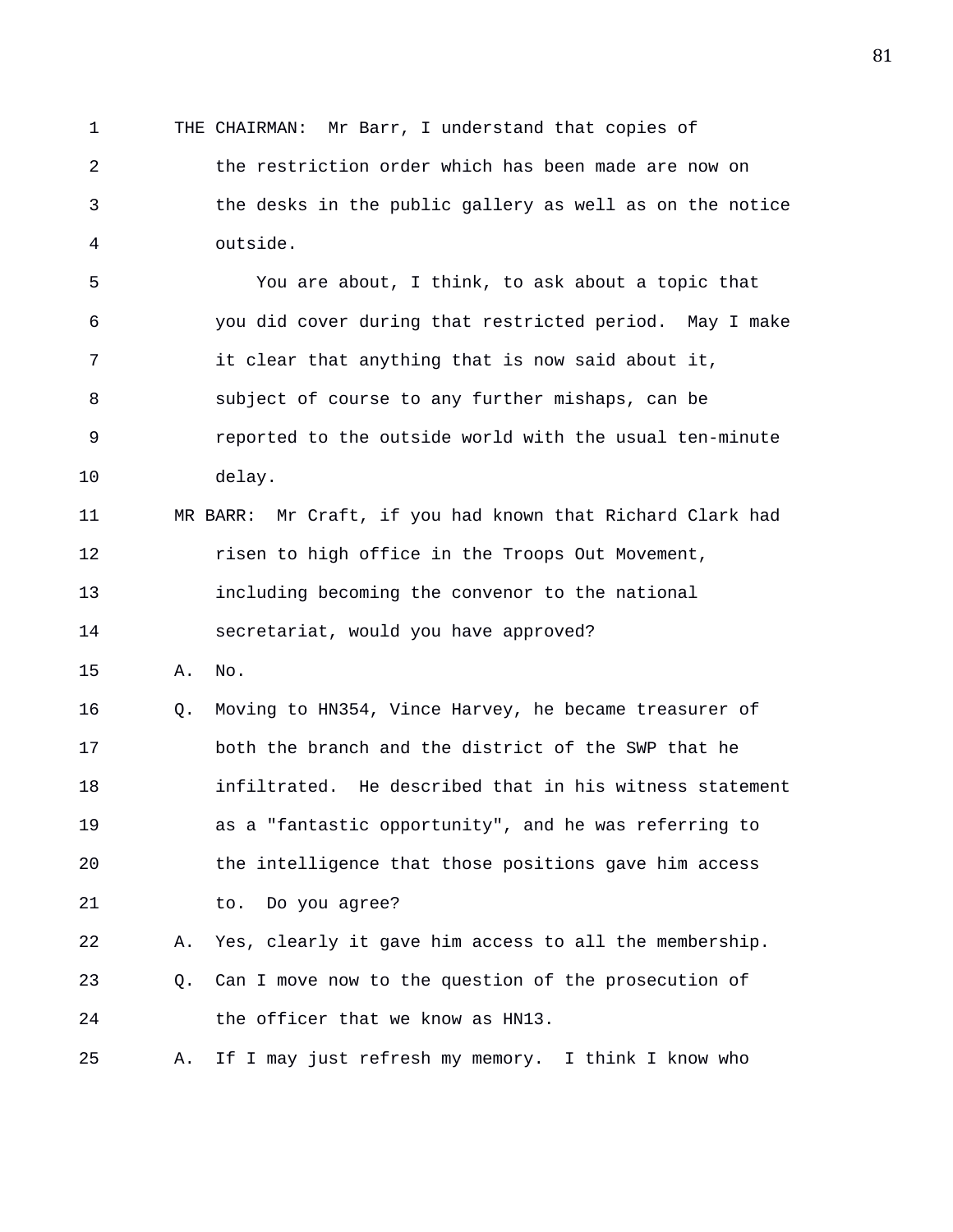1 you're talking about. (Pause)

2 Yes, certainly.

## 3 Q. He, we know, was prosecuted twice. Our understanding is 4 that you were involved in dealing with part of the first 5 of those two prosecutions.

6 A. Yes.

7 Q. Can I start by drawing your attention to a couple of 8 minutes.

9 They are in the document at tab 30, sir. That is 10 {MPS/526784/1} and if we could have, once we've got 11 that, page 12 up {MPS/526784/12}.

12 This is right at the back of this minute sheet, so 13 it's the beginning of the story in time.

14 19 September 1977. This is very much the tail end of 15 your service as head of the SDS. It reads:

16 "As you are aware, the Communist Party of England 17 ([Marxist-Leninist]) under the guise of the East London 18 Peoples' Front, held an anti-fascist march on Saturday 19 morning (17th September) from Ilford to Barking. 20 Outside Barking Police Station a confrontation between 21 one of the marchers and a suspected National Front 22 photographer precipitated a general melee resulting in 23 a number of arrests.

24 "DC HN13, SDS, who had been marching with 25 his 'comrades', was knocked to the ground, whilst trying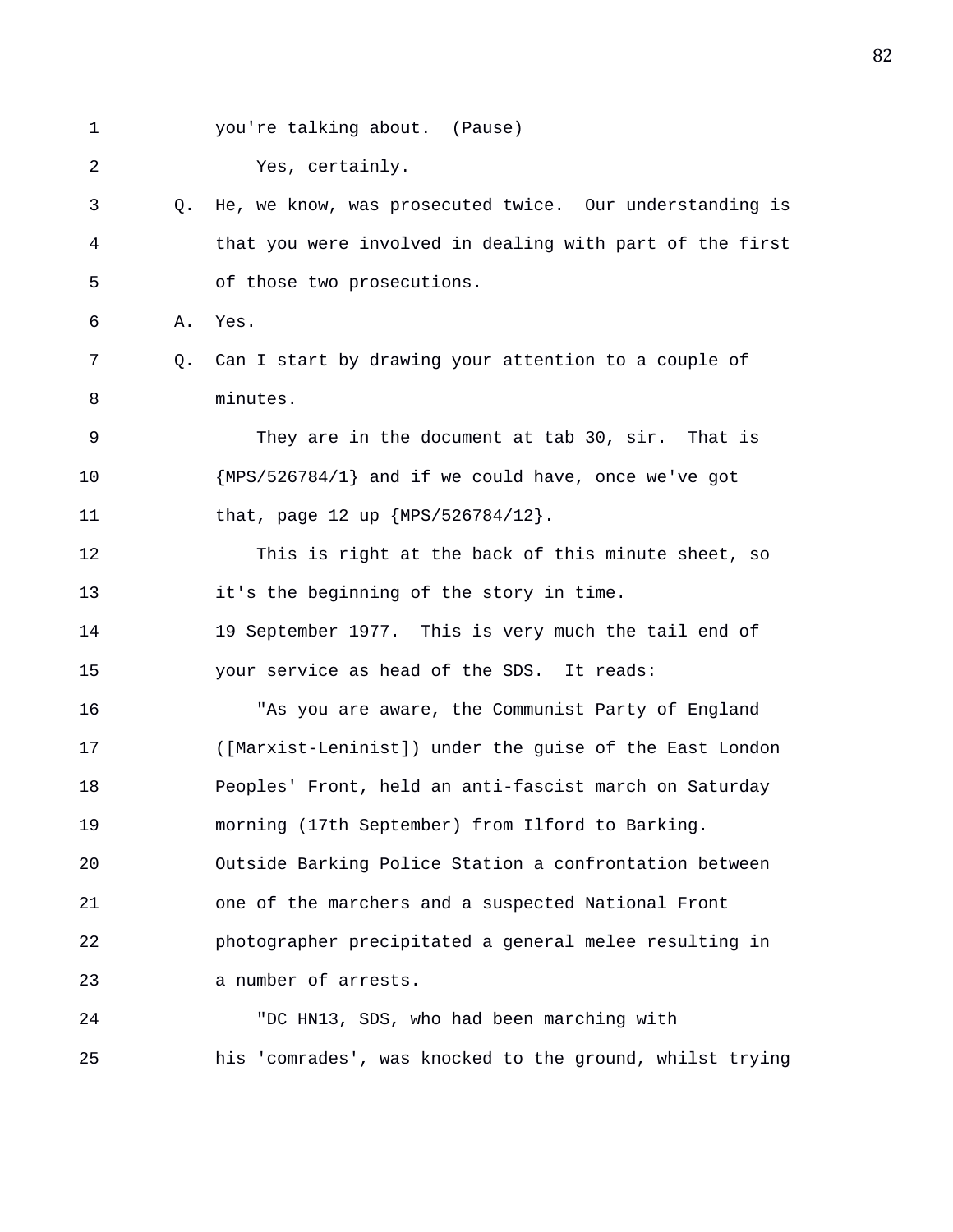1 to shield two young children, and was somewhat battered 2 by police prior to his arrest for Insulting Behaviour 3 under the Public Order Act. He was released on bail 4 later in the day and is due to appear at Barking 5 Magistrates' Court at 10am on Wednesday, 21st September.

6 "3. The case is slightly complicated by the fact 7 that DC HN13 believes the constable who arrested him 8 served with him ... some years ago and, although 9 the latter did not recognise him at the time, there is 10 a possibility that he might do so just before or in 11 the course of the Court hearing. I think it would be 12 wise, subject to your agreement, if I were to see 13 the arresting officer in the presence of his Chief 14 Superintendent with a view to putting him partially in 15 the picture. I would propose doing this along the lines 16 that DC HN13 operation was a 'one off' job."

17 Now, if we can then go to page 11 {MPS/526784/11}, 18 that's the next in time. We move from 19 to 19 21 September, and that reads:

20 "DC ... 13 together with his CPE (M-L) 'comrades', 21 appeared at Barking Magistrates' Court this morning and 22 was remanded on bail to appear at the same court on 23 3rd January, 1978, when the cases will be heard. 24 "I had a long conversation at the court with

25 the arresting officer, PC ..."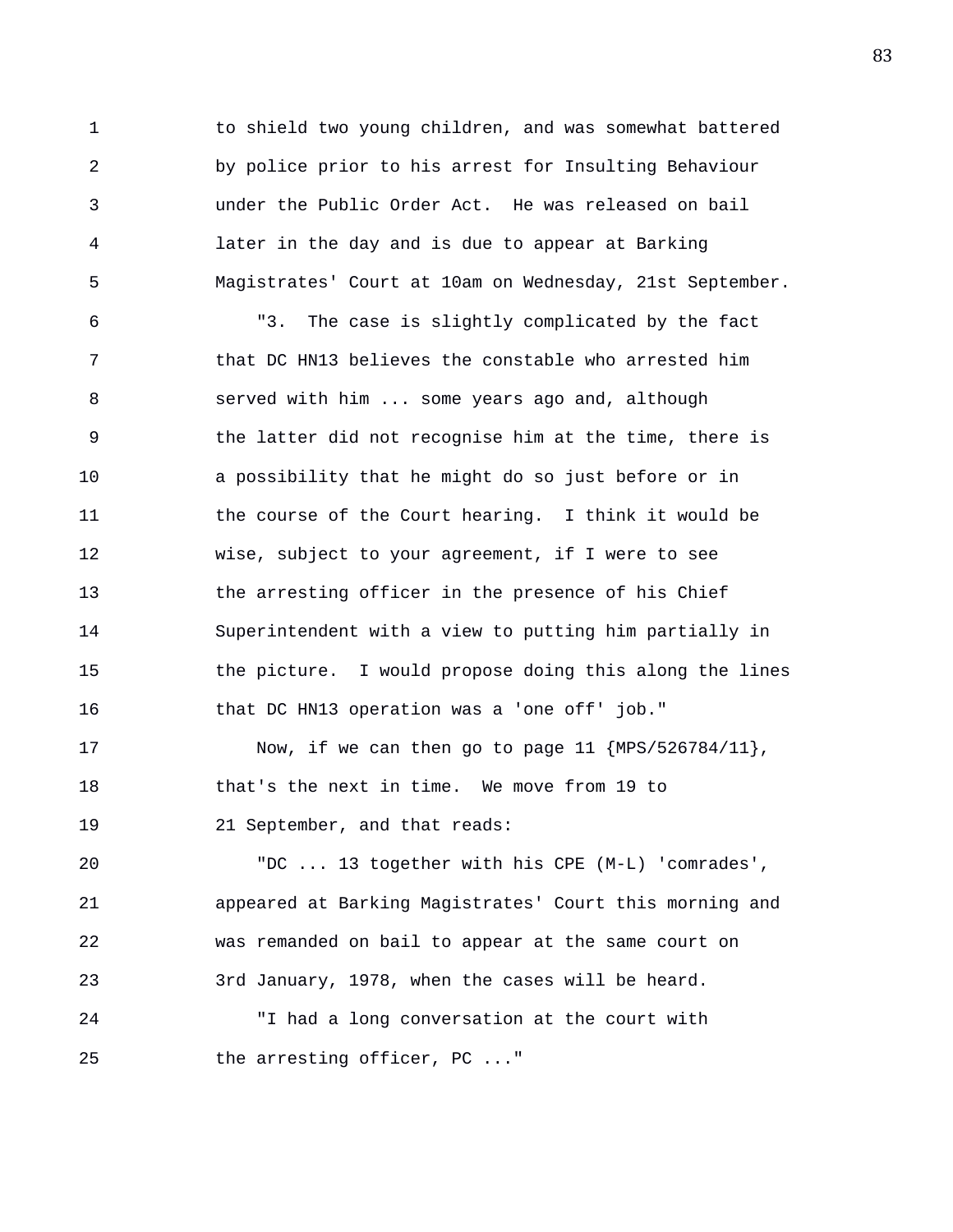| $\mathbf{1}$ |    | And we've redacted the officer's name:                   |
|--------------|----|----------------------------------------------------------|
| 2            |    | " and it is clear that his colleague, PC "               |
| 3            |    | Again, we have redacted the name:                        |
| 4            |    | " has said nothing to suggest that he might have         |
| 5            |    | recognised HN13."                                        |
| 6            |    | You have signed both of those documents.                 |
| 7            |    | Can I take it from the second, later document, only      |
| 8            |    | two days later, that you did not in fact get the         |
| 9            |    | opportunity to talk with the constable in the company of |
| 10           |    | his chief superintendent?                                |
| 11           | Α. | That is correct.                                         |
| 12           | О. | And that the conversation you had at Barking Magistrates |
| 13           |    | was your first conversation with the arresting officer?  |
| 14           | Α. | I believe so.                                            |
| 15           | O. | And it seems that the concern at the time was whether    |
| 16           |    | HN13 would be recognised by his uniformed colleague.     |
| 17           | Α. | Yes.                                                     |
| 18           | Q. | And that that was -- that fear was allayed as a result   |
| 19           |    | of your conversation.                                    |
| 20           | Α. | That is correct.                                         |
| 21           | Q. | Can you recall whether or not you put him partially in   |
| 22           |    | the picture, as you phrased it, in eliciting that        |
| 23           |    | information?                                             |
| 24           | Α. | I can't recall exactly what was said on that occasion,   |
| 25           |    | no, I'm sorry. Too long ago.                             |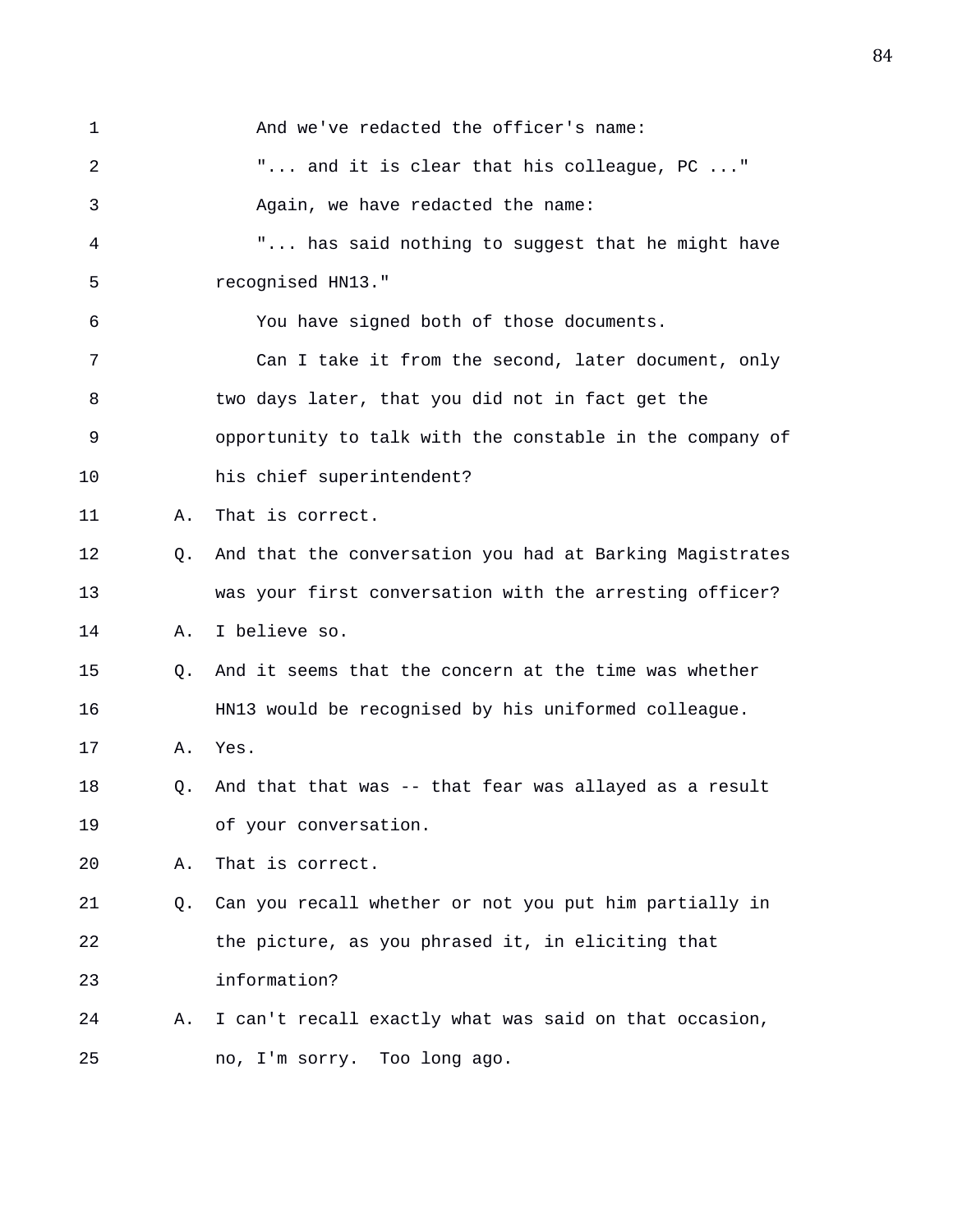| 1  | 0. | Can you recall whether or not the arresting officers     |
|----|----|----------------------------------------------------------|
| 2  |    | would have known that HN13 was a police officer?         |
| 3  | Α. | No, I can't recall that.                                 |
| 4  | O. | Presumably it follows from that answer still less can    |
| 5  |    | you help us with whether they knew he was an undercover  |
| 6  |    | police officer?                                          |
| 7  | Α. | Yes. I -- I don't remember anything to do with that.     |
| 8  |    | I do remember, as it's in my statement, that of course   |
| 9  |    | I was later involved.                                    |
| 10 | Q. | Did you speak to the solicitor in the case?              |
| 11 | Α. | No.                                                      |
| 12 | Q. | Did you speak to counsel in the case?                    |
| 13 | Α. | No.                                                      |
| 14 | Q. | Did you speak to the magistrates clerk?                  |
| 15 | Α. | And the magistrate.                                      |
| 16 | Q. | You spoke to them?                                       |
| 17 | Α. | Yes.                                                     |
| 18 | Q. | And what did you tell them?                              |
| 19 | Α. | I briefed the magistrate that this was an undercover     |
| 20 |    | officer working under his undercover name, that it was   |
| 21 |    | a secret operation, that he would maintain that name.    |
| 22 |    | My concern also was that because he was arrested with    |
| 23 |    | this -- these other people, who liked to make public     |
| 24 |    | displays, the chances were that he -- they might try and |
| 25 |    | kick up in the dock and behave badly, that he would be   |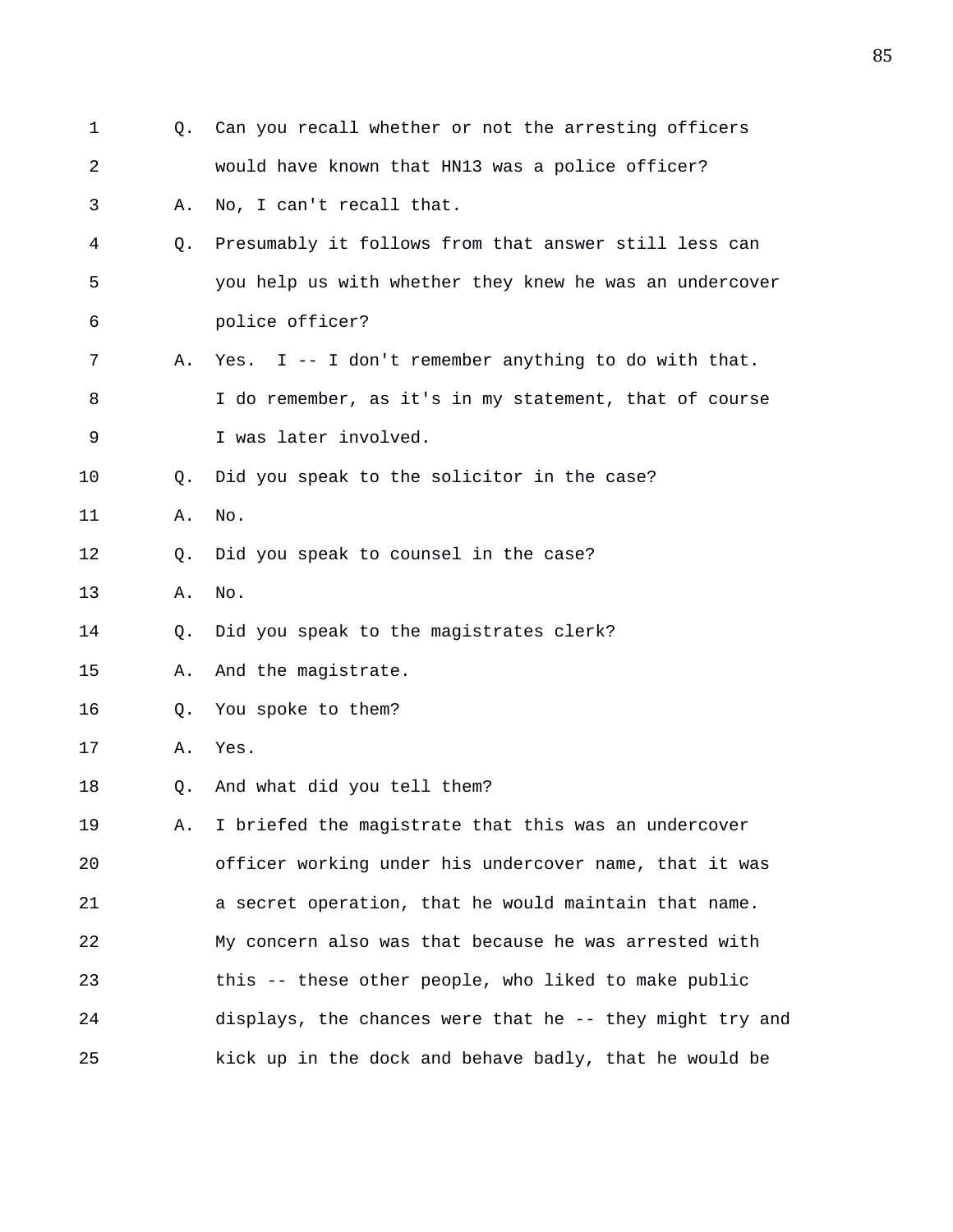1 obliged, to maintain his cover, to join in.

2 Q. Was that conversation on the same occasion that you 3 spoke to the constable?

- 4 A. I don't think so. I think this was when -- the morning 5 he appeared. I seem to remember it was on the morning 6 he appeared.
- 7 Q. Righto. Well, let's pull the next page up. So can we 8 have back up {MPS/526784/11}, tab 30, sir, and can we go 9 to page 10 {MPS/526784/10}.

10 This is the next in time, 6 January 1978. 11 Paragraph 5 of that says:

12 "Contact has been established with a court official 13 who is aware that one of the defendants (name not given) 14 is an informant whom we would be anxious to safeguard 15 from any prison sentence should this situation arise."

16 So is this appearance on -- their appearances -- 17 this document relates to appearances on 3 and 5 January. 18 Is it this occasion you're referring to or another one? 19 A. I -- I remember going. I thought it was on the morning 20 of the hearing and I remember briefing the magistrate 21 and the clerk to the court. Really I can't -- apart 22 from what I've already said, I can't be absolutely sure 23 about on which occasion.

24 Q. Well, we can go to page 9 {MPS/526784/9}, and this is 25 the next in the sequence, 17 April. This deals with the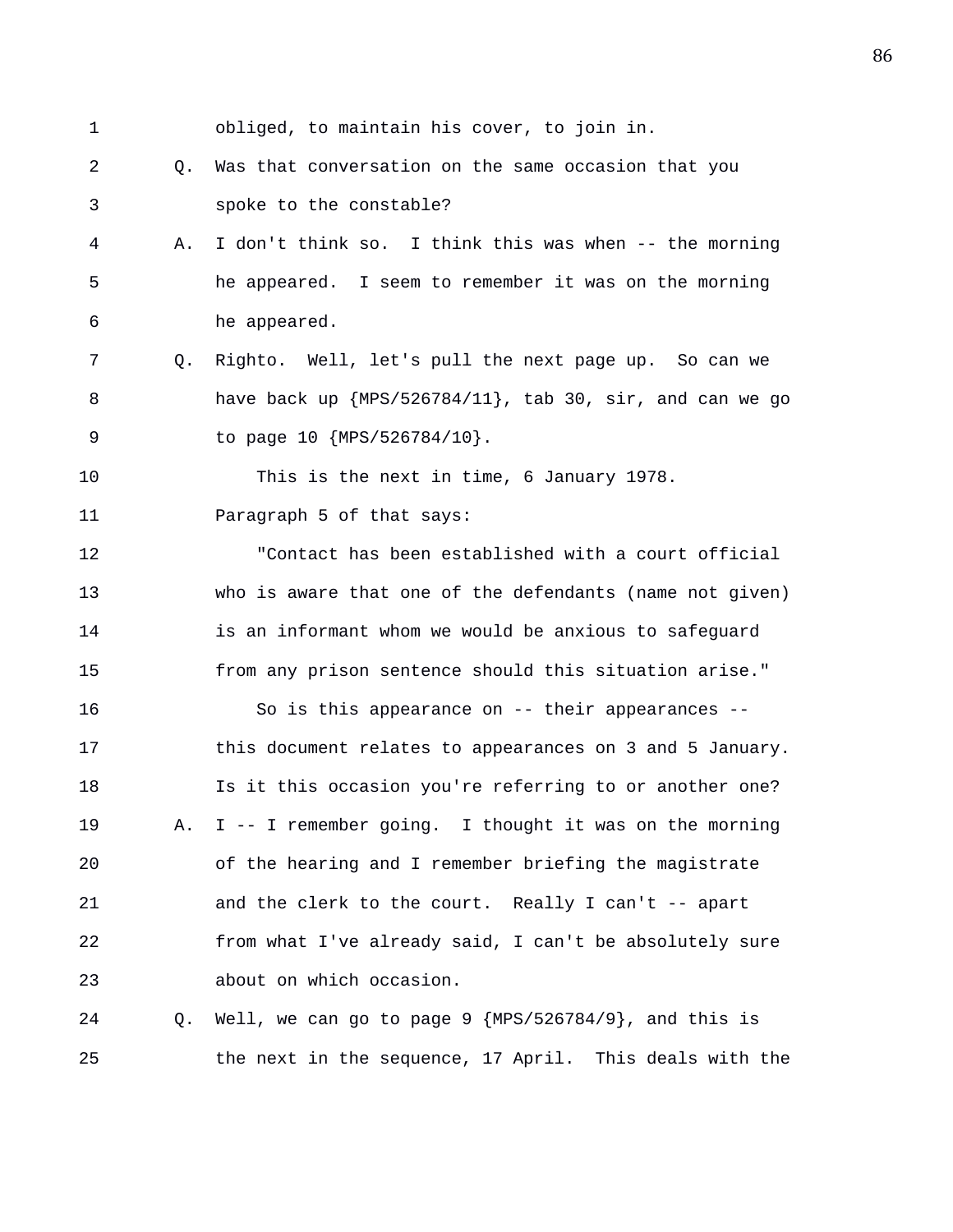1 trial, and it says at paragraph 3:

2 "Throughout this trial contact was maintained with 3 a court official whose invaluable assistance and 4 co-operation was given without question and our 5 appreciation for this was expressed at the end of the 6 proceedings." 7 Now, the last two documents I've shown you, those 8 dating from 1978, are signed by Superintendent Pryde -- 9 A. Yes. 10 Q. -- and, as we understand it, postdate your time as head 11 of the SDS. 12 A. Yes, it's interesting. As I say, my memory is fixed on 13 going to the court and seeing the magistrate, and the 14 clerk of the court was with her. I can't really go 15 beyond that, to be absolutely accurate. I'm sorry, but 16 that's where my memory goes. 17 Q. If we stick with, first of all, the first two documents 18 I showed you, which date from your tenure as head of 19 the SDS, neither of them refer to speaking to the court. 20 They only refer to the concern about HN13 being 21 recognised. Presumably, if, on either of those 22 occasions, you had spoken to the court, you would have 23 recorded that. 24 A. Yes, I would have thought so. 25 Q. And on -- in the January occasion, you would no longer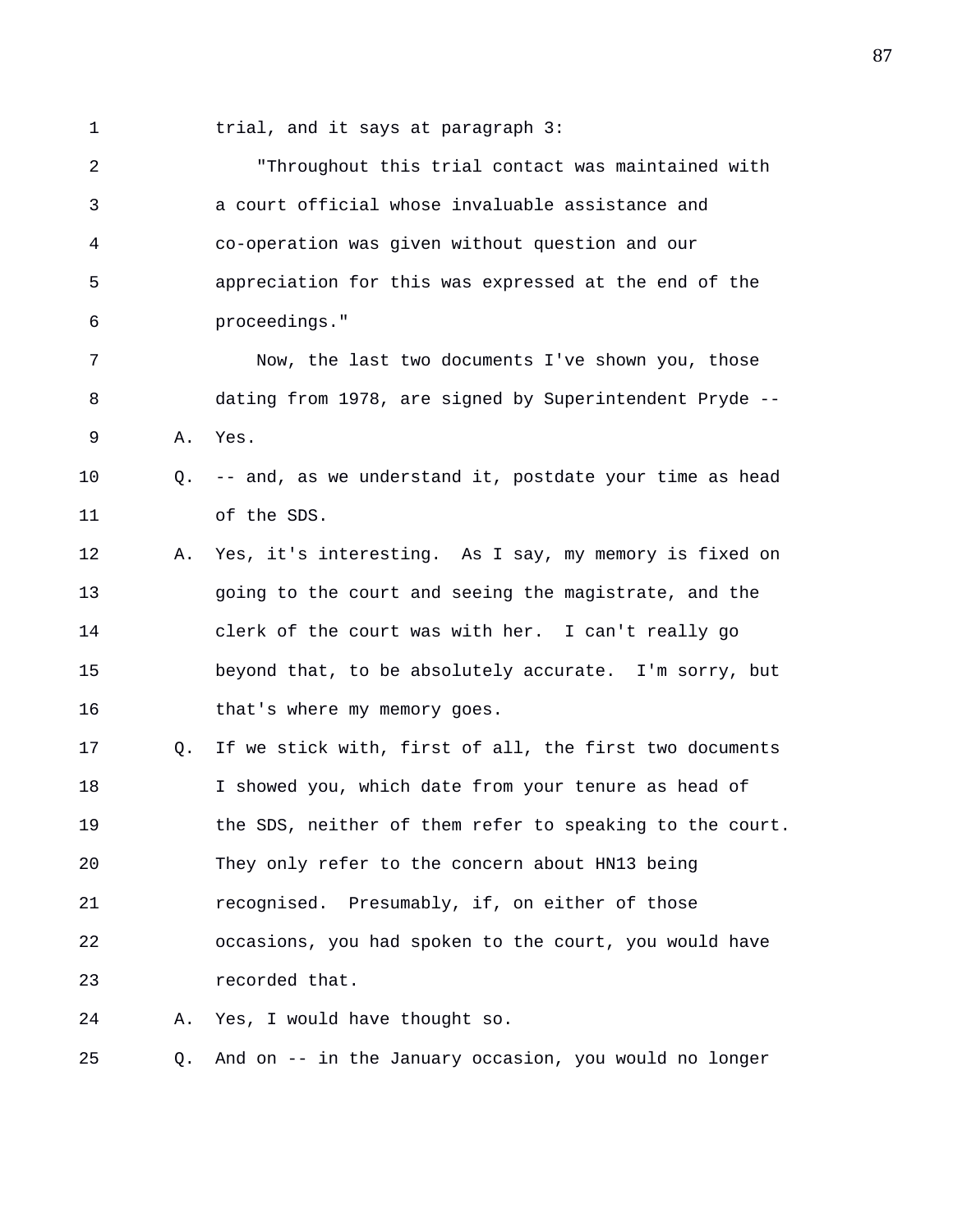1 have been in the SDS, so can you recall whether you 2 attended court after you'd left the SDS? 3 A. No, I can't remember. 4 Q. And the minute doesn't specifically say it was you, and 5 helpfully it doesn't say who it was, but it only goes so 6 far as to say that the court was told that one of the 7 defendants was an informant. It doesn't go so far as to 8 say the court was informed that a specific person was 9 an undercover police officer. 10 A. Yes, I understand the question, but I did actually brief 11 the magistrate on the fact that it was an undercover 12 police officer. 13 Q. How good is your recollection? Could you be, for 14 example, confusing this with HN12, who was prosecuted 15 for flyposting when you were a chief superintendent? 16 If you could hold the file to one side, please. 17 A. Sorry. (Pause) 18 I don't seem to have HN12, unless it's further 19 along. It doesn't seem to be in sequence. 20 Q. HN12 is a Tranche 2 officer. I don't know whether your 21 key goes that far. 22 A. But the fact remains that I was not -- the only occasion 23 on which I went to brief a magistrate was this 24 one occasion at Barking. I don't remember anything 25 else.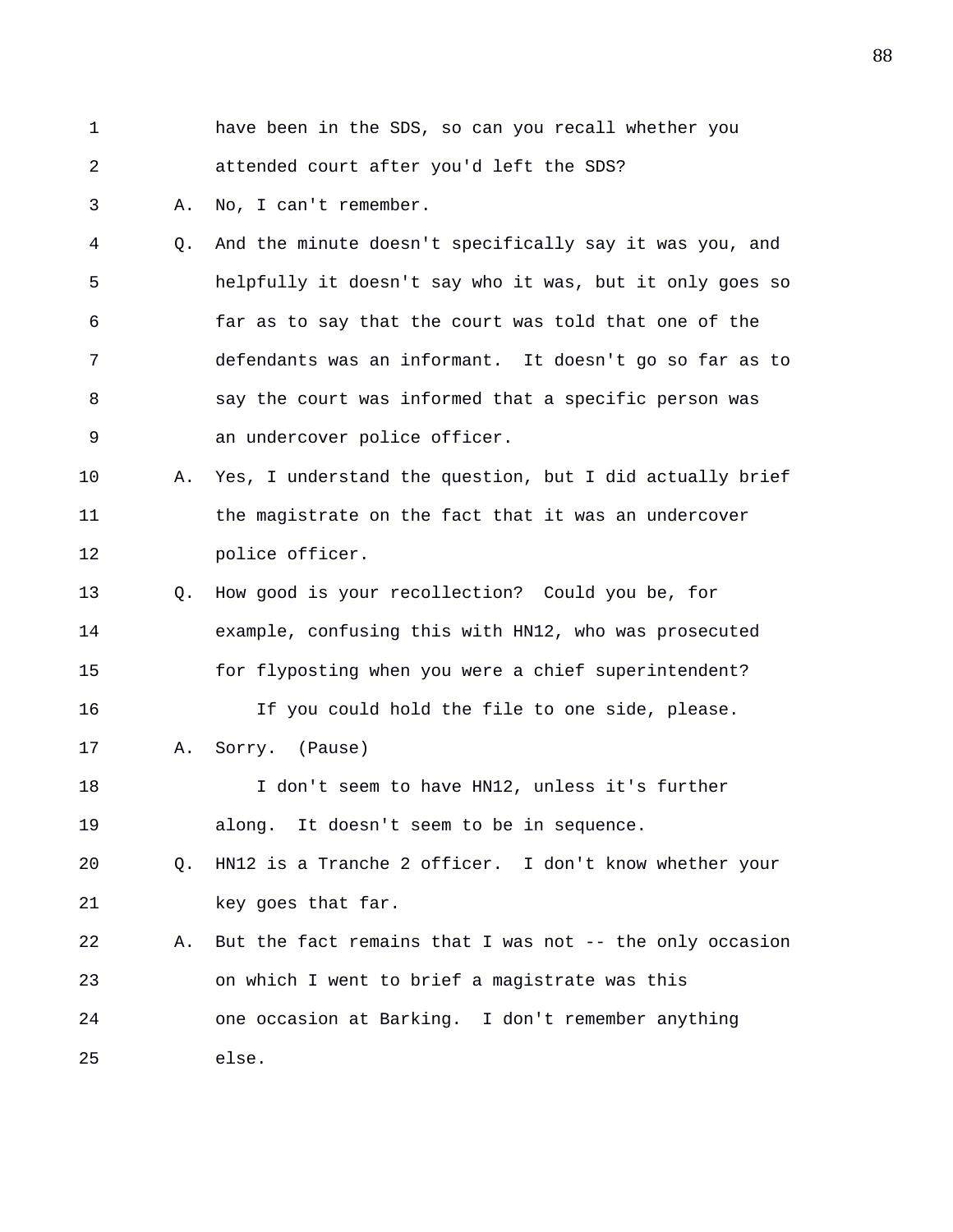- 
- 1 Q. And are you sure it was Barking?
- 2 A. Absolutely, yes.

| 3       |    | Q. Can I move now to the topic of the welfare of the     |
|---------|----|----------------------------------------------------------|
| 4       |    | officer and his family, and in particular the officers'  |
| 5       |    | wives and, in the case of Vince Harvey, partner.         |
| 6       |    | Did you, when you recruited new officers, visit          |
| 7       |    | their wives?                                             |
| 8       | Α. | No.                                                      |
| 9       | Q. | Can you recall whether that was invariably the case?     |
| $10 \,$ | Α. | No, I don't recall that being done when new people were  |
| 11      |    | being recruited. My involvement with wives came with     |
| 12      |    | one -- one separate case was the annual dinner we had    |
| 13      |    | with husbands and wives in a hotel in West London where  |
| 14      |    | all the wives came and our own wives came and it was     |
| 15      |    | a social occasion. That was the only occasion, apart     |
| 16      |    | from once, when $I$ -- I had any involvement with the    |
| 17      |    | wives.                                                   |
| 18      | Q. | We've had some evidence that officers were visited by    |
| 19      |    | managers from the SDS at the recruitment stage to        |
| 20      |    | explain the role, the long hours and the weekend duties. |
| 21      |    | Is that something that you did not do?                   |
| 22      | Α. | I didn't do that.                                        |
| 23      | Q. | You've emphasised in your witness statement the          |
| 24      |    | importance of stability and home life. Was anything      |
| 25      |    | done to monitor the stability of an officer's home life  |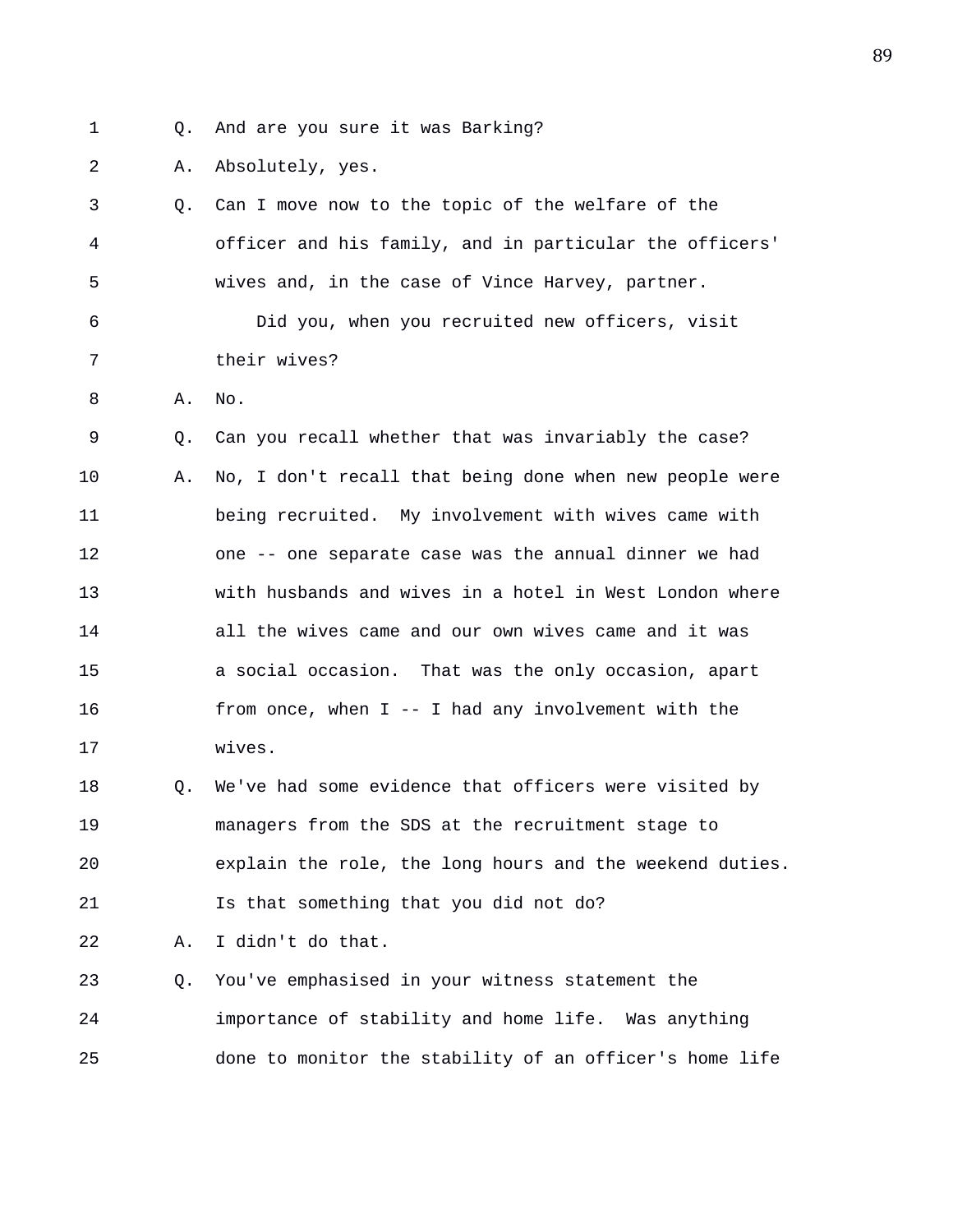| 1  |    | once he had commenced his deployment?                    |
|----|----|----------------------------------------------------------|
| 2  | Α. | No.                                                      |
| 3  | Q. | Was anything done to monitor the wellbeing of the        |
| 4  |    | officers' wives during deployments?                      |
| 5  | Α. | No.                                                      |
| 6  | Q. | Were any other concrete steps taken to take care of the  |
| 7  |    | wives?                                                   |
| 8  | Α. | No.                                                      |
| 9  | 0. | Would you accept that this role asked a lot of the'      |
| 10 |    | officer's wife or partner?                               |
| 11 | Α. | Yes, I would.                                            |
| 12 | Q. | With hindsight, do you think that the care and attention |
| 13 |    | that was paid to them could have been better?            |
| 14 | Α. | Yes, I do.                                               |
| 15 | Q. | Would I be right in thinking that during your tenure,    |
| 16 |    | the length of a deployment was typically, absent         |
| 17 |    | exceptional circumstances, about four years?             |
| 18 | Α. | Yes, although I think it was too long.                   |
| 19 | Q. | Was there any concern that the longer the deployment,    |
| 20 |    | the greater the risk to the wellbeing of the officer?    |
| 21 | Α. | At the time, possibly not, although I can't be           |
| 22 |    | absolutely sure what I was thinking at the time.         |
| 23 |    | Probably it's more something I've thought of since.      |
| 24 | Q. | Was there any concern at the time that the longer the    |
| 25 |    | deployment, the greater the risk to his family life?     |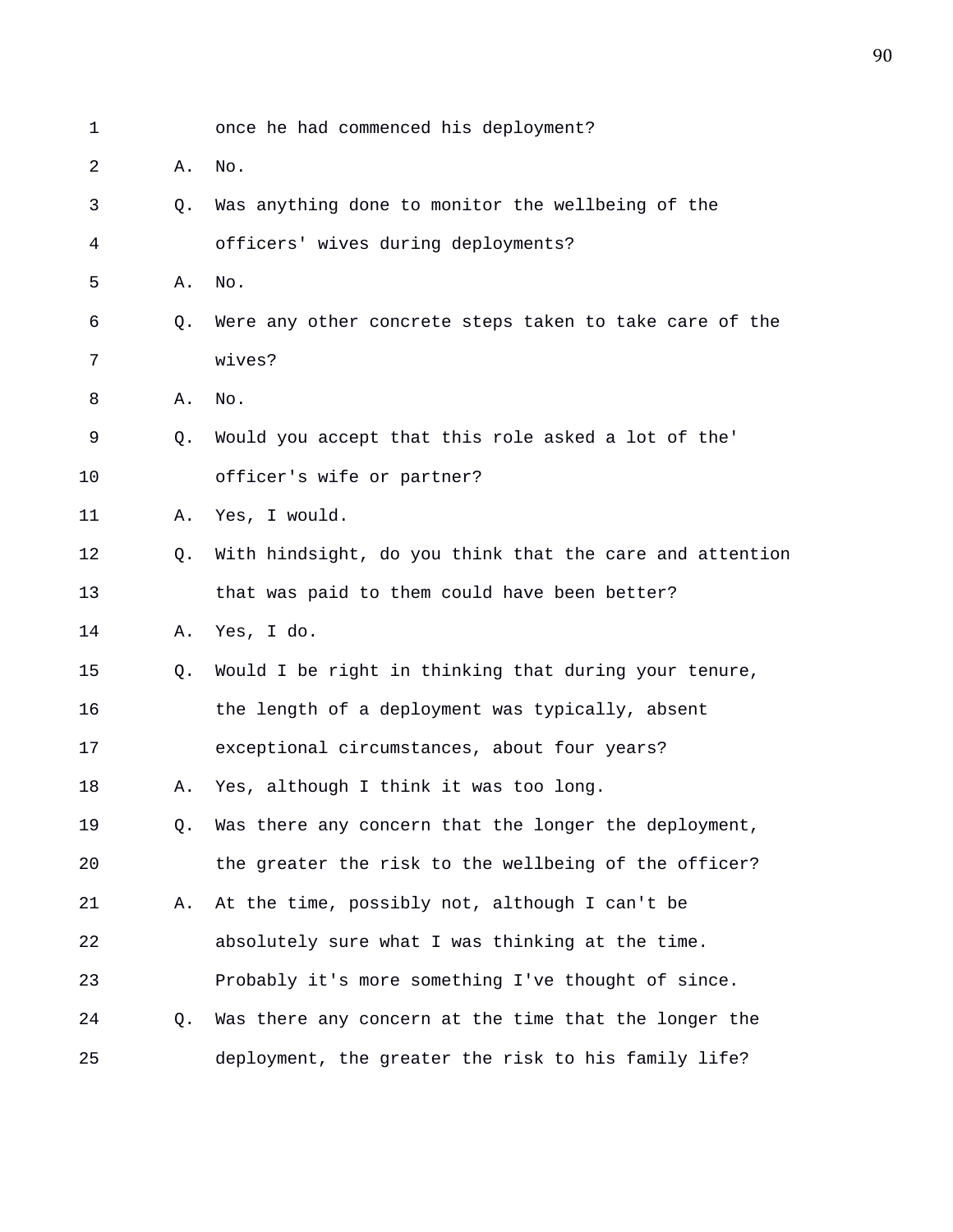- 
- 1 A. No, I can't say there was.
- 2 Q. And was there any consideration that the longer the 3 deployment, the greater the risk of transgressions by 4 the officer?
- 5 A. No.
- 6 Q. What was the rationale for a deployment of approximately 7 four years?
- 8 A. That it took a while to get involved and they were 9 productive for a while, but the feeling was that if they 10 were there for too long, they would be detached from the 11 normal work of the Branch and therefore missing out on 12 their career.
- 13 Q. And at what -- was there any operational concern about 14 how long it took to infiltrate a group and so forth? 15 A. I don't think it was an operational concern. It did 16 take time.
- 17 Q. You mentioned a moment ago that you did have a concern 18 about the length of deployments. When did that concern 19 occur to you?
- 20 A. I can't say specifically the time. Obviously it's 21 something we must have discussed between us. It's more 22 in recent times I've thought back and realised that 23 possibly four years was too long.
- 24 Q. I'd like now to ask you a series of questions based upon 25 annual reports for the SDS during the time in which you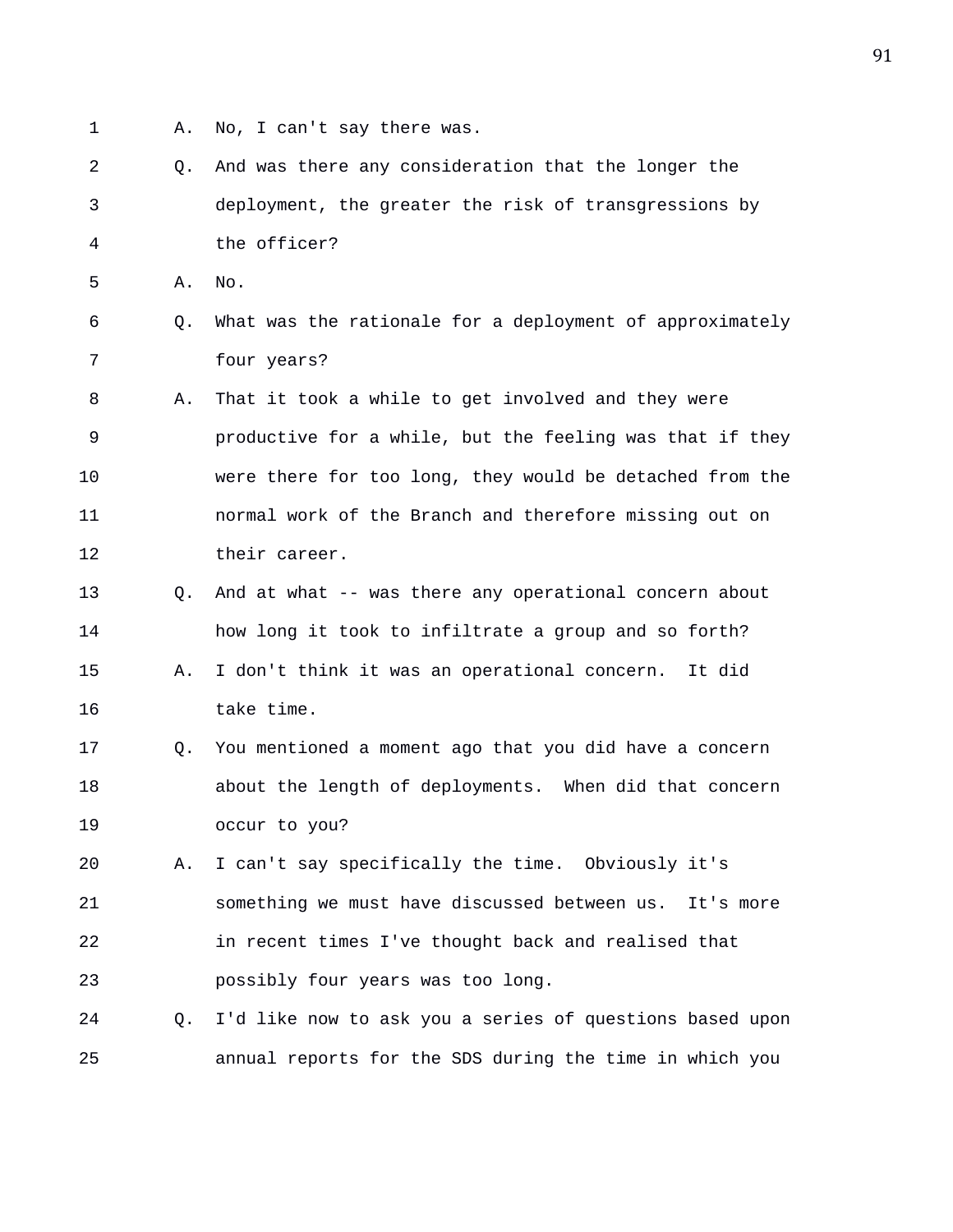1 were serving in that unit, and I'd like to start with 2 the 1974 report, which is at tab 1 of the bundle, sir. 3 It's {MPS/730906/1}.

4 Now, you said in your witness statement that you 5 remember drafting a lot of this report. Presumably this 6 was the first one you had a hand in. It starts with 7 a covering letter. Did you have a significant role in 8 the drafting of the report itself?

9 A. Ah, this one is dated, the covering letter, 10 22 March '74.

11 Q. Ah, it's just the file. If we can go through until we 12 get the beginning of the report, please.

13 THE CHAIRMAN: That opening letter is, I think, misplaced.

14 MR BARR: It is. {MPS/730906/8}.

15 This is the 1974 report.

- 16 A. Yes.
- 17 Q. Is it right that you played quite an influential role in 18 this report?
- 19 A. If this is, yes, the one which would have been produced 20 towards the end of '74, then certainly I would have had 21 some input in the drafting, because Derek Kneale and 22 I would have done -- written most of it between us. 23 Q. It was written on 4 February -- well, it's signed on 24 4 February 1975 by Derek Kneale and it --

25 A. Yes. Well, then we would both have been involved in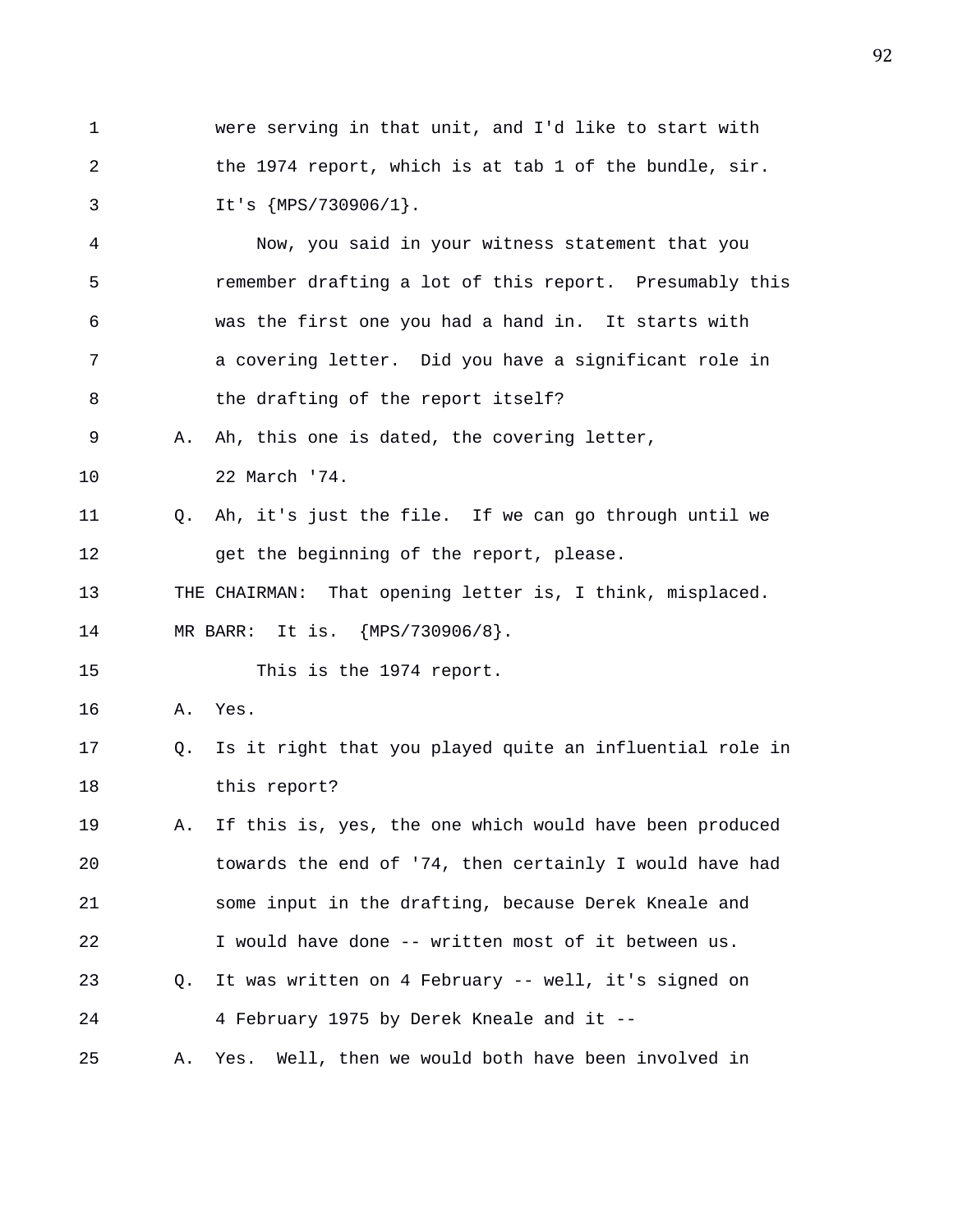1 drafting.

2 Q. If we can go to {MPS/730906/13} on the electronic file, 3 please, and to paragraph 20, that reads:

4 "The most traumatic event of the year was the 5 'anti-fascist' demonstration on 15 June 1974, which 6 culminated in the death of Kevin Gately. Having lacked 7 a sufficiently interesting, broad fronted target for 8 some time, the 'ultra-left' eventually decided to combat 9 the re-emerging spectre of fascism, as exemplified by 10 the National Front. The June demonstration provided the 11 opportunity, and urged on by the International Marxist 12 Group and the Communist Party of England 13 (Marxist-Leninist), a violent confrontation between 14 demonstrators and police occurred, with many of those 15 present, armed with large pieces of timber in the shape 16 of flag poles and banners, charging the police lines in 17 an effort to stop the National Front holding their 18 meeting in Conway Hall. Fortunately, the SDS gave 19 forewarning of both the size of the demonstration and 20 the possible disorder which might occur. Gately's death 21 introduced a note of harsh reality; so that subsequent 22 demonstrators, both in the Metropolitan Police District 23 and at Leicester, did not achieve the aims of the 24 militant minority."

25 Now, were you in the SDS when the demonstration took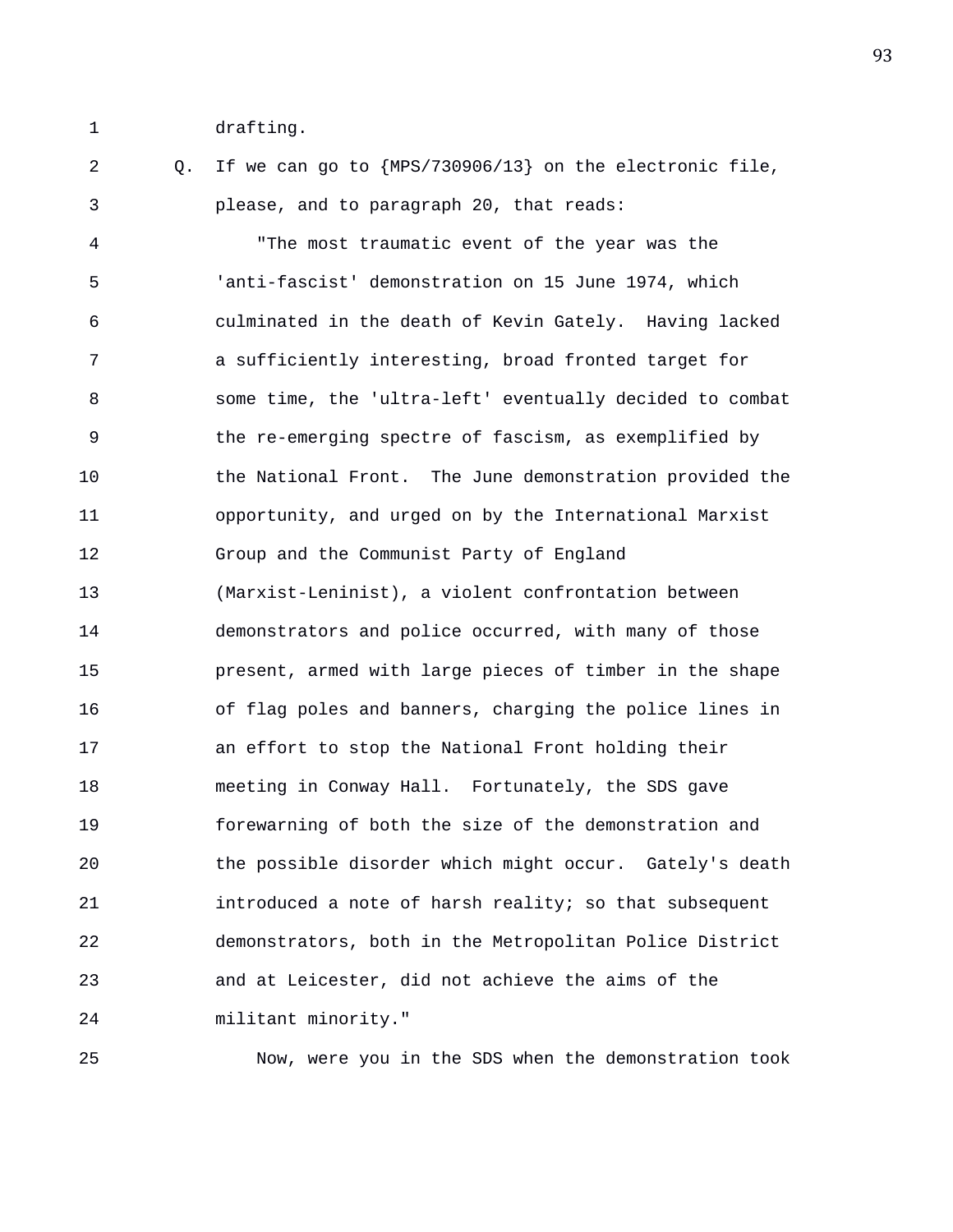1 place?

2 A. Yes.

| 3  | Q. | Did you write this part of the report?                   |
|----|----|----------------------------------------------------------|
| 4  | Α. | I can't remember. I can't remember if it was --          |
| 5  | Q. | Without referring to any specific individuals, how do    |
| 6  |    | you know that the SDS gave forewarning of both the size  |
| 7  |    | of the demonstration and the possible disorder?          |
| 8  | Α. | Oh, clearly it would have been people who were involved  |
| 9  |    | in those organisations. I don't know which ones.         |
| 10 |    | I can't, at this stage, say which -- which organisation  |
| 11 |    | or which of our officers and in which organisation       |
| 12 |    | produced $--$ I think probably several of them. I $--$   |
| 13 |    | I don't really have the answer to that.                  |
| 14 | O. | Are you able to say whether or not SDS intelligence made |
| 15 |    | a difference to the police response?                     |
| 16 | Α. | I would think it did, yes.                               |
| 17 | Q. | You're thinking it did, but presumably                   |
| 18 |    | a counter-demonstration on this scale will have been     |
| 19 |    | advertised.                                              |
| 20 | Α. | Certainly, but the detail of exactly how this might      |
| 21 |    | happen was important in the sense that police could be   |
| 22 |    | in the right place at the right time in sufficient       |
| 23 |    | numbers, I think is what it amounts to.                  |
| 24 | Q. | And is it right to say that it's difficult for you in    |
| 25 |    | your role to know precisely what contribution SDS        |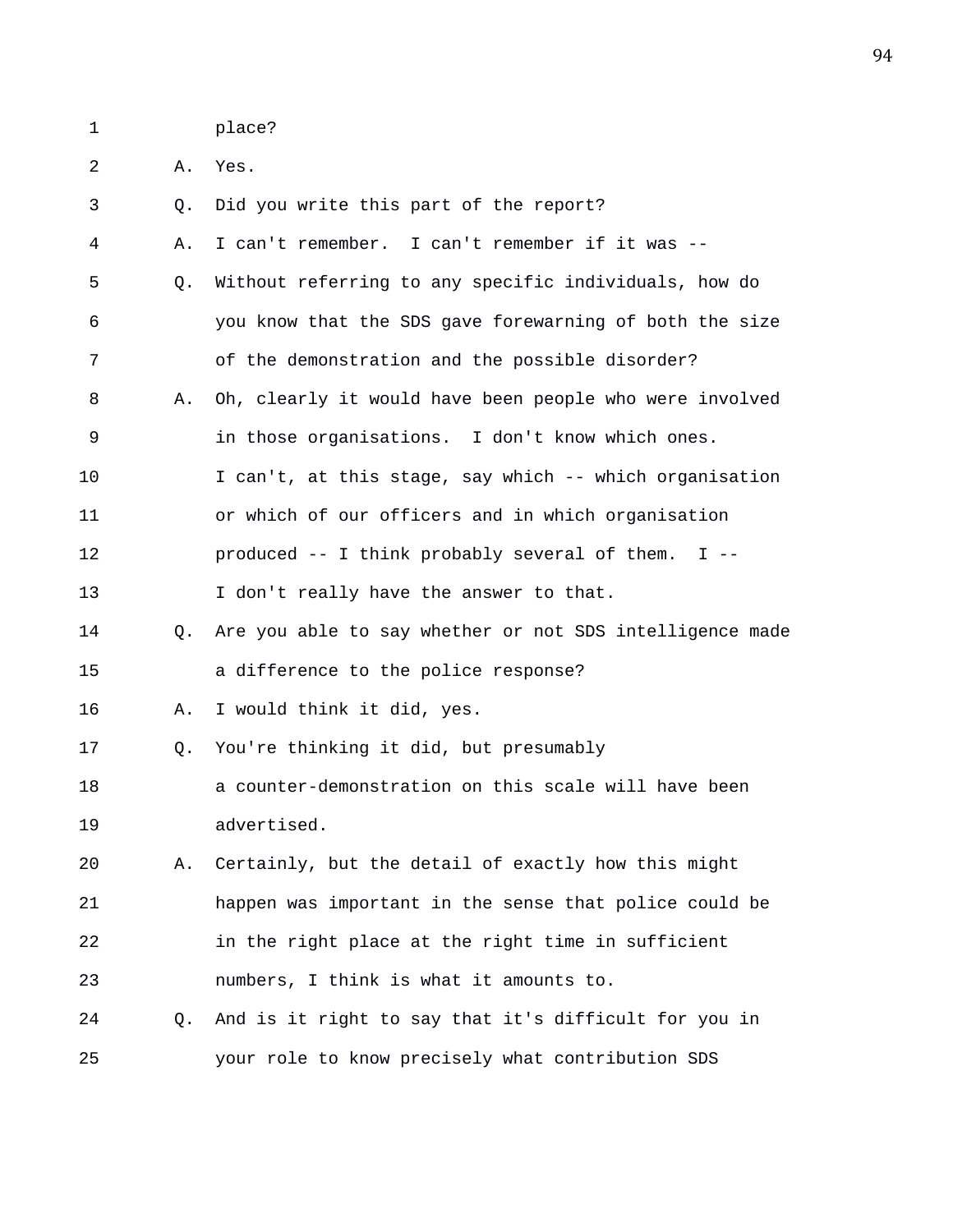1 intelligence made as opposed to, say, information openly 2 available? 3 A. No, I think the only person who could answer that one 4 probably would be somebody running C Squad at the time 5 who -- who wrote the threat assessment, but I don't 6 know. 7 Q. Now, we can take that down. 8 Moving on to clashes between the far left and the 9 far right generally, was it something that occurred 10 often in that era? 11 A. Yes. 12 Q. And was it your impression that it was the far left 13 initiating the trouble, the far right initiating 14 trouble, or a bit of both? 15 A. I would have to say a bit of both. 16 Q. And when the far left sought to disrupt the meetings of 17 the far right, were the far right acting lawfully in 18 conducting these meetings? 19 A. Yes, probably. 20 Q. And vice versa? 21 A. I'm sorry, vice versa in what sense? 22 Q. When the far right interrupt the far left's meetings and 23 try to prevent them from taking place. 24 A. Yes -- 25 Q. The far left are acting --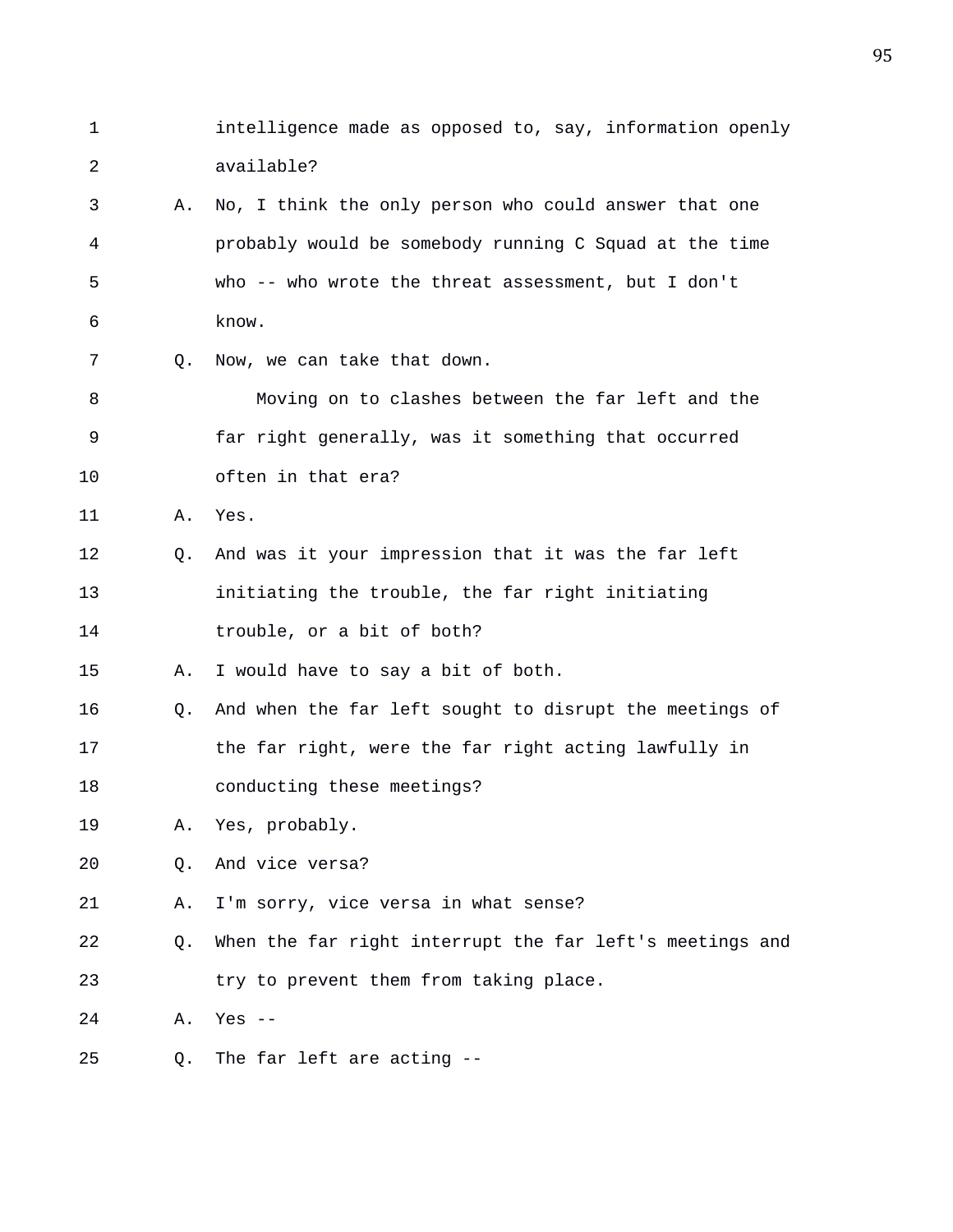1 A. -- but I have to say that I suspect that on each side 2 there was the opportunity to have a go at the other, so 3 I'm not sure at what point the legal one moved into the 4 illegal one.

5 Q. I see.

6 Can I move now to the Workers' Revolutionary Party, 7 and can we go back to the 1974 report, so that's 8 {MPS/730906/1}, and if we could have page 15, please 9 {MPS/730906/15}, paragraph 28.

10 You write, or you have a hand in a report which 11 includes the paragraph:

12 "The Workers' Revolutionary Party, heartened by its 13 recruiting campaigns during both recent general 14 elections, and by its growing financial support, will 15 clearly be in the van of industrial unrest, but recent 16 internal schisms within the Central Committee may well 17 curtail its ambitions. Being a highly disciplined 18 organisation, expecting immediate obedience from its 19 members, it has not so far caused any undue problems in 20 the field of public order."

21 It's fair to say, isn't it, that the WRP was not 22 a public order problem?

23 A. That is correct.

24 Q. And is it also right to say that although it had the aim 25 of overthrowing parliamentary democracy, it was going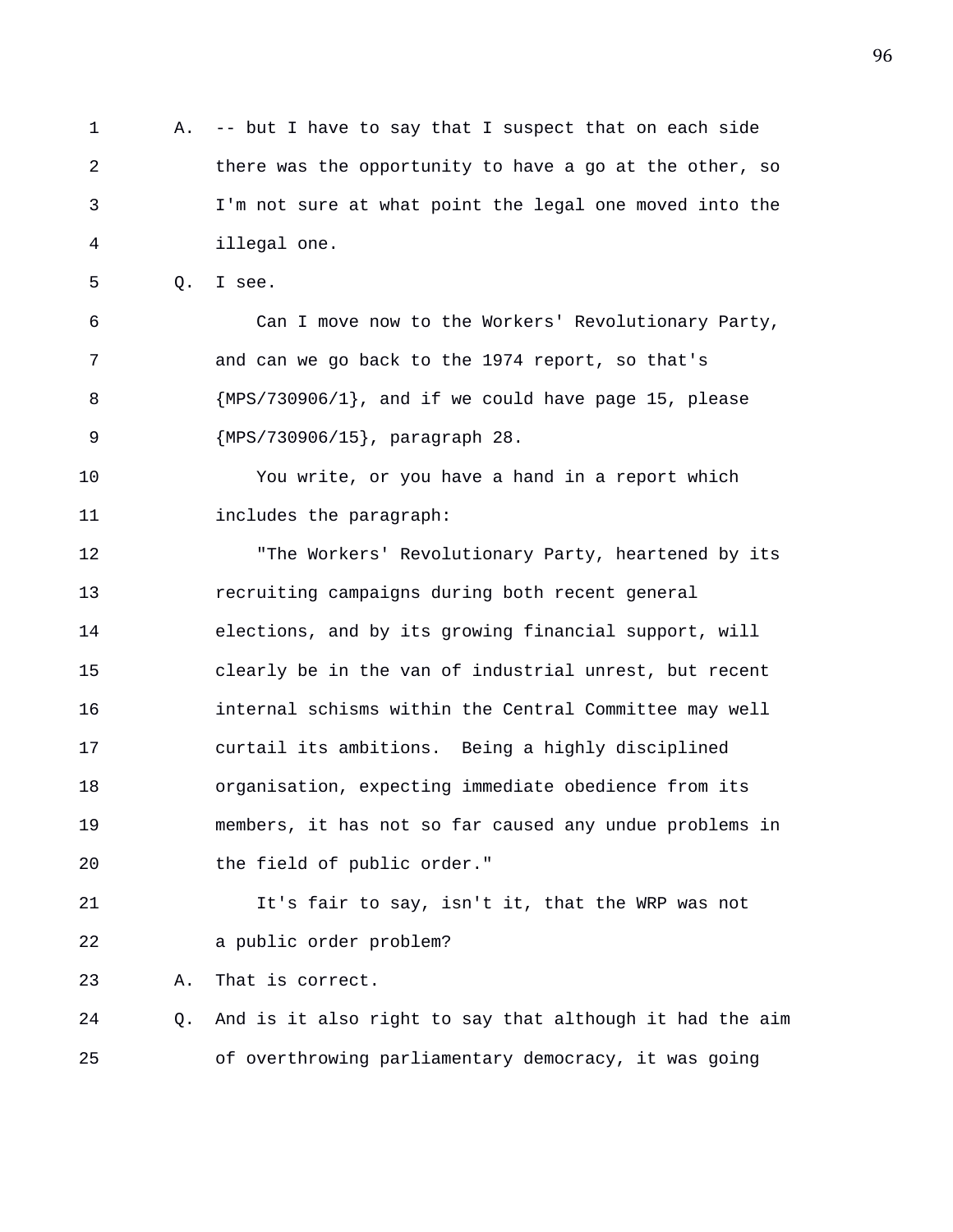1 about furthering those aims in lawful ways?

2 A. Largely, although I think they were always interested in 3 infiltrating trade unions and therefore using the power 4 of trade unions. So how far is that legal? I don't 5 know. There's a doubt in my mind always about the 6 extent to which a revolutionary group could influence 7 a legal group like the trade unions, operating perfectly 8 legitimately, using their power, infiltrating the 9 Labour Party, as they did. How far is that illegal? 10 I don't know. I think this is something which is beyond 11 me, really. 12 Q. So the focus from the report appears to be the WRP's 13 role in industry. Can you recall what it was that they 14 were doing in industry that was of concern to the SDS? 15 A. Not now. That report, or the detail that we were 16 producing on the WRP was really for the 17 Security Service, not for the police. 18 Q. Now, in your witness statement -- we can turn the 19 paragraph up if you want to see it again -- you've 20 stated that the WRP was of interest to both 21 Special Branch and the Security Service. 22 A. Yes. That was possibly me thinking with a C Squad hat 23 on, thinking they were going to be asked questions about 24 the WRP by the Security Service and so we were helping

25 the branch, but it was security stuff --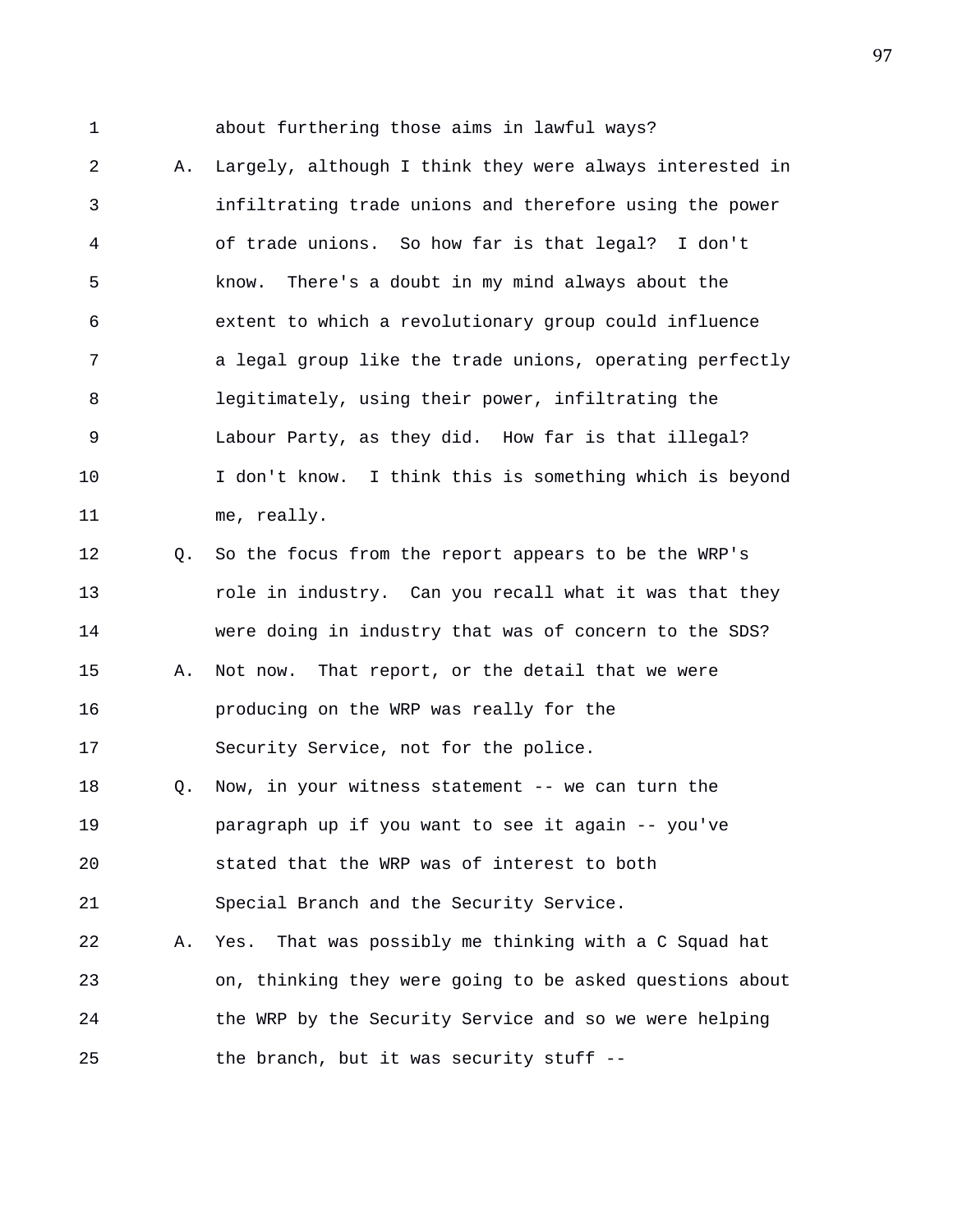1 Security Service interest, really.

2 Q. Did you ever call into question the infiltration of the 3 WRP by your officers in circumstances where they were 4 not acting criminally and were not a threat to public 5 order?

6 A. No, I didn't, and really that thought's only come to me 7 in recent times, why were we there, and perhaps it was 8 an area where perhaps we were being too kind, or the 9 branch was being too kind to the Security Service. 10 Q. Now, I'm going to move to the 1975 report, and there's 11 a paragraph there -- we can turn it up if necessary, but 12 the gist is that on many occasions, organisers' 13 estimates of attendance at demonstrations were widely 14 inaccurate, or they weren't communicated at all to the 15 police.

16 Can you help us with how the SDS would know that 17 an organiser's estimate was widely inaccurate? 18 A. Well, largely because the SDS officers, the field 19 officers, were in the organisations who were going to be 20 involved with this and therefore had a very clear idea 21 of what -- who was likely to take part and where and 22 how.

23 Q. What I'm driving at is that very often your officers 24 were embedded in a branch and sometimes were a little 25 bit higher up, but very often they were infiltrating at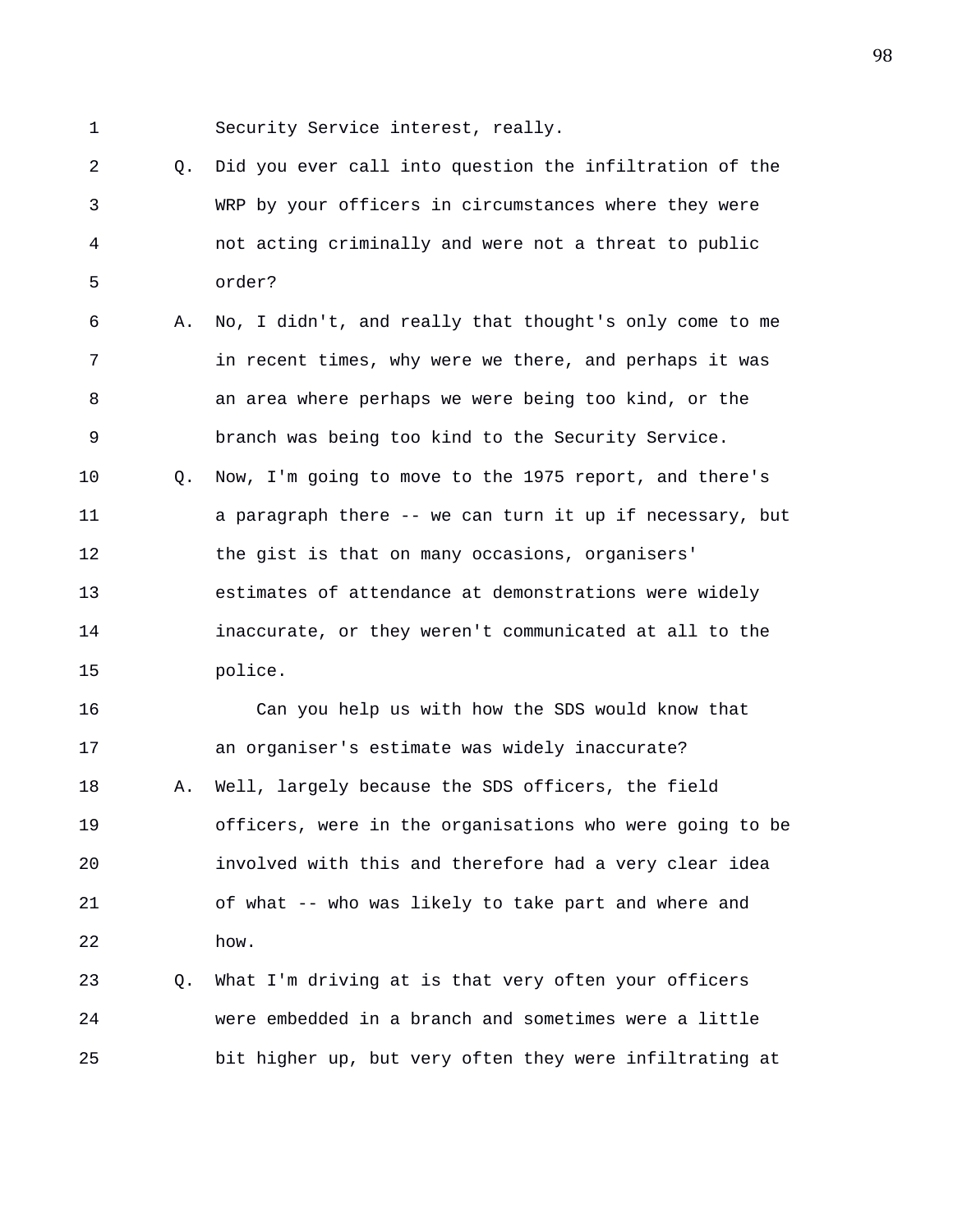1 branch level and could provide intelligence about what 2 attendance from that branch would be, but the overall 3 estimate for a large demonstration presumably came from 4 elsewhere? 5 A. Yes, but I think largely the -- we're talking about the 6 SWP. There was communication between the branches. 7 People knew what was going to happen, I think. 8 Q. Did you get feedback from A8? 9 A. There were occasions, yes, when there was feed -- 10 a feedback from A8. Largely it was with grateful 11 thanks, I think is the word that is best -- or the term 12 I could best use. There was one occasion -- apart from 13 on paper, there was one occasion certainly when the head 14 of uniform operations came out to see the -- the field 15 officers in one of the safe -- safe flats to say thanks 16 for what was being done to make his life much easier. 17 Q. I'm going to move now to the 1976 report. This is the 18 document at tab 11, sir. It's, if we can have it up, 19 {MPS/728980/1}. 20 This is a report that was signed by you, so 21 presumably you either wrote it or it was written and

22 approved --

23 A. Yes.

24 Q. -- for you and approved by you.

25 I'm interested, on page 1 at paragraph 1, where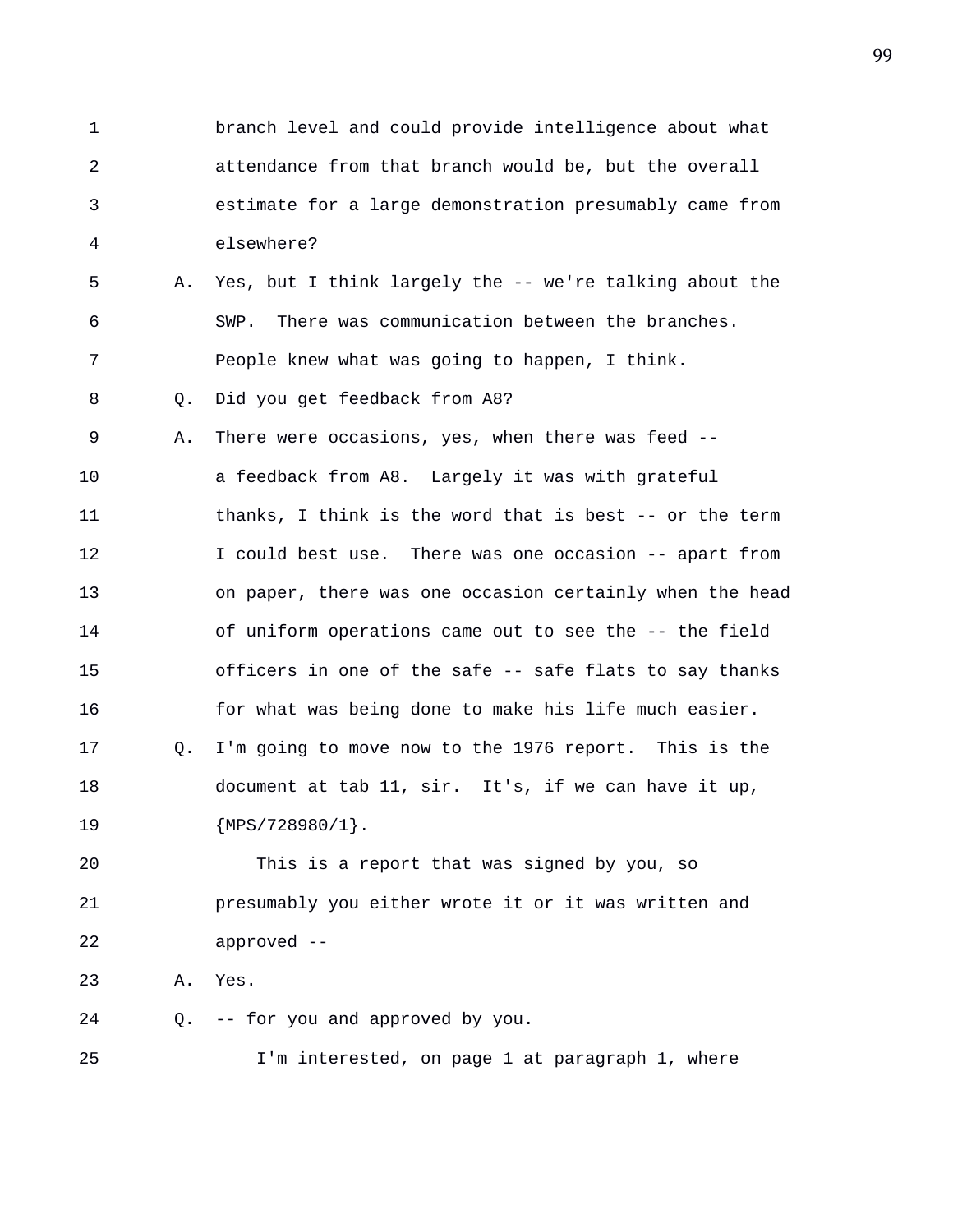1 there is some coverage of, or explanation for,

2 infiltration of anti-racist groups. So I'm picking it 3 up from about two-thirds of the way down paragraph 1, 4 where it reads:

5 "However, the potential for violence amongst 6 revolutionary, ultra-left groupings remains as strong as 7 ever but it is beginning to reveal itself more in 8 comparatively small, local actions against, in 9 particular, the ultra-right National Front and 10 National Party, where those involved hope to catch the 11 police off their guard. To combat this, the SDS has 12 found it necessary to keep a close watch both on the 13 extremist organisations and on local, broad-front 14 anti-racialist groups through which the revolutionaries 15 operate."

16 Were there any other reasons why the SDS kept an eye 17 on anti-racialist groups?

18 A. No.

19 Q. The same report, if we can go to page 4 {MPS/728980/4}, 20 paragraph 9, refers to the far right. It reads:

21 "For some months in 1975 an officer from the Squad 22 penetrated the National Front at the behest of his 23 'parent' Trotskyist organisation. The information 24 gained added nothing of real value to that obtainable 25 from already excellent Special Branch sources and since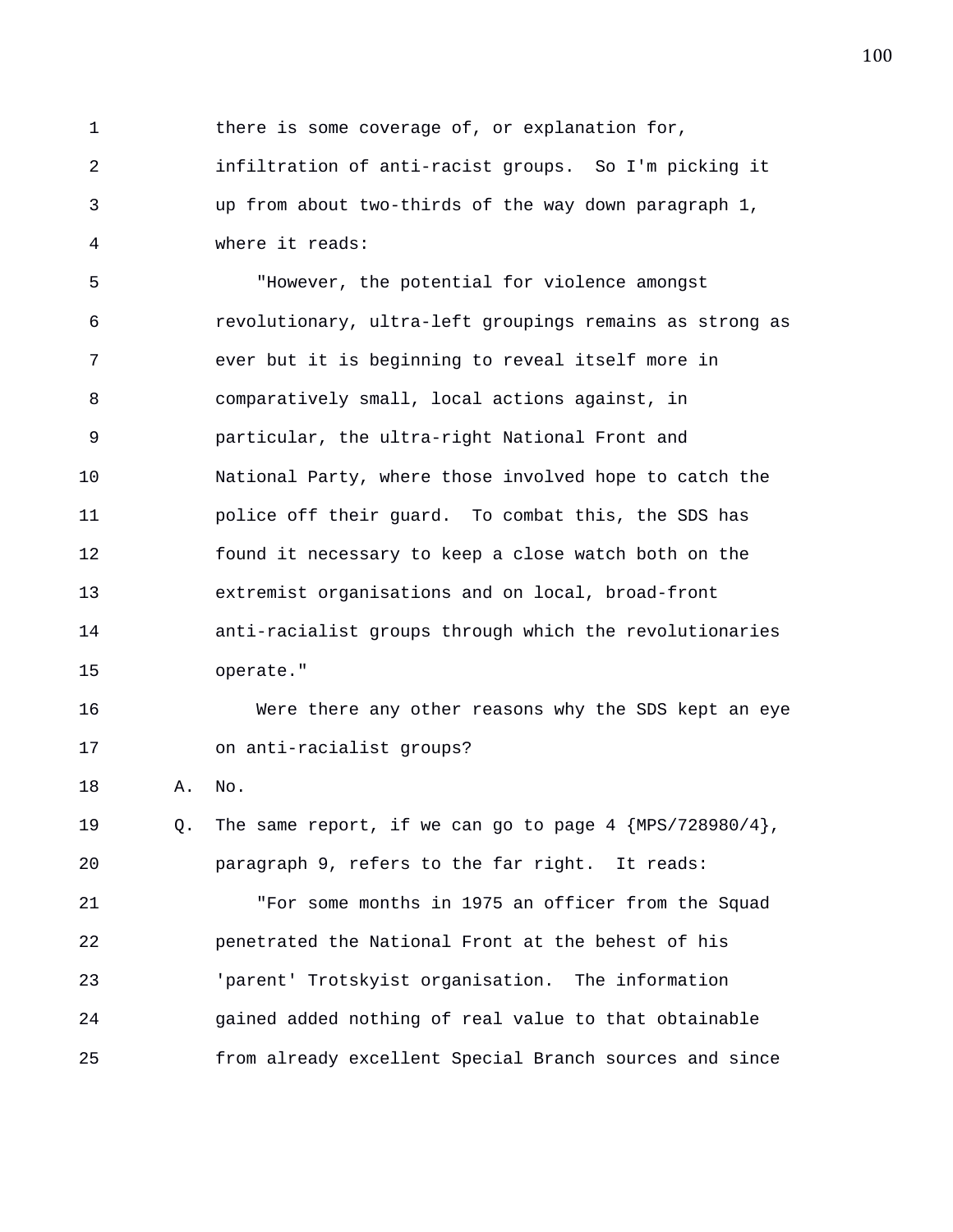1 the officer's withdrawal early in 1976 it has not been 2 considered necessary to replace him. If the 3 Metropolitan Police is to keep the peace between the 4 extremes of the political spectrum it is clearly 5 essential that accurate information be readily available 6 from both ends. Should existing sources on the far 7 right show any sign of weakening, the SDS will give 8 immediate consideration to renewed coverage there." 9 Would it be fair to say you were offering the 10 services of the SDS to infiltrate the far right if the 11 powers that be thought it necessary? 12 A. Yes. 13 Q. And would it be right that an SDS officer in a far right 14 group would have the advantage of -- over, perhaps, 15 alternative sources, of being very immediate and 16 somebody with whom you could have conversations twice 17 a week and therefore would be very interactive? 18 A. Yes. 19 Q. There is a suggestion in this paragraph that there were 20 already sources within the far right. I don't want you 21 to go into any detail about what those sources were, but 22 other than that, were there any reasons that you were 23 aware of why the SDS was not tasked to infiltrate the

25 A. No, we were support -- a support service supporting

24 far right?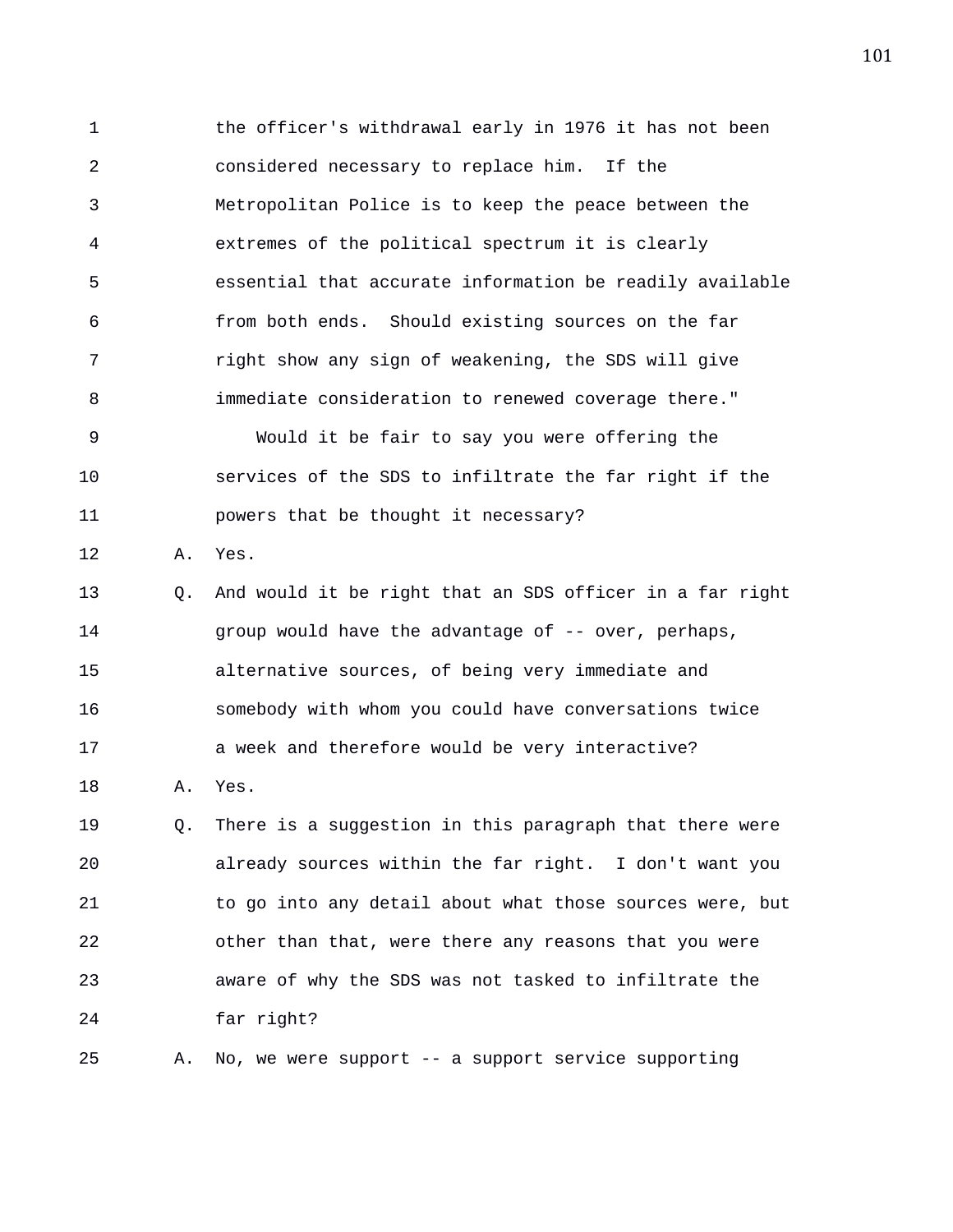- 1 C Squad in this, and if they needed it -- this is why 2 I wrote it in that way. If they needed it, we would 3 organise it.
- 4 Q. Could we go up one paragraph to para 8, please. This 5 paragraph differentiates between different types of 6 anti-fascist and anti-racist groups. It says:

7 "In the area of anti-fascist/anti-racist committees 8 there is a distinct dividing line between those 9 controlled by members of the Labour Party, and even the 10 Communist Party of Great Britain, and those controlled 11 by elements of Trotskyists, Maoists and anarchists. 12 The former co-operate with police in their street 13 activities and steward demonstrations closely and are 14 therefore of no concern to the Special Demonstration 15 Squad. The second group, however, tend to be used by 16 revolutionaries as a cloak for the organisation of 17 violent confrontations with the ultra-right and the 18 police whom they bracket together as 'fascists and 19 enemies of the working class'."

20 Is this how anti-racist and anti-fascist groups were 21 perceived by the SDS?

22 A. Yes.

23 Q. And by Special Branch?

24 A. Yes, I believe so. I wrote that and I -- that's how 25 I perceived it.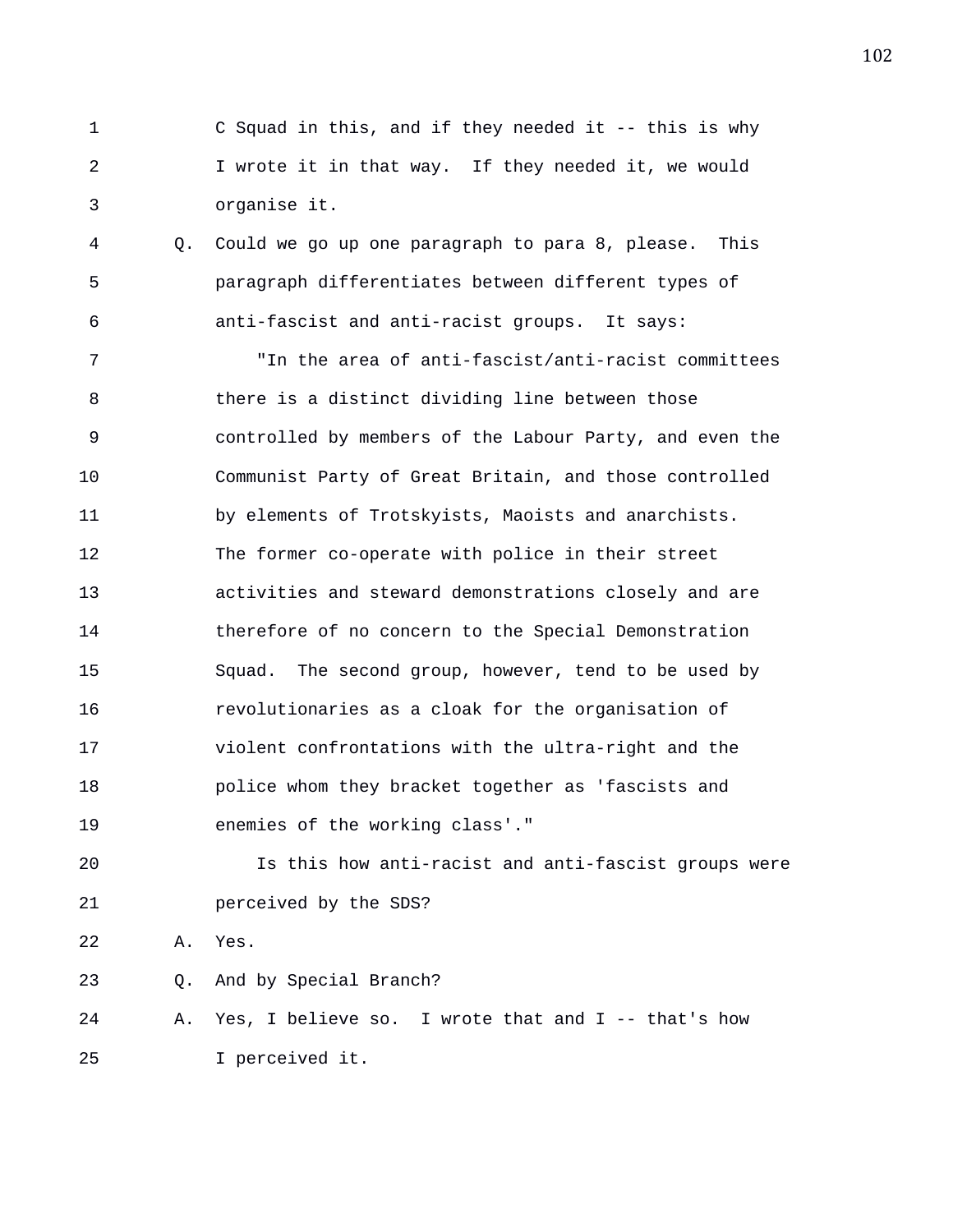1 Q. How do you tell the difference between or define when 2 an ultra left group has seized control of an anti-racist 3 group? 4 A. Just by the -- the rhetoric going on within the 5 meetings. 6 Q. Would the personalities who were attending the meetings 7 make any difference? 8 A. Of course. 9 Q. I'd just like to explore whether this distinction was 10 actually observed in practice. We've heard, for 11 example, that the Anti-Apartheid Movement was the 12 subject of reporting, almost entirely before your time, 13 although we've found a report during your time, but it 14 was not controlled by the ultra left, was it? 15 A. No, it was not. 16 Q. So why report on the Anti-Apartheid Movement? 17 A. Because at one time, as I understand it, they were 18 involved in disorder and even criminal damage. 19 Q. Was it really a big threat? Weren't its marches 20 actually very well stewarded? 21 A. Oh, the marches, certainly. I'm thinking more about the 22 activities against South African tours and so on. 23 Q. I was going to come to that. The Stop the Seventy Tour, 24 again -- 25 A. Before my time.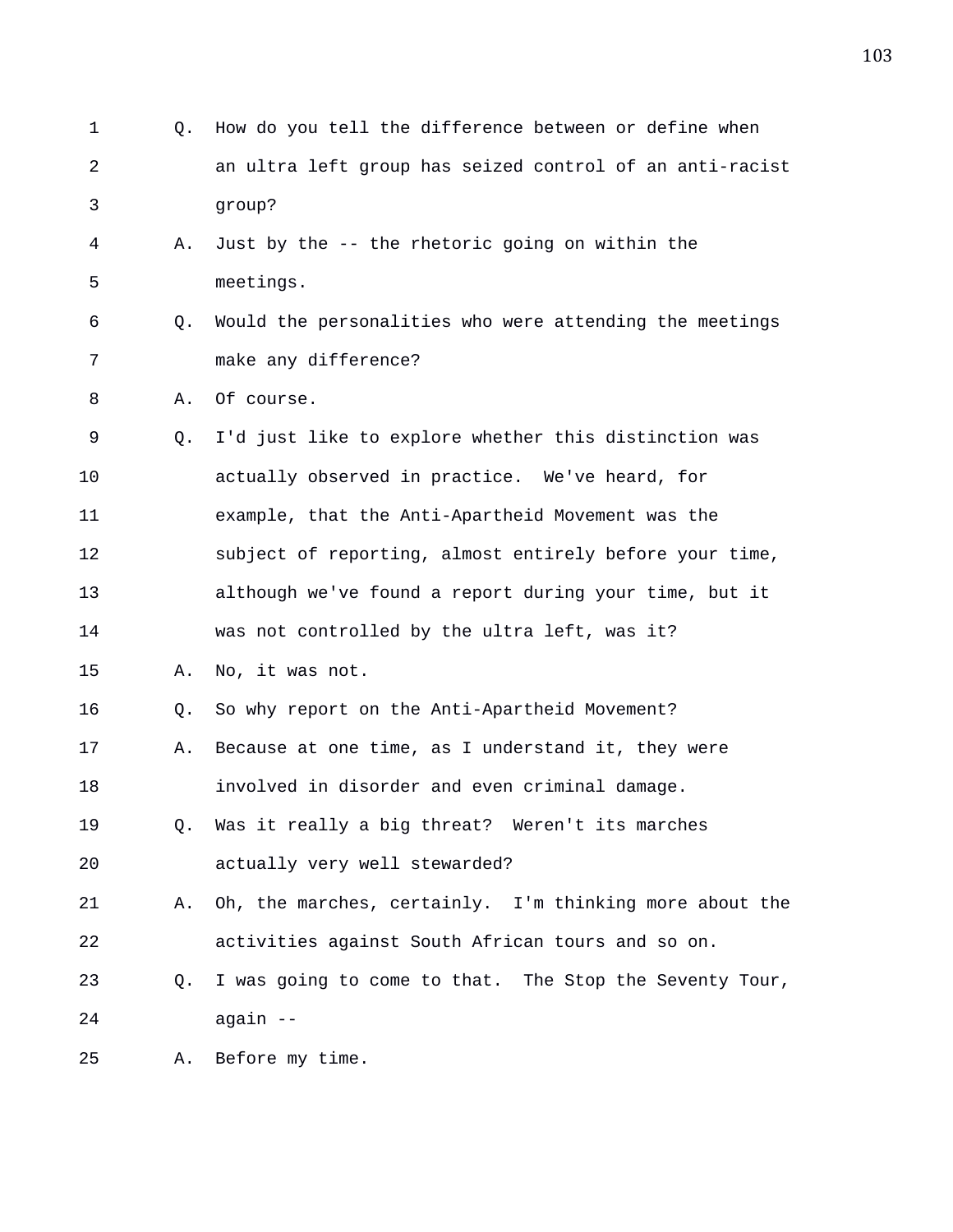| 1  | O.             | -- before your time, of course, but that was essentially |
|----|----------------|----------------------------------------------------------|
| 2  |                | controlled by a Young Liberal.                           |
| 3  | Α.             | Yes.                                                     |
| 4  | Q.             | And so not the ultra left.                               |
| 5  | Α.             | No.                                                      |
| 6  | Q.             | But that was very thoroughly infiltrated --              |
| 7  | Α.             | Yes.                                                     |
| 8  | Q.             | -- by the SDS. So why was that?                          |
| 9  | Α.             | Well, simply because the -- we needed -- the police      |
| 10 |                | needed to know what their next move was going to be.     |
| 11 | Q <sub>z</sub> | Was that for public order purposes?                      |
| 12 | Α.             | Yes.                                                     |
| 13 | Q.             | I think in your era the Stop All Racialist Tours,        |
| 14 |                | although, in the result, I don't think it came to very   |
| 15 |                | much.                                                    |
| 16 | А.             | I don't think it did. I can't recall too much about      |
| 17 |                | that.                                                    |
| 18 | Q.             | What was the reason for seeking intelligence about       |
| 19 |                | Stop All Racialist Tours?                                |
| 20 | Α.             | I would think a hangover from the previous activity      |
| 21 |                | against the South Africans and, therefore, a concern     |
| 22 |                | that maybe that would be used by those who wanted to     |
| 23 |                | cause disorder.                                          |
| 24 | Q.             | Prior reputation?                                        |
| 25 | Α.             | Absolutely. Better put.                                  |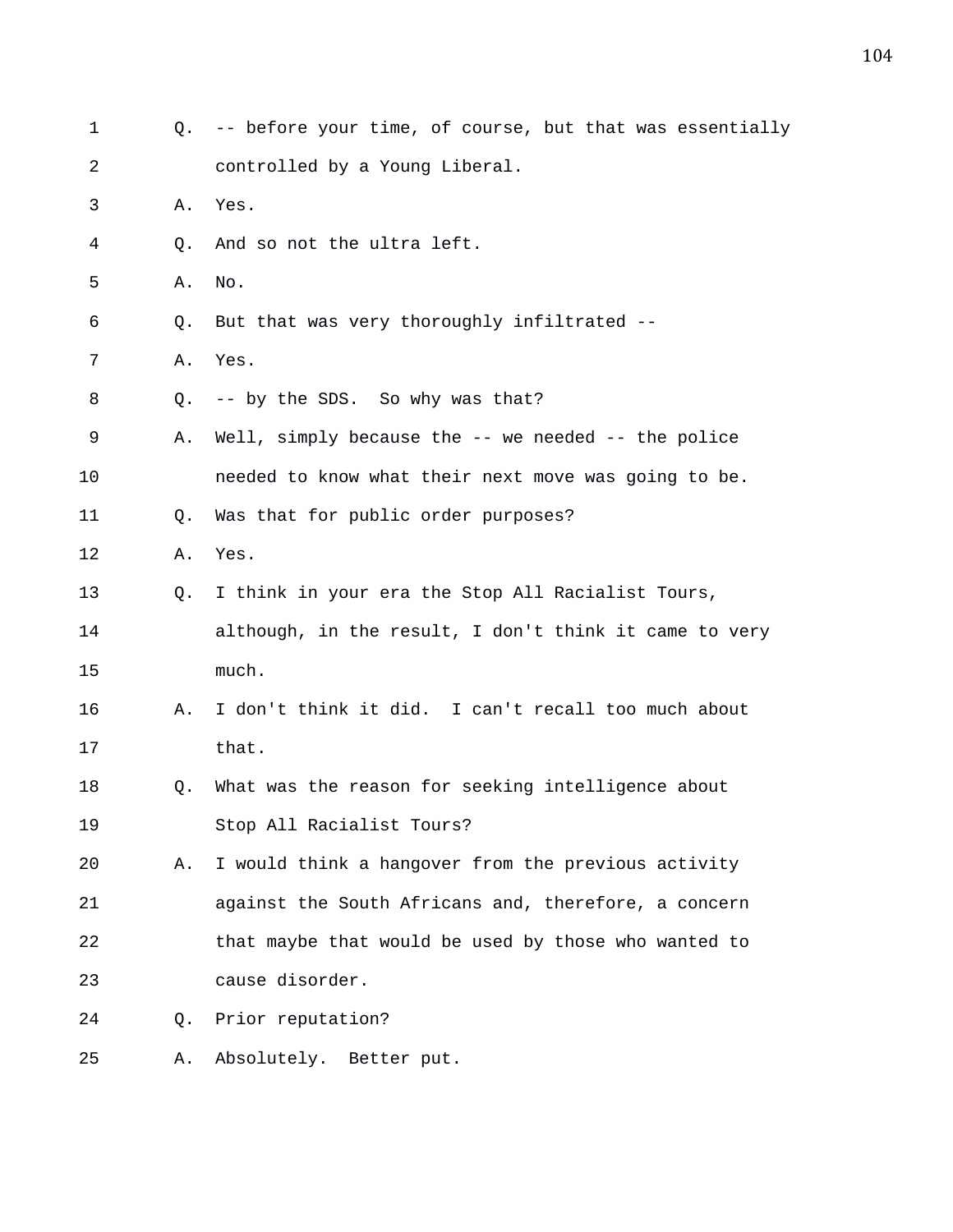1 Q. Could we go to page 3, please, of this file 2 {MPS/728980/3} and to paragraph 3. I'm going to ask you 3 some questions now about specific groups. Paragraph 3 4 is about TOM:

5 "Under present conditions the risk to the lives of 6 the officers concerned would be too great to justify 7 an attempt at district coverage of the Official and 8 Provisional wings of the Irish Republican Movement. 9 Nevertheless, much information has been obtained through 10 involvement with the Troops Out Movement, the so-called 11 Trade Union Committee Against the Prevention of 12 Terrorism Act and Peace Through Freedom Committee which 13 was formed to co-ordinate opposition of the 'Peace 14 People' from Belfast. The Republican organisations, 15 nervous of police activity under the Prevention of 16 Terrorism Act, have shown little appetite for 17 demonstrating their beliefs."

18 The bit I'm interested in is where it says "much 19 useful information has been obtained". Now, TOM wasn't 20 seeking to overthrow the state, was it?

21 A. No.

22 Q. And TOM wasn't much of a public order threat, was it? 23 A. Could be. I'm not sure it was -- it was large at times, 24 it was an umbrella organisation and was infiltrated or 25 manipulated, I think is probably the right word, by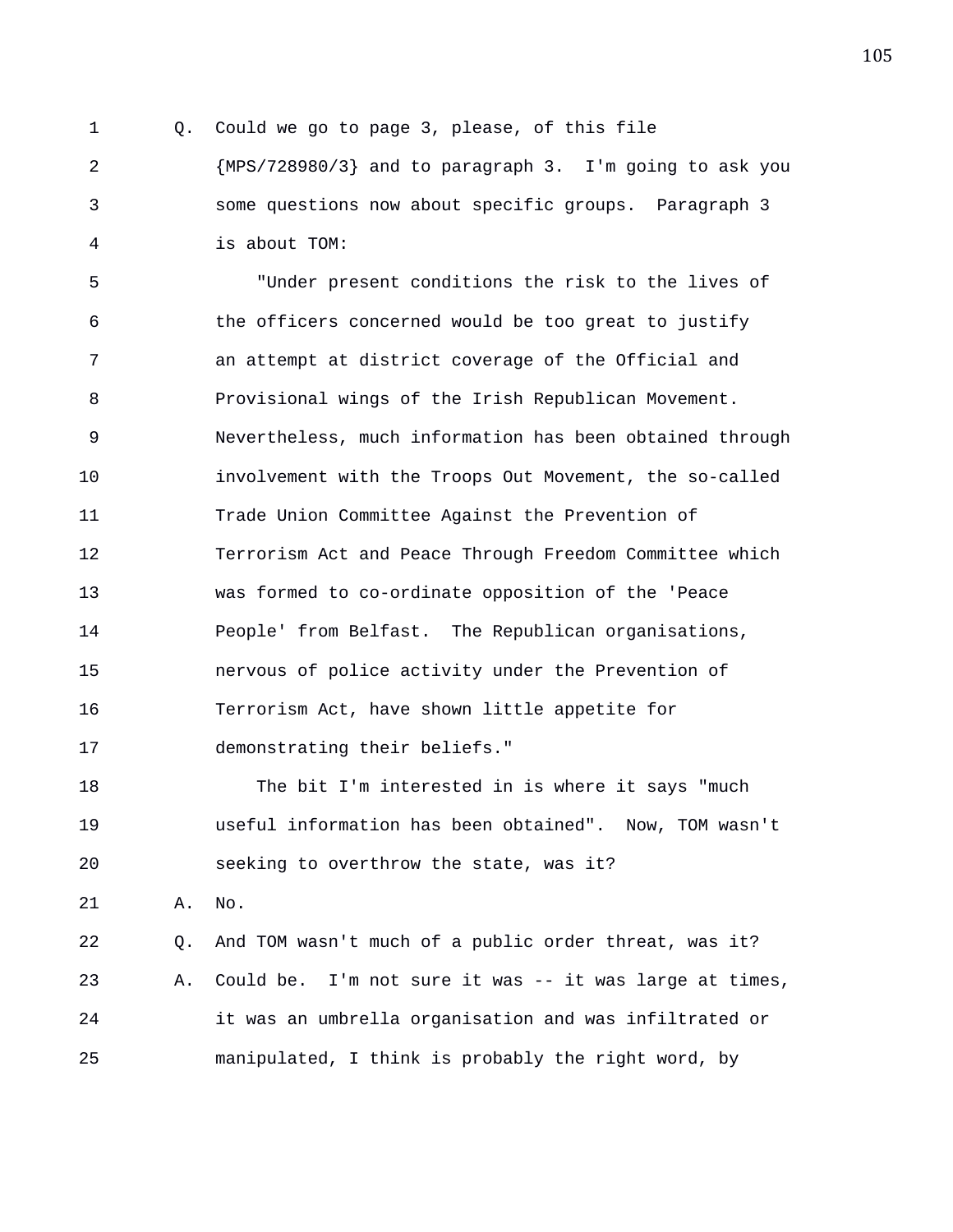1 the far left. I think our concern always was that maybe 2 it would turn into a problem. And, of course, there 3 were erstwhile known people from the Irish Republican 4 Movement quietly involved there. That was useful to 5 have as well. 6 Q. So the useful information was on harder core Republicans 7 and just in case they become a public order problem. 8 A. Very much so, yes. 9 Q. Was that "just in case" approach a theme that runs 10 through SDS infiltration? 11 A. I think we tried to be ahead of the game, certainly. 12 Q. In terms of the anarchist groups, we've heard some 13 evidence that some anarchists could sometimes be 14 violent; is that fair? 15 A. Yes. 16 Q. Was there any other reason for infiltrating anarchist 17 groups? 18 A. No, just certainly, in a broader sense, violence -- 19 extreme violence, as we'd seen in the past. 20 Q. Bombings? 21 A. Sorry? 22 Q. Bombings? 23 A. Yes. But also they were often people who would, in a -- 24 as a small group in the middle of a demonstration, 25 decide that they were going to have a go at the police,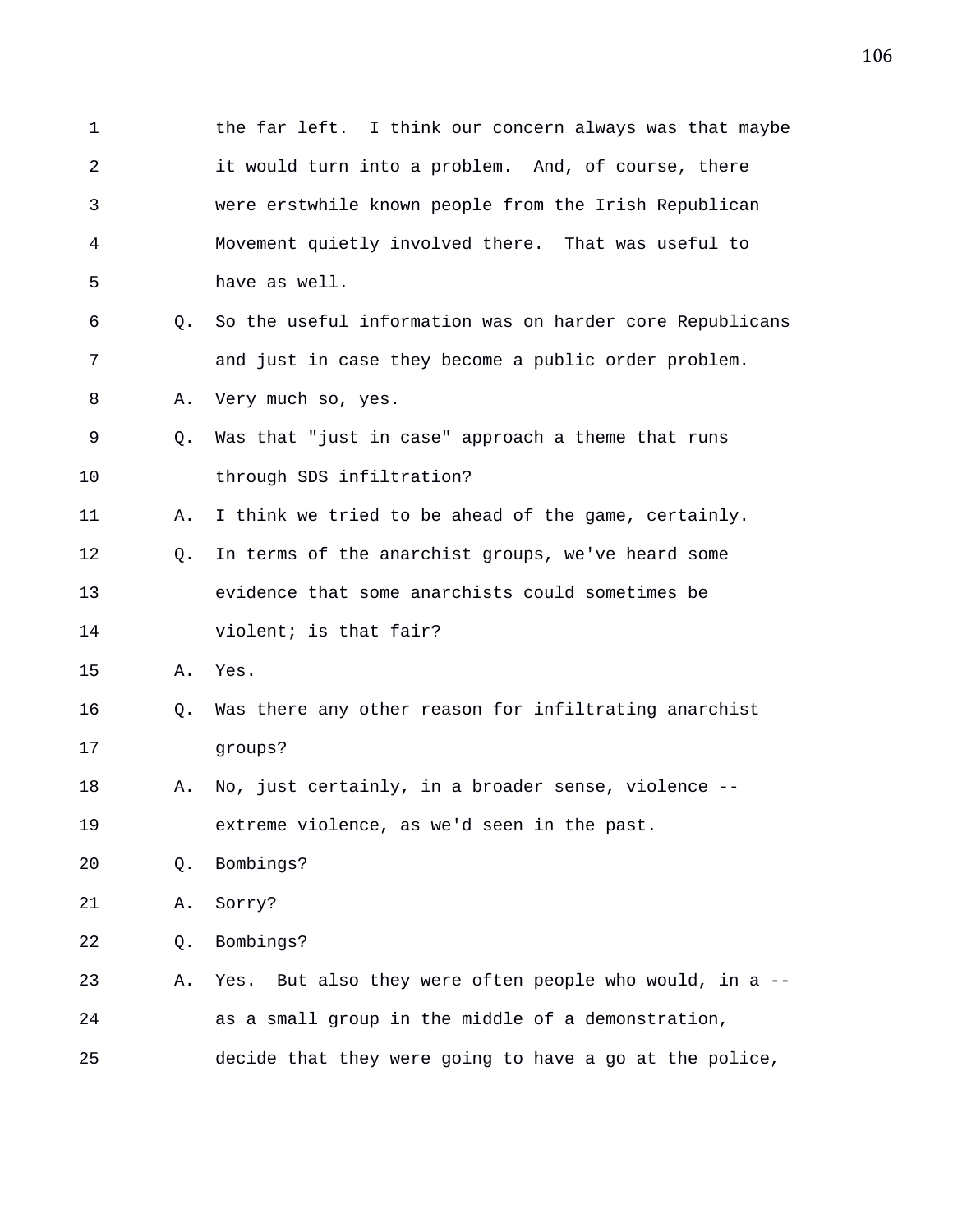1 or maybe another -- another group, maybe the fascists, 2 I don't know. It was very much a case they were 3 inclined to get involved in disorder.

4 Q. We heard evidence on Monday from a witness called 5 Roy Creamer, who was a sergeant at the material time and 6 an expert in the branch about anarchists. He explained 7 to us that not all anarchists were problematic and he 8 painted a benign picture of the Friends of 9 Freedom Press, or a relatively benign picture of the 10 Friends of Freedom Press.

11 Did you make any attempts to separate and 12 distinguish between anarchist groups? 13 A. I would bow to Roy Creamer's expert knowledge, academic 14 knowledge, on the anarchist side. I think he was the 15 only one in Special Branch who could describe the 16 difference between one group of anarchists and 17 situationists in Germany. Quite beyond me, I'm afraid. 18 Q. Can I take that as a "no"?

19 A. You can, yes.

20 Q. Could we go in this same file to page 4, please, and 21 paragraph 7 {MPS/728980/4}. This is Big Flame.

22 Now, the background to this is this was a year in 23 which Richard Clark had been compromised and he was 24 trying to enter Big Flame, wasn't he, at the time when 25 he was compromised?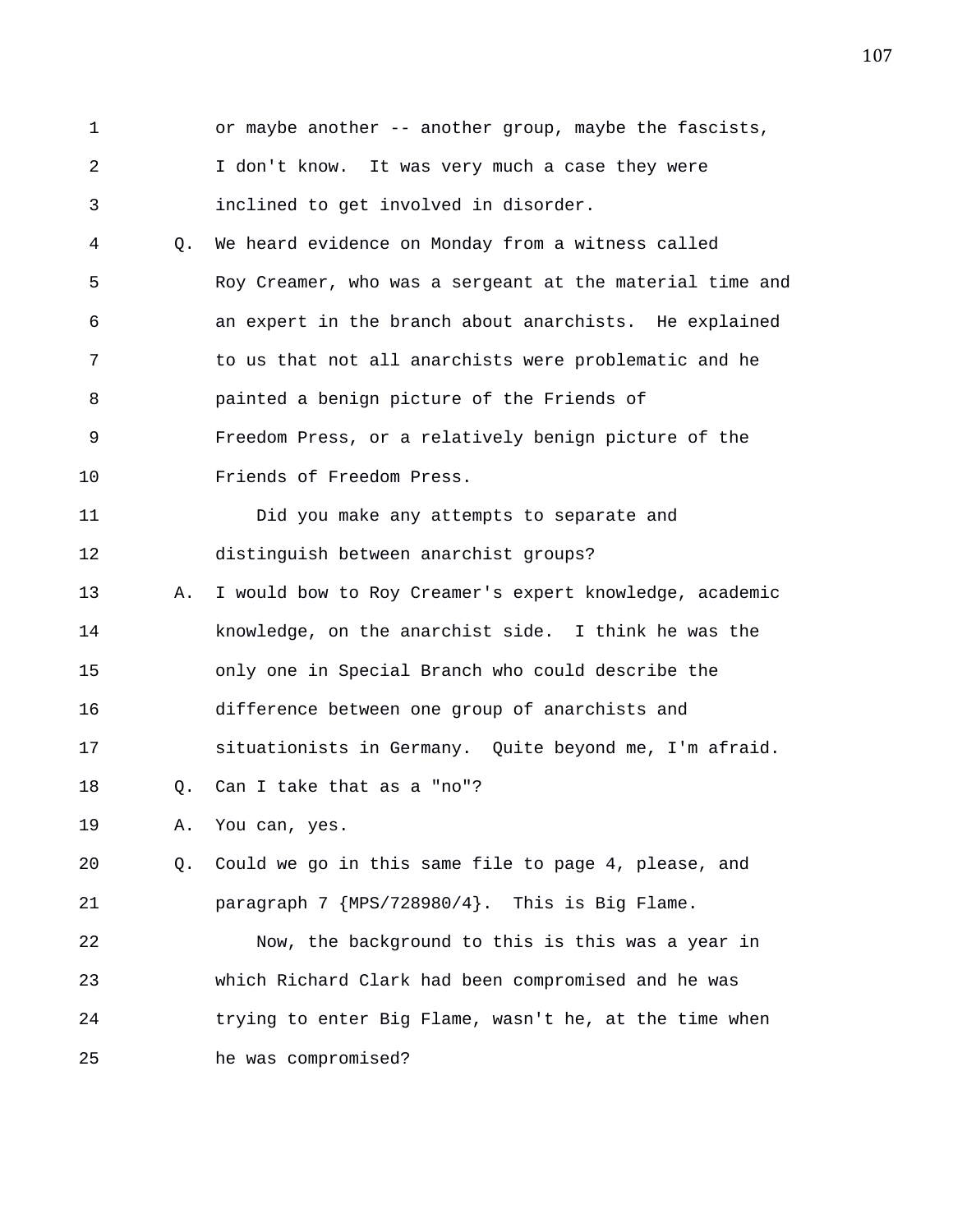1 A. Yes.

2 Q. It reads:

3 "The sinister Big Flame organisation, which 4 originated in the North West but soon spread to London, 5 was the subject of close scrutiny until September when, 6 for security reasons, it was decided to withdraw. The 7 organisation comprises a number of hitherto unaligned 8 revolutionaries from the shop floor of industry combined 9 with a clique of well educated individuals, several with 10 'Angry Brigade' associations. Whilst there has been no 11 known illegality in its London activities, it has been 12 responsible for violence in Liverpool and there is 13 little doubt that a large number of its members would be 14 inclined to follow that path given the right 15 circumstances. Whereas the ultra-left as a whole claims 16 to be security conscious, no organisation has shown 17 practical ingenuity in the field of investigation to 18 compare with that of Big Flame. There is little doubt 19 that this organisation has more to hide, and hence more 20 to fear, from the police than some of the others." 21 Now, would it be right to say that the practical 22 ingenuity that you were referring to was finding 23 Richard Clark's death certificate? 24 A. Yes.

25 Q. And you describe the group as "sinister", but at the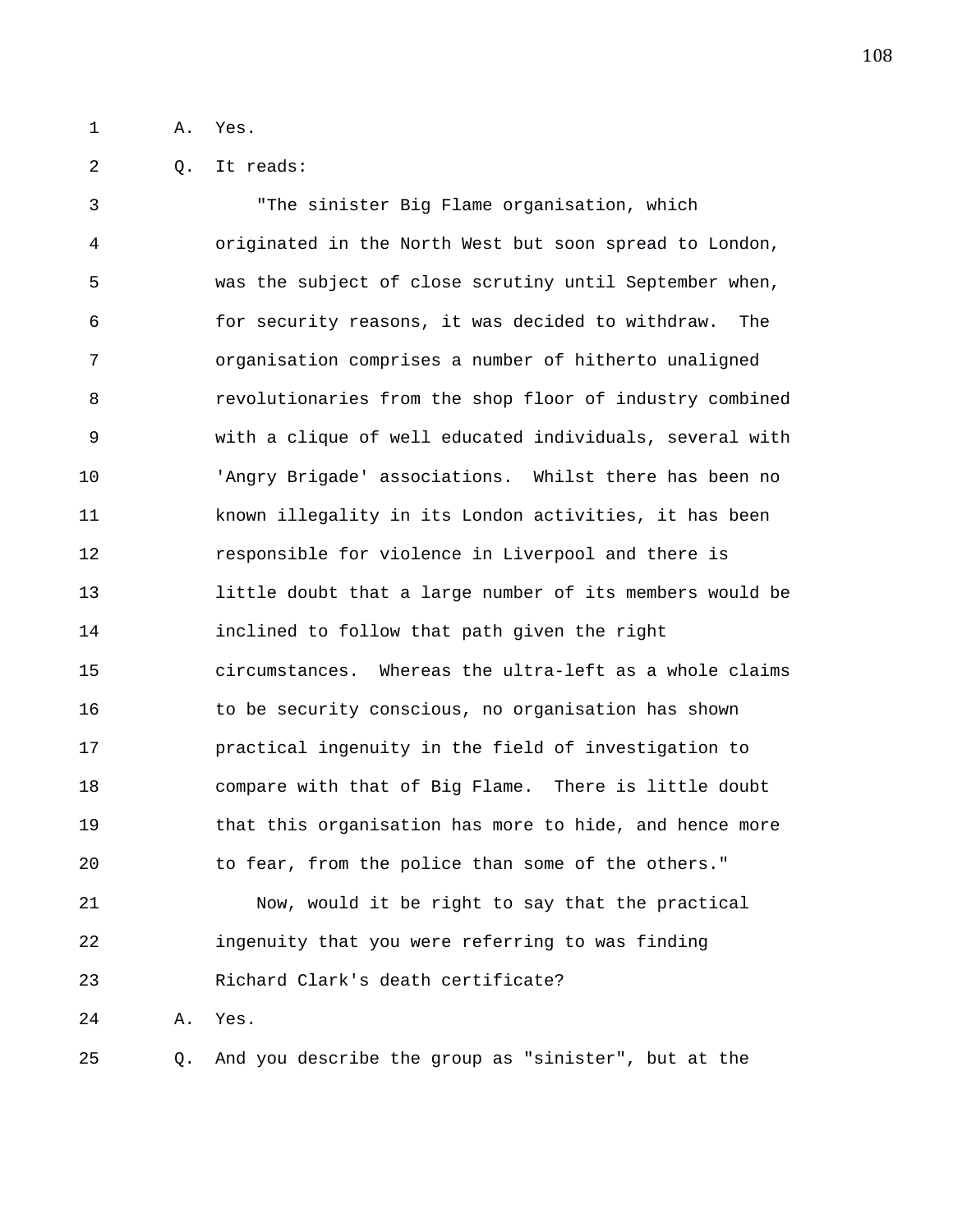| 1  |    | same time, halfway down that paragraph, it says "there   |
|----|----|----------------------------------------------------------|
| 2  |    | is no known illegality". Was this concern about          |
| 3  |    | Big Flame essentially built upon suspicion rather than   |
| 4  |    | hard fact?                                               |
| 5  | Α. | Yes, it was.                                             |
| 6  | Q. | We have heard that it was an organisation which had      |
| 7  |    | quite an interest in women's rights; do you recall that? |
| 8  | Α. | No.                                                      |
| 9  | Q. | And you obviously think that they've got something to    |
| 10 |    | hide. Did you ever get to the bottom of what it was?     |
| 11 | Α. | No.                                                      |
| 12 | Q. | Did you ever find out whether they were hiding anything? |
| 13 | Α. | I'm hesitant talking about that paragraph --<br>No.      |
| 14 | Q. | Okay.                                                    |
| 15 | Α. | $-- now.$                                                |
| 16 | Q. | I won't take it any further.                             |
| 17 |    | I will ask that, on the same page, we go down to         |
| 18 |    | paragraph 10. This is a paragraph about product.<br>It   |
| 19 |    | says:                                                    |
| 20 |    | "The quality and quantity of material submitted by       |
| 21 |    | the SDS officers has been maintained at a consistently   |
| 22 |    | high level throughout the year under review.<br>Whilst   |
| 23 |    | the value of up-to-the-minute information about          |
| 24 |    | forthcoming public order matters is easily understood,   |
| 25 |    | less obvious is the considerable saving in police time   |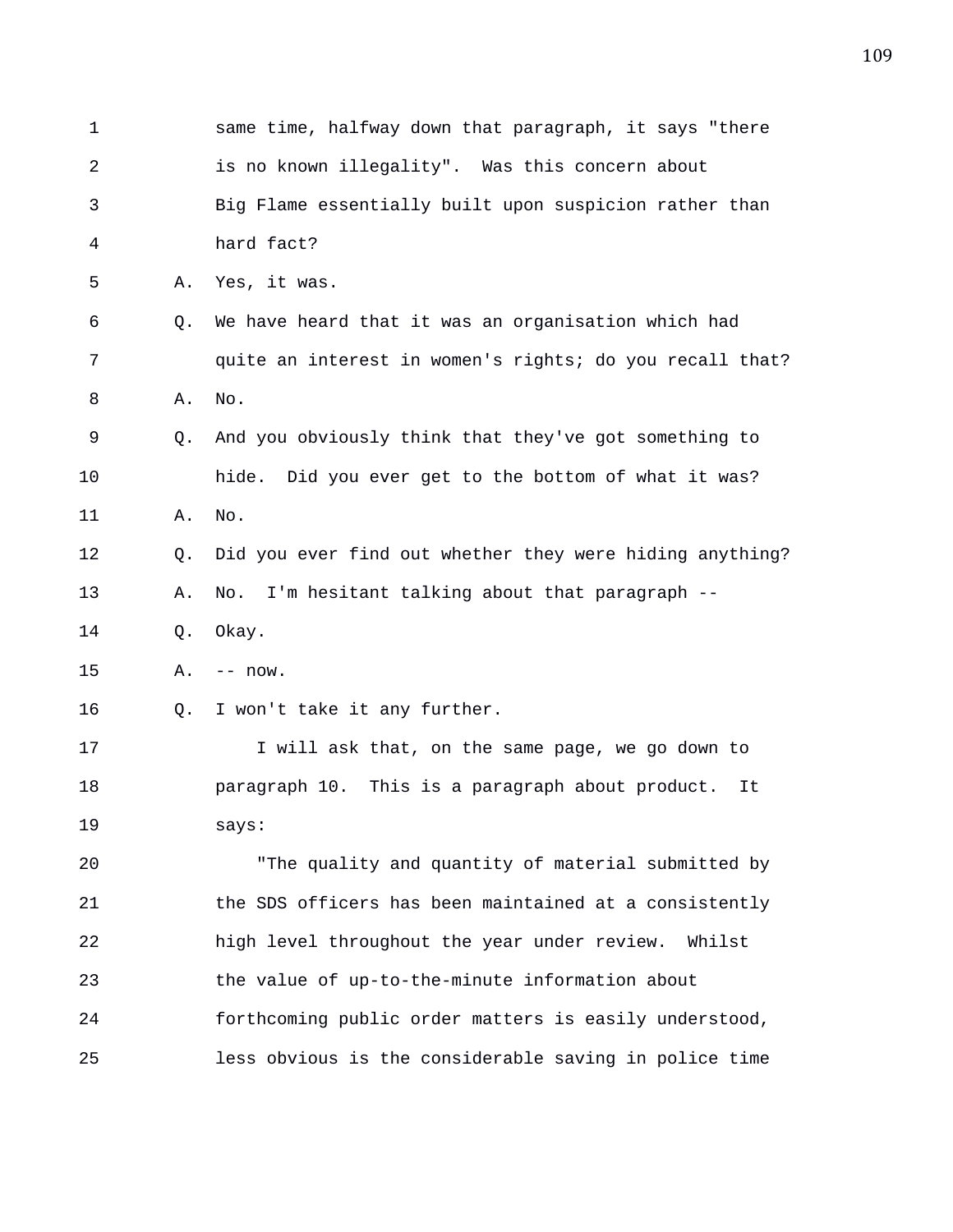1 produced by a constant flow of reports about people and 2 organisations involved in extreme political activity. 3 These reports form an essential part of the base of 4 information which enables Special Branch to provide 5 accurate assessments of the strength and threat of 6 demonstrations and to bring into the realms of reason 7 the claims about numbers of participants made by 8 organisers."

9 I will stop there.

10 I've drawn that to your attention, Mr Craft, because 11 reading it suggests that Special Branch found reporting 12 on individuals of value, and when we discussed this 13 issue this morning, you told us that reporting on 14 individuals was essentially for the benefit of the 15 Security Service.

16 A. That is correct, but of course the Branch was working 17 for the Security Service in the area of subversion, the 18 organisations and the people, and what was happening, 19 and had been happening throughout my service and well 20 before that, I believe, that the Security Service would 21 ask the Special Branch, "Please can you identify A, 22 B and C", because they considered them subversive, and 23 somebody would then have to go out on enquiries to 24 discover who these people were. Now, if we were feeding 25 information in in advance, then it saved an awful lot of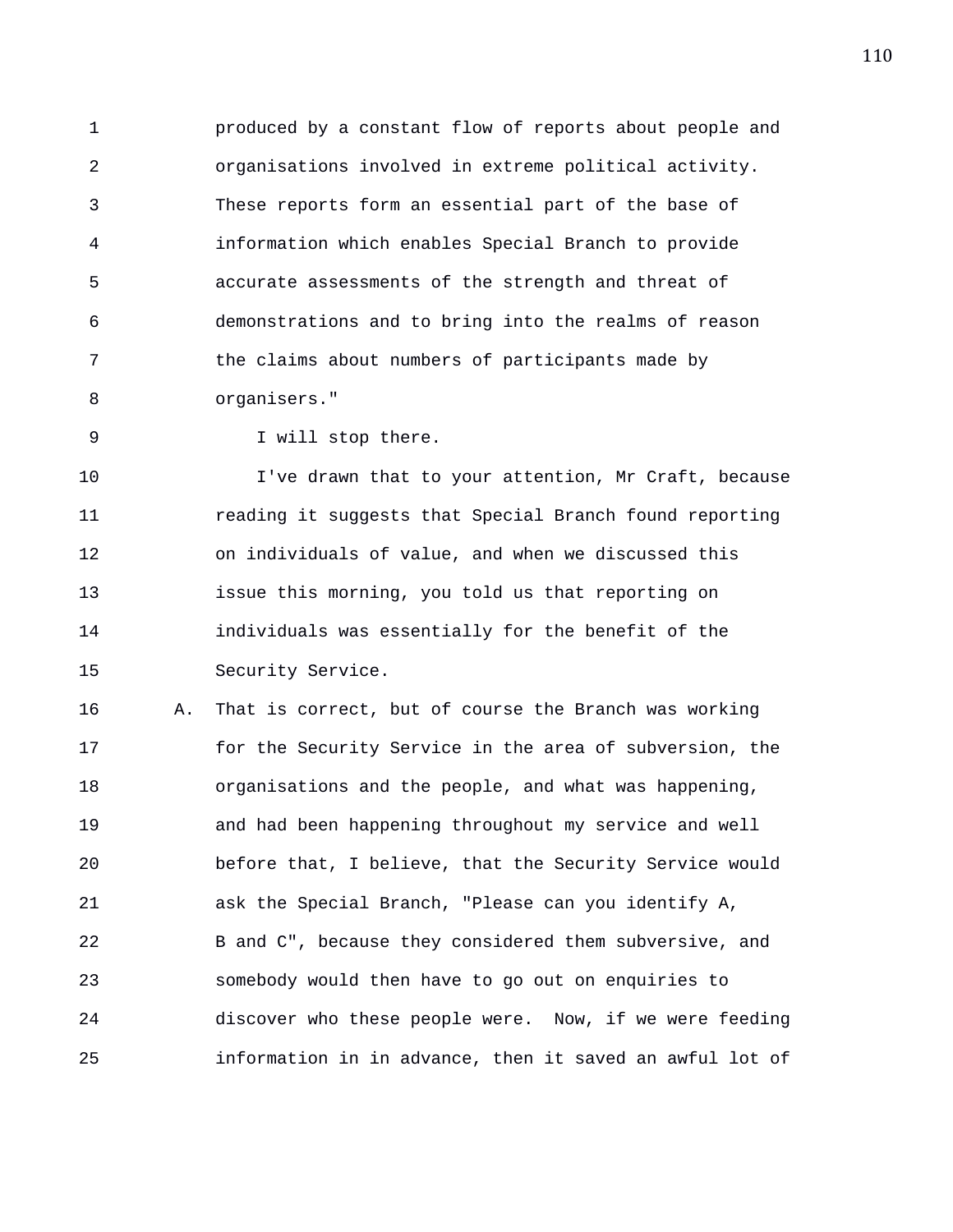1 time.

2 Q. Perhaps if we could go back up the page so we've got 3 the first bit of that paragraph to hand. Thank you. 4 I mean, this does seem to be going beyond that. 5 It's talking about it being a useful base of information 6 enabling Special Branch to provide accurate assessments. 7 We've heard evidence that those who compile the threat 8 assessments took into account not what might be called 9 just immediate intelligence but also background 10 intelligence -- 11 A. Yes. 12 Q. -- about groups and individuals. Are you able to help 13 us with whether or not reporting on individuals was used 14 for that purpose? 15 A. No, I can't help with that. 16 Q. And, finally, if we go to page 12 of this file 17 {MPS/728980/12}. Now, this is an unsigned copy of 18 a letter from Assistant Commissioner (Crime) Wilson to 19 R Armstrong Deputy Under Secretary of State at the 20 Home Office, and at page 13 of the file, third paragraph 21 down {MPS/728980/13}, it says: 22 "I would therefore seek authority for the 23 continuation of these activities." 24 That's the continuation of the SDS: 25 "The degree of coverage considered necessary is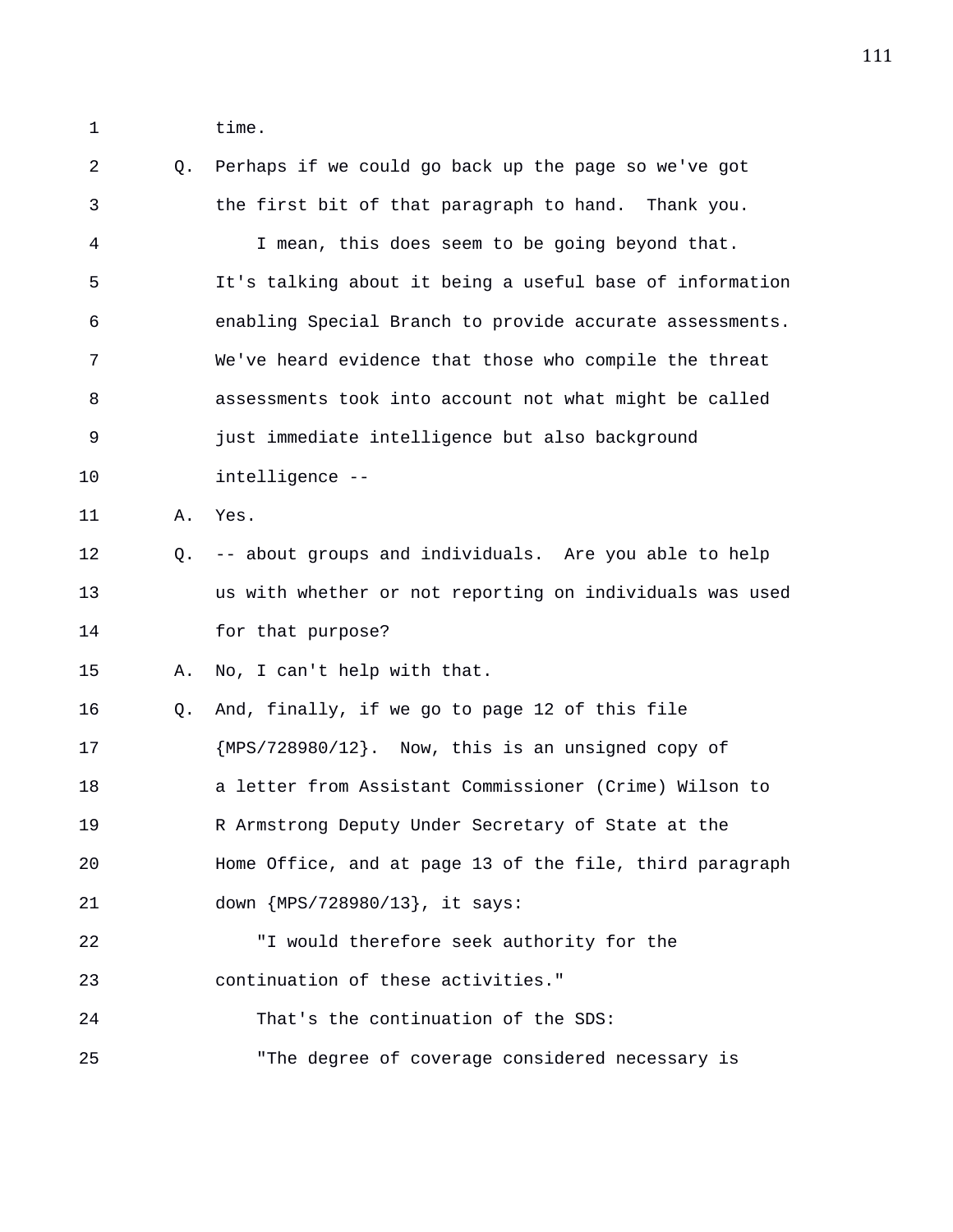1 under constant review and all the Squad's systems and 2 areas of coverage have recently been examined in detail 3 by a working party comprising three Chief 4 Superintendents in Special Branch, in order to ensure 5 the minimising of risk and of unnecessary activity by 6 the Squad. I am pleased to say that the number of 7 officers who are purely operational in this field has 8 gradually been reduced from the original 26 (at 1968) to 9 a current strength of 12. This has to a degree been 10 achieved by more effective use of operational personnel 11 and, under present conditions, is the minimum by which 12 adequate intelligence can be obtained over the wide 13 extremist spectrum."

14 Now, we'll come in a moment to the working party 15 that's referred to, because we understand that you sat 16 on that. But my question at this stage is, as far as 17 you are aware, was that working party the only formal 18 **review of what the SDS was doing during your tenure?** 19 A. It is the only formal review I can remember.

20 Q. And so where the letter says "the degree of coverage 21 considered necessary is under constant review", is that 22 painting a picture of rather more review than was 23 actually going on?

24 A. I think it's painting a slightly strong picture in the 25 sense that we always -- we kept an eye on it in the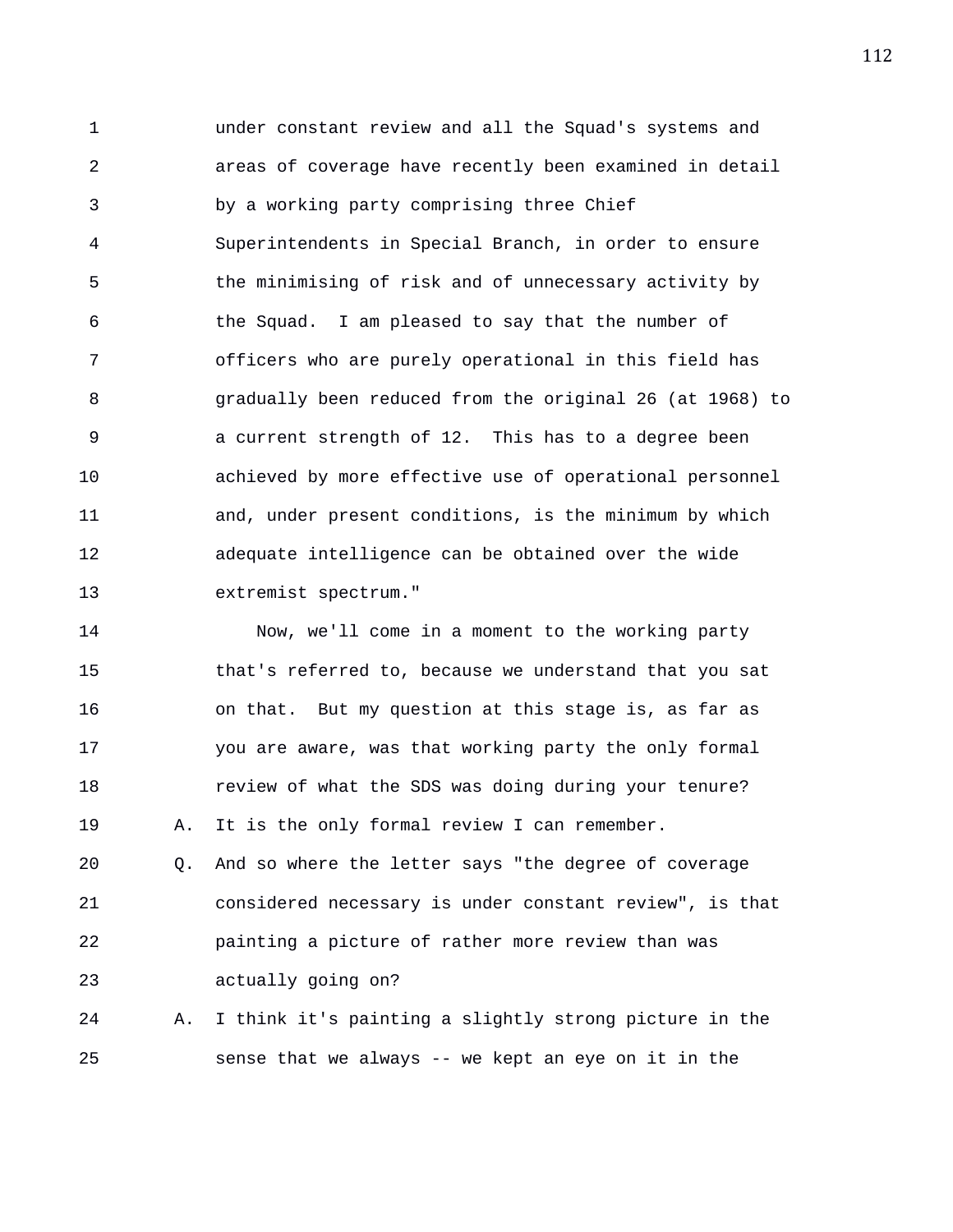1 sense there was no point in covering something which 2 wasn't -- wasn't of value. Equally, was there something 3 we should be looking at which we weren't? 4 Q. Now, if you will just keep in mind the statistics about 5 the number of officers, I'm going to come back to those 6 later, but if you take note of those. 7 Before we go on to the working party, there are 8 two more documents I'd like to show you from the years 9 1976 and 1977. If we could take this one down, please, 10 and if we could have up next the document at tab 16, 11 which is {MPS/730729/1}. 12 This is a letter of thanks from the 13 Lancashire Police dated 20 September 1976 in relation to 14 the Action Against Racism demonstration in Blackburn, 15 which had taken place on 19 September 1976. It was 16 **really thanks not to McIntosh and Walker, but to the** 17 underlying undercover officer's coverage of events. 18 A. I would believe so. 19 Q. If we take that down and have up, please, a document 20 which is at tab 18 {MPS/730700/1}. Thank you. 21 This is a letter of thanks addressed to you from the 22 Security Service dated 23 June 1977. It says: 23 "I have been asked by our desk involved with the 24 Socialist Workers Party to convey their gratitude for 25 the flow of information you are sending to us on the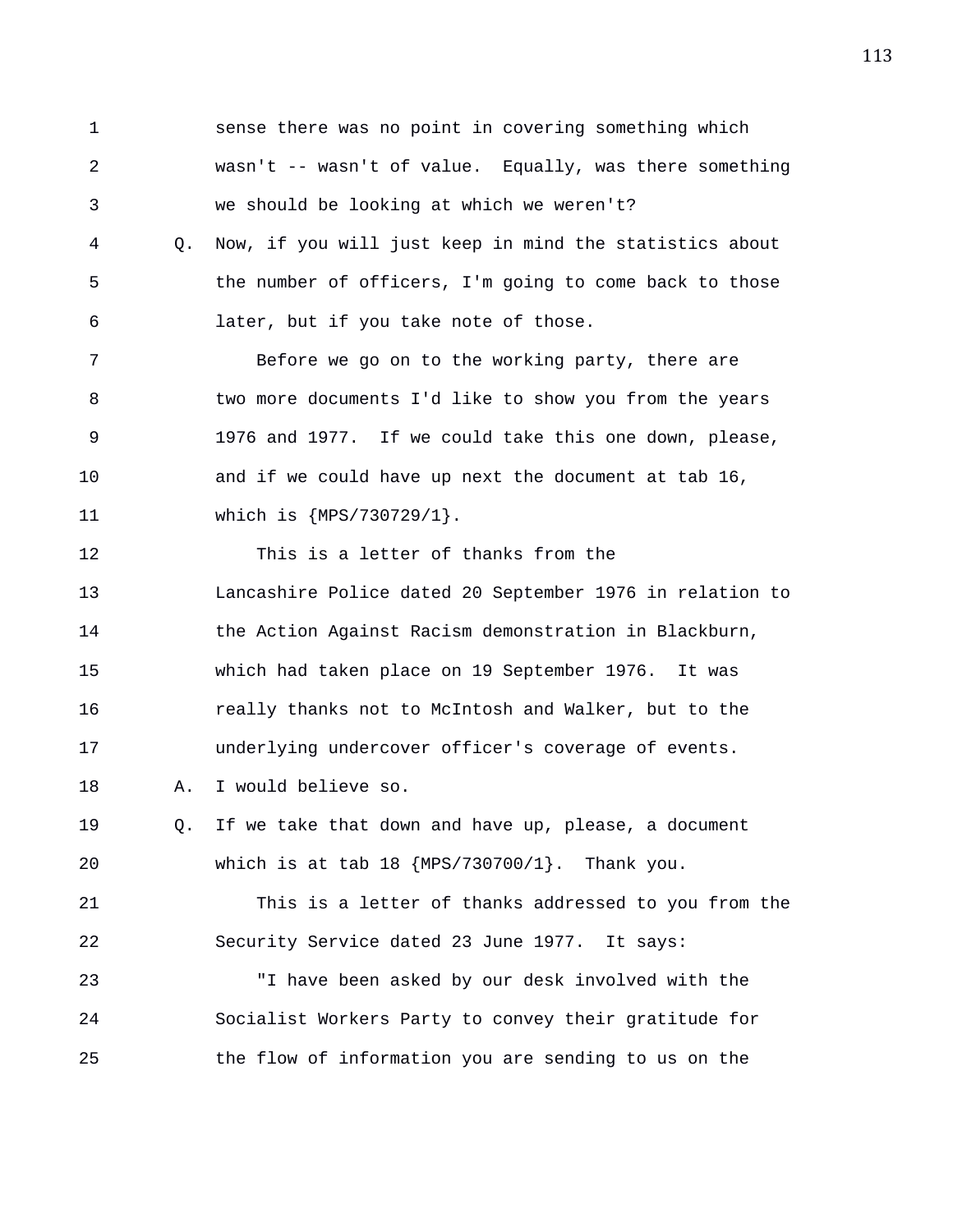| 1  |    | activities of the SWP. This is very much appreciated."   |
|----|----|----------------------------------------------------------|
| 2  |    | It's right to say the Security Service were very         |
| 3  |    | interested in the SWP, weren't they?                     |
| 4  | Α. | Yes, just a little.                                      |
| 5  | Q. | How frequently did you get feedback about the SDS?       |
| 6  | Α. | Rarely.                                                  |
| 7  | Q. | And how much of it was positive and how much of it was   |
| 8  |    | negative?                                                |
| 9  | Α. | I don't recall anything negative.                        |
| 10 | O. | If we could take that down, please, and if we could have |
| 11 |    | up in its place ${MPS}/730745/1$ , tab 9 of your bundle, |
| 12 |    | sir.                                                     |
| 13 |    | This is the -- what I'm going to call the Watts          |
| 14 |    | working party, and this is a working party set up to     |
| 15 |    | review essentially the utility of the SDS, wasn't it?    |
| 16 | Α. | Yes.                                                     |
| 17 | Q. | And you are in high ranking company, aren't you?         |
| 18 | Α. | Yes, I was obviously the new boy.                        |
| 19 | Q. | Chief Superintendent R Wilson, HN332, together with      |
| 20 |    | Chief Inspector Kneale and yourself all being chaired by |
| 21 |    | Chief Superintendent Watts.                              |
| 22 |    | The record describes the conclusions of the working      |
| 23 |    | party as unanimous; is that correct?                     |
| 24 | Α. | Yes, although I should say I don't actually remember any |
| 25 |    | discussions, but I'm sure we would not have disagreed.   |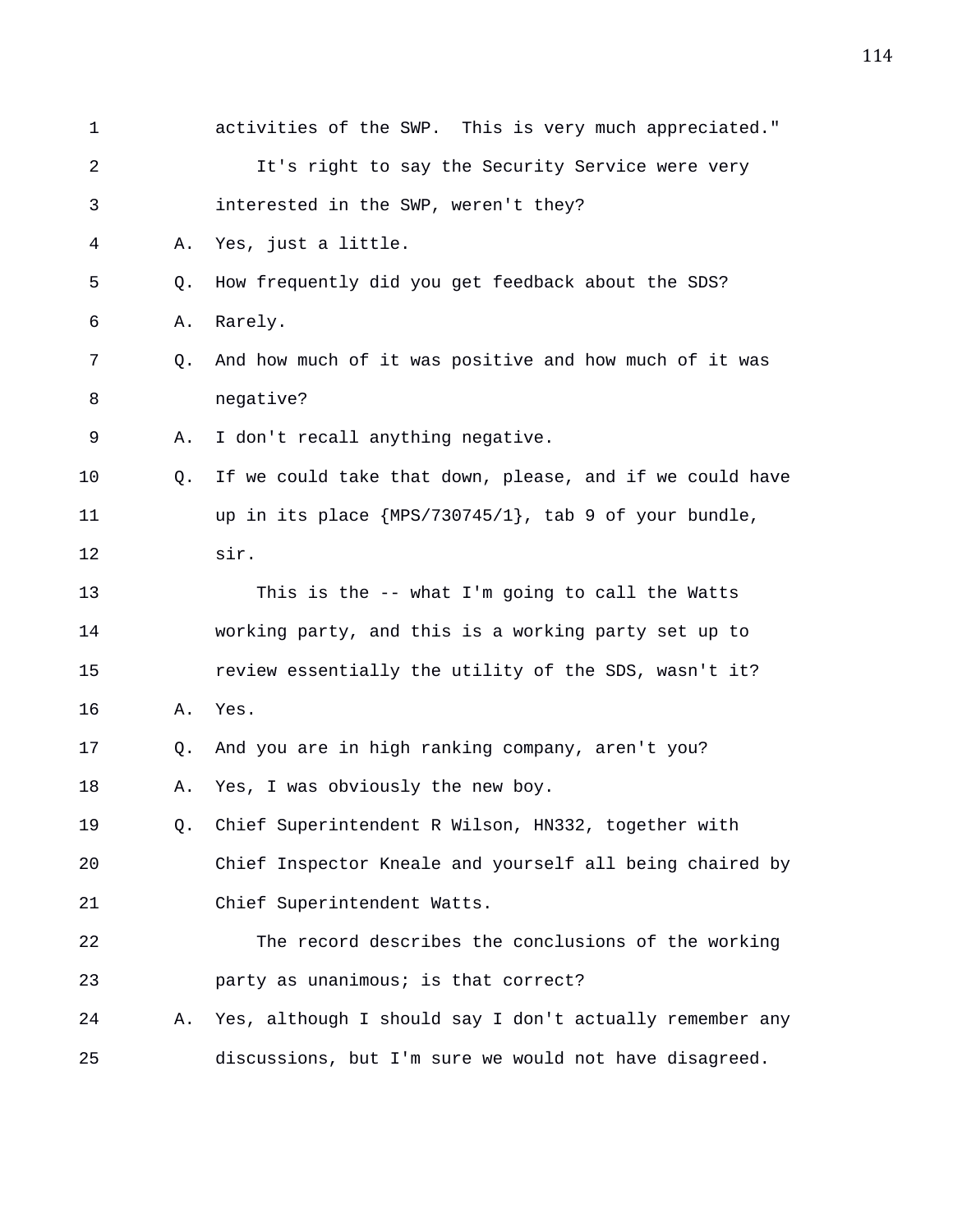| 1  |    | Q. Well, I was asking you that because the police now and |
|----|----|-----------------------------------------------------------|
| 2  |    | certainly in those days was a very disciplined,           |
| 3  |    | hierarchal organisation, wasn't it?                       |
| 4  | Α. | The Branch was never really like that.<br>Yes.            |
| 5  | Q. | I see.                                                    |
| 6  |    | So did you feel you'd had your say?                       |
| 7  | Α. | Of course, of course.                                     |
| 8  | O. | Now, looking at it bit by bit, paragraph 1 essentially    |
| 9  |    | is communicating the fact there had been a decline in     |
| 10 |    | violent disorder. It reads:                               |
| 11 |    | "Certainly, the degree of violence associated with        |
| 12 |    | public demonstrations has declined since the formation    |
| 13 |    | of the Squad in 1968."                                    |
| 14 |    | And was it that decline that had essentially              |
| 15 |    | prompted the review?                                      |
| 16 | Α. | Probably.                                                 |
| 17 | Q. | Do you know?                                              |
| 18 | Α. | No.                                                       |
| 19 |    | Q. Paragraph 2 says:                                      |
| 20 |    | "With respect to the degree of coverage considered        |
| 21 |    | necessary by the SDS, two aspects are of primary          |
| 22 |    | importance. Firstly the degree of involvement and         |
| 23 |    | manipulation exercised by the 'ultra-left' in all         |
| 24 |    | protest organisations, particularly in ad-hoc committees  |
| 25 |    | formed to arrange major demonstrations. Secondly,         |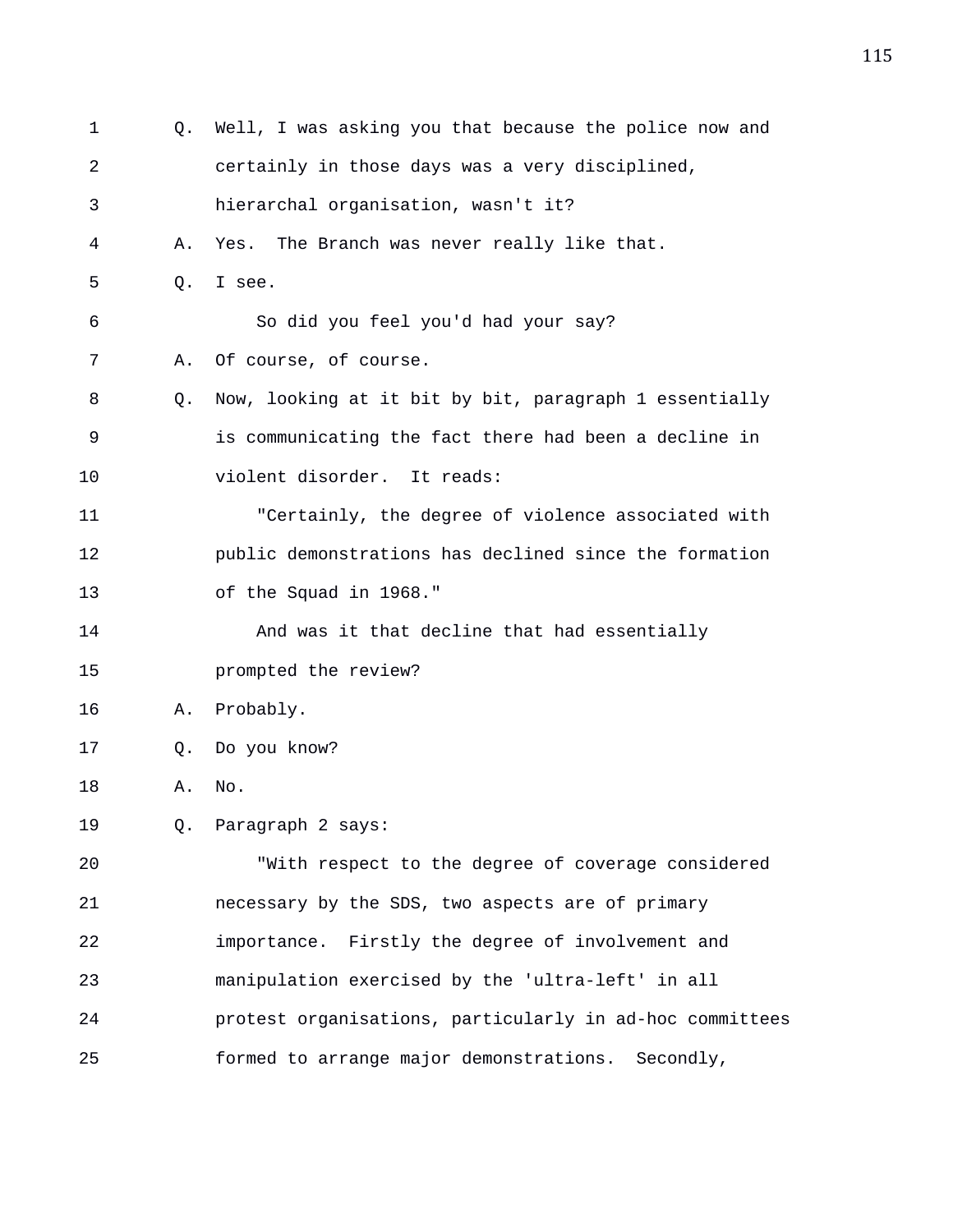1 the number of splinter-groups continually being formed, 2 invariably consisting of militant elements. The latter 3 do not recognise the need to liaise with police 4 regarding proposed demonstrations and pickets, many of 5 which are organised at short notice, and coverage 6 within, or access to, these organisations is essential 7 if adequate police arrangements are to be made." 8 So that's plainly making the case, isn't it, for 9 continuing the SDS? 10 A. Yes. 11 Q. Can I ask you, why was it that the police couldn't 12 simply monitor open sources, talk to the protesters and 13 do without the SDS? 14 A. Largely because those involved didn't want to talk to 15 the police, were looking to cause confrontation at 16 times, and the only way we could get the intelligence 17 necessary to police them proportionately was to have 18 people close to the ground. 19 Q. Now, accepting that there were some advantages of having 20 an undercover officer, the immediacy we've talked about, 21 the flexibility of instructions and so forth, did it 22 really make all that much difference? 23 A. I think it made a -- a considerable difference to 24 policing of public order in the Metropolitan Police.

25 That is my view.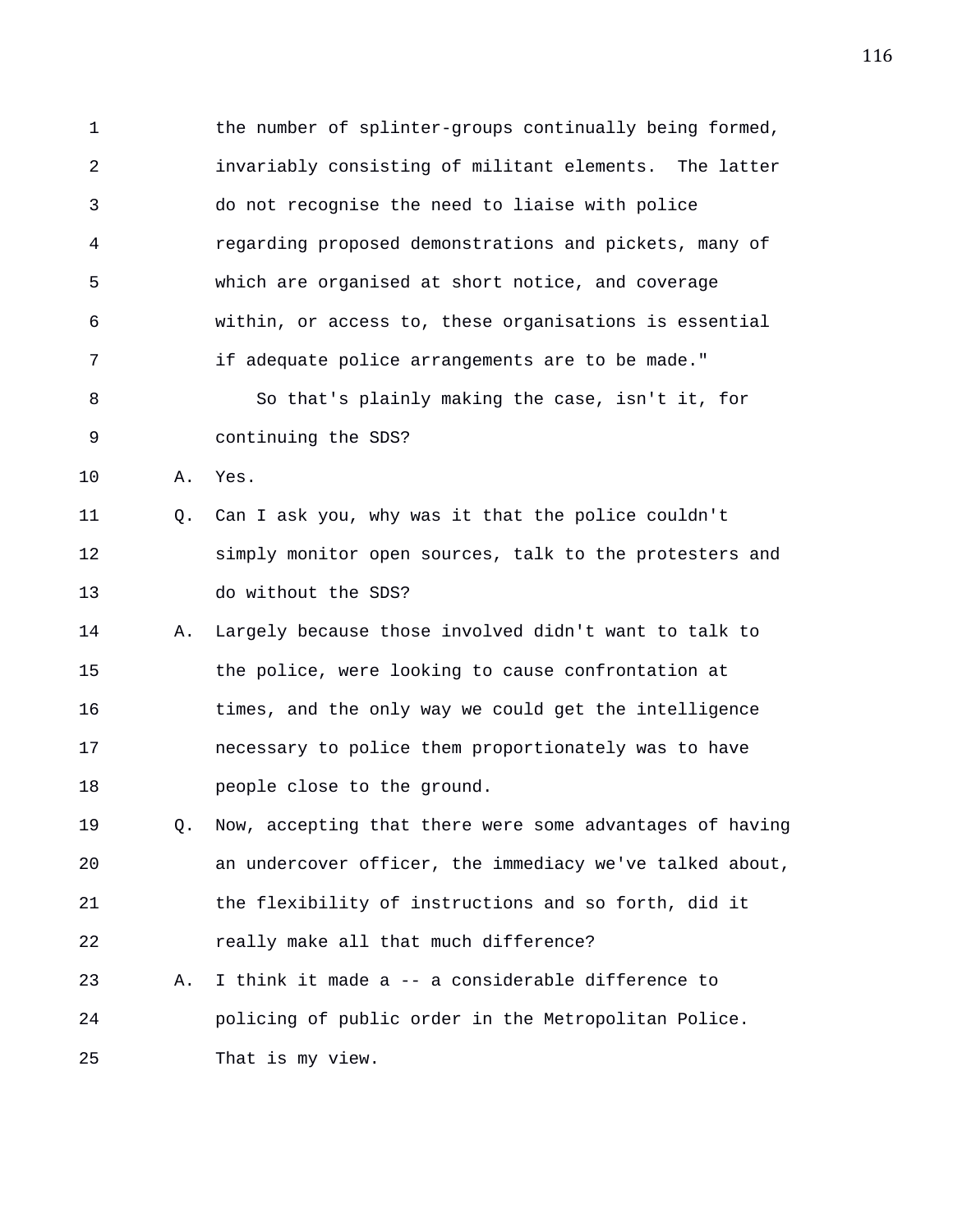- 
- 1 Q. And it's based on?

| 2  | Α.        | Based upon the fact that those who ran the policing       |
|----|-----------|-----------------------------------------------------------|
| 3  |           | side, the uniformed policing side, took that view in my   |
| 4  |           | time, and I knew more than one of them.                   |
| 5  | $\circ$ . | You're hinting that you got personal feedback; is that    |
| 6  |           | fair?                                                     |
| 7  | Α.        | Yes.                                                      |
| 8  | O.        | Is it a case simply that resources were better allocated  |
| 9  |           | because of the SDS, or are you saying that the            |
| 10 |           | intelligence provided stopped more serious public         |
| 11 |           | disorder occurring?                                       |
| 12 | Α.        | I think both. I think it did prevent serious disorder     |
| 13 |           | very often -- no, not very often, quite -- from time to   |
| 14 |           | time, but also it was of value in terms of police         |
| 15 |           | resources.                                                |
| 16 | O.        | Moving down to the unnumbered paragraph directly under    |
| 17 |           | 2:                                                        |
| 18 |           | "Nevertheless, with the reduction in political            |
| 19 |           | public disorders, the strength of the SDS has gradually   |
| 20 |           | been reduced from the original 26 operational officers    |
| 21 |           | to the current 12 officers engaged in the field.<br>It is |
| 22 |           | agreed that this is the minimum coverage necessary to     |
| 23 |           | prove effective and might have to be increased if the     |
| 24 |           | situation deteriorated."                                  |
| 25 |           | Where did the figure 26 operational officers come         |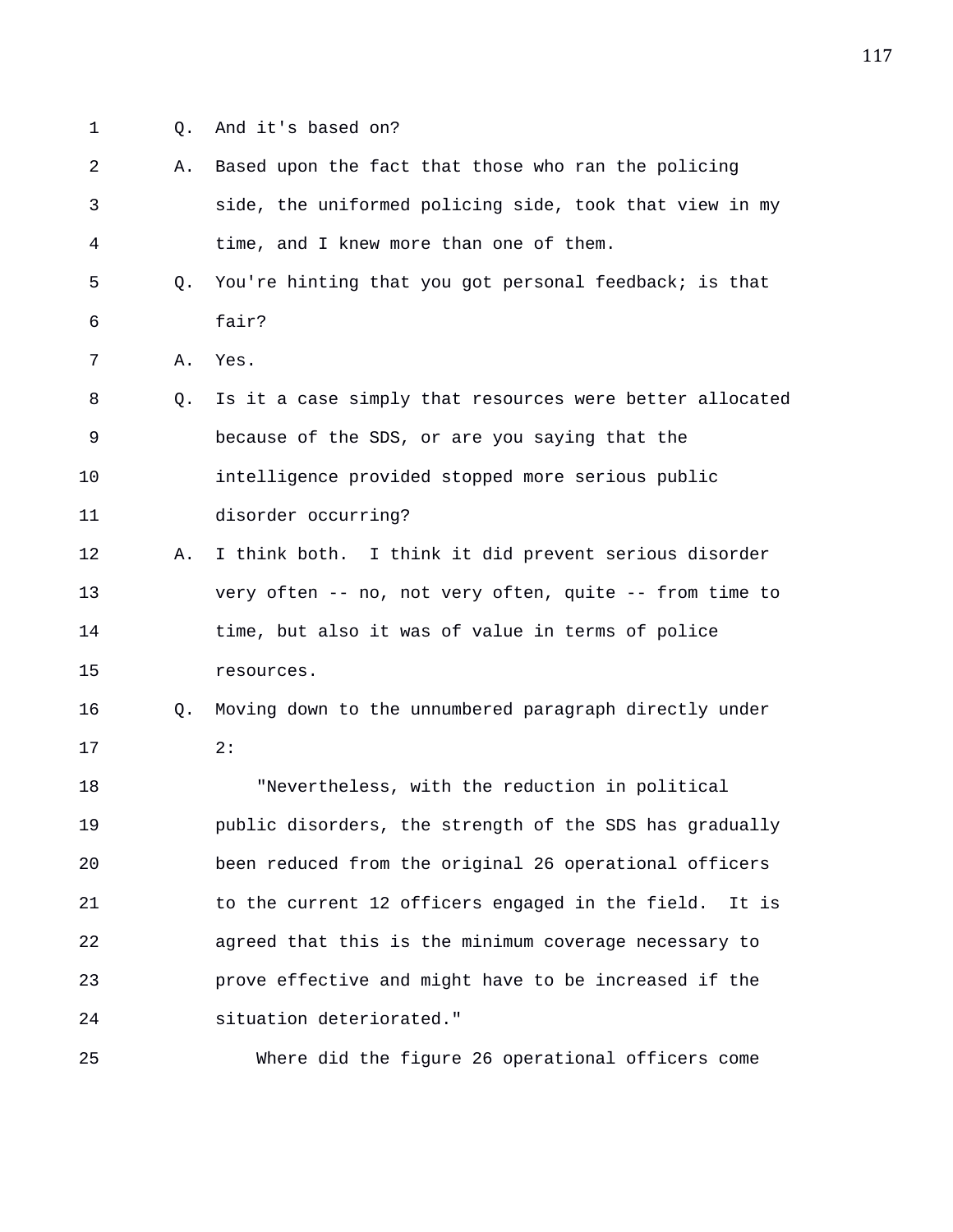1 from?

| 2       | Α. | Oh, that came from the original group set up in 1968     |
|---------|----|----------------------------------------------------------|
| 3       |    | when Conrad Dixon was instructed to pull together        |
| 4       |    | a group of people, and they used to go mob-handed to     |
| 5       |    | meetings, because they hadn't got a clue what was        |
| 6       |    | happening, so they went along. They thought if one --    |
| 7       |    | more chance if two or three went into one of these       |
| 8       |    | meetings, one of them might get in. So yes, they had     |
| 9       |    | people.                                                  |
| $10 \,$ | Q. | Do you know who your source was? Where did you get       |
| 11      |    | that -- where did that number come from?                 |
| 12      | Α. | I thought it came from the open -- I may be wrong        |
| 13      |    | here -- the open source report of Conrad Dixon, and I -- |
| 14      |    | which I've read. I found it on -- on the web. But        |
| 15      |    | I wouldn't have known that at the time, but I --         |
| 16      | Q. | I'm asking you where the figure came from at that time.  |
| 17      | Α. | Oh, I don't know. Whether it was on the -- the original  |
| 18      |    | SDS file, I don't know.                                  |
| 19      | Q. | We haven't been able to find --                          |
| 20      | Α. | You haven't found it. Oh, well, I'm sorry.               |
| 21      | Q. | -- the time when there were 26 SDS officers.             |
| 22      | Α. | I like that, yes. No, I don't know.                      |
| 23      | Q. | Is it possible that this was inaccurate, being seven and |
| 24      |    | a half years after the event?                            |
| 25      | А. | Always possible, yes, but they did have a lot of people. |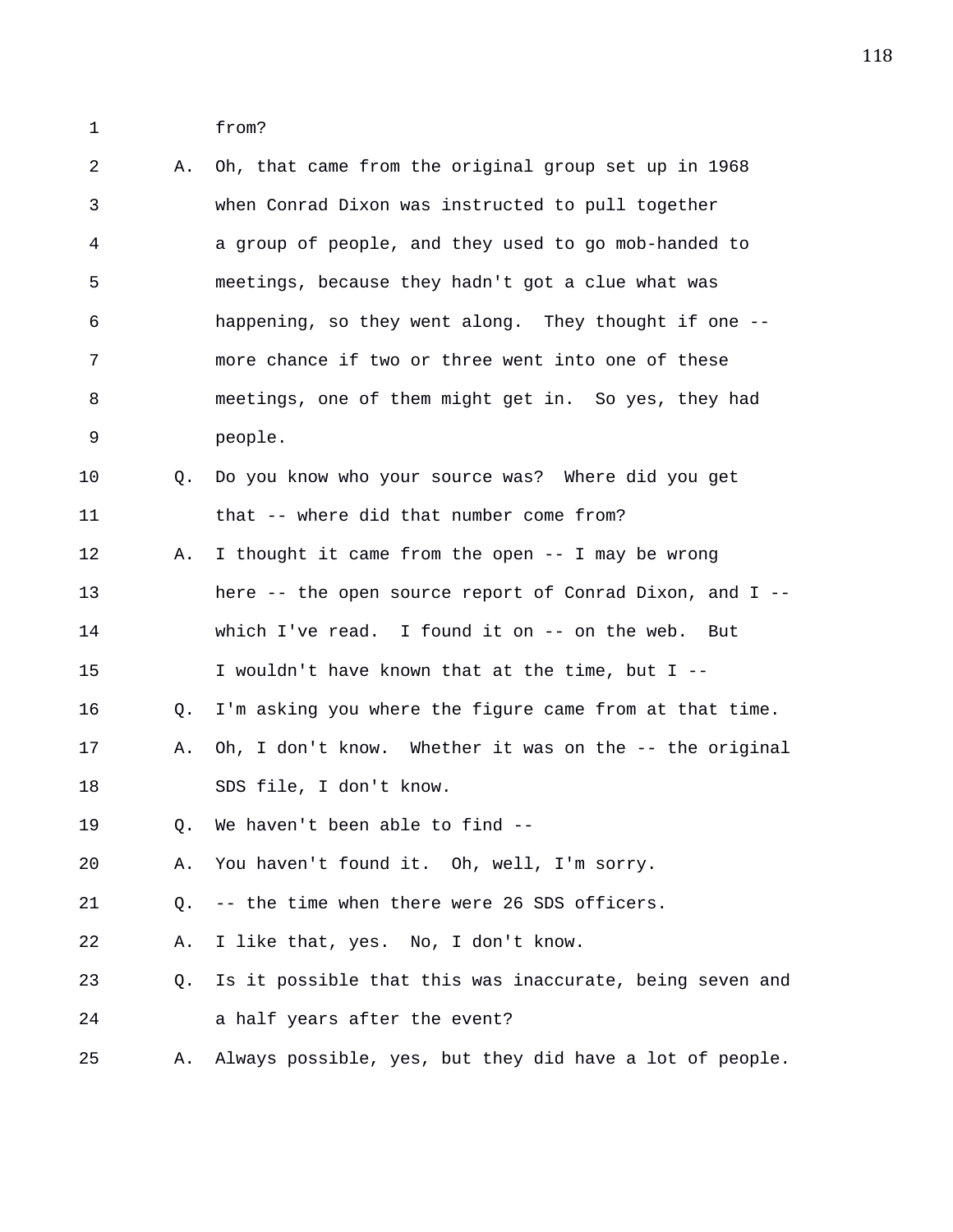1 Q. Moving to paragraph 3:

2 "Bearing in mind that the primary task of the SDS is 3 to provide intelligence in the public order field, it is 4 difficult to proportion their value in this field 5 compared with the 'off-spin' information provided for 6 the Security Service. For example, if an officer covers 7 a meeting called to discuss whether to demonstrate or 8 not, and the latter view prevails, then the only 9 positive result of his attendance is seen in the 10 subsequent report of individuals attending etc which is 11 of interest to Box 500. Nevertheless his reasons for 12 attending are of equal importance from a public order 13 point of view."

14 Do you mean the value of negative reporting there? 15 A. Yes.

16 Q. Now, first of all, the Security Service is -- the 17 benefit to them is described as "off-spin". To what 18 extent is this formally observing the ultimate defence 19 line that we looked at earlier and keeping to a mantra 20 that the primary task is public order, or to what extent 21 is it actually a correct reflection of what was 22 happening on the ground?

23 A. The primary object was public order, but clearly it was 24 a great benefit to the Security Service and to the 25 Branch in terms of it saving time in following up on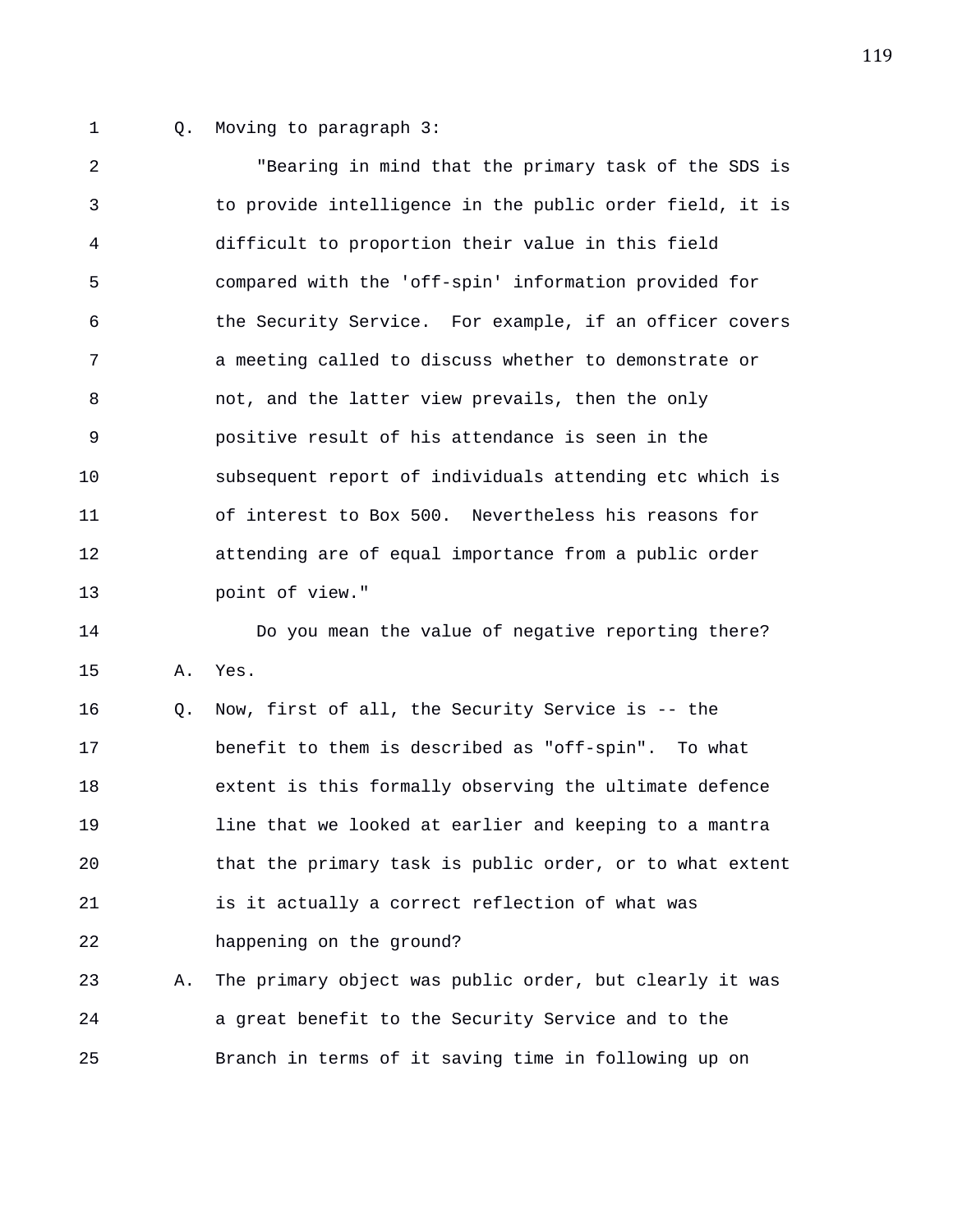1 Security Service enquiries. So, although its purpose 2 was public order and there would have been -- if public 3 order had not been -- or public order intelligence had 4 not been essential, then I can't see the SDS should 5 have -- should continue. 6 Q. The next paragraph at the bottom, the very bottom of the 7 page, makes clear that the committee thought that a very 8 considerable benefit had been conferred on the 9 Security Service by the SDS and it had been fully 10 acknowledged. Does that fairly reflect the position? 11 A. I believe so. 12 Q. And then over the page {MPS/730745/2}, it says: 13 "At the conclusion of the working party's 14 deliberations, I spoke with DAC Gibson and 15 Commander Fleming of 'A' Dept ..." 16 Does "I" mean Rollo Watts? It's signed -- 17 A. Yes, it's signed off by Rollo Watts, yes. 18 Q. Or, put another way, do you recall speaking to 19 DAC Gibson and Commander Fleming? 20 A. No, I did not. That was Rollo Watts. 21 Q. "I was assured that the information and assessments 22 prepared by Special Branch regarding impending 23 demonstrations is considered to be of extreme importance 24 to the Uniform Branch, not only to assist in providing 25 adequate police coverage but also to avoid over-reaction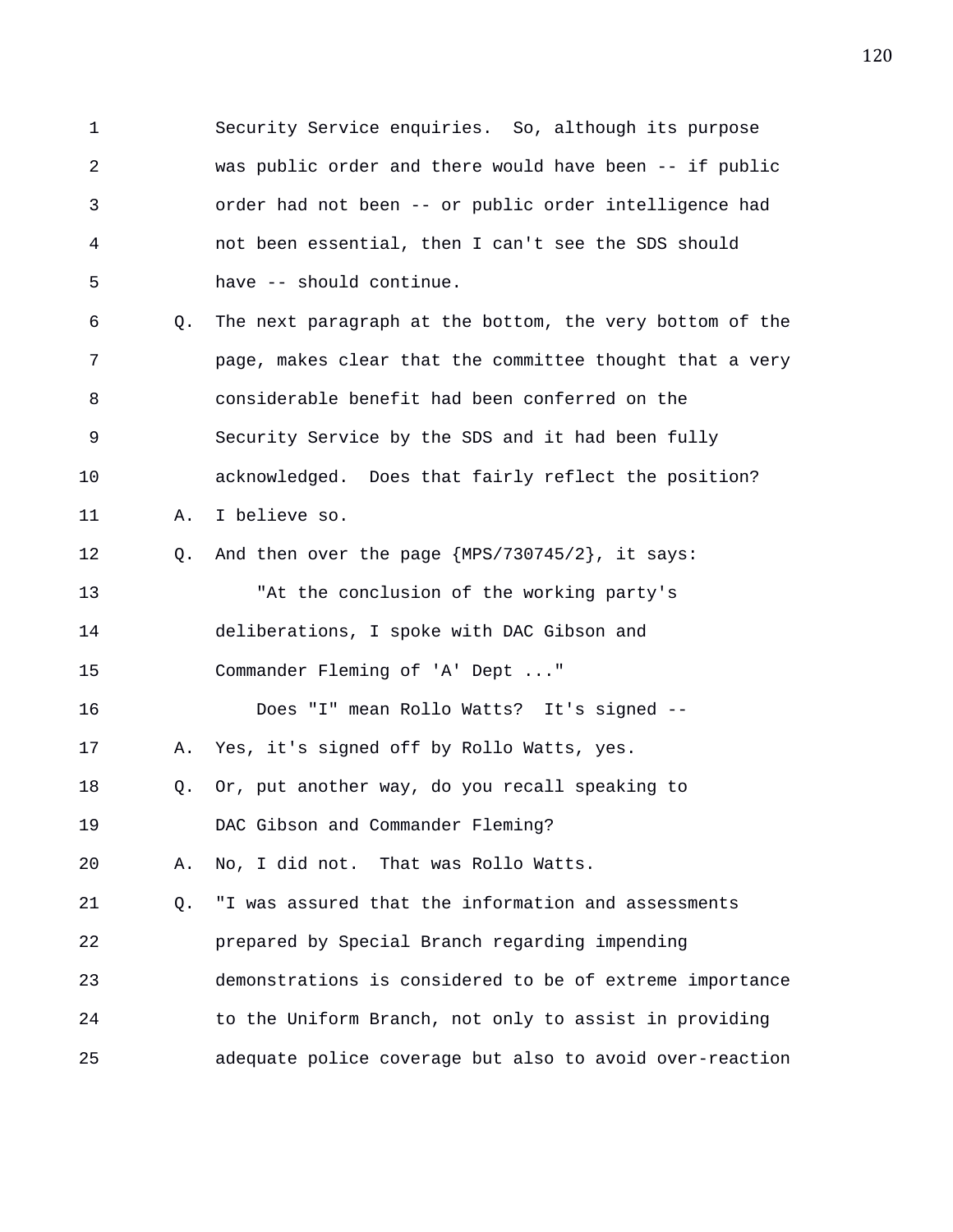1 which could in itself lead to a provocative situation. 2 In this respect, the Chief Superintendents of all 3 operational Squads in the Branch speak most highly of 4 the assistance rendered by the SDS." 5 First of all, is it right that all operational 6 squads benefited from the SDS, because we've heard talk 7 primarily of C Squad with a little bit of B Squad? 8 A. Prime -- I'm sorry. Primarily C Squad. I can 9 imagine -- no, I think -- I'm trying to think. Really 10 for B Squad, it was very little. 11 E Squad, which of course is dealing with 12 international, I'm thinking now of anything -- Grunwick 13 obviously a clear example where the vast majority of 14 those who were protesting about their wages and so on of 15 course were Asian and, therefore, that would have been 16 E Squad, I think, to some extent. 17 But no, C Squad, I think was the -- the one that 18 mattered. 19 Q. And the adjective "extreme", "extreme importance to 20 Uniform Branch", might there be a little hyperbole -- 21 A. A little, I think. 22 Q. It's a feature of the documents we've been looking at 23 that very senior officers speak in superlatives about 24 the SDS when seeking funding from the Home Office. Did 25 you get the impression that there was considerable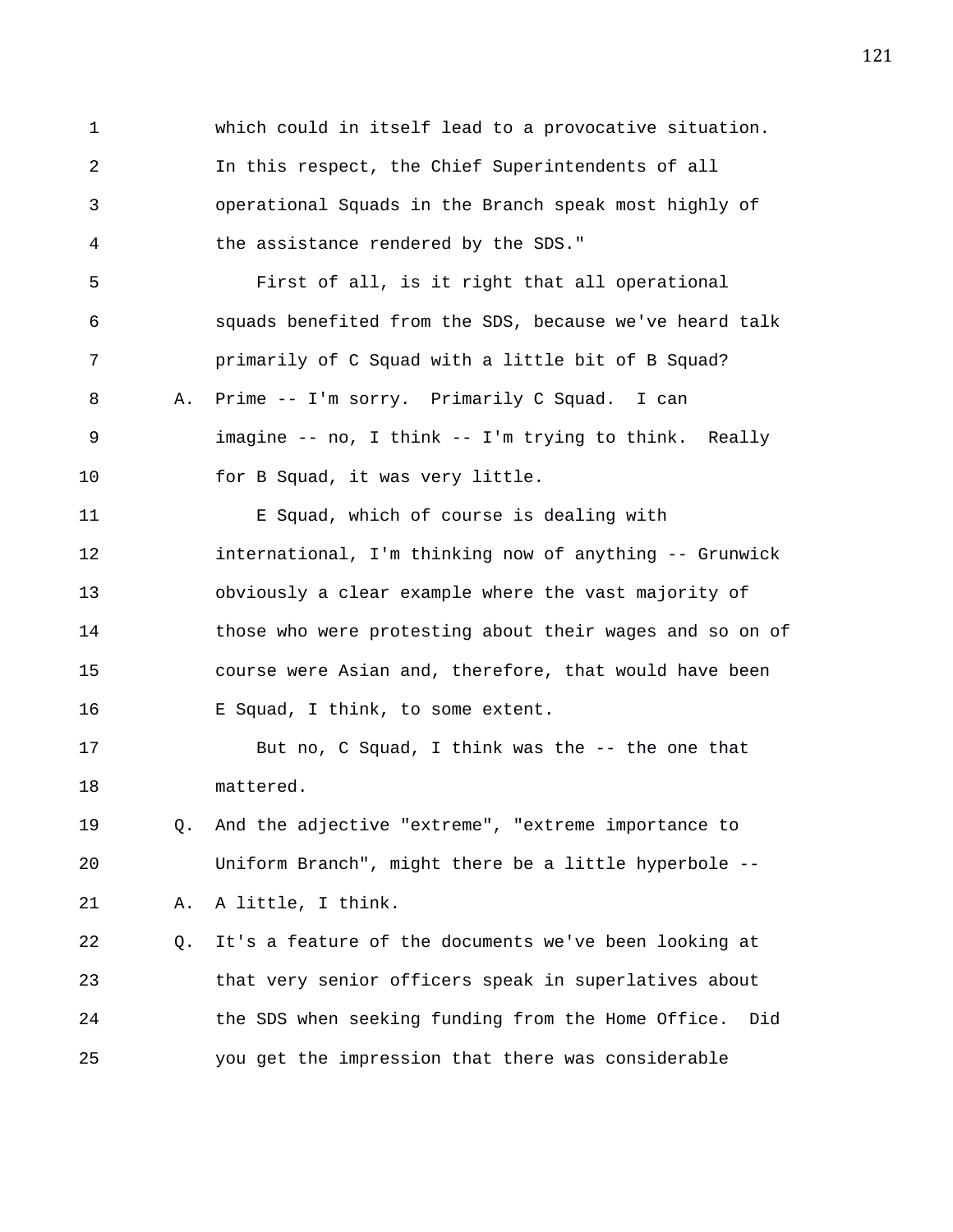| $\mathbf 1$ |                | enthusiasm at the senior levels of the                   |
|-------------|----------------|----------------------------------------------------------|
| 2           |                | Metropolitan Police for the SDS to continue?             |
| 3           | Α.             | Yes, I did.                                              |
| 4           | $\circ$ .      | And why was that?                                        |
| 5           | Α.             | I think mainly for public -- well, for public order.     |
| 6           |                | I think police in the 1970s and 80s had to learn a lot   |
| 7           |                | of lessons in terms of public order, and accurate,       |
| 8           |                | timely intelligence was vital in terms of the --         |
| 9           |                | proportionate policing and keeping the peace.            |
| 10          | O.             | And in terms of relationship with the Security Service   |
| 11          |                | and the Home Office, was it regarded as a good thing?    |
| 12          | Α.             | I believe so.                                            |
| 13          | Q.             | Can we move now to visits by the Commissioner. In your   |
| 14          |                | witness statement, you refer to recalling a visit by     |
| 15          |                | Sir David McNee.                                         |
| 16          | Α.             | Yes.                                                     |
| 17          | Q.             | Was this whilst you were the DCI of the SDS or while you |
| 18          |                | were chief superintendent?                               |
| 19          | Α.             | While I was the DCI.                                     |
| 20          | Q.             | What can you remember about it?                          |
| 21          | Α.             | I can remember he was keen to come and see the field     |
| 22          |                | officers; that we had a very pleasant, sociable time.    |
| 23          |                | I think we had lunch. He was a very practical            |
| 24          |                | policeman, and it was a useful day, good for morale.     |
| 25          | Q <sub>z</sub> | Now, you will have seen in the bundle some documents     |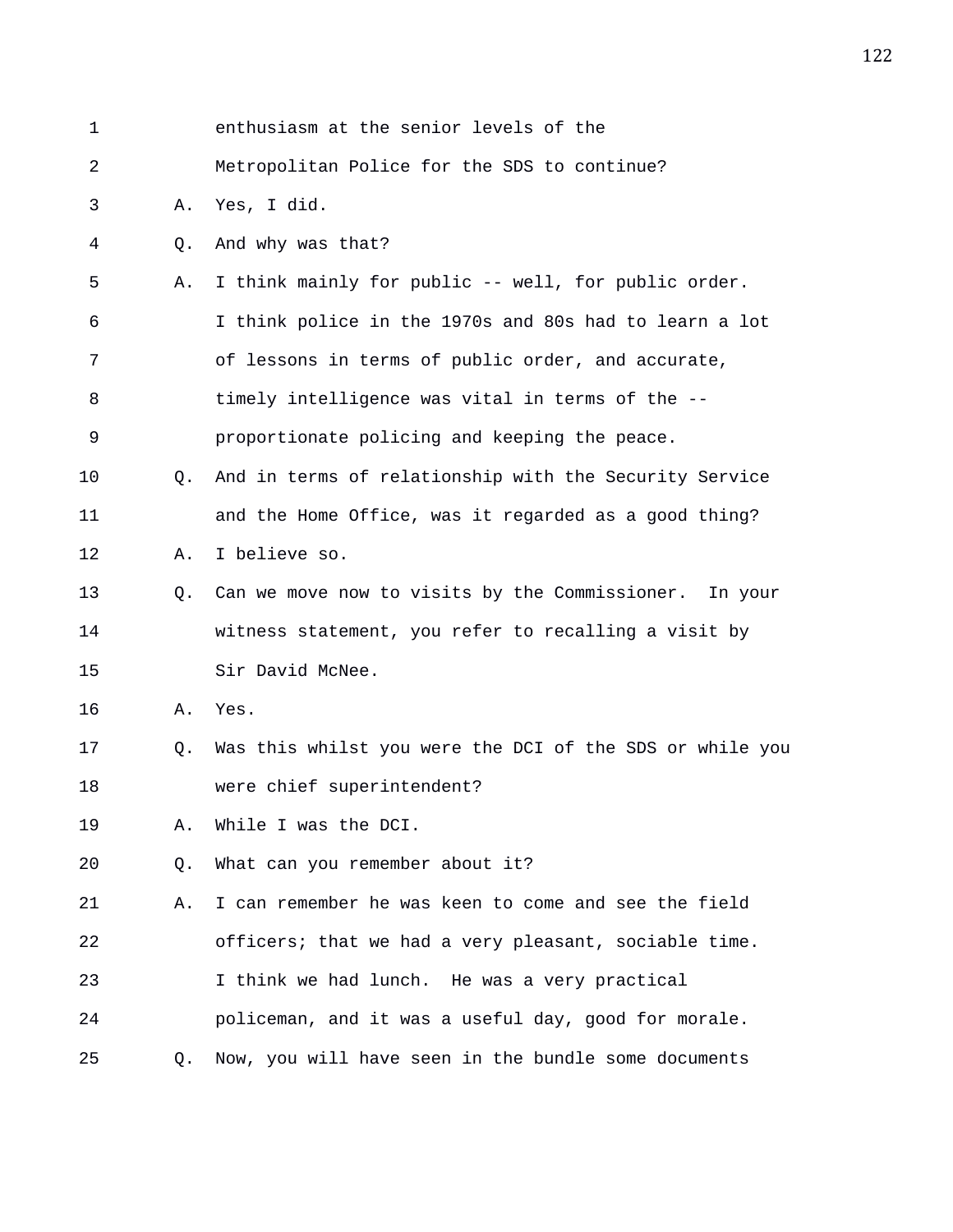| $\mathbf 1$ |                | which were prepared for a subsequent Commissioner,      |
|-------------|----------------|---------------------------------------------------------|
| 2           |                | Kenneth Newman, in 1983, I think it is. Was a pack      |
| 3           |                | similar to that prepared for Sir David McNee?           |
| 4           | Α.             | I don't think it was. I think it was less formal than   |
| 5           |                | that. I think he said he was coming. $I$ -- I went with |
| 6           |                | him and I briefed him on what it was all about and, no, |
| 7           |                | I don't think we were quite so formal.                  |
| 8           | Q.             | Is it fair to say then Sir David McNee would have known |
| 9           |                | which areas were being infiltrated and have met the     |
| 10          |                | officers concerned?                                     |
| 11          | Α.             | He would have met them, yes.                            |
| 12          | 0.             | And can you recall how long he stayed?                  |
| 13          | Α.             | No, I can't. I would have thought two or three hours,   |
| 14          |                | but really I'm guessing.                                |
| 15          | Q <sub>z</sub> | And did he have time for conversation with individual   |
| 16          |                | undercover police officers?                             |
| 17          | Α.             | I think he would have had time. I can't remember        |
| 18          |                | whether he did have individual conversations. We didn't |
| 19          |                | hold a meeting. He was chatting to everybody.           |
| 20          | Q.             | And what feedback did you receive from him?             |
| 21          | Α.             | Nothing formal. I think he said he enjoyed the visit,   |
| 22          |                | but that was informal to me.                            |
| 23          | Q.             | Did he express any concerns to you about the SDS?       |
| 24          | Α.             | No.                                                     |
| 25          | Q.             | Any anxieties; for example, the operational security?   |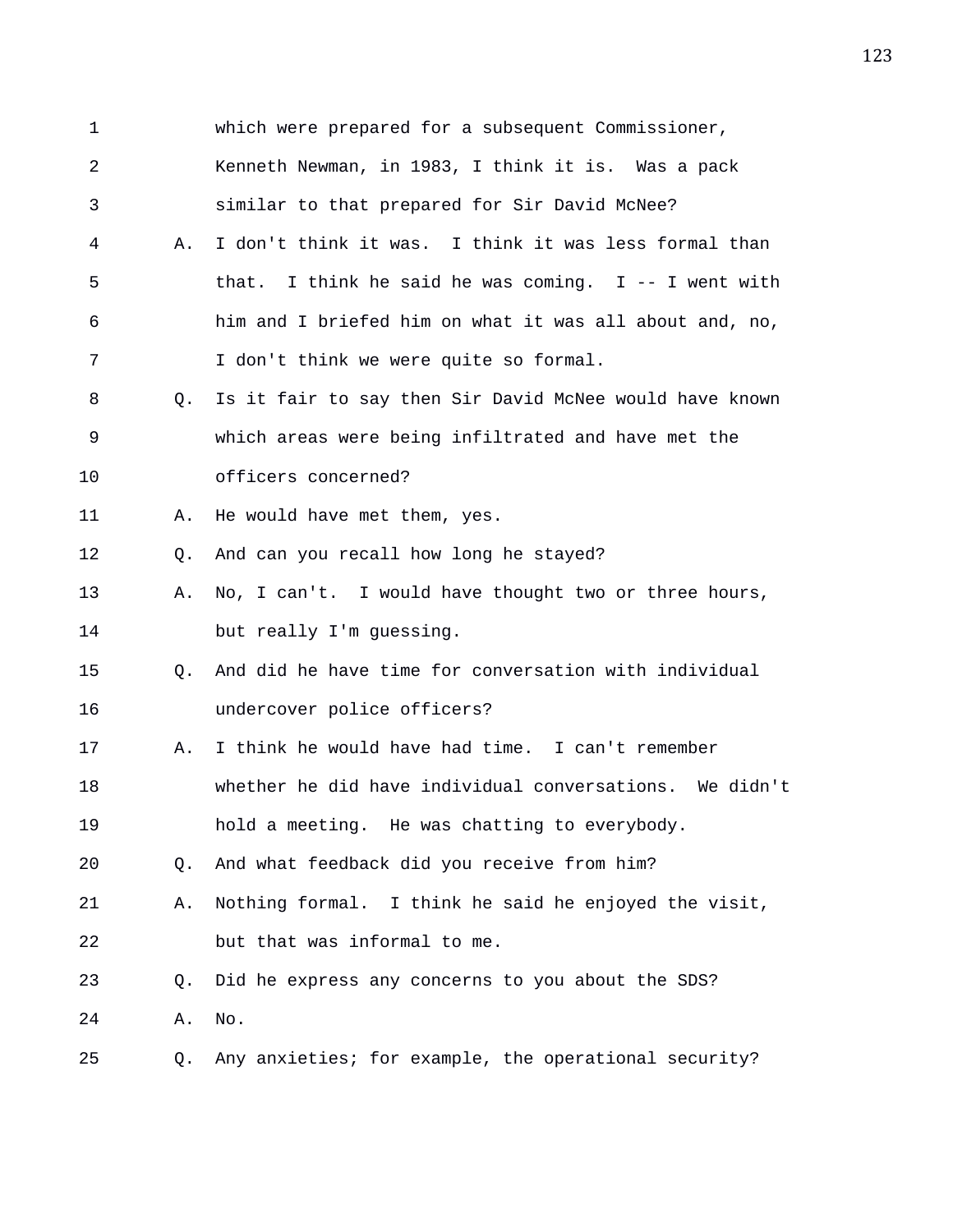- 
- 1 A. No, none at all.

| 2  | 0. | Can I move now from the SDS to, first of all, 1979 and  |
|----|----|---------------------------------------------------------|
| 3  |    | the demonstration at Southall at which Blair Peach      |
| 4  |    | received fatal injuries. One of our anonymous officers  |
| 5  |    | has given evidence that he was instructed to attend     |
| 6  |    | Blair Peach's funeral in 1979. He thought that it might |
| 7  |    | have been you who so instructed him. Was it?            |
| 8  | Α. | I don't recall instructing anybody to go.               |
| 9  | Q. | Is it possible?                                         |
| 10 | Α. | Oh, it's possible, but I don't recall it.               |
| 11 | Q. | What was the police interest in Blair Peach's funeral?  |
| 12 | Α. | I don't know, is the answer. That's why I'm doubtful    |
| 13 |    | about whether it was my instruction. I don't know.      |
| 14 | O. | Was there general concern that Blair Peach's death, the |
| 15 |    | inquest and the justice campaign were bad news for the  |
| 16 |    | Metropolitan Police?                                    |
| 17 | Α. | Oh, certainly it was bad news for the                   |
| 18 |    | Metropolitan Police, because the inquest came up with   |
| 19 |    | the fact that he was probably killed by a police        |
| 20 |    | officer.                                                |
| 21 | O. | And did the Metropolitan Police want to be ahead of the |
| 22 |    | game in knowing what the justice campaign was going to  |
| 23 |    | do?                                                     |
| 24 | Α. | Not that I'm aware of.                                  |
| 25 | Q. | Are you aware of the SDS taking a special interest in   |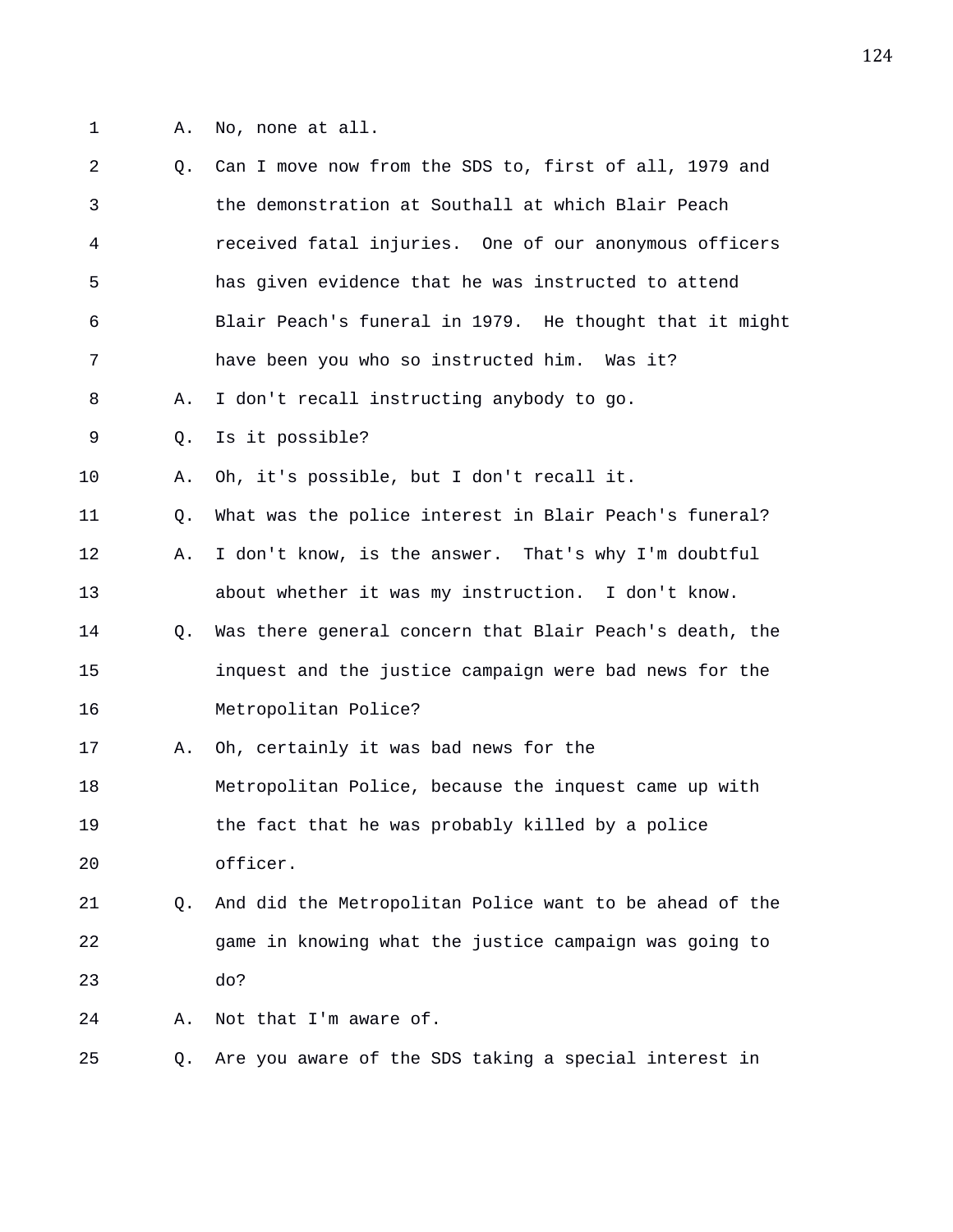1 Blair Peach and the justice campaign, or not? 2 A. Only to the extent that it would have been wise to be 3 involved in case it was going to turn into -- go beyond 4 the campaign into some sort of disorder. 5 Q. Now, we're trying to trace the dates at which you were 6 chief superintendent of S Squad. We think that you may 7 have started as an acting chief superintendent from 8 about February 1981. Does that sound right? 9 A. I don't think I ever went there as acting 10 chief superintendent. I think I -- the post became 11 vacant while I was -- when I was promoted chief 12 superintendent, and that was -- that was why I went 13 there. 14 Q. Your substantive promotion, we believe, was May or 15 June 1981. Does that sound about right? 16 A. That's about right, yes. 17 Q. And we think that you stayed in that role until about 18 April or May 1984. 19 A. If it was as late as '84. Might have been end of '83. 20 I don't know. I'm not sure. I can't fix it. 21 Q. And S Squad was a wide remit, wasn't -- 22 A. It was. 23 Q. -- all operational support to Special Branch? 24 A. Yes. 25 Q. And your role vis-á-vis the SDS was oversight, wasn't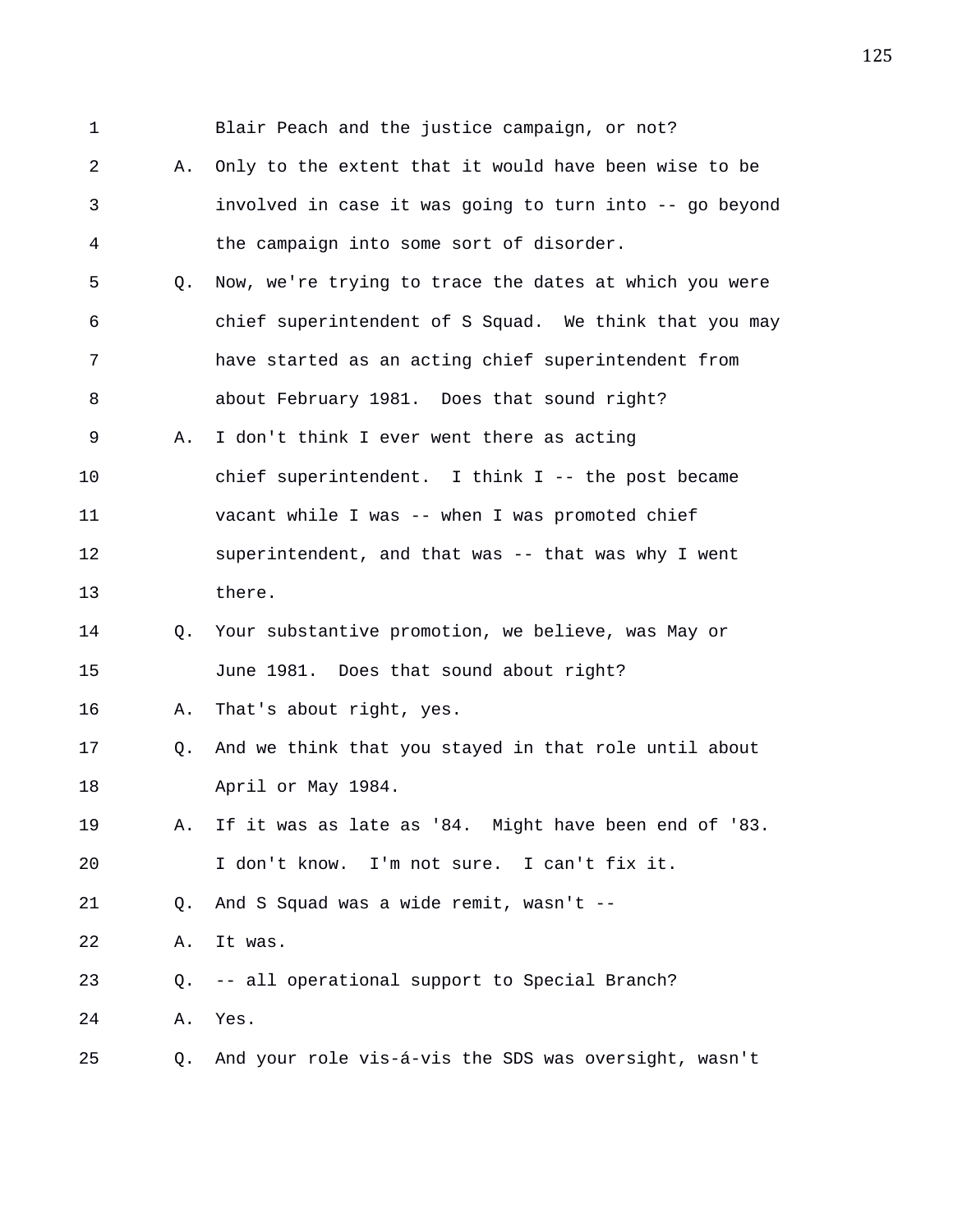- 1 it?
- 2 A. Yes.

3 Q. Can you help us with how you oversaw the SDS? 4 A. Yes. Daily telephone contact with chief inspector or 5 inspector SDS, either by myself or the superintendent. 6 Visits occasionally out to see the field officers and at 7 that -- yes, at that time -- no, that time, their office 8 was down the road, but the -- quite often, the chief 9 inspector or the inspector would be over and would come 10 into my office to chat to sort out any problems there 11 might have been. So it was fairly close. 12 Q. What sort of things did you discuss? 13 A. What they were doing, how -- were there any welfare 14 problems, any problems the chief inspector was having, 15 just generally how -- how the unit was operating. 16 Q. And would that have included when a new officer came 17 along? 18 A. Probably. I -- I can't think of any specific occasion. 19 0. And in consultation with the other chief 20 superintendents, would you put in your opinion as to 21 where it might be useful for an officer to be deployed? 22 A. Probably not, although it might have cropped up. More 23 likely that would be a conversation between the chief 24 inspector SDS and chief superintendent C Squad. 25 Q. We know that in around this era the SDS starts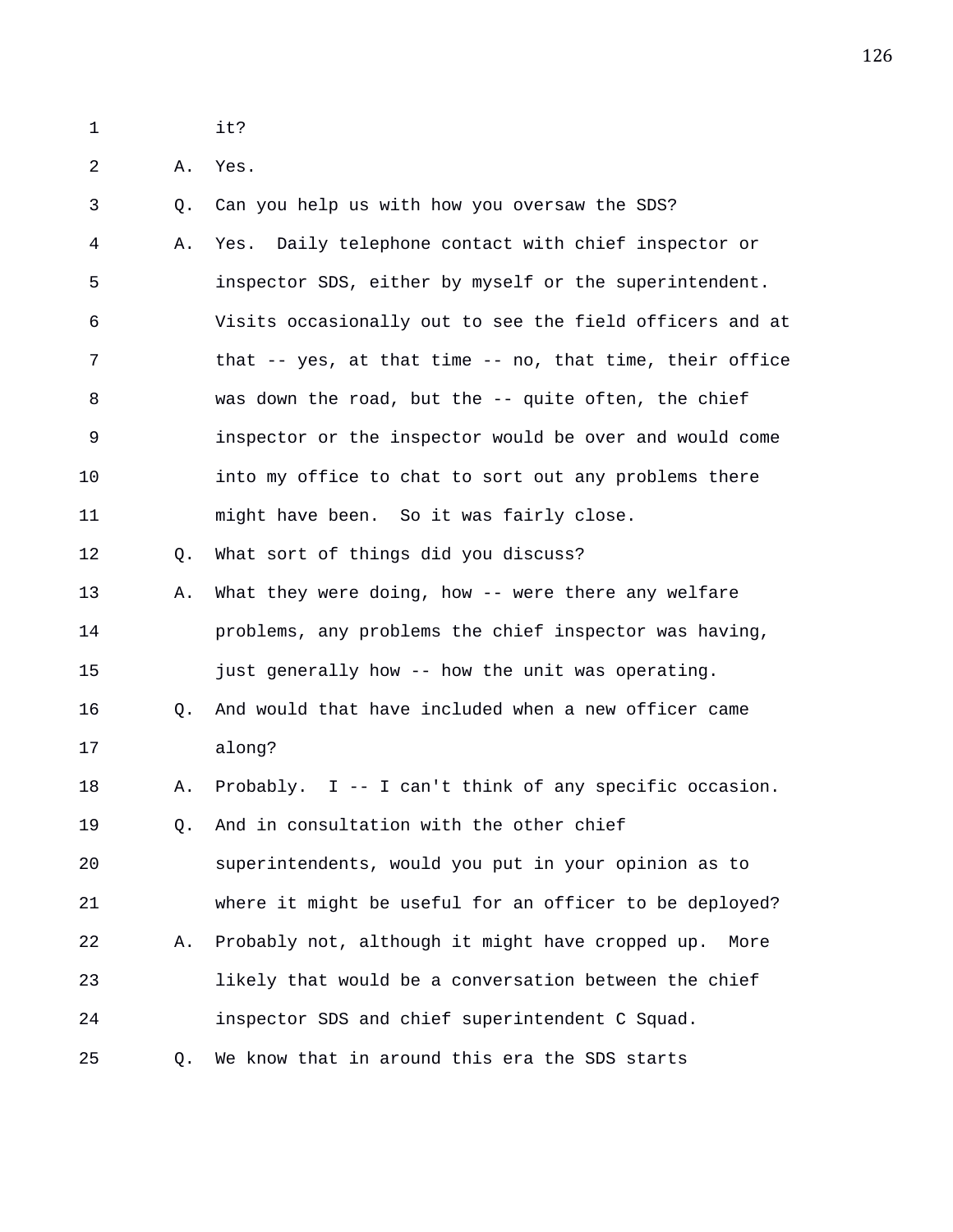- 1 infiltrating some new targets, one of which is CND. Are 2 you able to help us as to why the SDS might have become 3 interested in CND?
- 4 A. My recollection is that the only time we were really 5 interested in CND was the Greenham Common Women. 6 Clearly we couldn't get male officers into that and 7 we -- we had recruited a lady who would go and join the 8 Greenham Common Women. So we -- that's why we were, if 9 you like, CND involved.
- 10 Q. You certainly did that, but you also had an officer who 11 we know as HN65 who infiltrated CND itself. Can you 12 recall what the concern was about CND?

13 A. No, I can't. I can't at all, I'm sorry.

- 14 Q. Can you recall whether there was any pressure from any 15 quarter outside the police to take an interest in CND?
- 16 A. No, I can't.
- 17 Q. Was there anything coming from the Home Office or from 18 government?

19 A. Not that I know of.

20 Q. The other field was animal rights --

21 A. Yes.

22 Q. -- activism, which grew. What was the concern there? 23 A. Oh, the concern there was firebombs, attacks on research 24 centres. In other words, quite akin to terrorism, full 25 stop. That's why we were interested in it. It started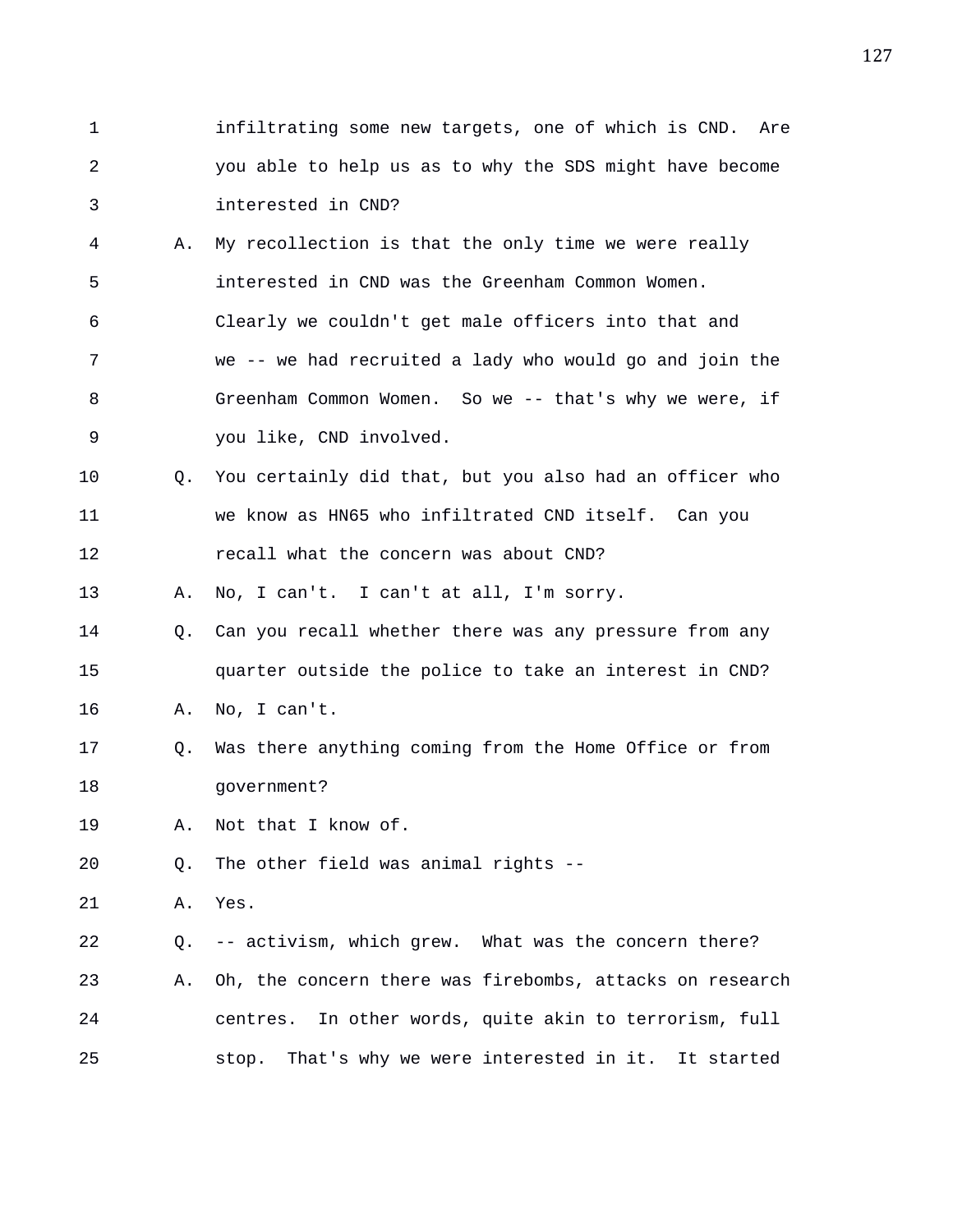1 off in a small way. I think in fact the whole thing 2 started with one policeman in Essex who was keeping 3 an index, and I think the Branch eventually took it on, 4 because it became national, and the whole -- once we 5 started to look at it, we realised that it was quite 6 a dangerous thing to -- developing. 7 Q. Now, we've got a document in the bundle which shows that 8 you, in the role of chief superintendent S Squad, were 9 invited with many others to a party by the 10 Security Service. You know the documents I mean, don't 11 you? 12 A. I know the document. I have absolutely no recollection 13 of that meeting. 14 Q. Why were you invited to that party? Was it because 15 the SDS fell within your remit? 16 A. I would imagine so. 17 Q. And were the Security Service keen to maintain that 18 relationship by schmoozing you? 19 A. I presume so. 20 Q. Can you recall anything of what happened? 21 A. No, I can't. I have no recollection at all. I've seen 22 the piece of paper and I -- none at all. 23 Q. Passage of time or the intensity of the festivities? 24 A. Neither. I just don't -- I don't -- nothing at all. 25 Q. Righto, I shall move on.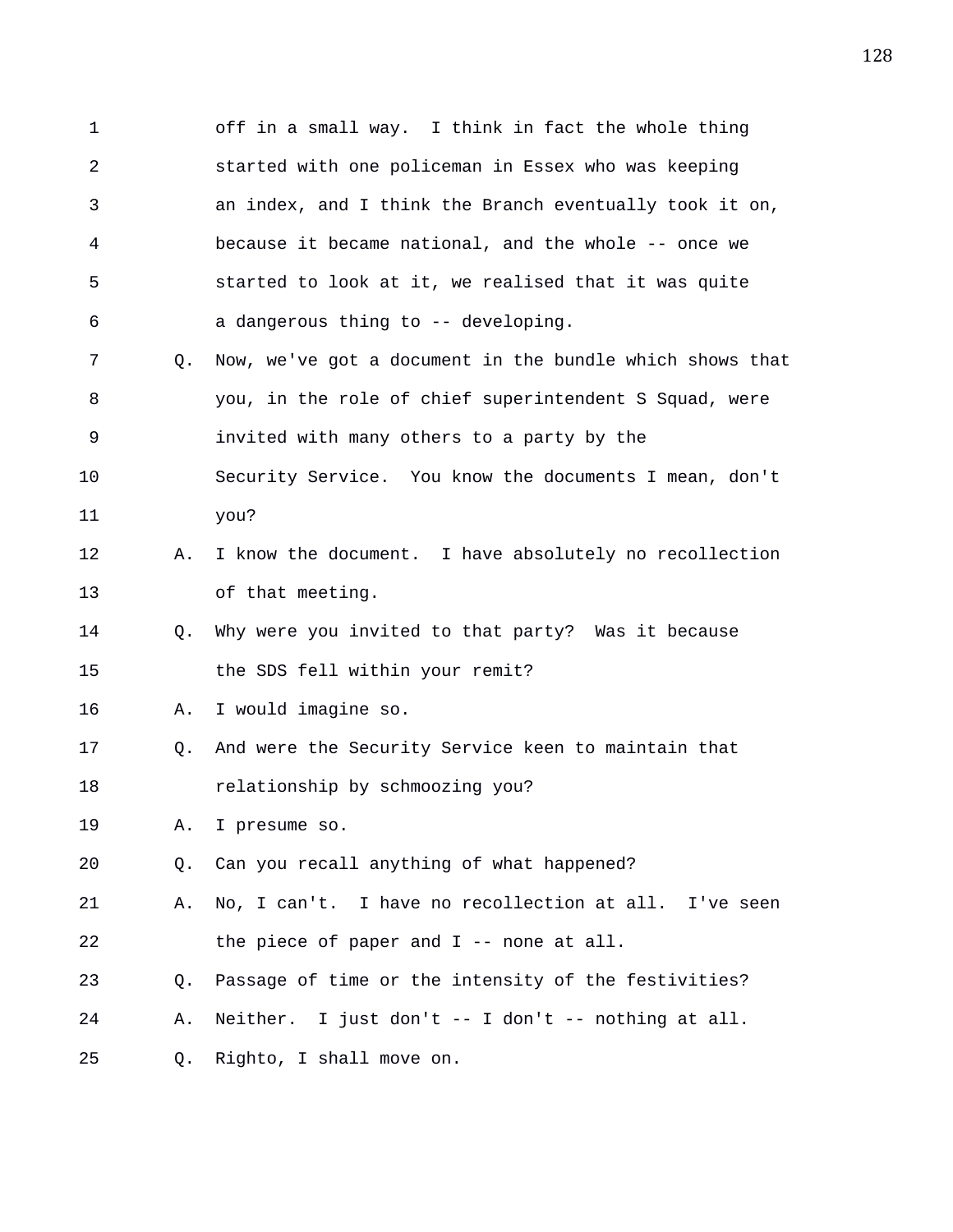| 1  |             | In your role, did you have any function liaising         |
|----|-------------|----------------------------------------------------------|
| 2  |             | with bodies outside the police other than the            |
| 3  |             | Security Service, for example the Home Office --         |
| 4  | Α.          | No.                                                      |
| 5  | Q.          | -- or Her Majesty's Inspectorate of Constabulary?        |
| 6  | Α.          | No.                                                      |
| 7  | Q.          | Annual reports. We won't go through the annual reports   |
| 8  |             | from this era in the detail that we looked at those from |
| 9  |             | the 1970s, but at this stage, the annual reports are     |
| 10 |             | crossing your desk on their way up --                    |
| 11 | Α.          | Yes.                                                     |
| 12 | $Q_{\star}$ | -- the chain of command, aren't they?                    |
| 13 | Α.          | Yes.                                                     |
| 14 | Q.          | You endorse each one of them in glowing terms --         |
| 15 | Α.          | Of course.                                               |
| 16 | O.          | -- don't you?                                            |
| 17 | Α.          | Yes.                                                     |
| 18 | Q.          | Vital component, firmly behind the SDS. You talk about   |
| 19 |             | the contribution to the public order sphere, about       |
| 20 |             | animal rights targeting being well advanced, about them  |
| 21 |             | having an excellent year and so forth.                   |
| 22 |             | What was the purpose of endorsing them in such           |
| 23 |             | glowing terms?                                           |
| 24 | Α.          | Because it was true.                                     |
| 25 | O.          | And did you understand that these reports were on their  |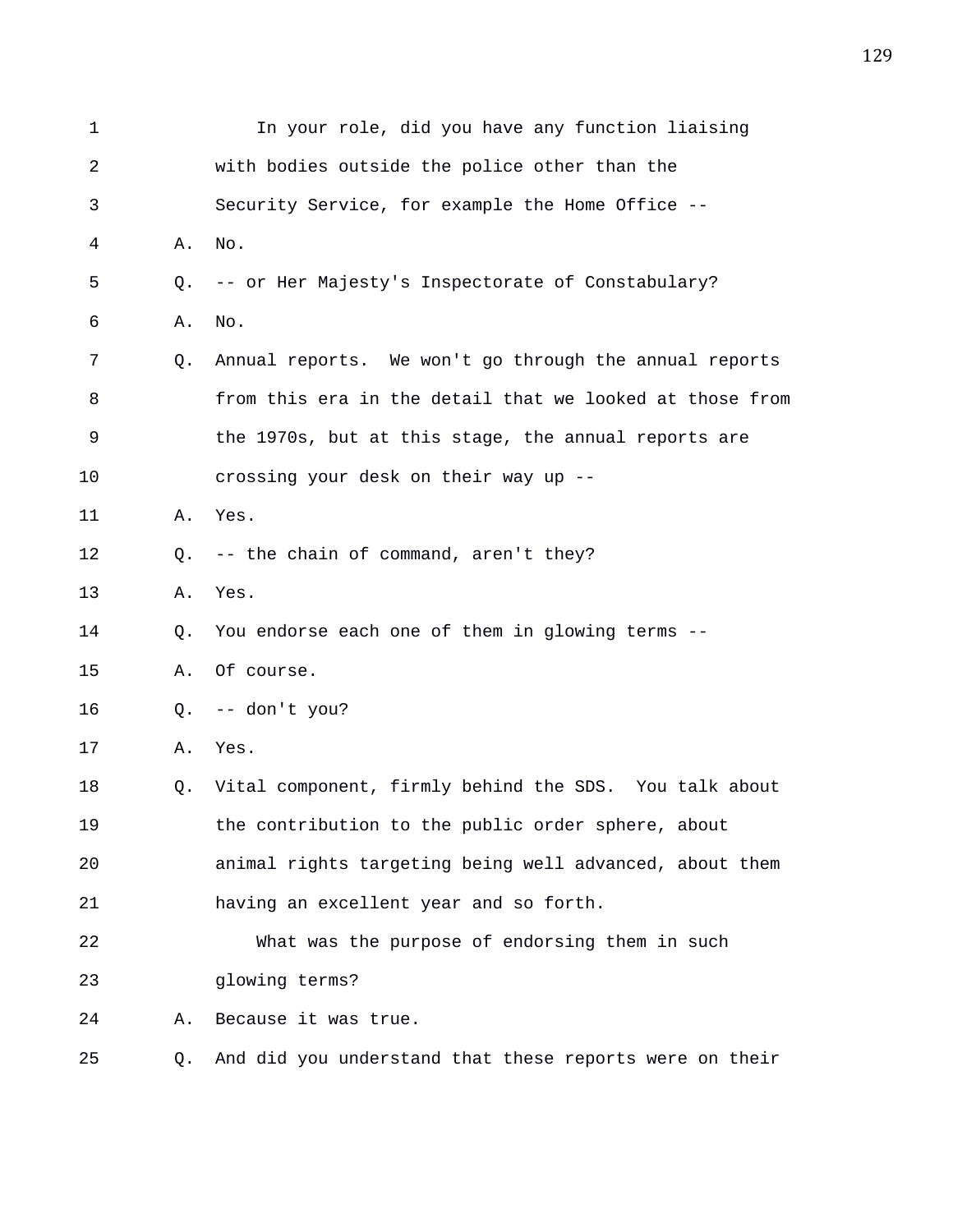1 way to the Home Office to secure continuing funding? 2 A. Certainly. 3 Q. And so would it be right to say you were fully convinced 4 of the ongoing utility of the SDS? 5 A. Yes, I was. 6 Q. Was your conviction in the utility of the SDS, 7 increasing, decreasing or the same as it was when you 8 had been in charge? 9 A. I would say the same. 10 Q. Now can I move to the second Commissioner's visit, that 11 of Sir Kenneth Newman in 1983. Were you involved in 12 preparations for that visit? 13 A. I don't -- I'm not sure. I've seen the piece of paper 14 where this is referred to. I think I met him at the SDS 15 office, which was not in Scotland Yard, but I think 16 I didn't go with him. I think I left that to 17 David Short, who was the chief inspector. 18 Q. Did you see the briefing paper? 19 A. No. 20 Q. And you've said that you explained the workings of 21 S Squad to the Commissioner. Presumably you wouldn't 22 have lost the opportunity to plug the SDS to him? 23 A. Of course. 24 Q. And what was Sir Kenneth Newman's attitude to the SDS? 25 A. I don't -- I don't recall his attitude. I think he was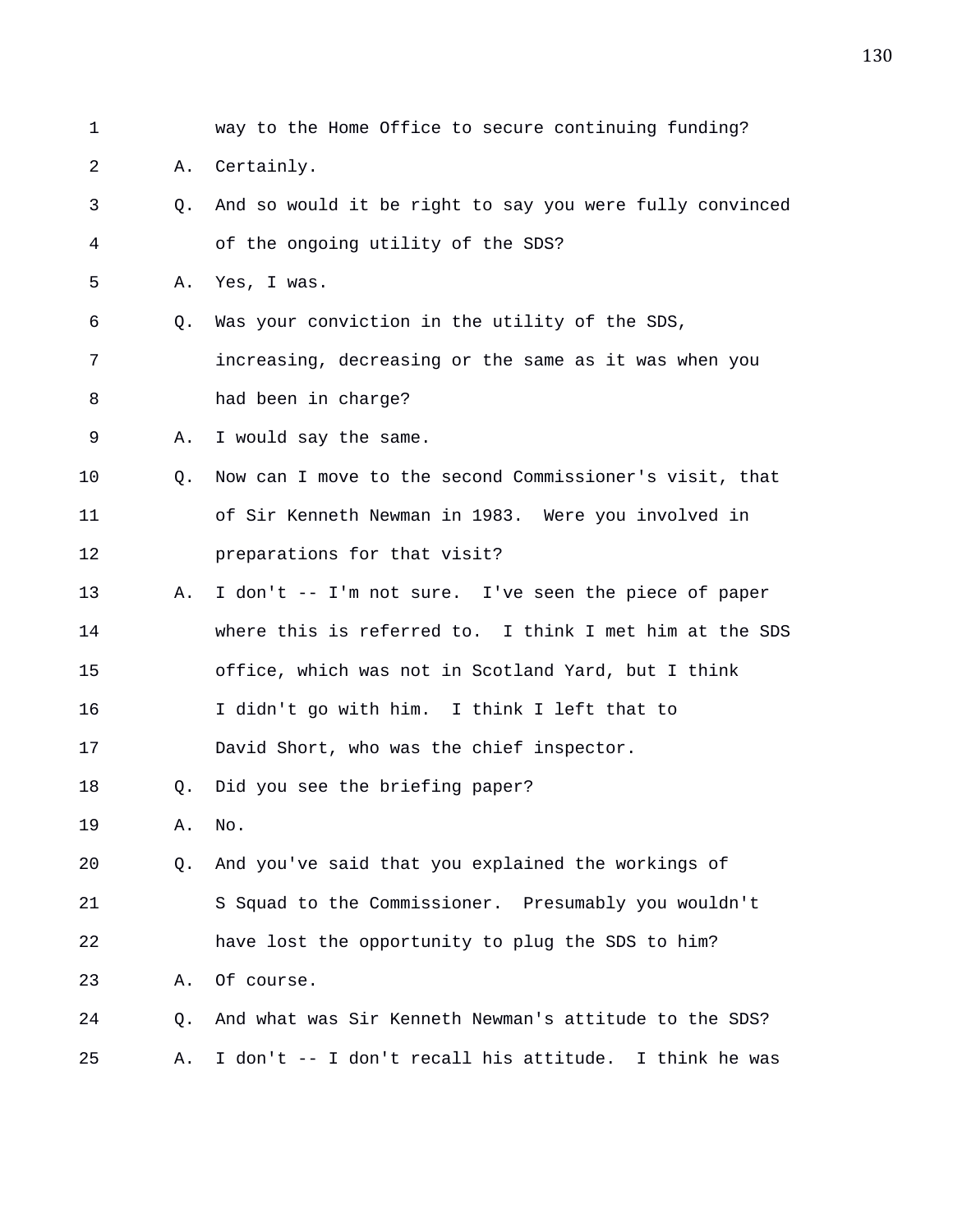- 
- 
- 1 **just** interested. 2 Q. Did he know anything of the arrests of officers? 3 A. I doubt it. 4 Q. Of the use of deceased children's identities? 5 A. I don't think so. 6 Q. Of sexual activity between undercover police officers 7 and members of the public? 8 A. No, I wouldn't think so. 9 Q. And of the conviction of some officers in their 10 undercover identities? 11 A. I don't think that was mentioned. 12 Q. Was it fair to say that the impression that was being 13 given was entirely positive one? 14 A. Of course. 15 MR BARR: Sir, would this be a good time to break? 16 THE CHAIRMAN: Certainly it would. So that we all have some 17 idea of how much there is to go, are you able to give 18 an estimate of your questions? 19 MR BARR: Yes. I'm doing quite well. I'm nearly finished. 20 THE CHAIRMAN: Yes, good. 21 MR BARR: I should imagine certainly less than half an hour. 22 THE CHAIRMAN: Yes. 23 The day is not actually anywhere near ended yet 24 because we have to have a pause while -- after Mr Barr 25 has finished his own questions --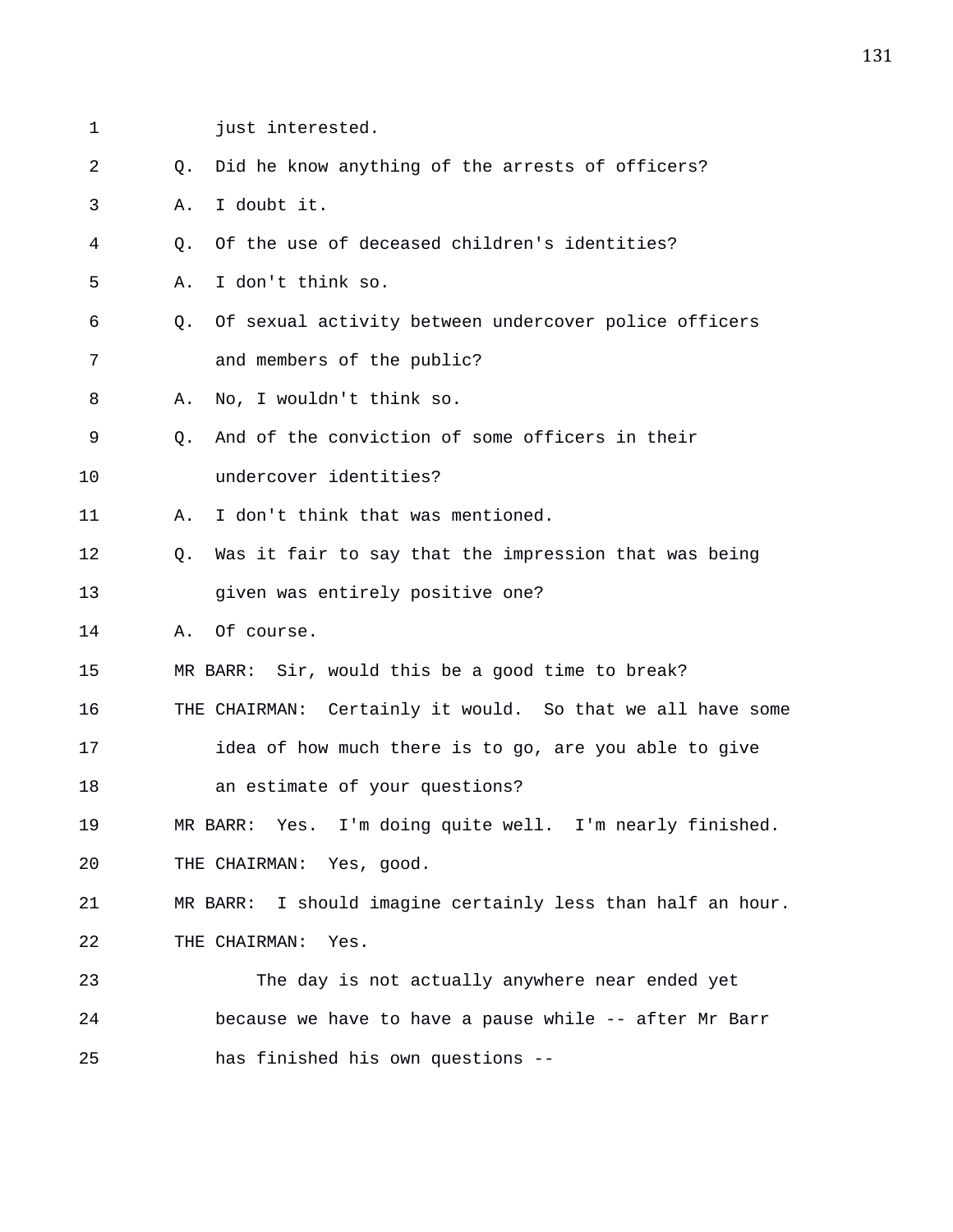1 A. I understand, sir.

| 2  |    | THE CHAIRMAN: -- we have to have a pause while others may  |
|----|----|------------------------------------------------------------|
| 3  |    | raise topics with him that they wish him to raise with     |
| 4  |    | you, and my guess, if you want it, is that we will all     |
| 5  |    | still be here at 5.00, but not much beyond.                |
| 6  | Α. | Thank you, sir.                                            |
| 7  |    | $(3.18 \text{ pm})$                                        |
| 8  |    | (A short break)                                            |
| 9  |    | $(3.38 \text{ pm})$                                        |
| 10 |    | MR BARR: Thank you, sir.                                   |
| 11 |    | Mr Craft, I'm just going to interject a question           |
| 12 |    | that goes back to your time as head of the SDS. We know    |
| 13 |    | that the SDS infiltrated the Workers' Revolutionary        |
| 14 |    | Party --                                                   |
| 15 | Α. | Yes.                                                       |
| 16 | Q. | -- and two officers were involved in doing that.<br>It was |
| 17 |    | on your watch that the infiltration of the Workers'        |
| 18 |    | Revolutionary Party came to an end and no further          |
| 19 |    | officer was deployed into that group.                      |
| 20 |    | Can you recall why it was that it was decided that         |
| 21 |    | it was no longer necessary to do that?                     |
| 22 | Α. | I can't recall that specifically, but I assume it was on   |
| 23 |    | the basis that we couldn't justify covering it because     |
| 24 |    | it wasn't a public order problem.                          |
| 25 | Q. | Now, I'm conscious we don't have the cipher key to cover   |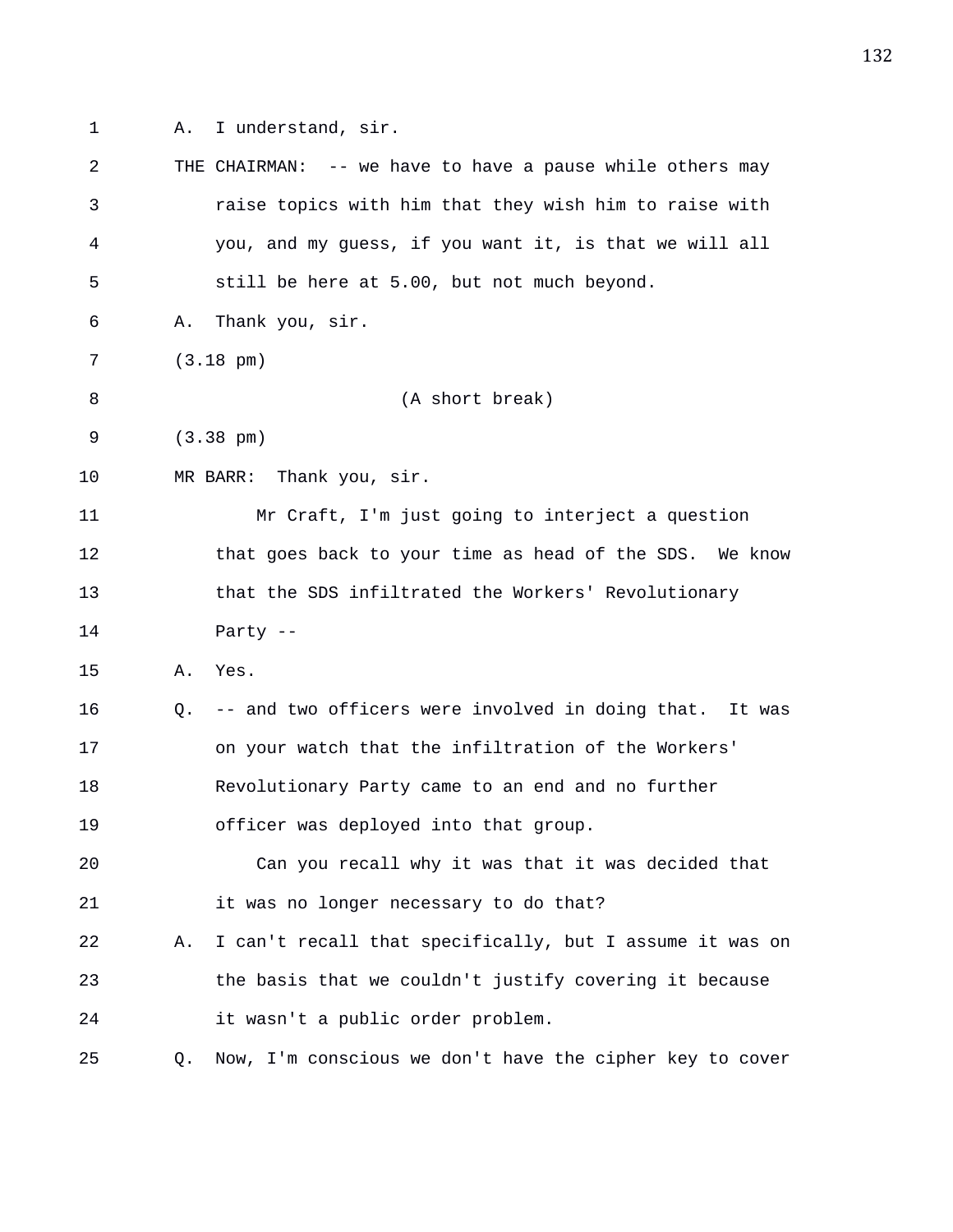1 this officer, and if there comes a point in time when 2 it's not fair to you because you don't know who it is 3 we're talking about, say so and we'll deal with this 4 line of questioning after the break. 5 Can we call up, please, the document at tab 37, 6 which is  ${MPS/526785/1}$ , and if we -- we see there at 7 page 2 {MPS/526785/2}, that this is January 1984. 8 You're signing it off as chief superintendent. You're 9 sending this to Commander Ops: 10 "This arrest of an SDS field officer will have done 11 no harm to his standing amongst his 'comrades'." 12 And then if we go to page {MPS/526785/3} to see what 13 that was about, it says: 14 "On Friday 13th January, 1984, Detective Constable 15 HN12, a Special Demonstration Squad Officer working 16 under the assumed name of Michael Hartley within the 17 Revolutionary Communist Group ... was arrested by police 18 from Highbury Vale Police Station for illegal bill 19 posting. 20 "The circumstances were that DC HN12 and [Privacy] 21 unemployed of [Privacy] an RCG 'comrade', had been 22 directed by committee members of the RCG 'front' 23 organisation Irish Solidarity Movement, to affix posters

24 on appropriate premises on Holloway Road N19 (a normal

25 activity for a group of this nature) advertising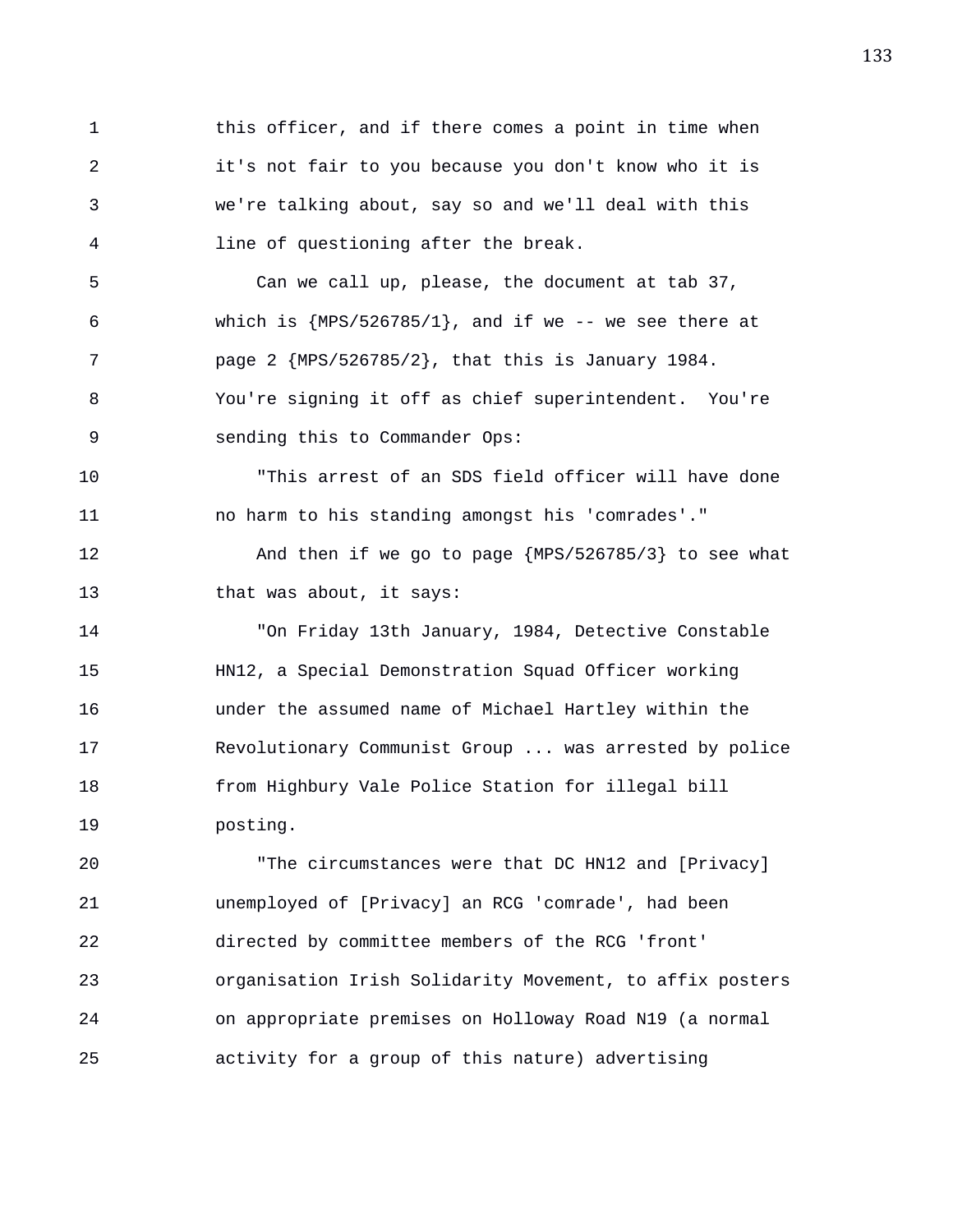1 a forthcoming 'Week of Action' concerning informers in 2 Ireland. At 8.30 pm that evening PC 5a and PC 5b, on 3 patrol in a marked police vehicle, apprehended both 4 individuals in the act offing posters to a hoarding in 5 Holloway Road ... DC HN12 and [Privacy] were arrested, 6 taken to Highbury Vale Police Station and charged with 7 'that you did on Friday 13th January, 1984, afix 8 a posting bill at Holloway Road N19, without the consent 9 of the owner - contrary to Section 54(10) 10 Metropolitan Police Act, 1839." 11 What I would like know, first of all, is that 12 sufficient to remind you of the incident so that we can 13 continue or would you like to wait until we can tell you 14 who the officer was? 15 A. I don't need to know who the officer was. I don't -- 16 I just don't remember the case at all. 17 Q. And was there any -- it may not be worth me asking you 18 any questions, but what I'd like to ask you: was there 19 any consideration of the fairness of the prosecution of 20 HN12's co-accused? Can you help us with that at all? 21 A. No, I can't. I don't remember the case, I'm sorry. 22 Q. Can I move now to some of the officers who were serving 23 at the time, and I am going to have to, I think, put 24 HN12 back until we can tell you who he is. 25 Do you know who I mean by HN67?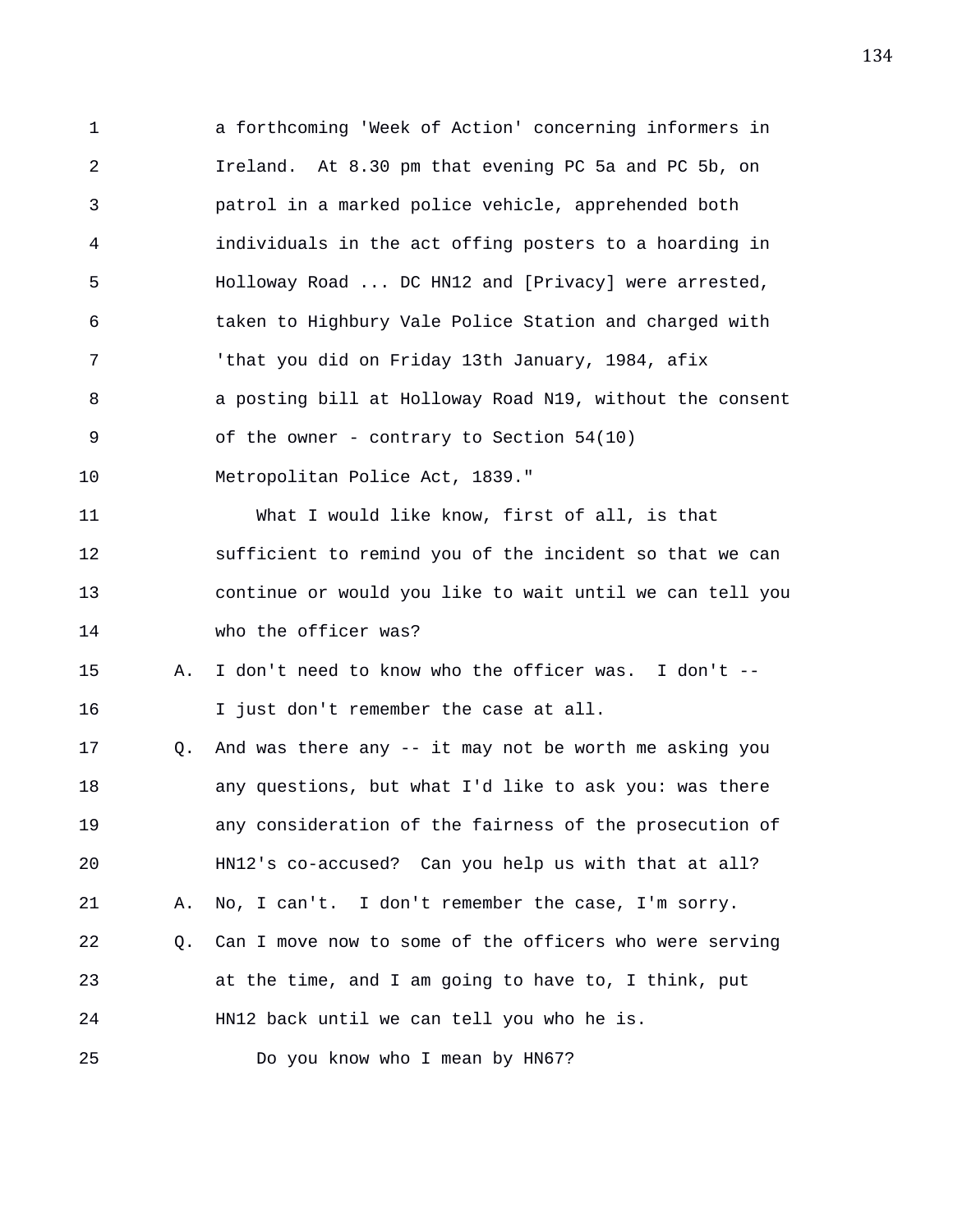1 (Pause)

| 2  | Α.        | No, he's not on my pack, I'm afraid.                    |
|----|-----------|---------------------------------------------------------|
| 3  | Q.        | HN11 is a man who we can tell you was Mike Chitty. Can  |
| 4  |           | you remember Mike Chitty?                               |
| 5  | Α.        | Vaguely, yes.                                           |
| 6  | Q.        | What can you tell us of Mr Chitty's character?          |
| 7  | Α.        | Nothing. The only connection I have, I think, is the    |
| 8  |           | organisation he was covering. I think that's about all  |
| 9  |           | I can remember.                                         |
| 10 | О.        | Can you recall HN106?                                   |
| 11 | Α.        | Just. Again, knowing very little, I'm afraid.           |
| 12 | $\circ$ . | We understand that there was a concern that he was      |
| 13 |           | becoming known as a certain woman's boyfriend. Was that |
| 14 |           | ever discussed with you?                                |
| 15 | Α.        | No.                                                     |
| 16 | Q.        | And we also understand that there was some management   |
| 17 |           | concern within the SDS that he might have been sleeping |
| 18 |           | with another woman. Was that ever raised with you?      |
| 19 | Α.        | No, it was not.                                         |
| 20 | Q.        | HN126.                                                  |
| 21 |           | (Pause)                                                 |
| 22 | Α.        | Yes, I remember him --                                  |
| 23 | Q.        | Did you --                                              |
| 24 | Α.        | -- as a person, not so much on the squad.               |

25 Q. Did you ever hear anything to the effect that he'd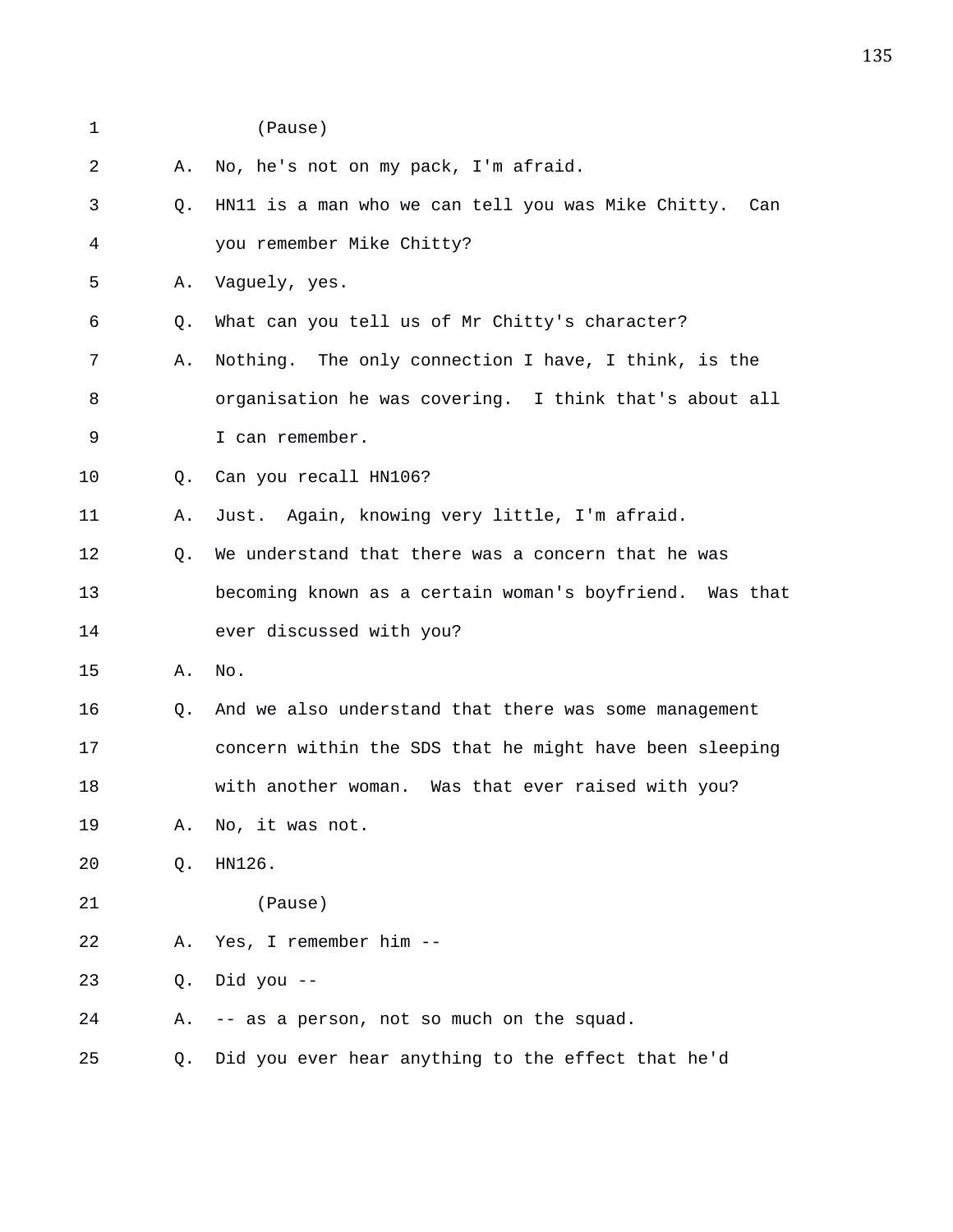| $\mathbf 1$ |           | been -- that he had become close to a female activist -- |
|-------------|-----------|----------------------------------------------------------|
| 2           | Α.        | No.                                                      |
| 3           | Q.        | -- or that something sexual might be going on?           |
| 4           | Α.        | No.                                                      |
| 5           | 0.        | Can you help us with HN155?                              |
| 6           |           | (Pause)                                                  |
| 7           | Α.        | Yes.                                                     |
| 8           | Q.        | What can you tell us about his character in relation to  |
| 9           |           | women?                                                   |
| 10          | Α.        | Nothing in relation to women at all.                     |
| 11          | Q.        | I think that's all I'm --                                |
| 12          | Α.        | Okay.                                                    |
| 13          | $\circ$ . | -- interested in at this stage.                          |
| 14          |           | Can I move to assumption of positions of                 |
| 15          |           | responsibility whilst you were chief superintendent.     |
| 16          |           | There were some officers in the SDS who got into         |
| 17          |           | significant positions with the Socialist Workers Party.  |
| 18          |           | In particular, HN155 got into the headquarters of the    |
| 19          |           | Socialist Workers Party.                                 |
| 20          | Α.        | Yes.                                                     |
| 21          | Q.        | Did you know that?                                       |
| 22          | Α.        | I don't recall that now.                                 |
| 23          | Q.        | He was able, from that position, to provide membership   |
| 24          |           | lists and so forth, lots of information about the inner  |
| 25          |           | workings of the SWP. Does that jog your memory?          |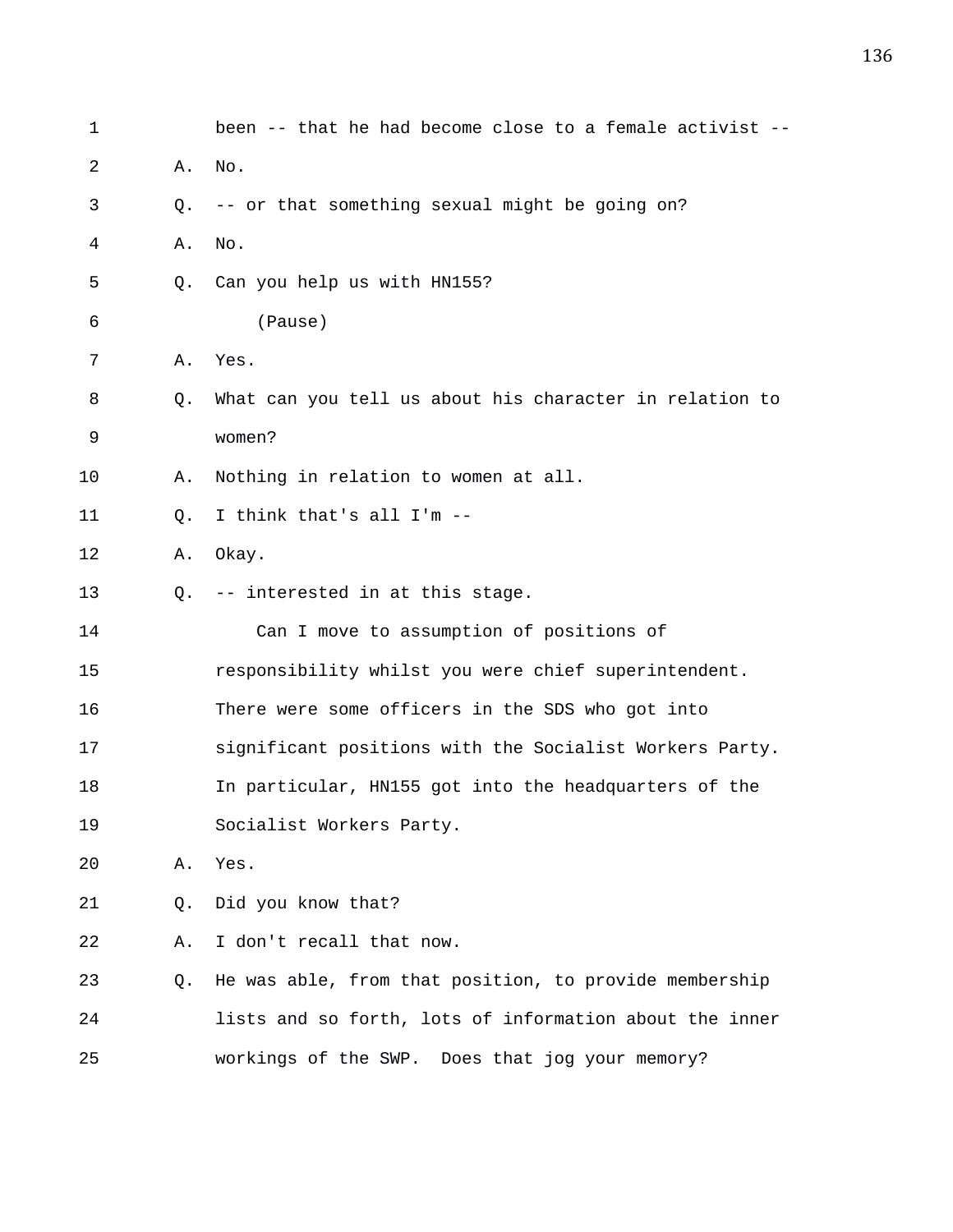| 1  | Α. | It doesn't, actually. I -- my recollection is that he     |
|----|----|-----------------------------------------------------------|
| 2  |    | was not the prime source at senior level with SWP.        |
| 3  | 0. | Are you able to comment upon what you would have thought  |
| 4  |    | if you had known that there was a member of the SDS       |
| 5  |    | within the SWP's headquarters either taking or copying    |
| 6  |    | its documents?                                            |
| 7  | Α. | I would have thought -- I would have thought it was of    |
| 8  |    | great value to the Security Service.                      |
| 9  | Q. | Would you have considered it proper or improper?          |
| 10 | Α. | Proper.                                                   |
| 11 | Q. | Would you have considered at all the propriety of taking  |
| 12 |    | confidential information as a police officer by           |
| 13 |    | deception?                                                |
| 14 | Α. | No.                                                       |
| 15 | Q. | Was the officer you were thinking about HN80 --           |
| 16 | Α. | Yes, yes.                                                 |
| 17 | Q. | -- who also became quite prominent within the SWP?<br>How |
| 18 |    | aware were you of his prominence?                         |
| 19 | Α. | In detail, at the time, I wasn't. I've learned more       |
| 20 |    | since, but I gather he was pretty prominent. I think      |
| 21 |    | he -- he was a main source of intelligence.               |
| 22 | Q. | And was the institutional view at the time that that was  |
| 23 |    | a jolly good thing?                                       |
| 24 | Α. | Yes.                                                      |
| 25 | Q. | With hindsight, do you still adhere to that view?         |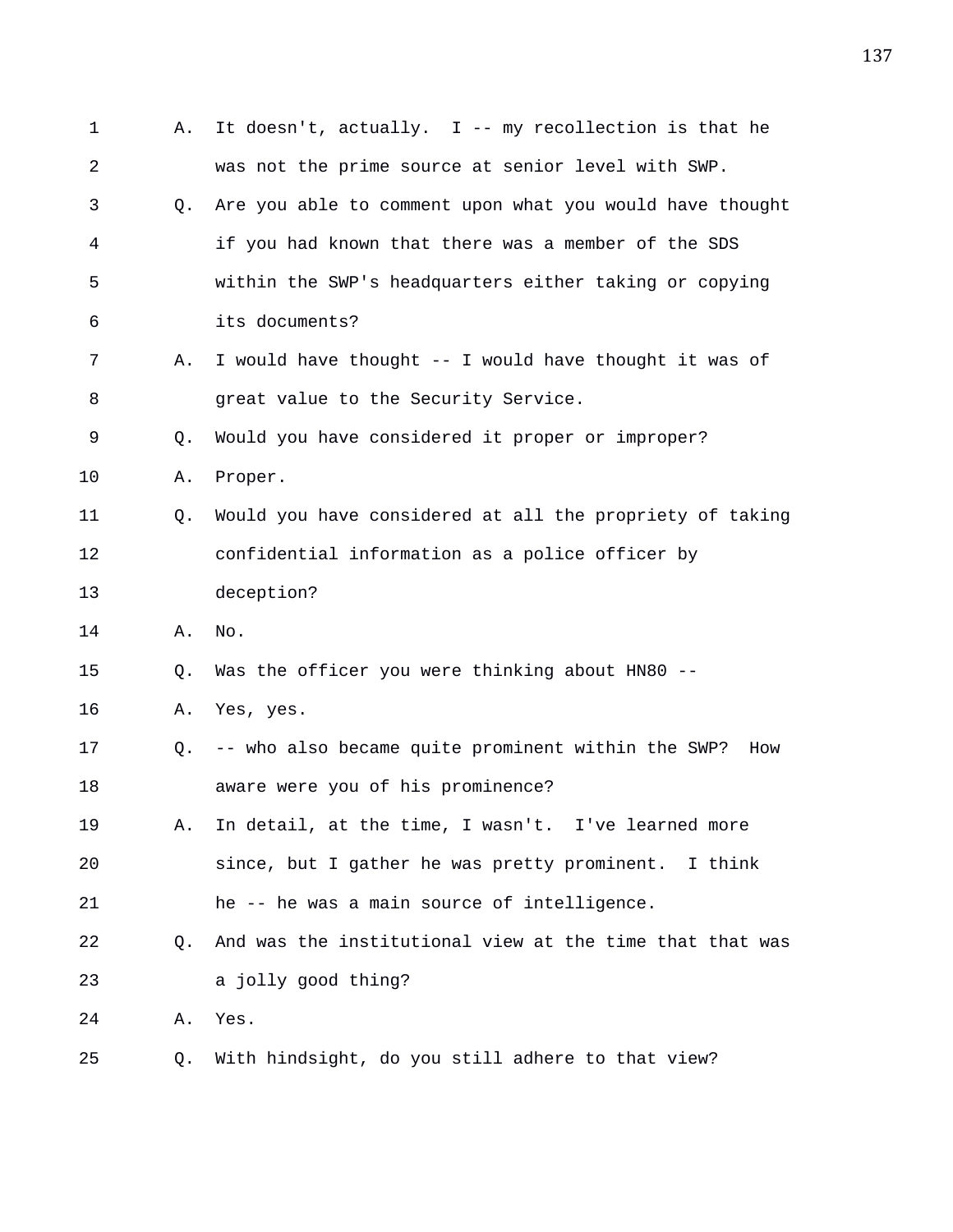1 A. I think it's tricky in terms of how much influence he 2 had. I don't think they were involved in anything 3 illegal, but I think somebody that close in could have 4 found himself in a difficult situation. 5 Q. I want to ask you now a little bit about vetting. We 6 touched upon this earlier, but if we could have up, 7 please {MPS/727595/27}. 8 Now, this should be the 1979 Special Branch annual 9 report, and it contains some statistics about vetting, 10 and it talks about: 11 "Enquiries on individuals and organisations ..." 12 Thank you very much. Could we have the top of 13 the page first, please. 14 Some general statistics on enquiries on individuals 15 and reports in the thousands. 16 Then "Vetting": 17 "Vetting enquiries for Box 500: 2846." 18 Can you help us with what vetting enquiries for 19 Box 500 would be? 20 A. Not from the SDS point of view. I have a vague 21 recollection of being given a vetting enquiry when I was 22 probably a detective constable, or maybe a sergeant on 23 C Squad, trying to discover about an individual -- what 24 was on the background of an individual. I can't tell 25 you more than that. I don't really know what it was.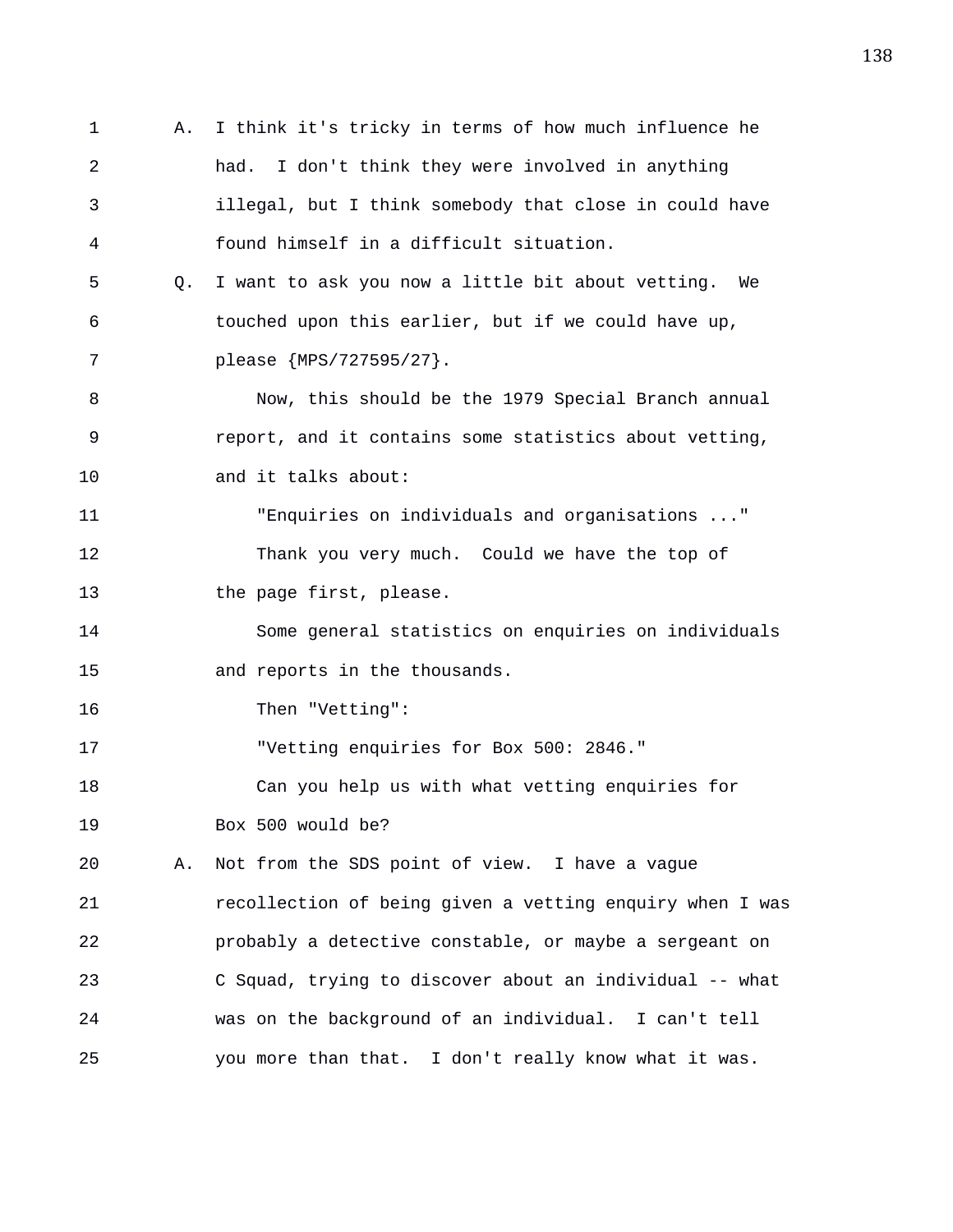1 I just remember there were things like vetting 2 enquiries. 3 Q. Would it be right to say that when vetting enquiries 4 came in, one of the places an officer might look would 5 be registry files? 6 A. Oh, yes. 7 Q. And therefore it would follow, would it, that some of 8 the information which might be used would include that 9 that had been gathered by the SDS? 10 A. Yes. 11 0. Thank you. 12 We will find you the names of the officers I want to 13 ask you about during the 20-minute break, so that those 14 can be put to you, but other than that, that's it from 15 me for the moment. 16 A. Okay, sir. 17 MR BARR: Thank you. 18 THE CHAIRMAN: We will now have a 20-minute break so that 19 any topics that anyone wishes Mr Barr to raise can be 20 put to him and he can decide whether or not to raise 21 them with you. 22 A. Thank you, sir. 23 THE CHAIRMAN: And then, at the end, if there is any 24 re-examination, that will bring your evidence to 25 a conclusion.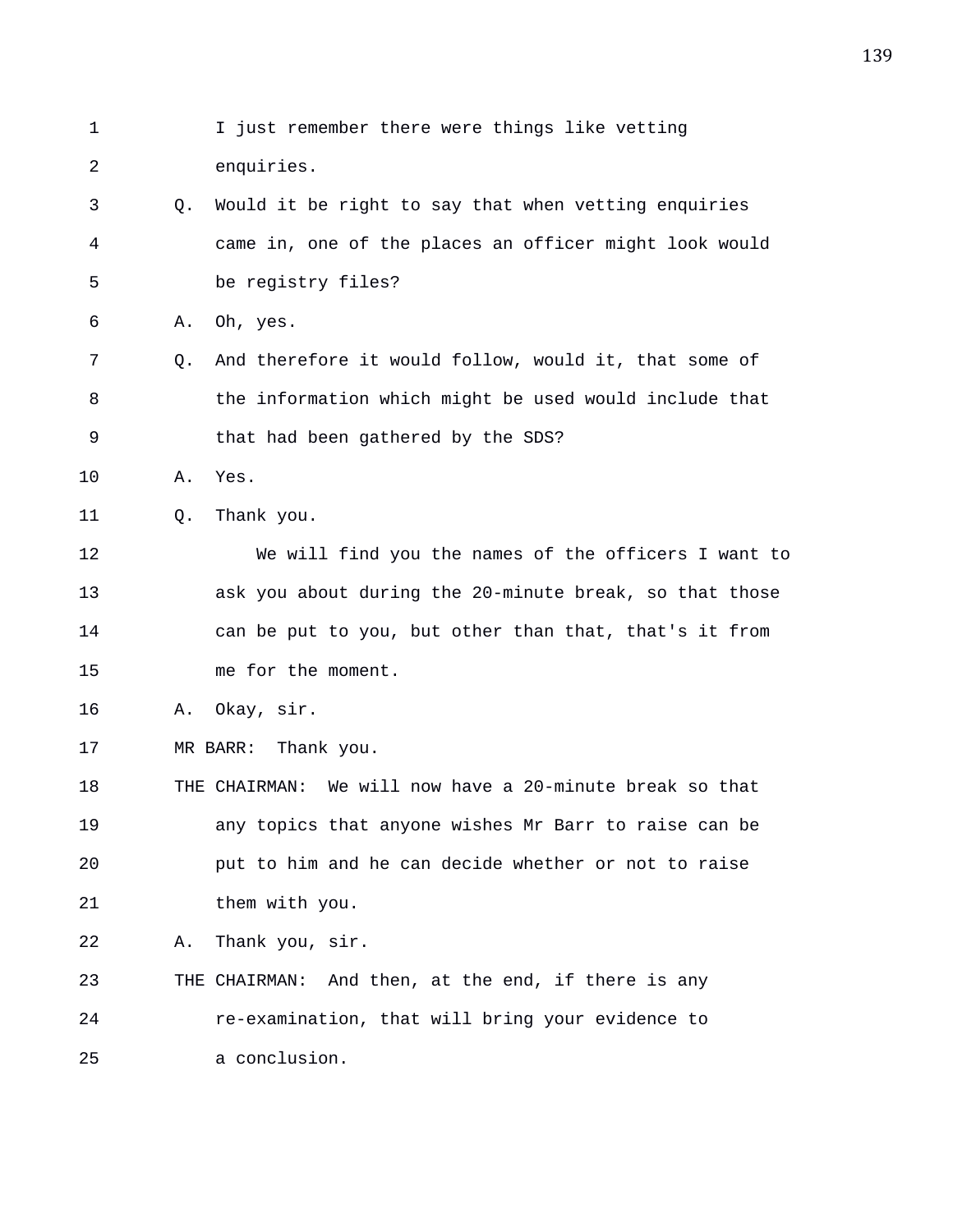1 A. Good. 2 THE CHAIRMAN: I may have been unduly pessimistic, we'll 3 see. 4 (3.52 pm) 5 (A short break) 6 (4.27 pm) 7 THE CHAIRMAN: Mr Barr. 8 MR BARR: Thank you, sir. There are a number of further 9 matters to ask Mr Craft about. 10 Mr Craft, can we start, first of all, with 11 a document which is at {UCPI/27515/1}. Now, this is 12 **a** note made by the Security Service of a visit that they 13 made to the SDS in July 1982, and it appears that HN68 14 was the detective inspector speaking on behalf of 15 the SDS at the time, but it obviously falls within 16 the time when you were the chief superintendent. 17 It's paragraph 5 that I'm interested in. It says: 18 "Despite his misdemeanours, Cooper has not been 19 withdrawn as an SDS source." 20 Now, "Cooper" is the cover name for HN155: 21 "He claimed that he was acting on the advice of his 22 solicitors in not making maintenance payments. HN68 is 23 still very worried by the case because Cooper's position 24 in the Right to Work Movement gives him regular access 25 to Ernie Roberts MP and meetings at the House of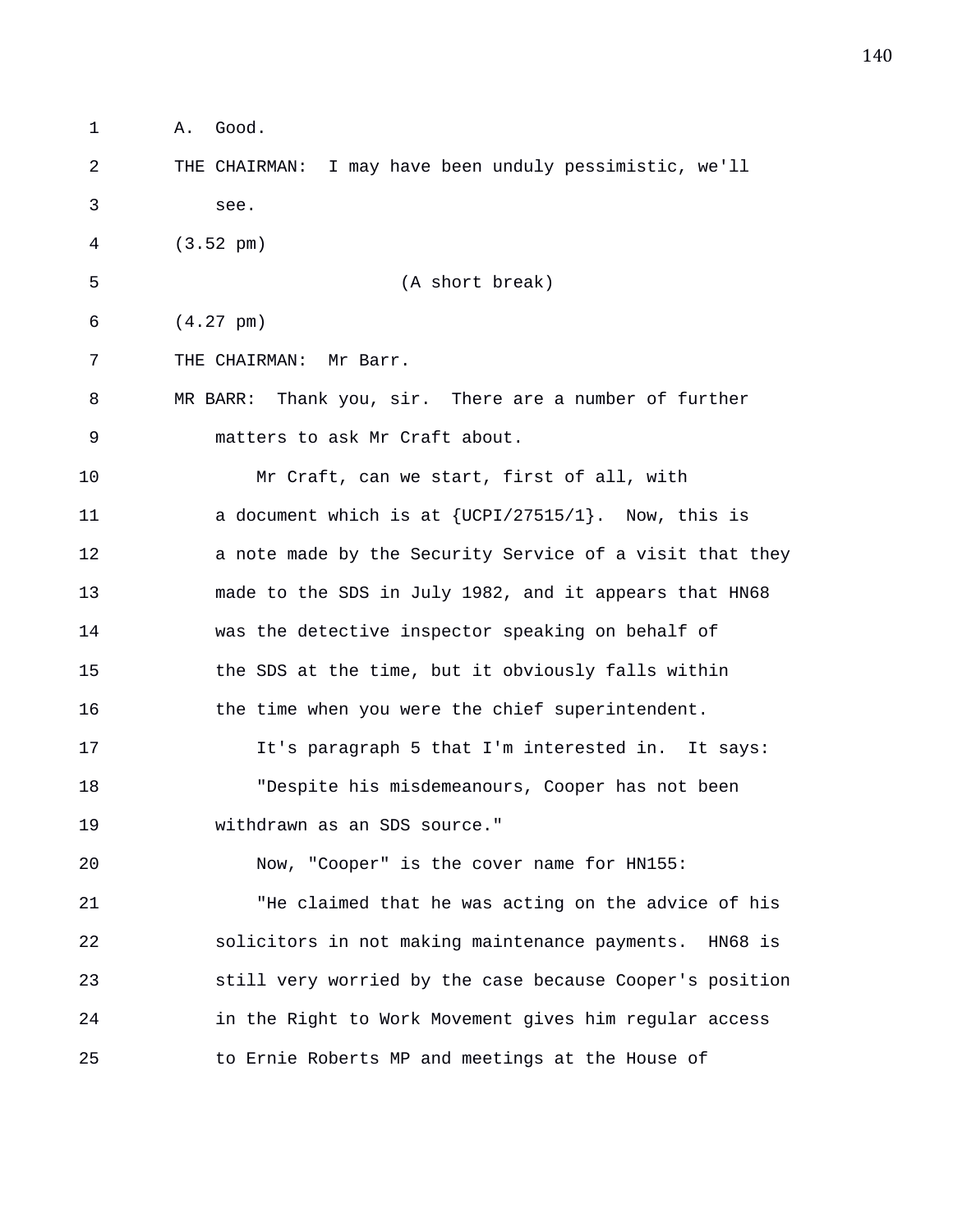1 Commons."

| 2  |    | First of all, Mr Craft, were you aware that one of       |
|----|----|----------------------------------------------------------|
| 3  |    | the SDS's officers had regular access to a Member of     |
| 4  |    | Parliament and meetings at the House of Commons?         |
| 5  | Α. | No, I did not.                                           |
| 6  | О. | It appears that one reading of this document is there    |
| 7  |    | was considerable concern that if, as a result of HN155's |
| 8  |    | marital difficulties, anything was to come out about     |
| 9  |    | the fact that Mr Roberts' meetings had been infiltrated  |
| 10 |    | by an undercover officer would be embarrassing. Do you   |
| 11 |    | recall any concerns arising from HN155's divorce         |
| 12 |    | proceedings?                                             |
| 13 | Α. | No, I don't.                                             |
| 14 | Q. | Would it have been a concern to you if you had known     |
| 15 |    | that an SDS undercover officer had regular access to     |
| 16 |    | an MP and meetings at the House of Commons?              |
| 17 | Α. | Yes, I think I would have been concerned.                |
| 18 | Q. | And what would your concern have been?                   |
| 19 | Α. | Becoming too close with politics, and that is legitimate |
| 20 |    | politics.                                                |
| 21 | Q. | Can I ask you now about something completely different.  |
| 22 |    | You have given us evidence about the character of HN300  |
| 23 |    | and HN297, Richard Clark, or said you didn't know much   |
| 24 |    | about them in circumstances where a number of other      |
| 25 |    | witnesses have described them in terms which might cast  |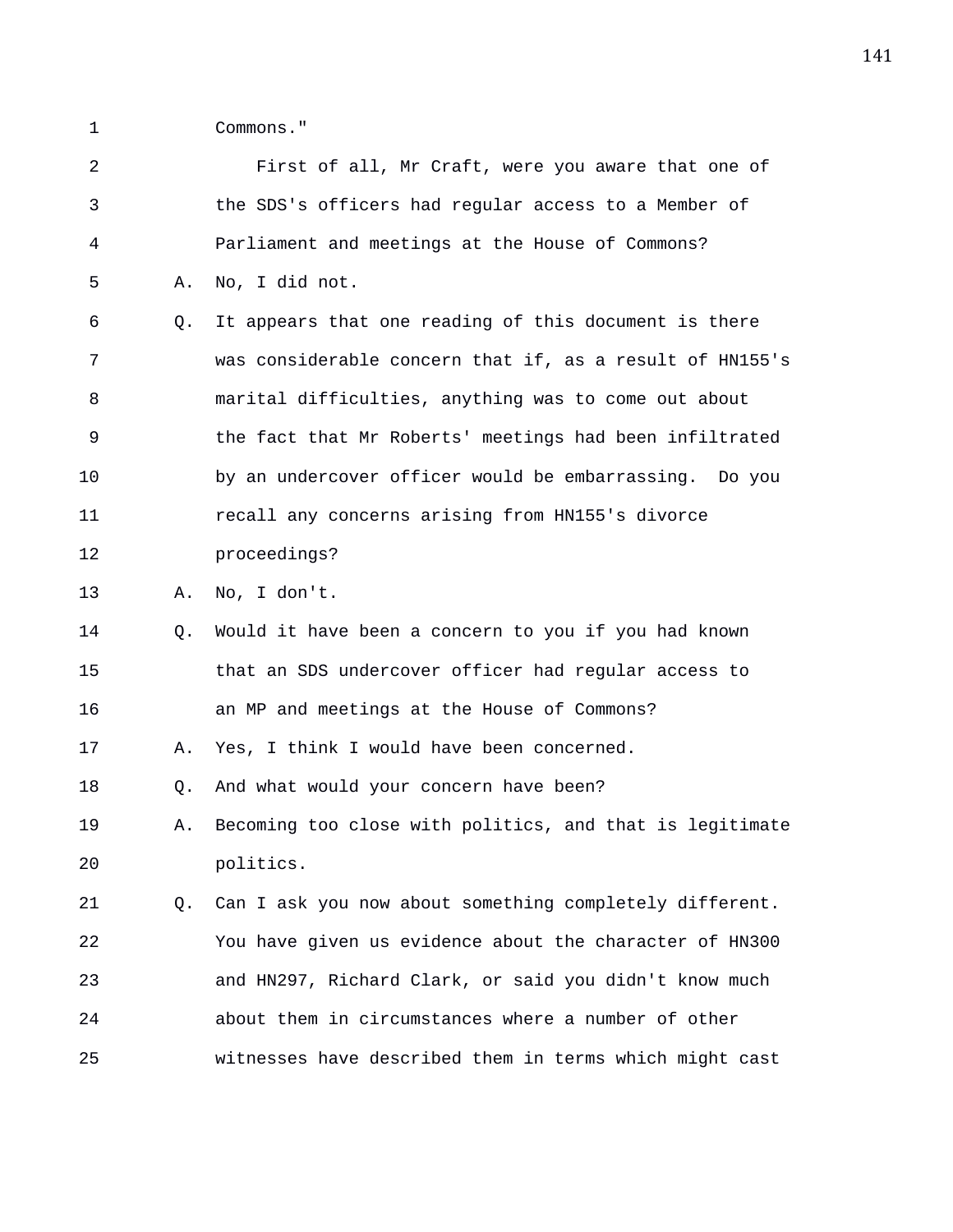1 doubt upon how safe they were to be left as undercover 2 officers with members of the opposite sex. 3 Can you help us with any explanation for that 4 difference in take about their characters? 5 A. Yes, I can. I suspect that the behaviour they are 6 reported to have been up to was such that they did not 7 want senior officers to be -- become aware because of

8 the effect it would have had upon their career, and 9 that's why I'm sure that neither my deputy nor I would 10 have known about it.

11 The other factor I would say that -- as far as 12 Richard Clark is concerned, that I'm becoming aware as 13 this Inquiry proceeds that what I knew of Mr Clark is 14 rather different from the fact and I'm now -- I think, 15 perhaps, that I should have been aware. On the other 16 hand, people who are good at putting up a front can 17 sometimes confuse one, and I'll leave it at that, 18 I think. I'm not happy about Mr Clark at all. 19 Q. Now, you accepted in evidence that there was, with the 20 benefit of hindsight, a risk that officers might engage 21 in sexual activity with members of the public 22 undercover. Why was that a risk that you only 23 appreciated with hindsight? 24 A. I have to say, I think I was being naive at the time.

25 We know a lot more now. We learn as we go along, and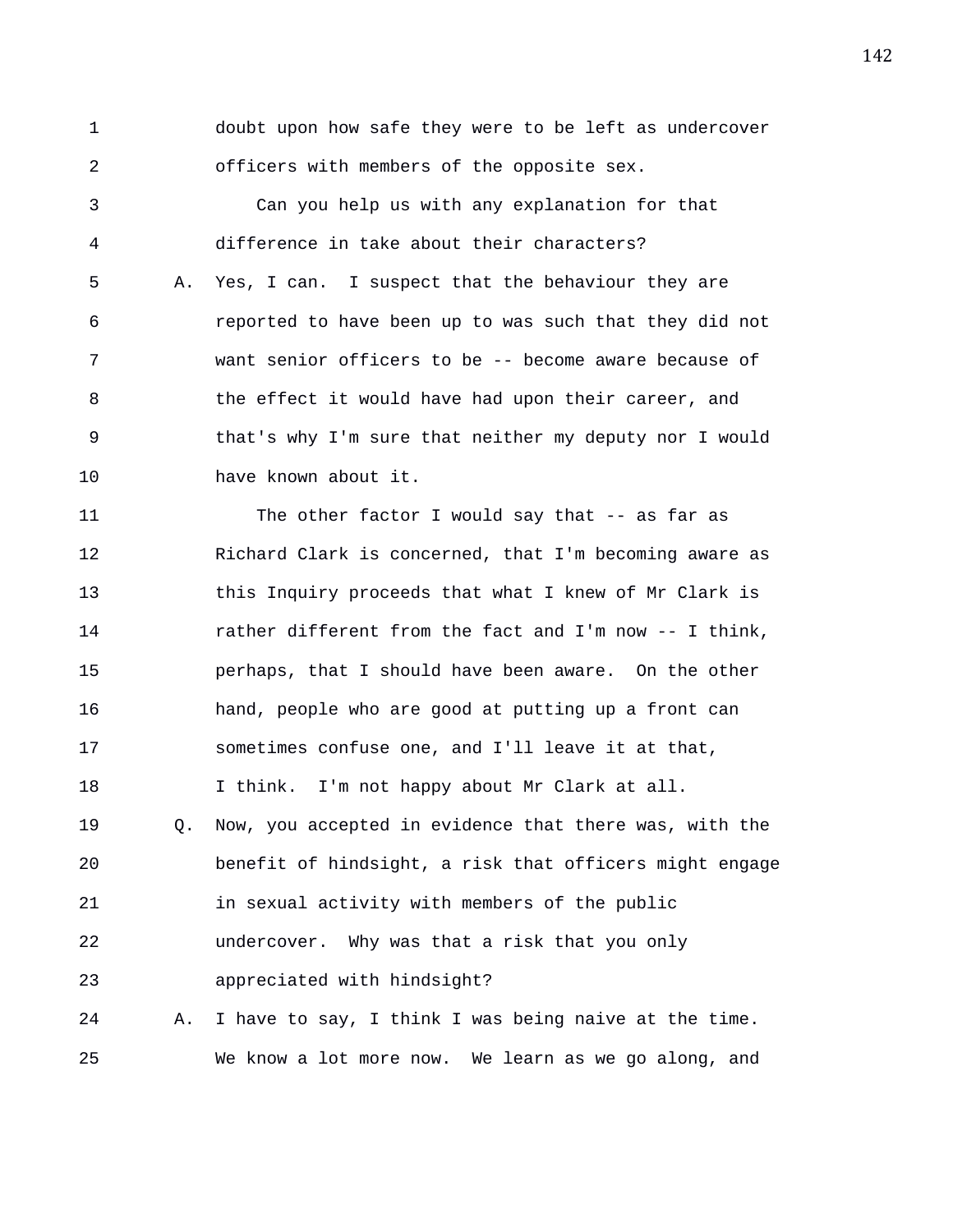1 that is a factor which would have to be considered in 2 the future.

| 3  | Q. | You raised, perhaps rhetorically, at one stage "how does |
|----|----|----------------------------------------------------------|
| 4  |    | one prevent it", meaning that sort of activity. What     |
| 5  |    | are your thoughts on "how does one prevent it"?          |
| 6  | Α. | I don't know. All I can say is that perhaps one -- it    |
| 7  |    | needs to be emphasised regularly with the -- before it   |
| 8  |    | starts and also regularly while the operation is         |
| 9  |    | continuing, because I don't think there is any way of    |
| 10 |    | preventing it because these things happen, but it -- it  |
| 11 |    | is a problem.                                            |
| 12 | Q. | Did you ever take the view that "these things happen"    |
| 13 |    | whilst you were leading the SDS?                         |
| 14 | Α. | No, I did not.                                           |
| 15 | Q. | Can I ask you now a specific question about HN354,       |
| 16 |    | Vince Harvey. His evidence was that he came to you to    |
| 17 |    | raise a problem that a female member of the group he was |
| 18 |    | infiltrating, the SWP, was taking an interest,           |
| 19 |    | an amorous interest, in him. Can you recall that?        |
| 20 | Α. | No, I'm sorry, I can't.                                  |
| 21 | Q. | Did that happen?                                         |
| 22 | Α. | Well, I don't recall it at all.                          |
| 23 | Q. | If it had happened, do you think you would have recalled |
| 24 |    | it?                                                      |
| 25 | Α. | Oh, yes, I think so.                                     |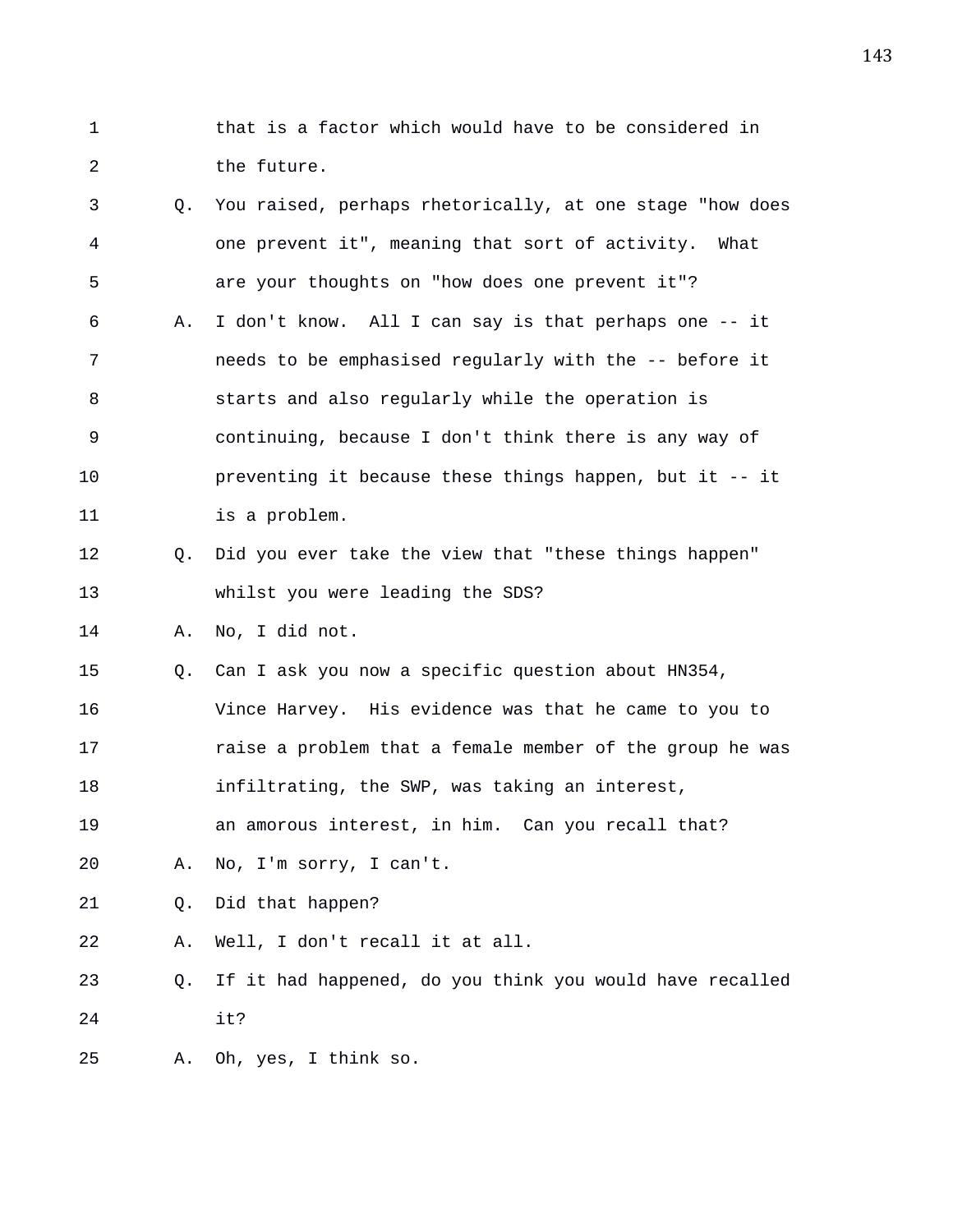| 1  | Q.          | A term which we've heard activists referred to as by the |
|----|-------------|----------------------------------------------------------|
| 2  |             | SDS is "wearies". Were you familiar with that term?      |
| 3  | Α.          | No, not at all.                                          |
| 4  | Q.          | Have you heard about it since?                           |
| 5  | Α.          | No.                                                      |
| 6  | O.          | Have you heard it used elsewhere?                        |
| 7  | Α.          | I don't even know what it means.                         |
| 8  | Q.          | It's used to mean an activist.                           |
| 9  | Α.          | No.                                                      |
| 10 | Q.          | When you were the chief superintendent of S Squad, did   |
| 11 |             | you come across Bob Lambert?                             |
| 12 | Α.          | No.                                                      |
| 13 | $Q_{\star}$ | Did you meet Bob Lambert at reunions?                    |
| 14 | Α.          | I don't think so. I don't -- I wouldn't recognise the    |
| 15 |             | man.                                                     |
| 16 | Q.          | What was your reaction when it emerged that Bob Lambert  |
| 17 |             | had fathered a child whilst undercover?                  |
| 18 | Α.          | Shock, I think is the best way to put it.                |
| 19 | Q.          | Anything more?                                           |
| 20 | Α.          | One wonders how he had the time to be involved to<br>No. |
| 21 |             | that extent with somebody, unless of course it was       |
| 22 |             | a one-off, but I --                                      |
| 23 | Q.          | It wasn't.                                               |
| 24 | Α.          | Hm?                                                      |
| 25 | Q.          | It wasn't.                                               |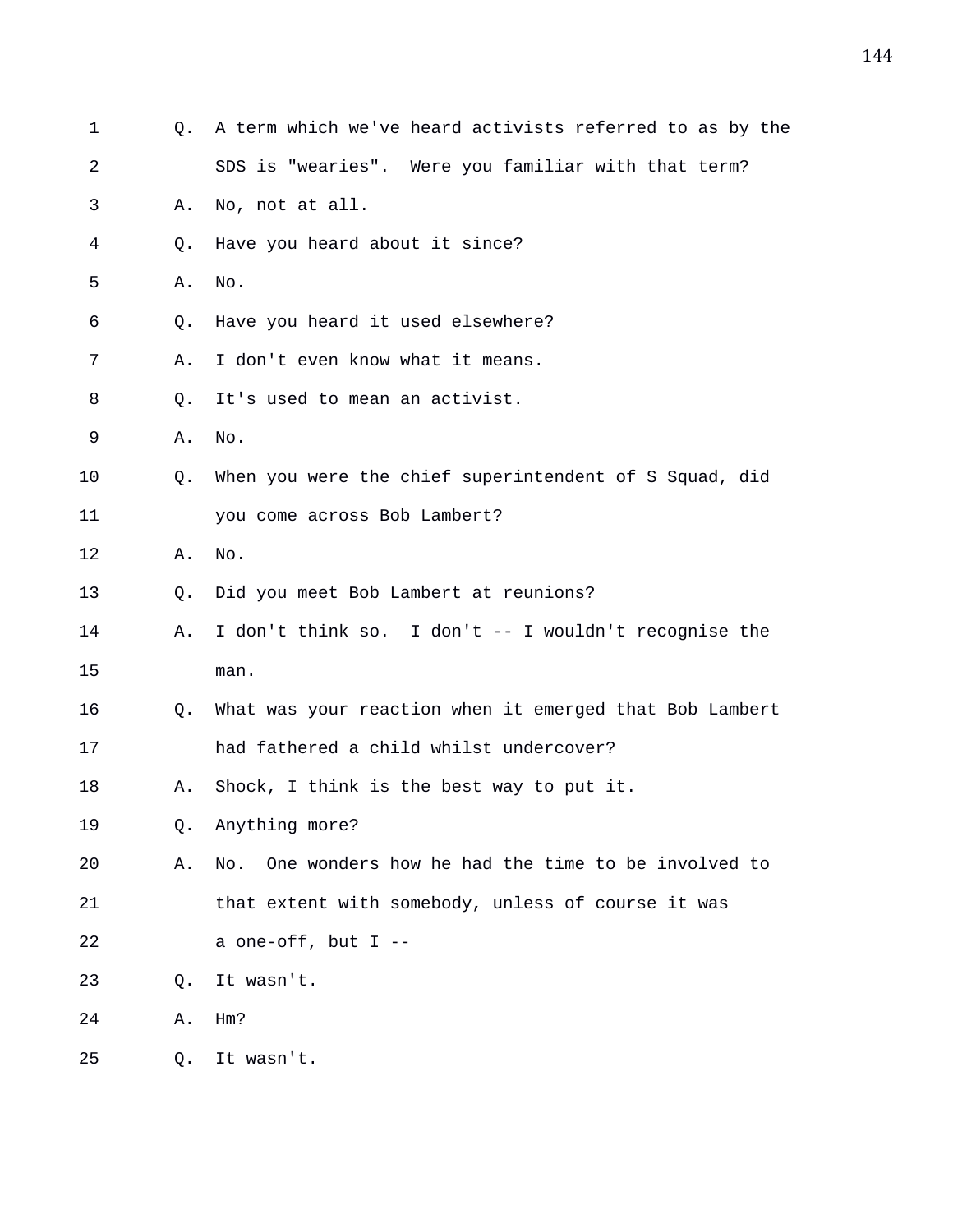1 A. Well, exactly, and I wonder what supervision was 2 involved, did -- was there more freedom, was it more -- 3 more national than London? I don't know. Certainly, 4 yes, shock is the answer. 5 Q. The officer we know as HN298 -- 6 A. Yes. 7 Q. -- gave evidence of an incident which culminated with 8 him punching Gery Lawless. Were you aware of that 9 happening at the time? 10 A. No, I wasn't. 11 Q. Do you know about it now? 12 A. No. I just smile because I had dealings with 13 Gery Lawless in other circumstances. 14 Q. If you had known about it at the time, what would you 15 have done about the fact one of your officers had 16 assaulted Gery Lawless? 17 A. Well, I think that that is something that we'd have had 18 a look at and decide should that man be left out in 19 the field, because clearly he's not under control in 20 those circumstances. 21 Q. And in terms of taking any formal action, would the same 22 qualifications that you raised earlier in your evidence 23 about the difficulties of going through formal police 24 disciplinary proceedings -- 25 A. Oh, yes.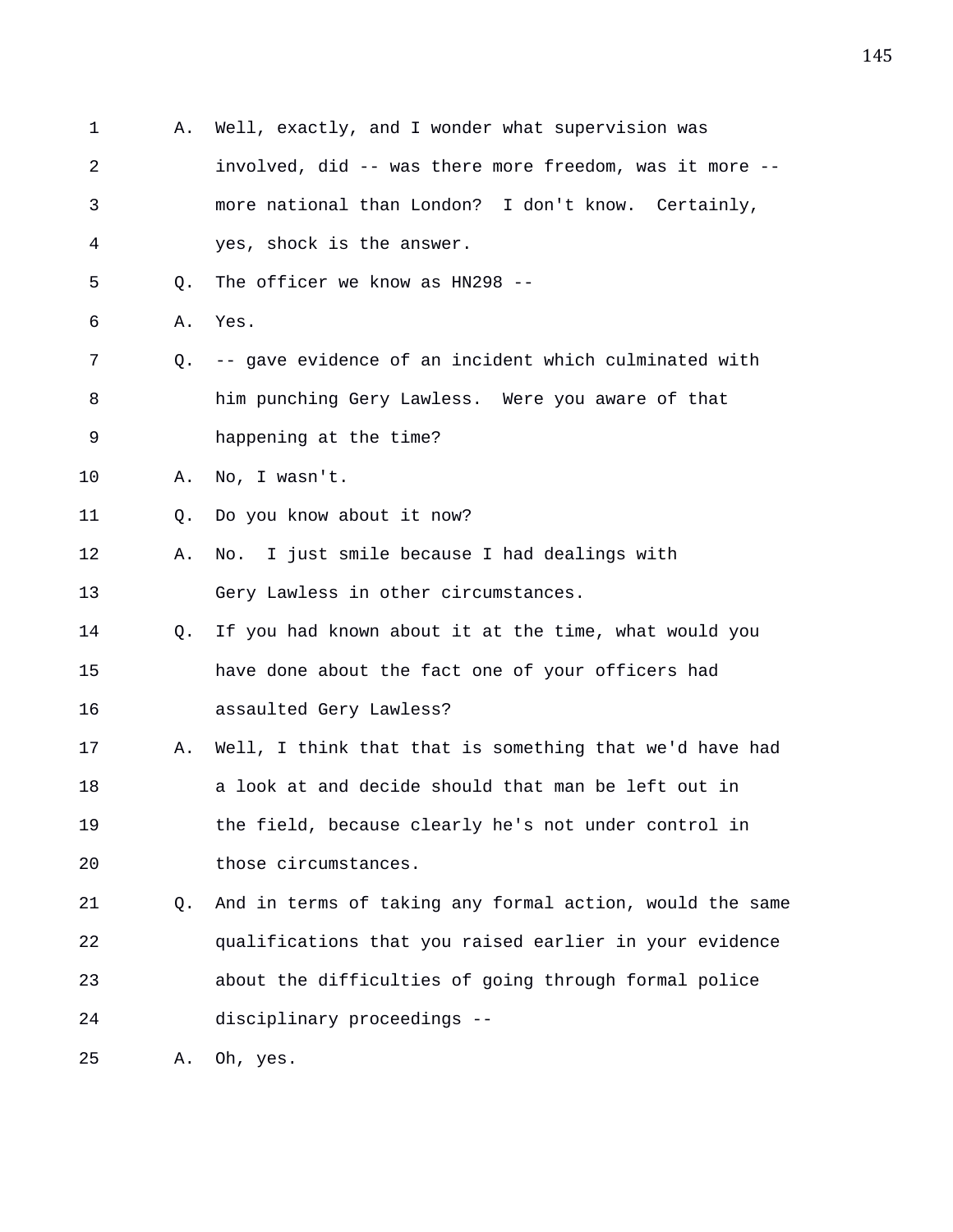1 Q. -- apply?

2 A. Yes.

3 Q. Can I now ask for another document to be put 4 {MPS/728785/1}. We're back to "Rick Gibson". If we 5 could go to paragraph -- to page 3, please 6 {MPS/728785/3}. This is a report dated 25 March 1976 7 and it's the bottom of the third paragraph that 8 I'm interested in. Before we look at that, I think we 9 better go to your signature, which is at the end at 10 {MPS/728785/4}. So you see you've signed this report. 11 A. As the chief inspector, yes. 12 Q. Yes. 13 If we go back to {MPS/728785/3}, paragraph 3, 14 I think really the point is at the end of that 15 paragraph: 16 "Gibson was chosen to fill the post of Convenor and 17 [Privacy] to take over from Gibson as the TOM London 18 Organiser." 19 So it seems from this document that you did know at 20 the material time that Richard Clark had taken the post 21 of convenor. Would it follow from that that at the time 22 you were not concerned about him taking that post? 23 A. Yes, that's interesting, because I don't remember it, of 24 course. But it was concerning. Why I did nothing 25 about it, I don't know. Perhaps it was too late to do

146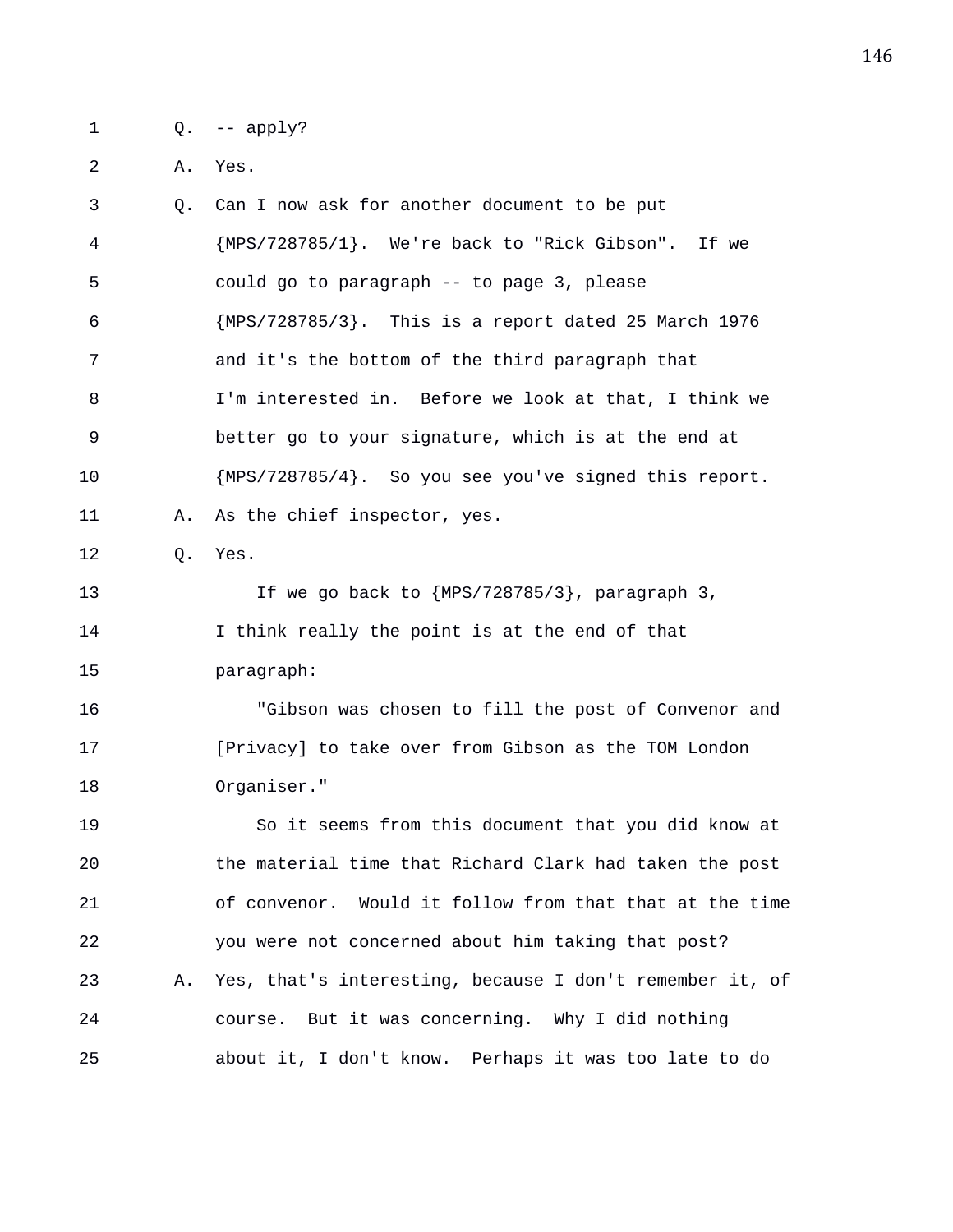1 anything about it. But certainly it was concerning. 2 Q. Gibson is an officer who essentially helps to form 3 a branch of TOM, rises all the way through the ranks of 4 the organisation and takes a role in some of the 5 factional in-fighting. Why wasn't that stopped? 6 A. I really don't know. I wish I had a better answer, but 7 I just don't know. 8 Q. Can we take that down, please. 9 Can we have up {MPS/740413/2}. Thank you. 10 This is the witness statement of the officer we know 11 as HN353. 12 (Pause) 13 A. Yes. 14 Q. If we could go to page 25, please {MPS/740413/25}, 15 paragraph 66, he says: 16 "I joined the student union when I was a student at 17 Thames Polytechnic in my cover identity and became 18 involved in the union's affairs, becoming the vice 19 president. This fitted with my role as a 'good 20 revolutionary' in the IMG and was a necessary part of my 21 cover identity. I was a delegate at national 22 conferences on a couple of occasions." 23 HN353 was an officer who you managed, wasn't he? 24 A. Yes. 25 Q. Did you have any concerns about one of your officers

147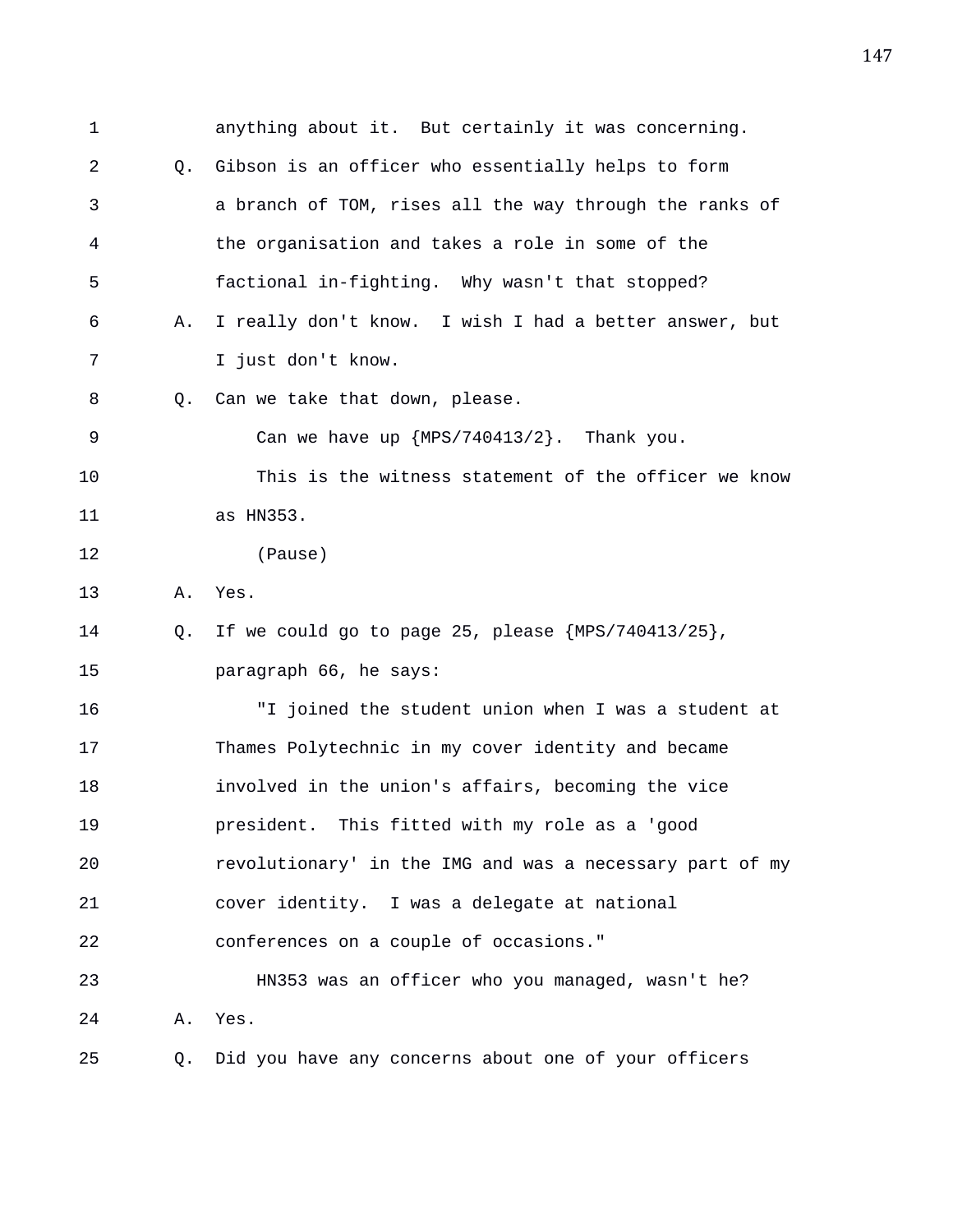- 1 using a position within a national trade union as part 2 of his cover?
- 3 A. No.

| 4  | О.        | Even though, as vice president, plainly he would have   |
|----|-----------|---------------------------------------------------------|
| 5  |           | some influence in the running of the branch?            |
| 6  | Α.        | Yes, it was interesting, but I didn't have any fears    |
| 7  |           | about it. He was a particularly able officer and he     |
| 8  |           | would not have got involved in anything which was       |
| 9  |           | illegal.                                                |
| 10 | O.        | But wouldn't it have been more proper and very easy to  |
| 11 |           | tell him not to assume any role and just to use his     |
| 12 |           | membership?                                             |
| 13 | Α.        | I think it had happened, so I think we were stuck       |
| 14 |           | with it.                                                |
| 15 | Q.        | If we could take that down, please.                     |
| 16 |           | HN12. If you use the sticky tab, that will take you     |
| 17 |           | to the page which will tell you who HN12 is.            |
| 18 | Α.        | Yes, thank you.                                         |
| 19 | $\circ$ . | Can you help us with HN12's character, in particular as |
| 20 |           | far as members of the opposite sex are concerned?       |
| 21 | Α.        | No. He was a very quiet officer. $I$ -- nothing further |
| 22 |           | than that, I think.                                     |
| 23 | Q.        | Did anything come to your attention about his sexual    |
| 24 |           | behaviour whilst he was undercover?                     |
| 25 | Α.        | No.                                                     |
|    |           |                                                         |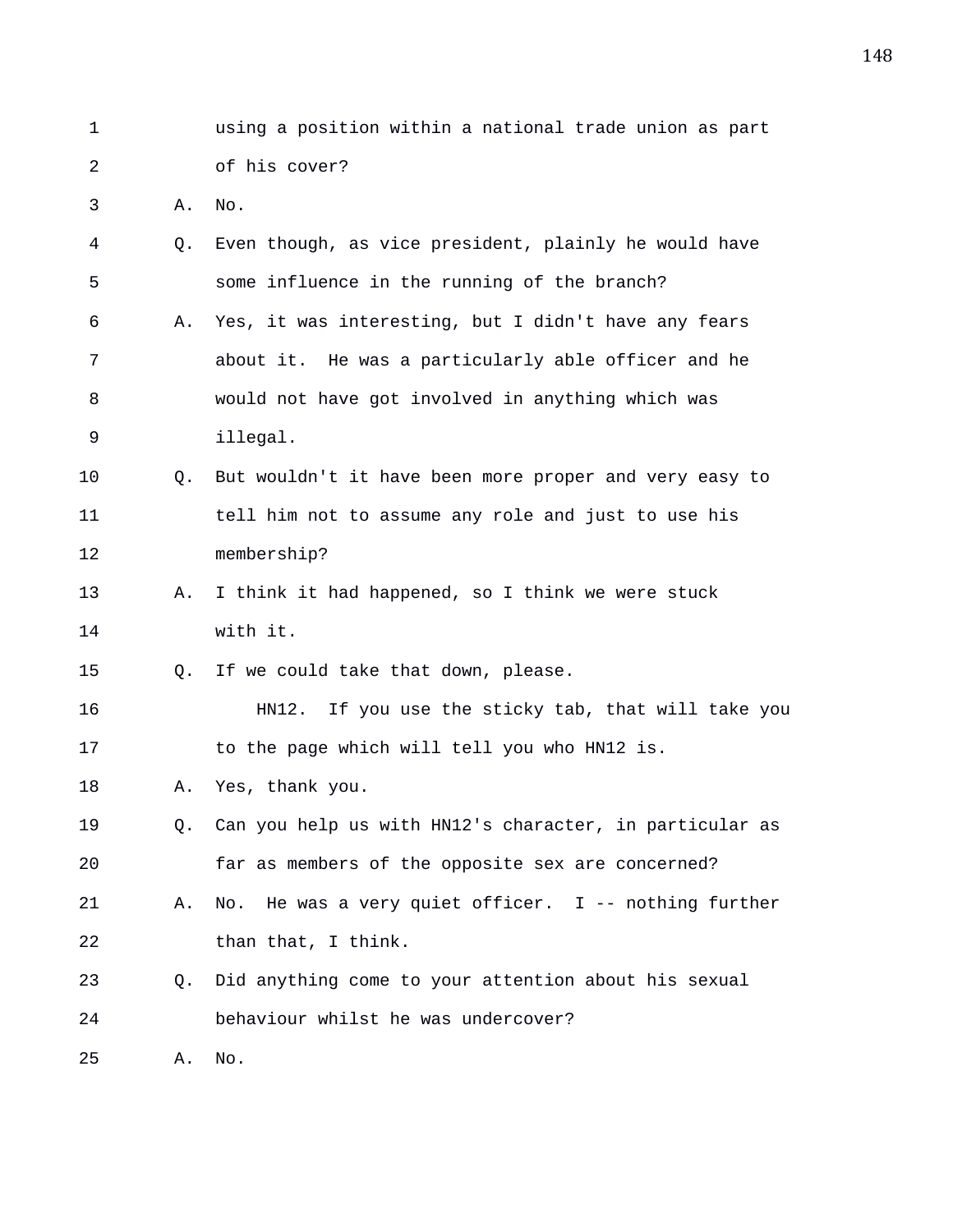| 1  | Q. | HN67.                                                      |
|----|----|------------------------------------------------------------|
| 2  |    | (Pause)                                                    |
| 3  | Α. | Yes, I remember him.                                       |
| 4  | Q. | What can you tell us about his character?                  |
| 5  | Α. | Nothing, really. I didn't know him well.                   |
| 6  | Q. | Did anything come to your attention about his sexual       |
| 7  |    | behaviour undercover?                                      |
| 8  | Α. | No.                                                        |
| 9  | Q. | In particular did you hear a rumour that he had fathered   |
| 10 |    | a child?                                                   |
| 11 | Α. | No.                                                        |
| 12 |    | MR BARR: You will be delighted to learn, I am sure, that   |
| 13 |    | was the last of my questions.                              |
| 14 | Α. | Thank you.                                                 |
| 15 |    | THE CHAIRMAN: Any re-examination?                          |
| 16 |    | Thank you, sir, just one topic.<br>MR SANDERS:             |
| 17 |    | THE CHAIRMAN:<br>Yes.                                      |
| 18 |    | Re-examination by MR SANDERS                               |
| 19 |    | MR SANDERS: You were asked at the very outset about police |
| 20 |    | powers of entry, search and seizure, so that's powers of   |
| 21 |    | a constable to enter premises to search them or to         |
| 22 |    | arrest someone, powers of a constable to search            |
| 23 |    | an individual or search premises and seize items.          |
| 24 |    | Were the SDS undercover officers doing any of those        |
| 25 |    | things?                                                    |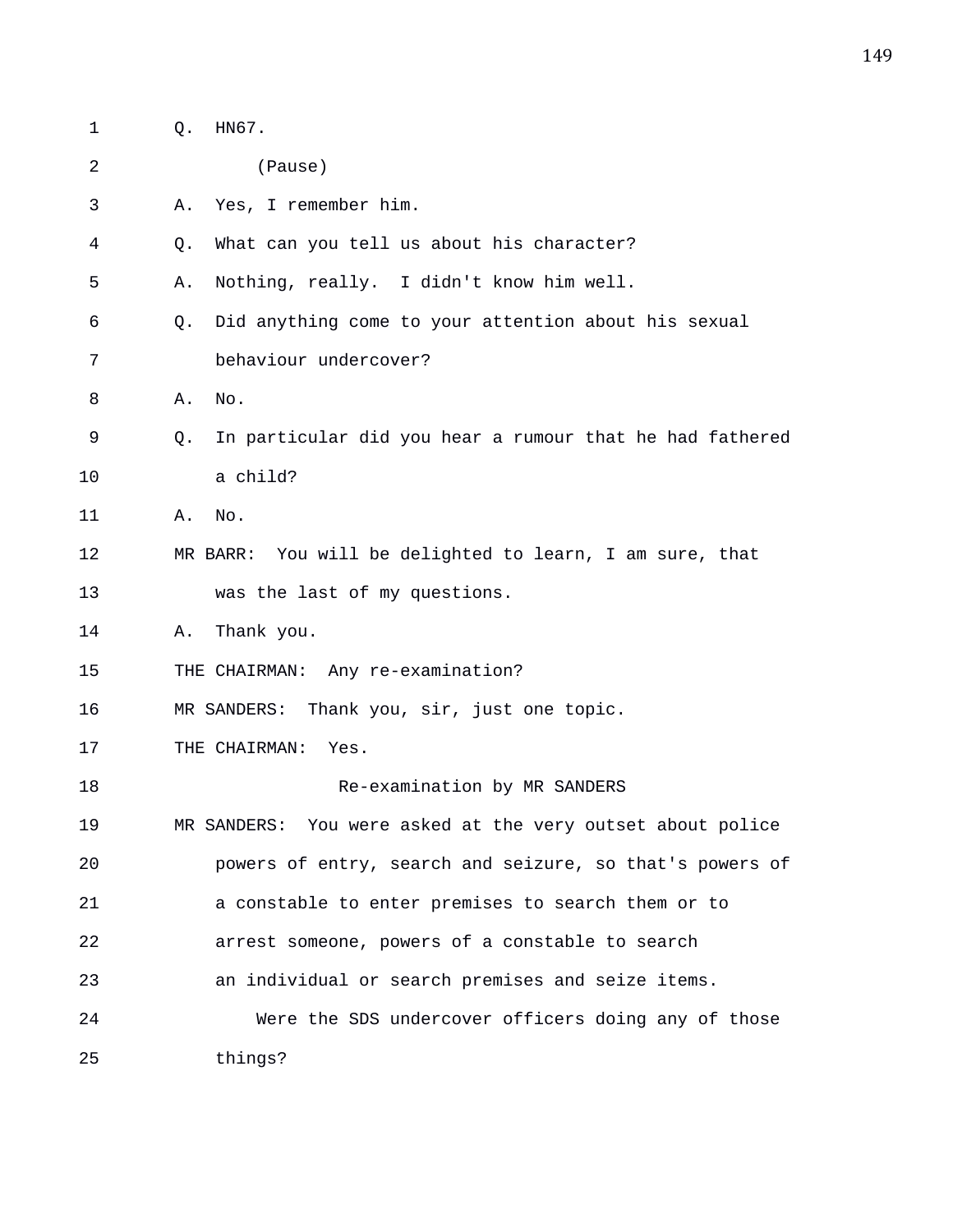1 A. I don't think so.

2 MR SANDERS: Thank you. 3 That's all, sir. 4 THE CHAIRMAN: I think they did, however, at least copy and 5 perhaps take membership lists and such like. 6 A. Yes, sir, that's correct. 7 Ouestions from THE CHAIRMAN 8 THE CHAIRMAN: One question from me, please, and it's 9 a mystery which you may or may not be able to help me 10 on. 11 Both you and Angus McIntosh, who we're going to hear 12 from tomorrow, recall being in the SDS when 13 Richard Clark, HN297, was there, and yet neither of you 14 **recall being in the SDS together.** 15 A. I am totally confused about that, sir. I've given a lot 16 of thought to who my number two was on the SDS when 17 I was the chief inspector, and I remember 18 Leslie Willingale. I don't remember ever having 19 Angus McIntosh as my number two. Now, obviously he was, 20 because he was one of those who went to Blackburn, 21 I think, with Rick -- Richard -- oh, I have forgotten 22 the sergeant. 23 THE CHAIRMAN: Yes. 24 A. Walker, Dick Walker, and I knew about that, but it's 25 amazing, I just -- and I know Angus McIntosh very well,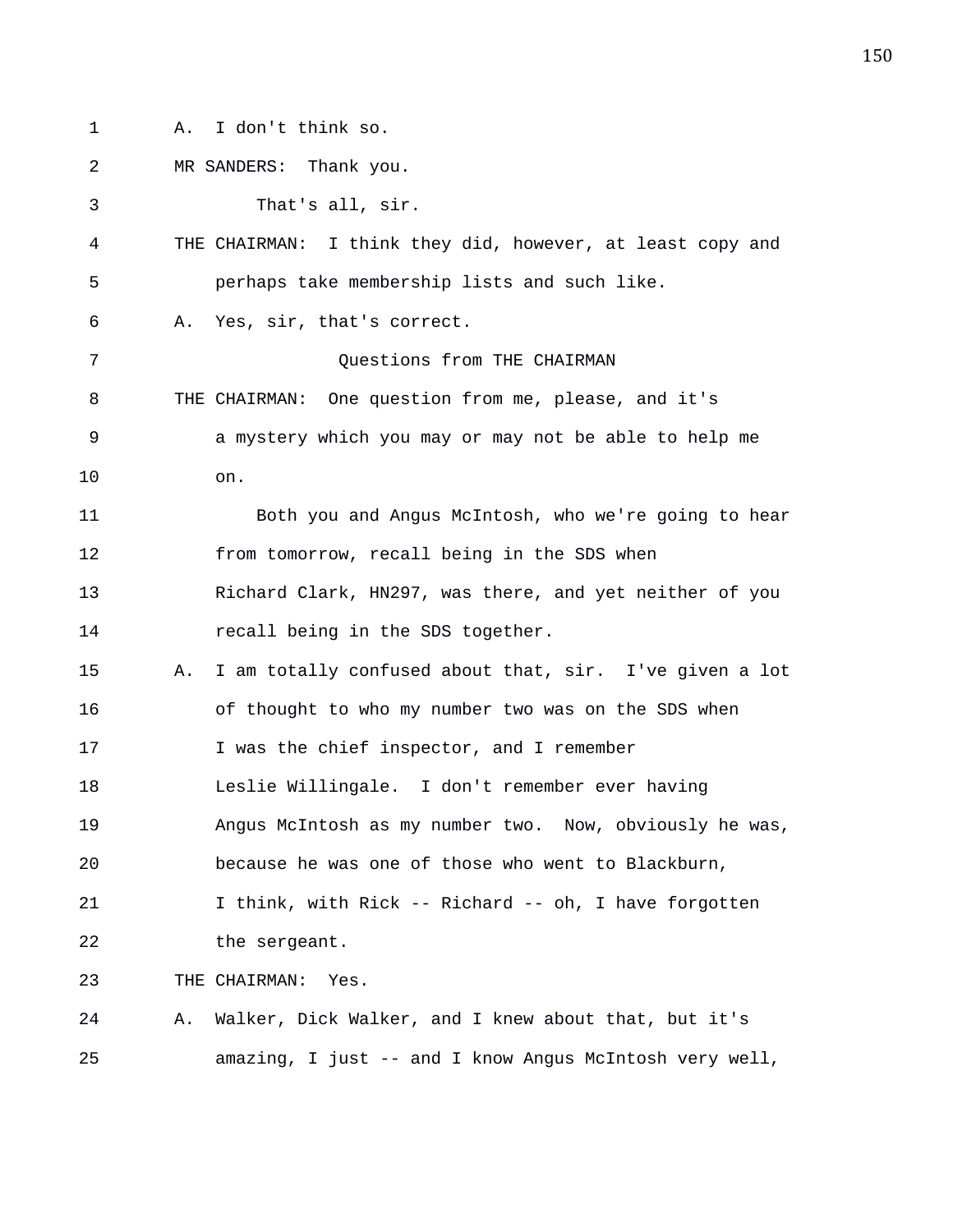| $\mathbf 1$    | but I have no recollection of working with him.             |
|----------------|-------------------------------------------------------------|
| $\overline{2}$ | I always had it in my mind that my number two for           |
| 3              | a while on the SDS was Barry Moss, but that was clearly     |
| 4              | confusing as well.                                          |
| 5              | THE CHAIRMAN: Very well. Well, that's a mystery I don't     |
| 6              | think we will clear up.                                     |
| 7              | I'm afraid not, sir. My aging memory does not go that<br>Α. |
| 8              | far.                                                        |
| 9              | THE CHAIRMAN: It's been pretty good so far and I'm very,    |
| 10             | very grateful to you for spending the whole of the day      |
| 11             | answering questions about these events many, many years     |
| 12             | ago.                                                        |
| 13             | Thank you, sir.<br>Α.                                       |
| 14             | THE CHAIRMAN: Thank you.                                    |
| 15             | We'll resume again at 10.00 tomorrow.                       |
| 16             | $(4.46 \text{ pm})$                                         |
| 17             | (The hearing adjourned until 10.00 am on Thursday,          |
| 18             | 19 May 2022)                                                |
| 19             |                                                             |
| 20             |                                                             |
| 21             |                                                             |
| 22             |                                                             |
| 23             |                                                             |
| 24             |                                                             |
| 25             |                                                             |

151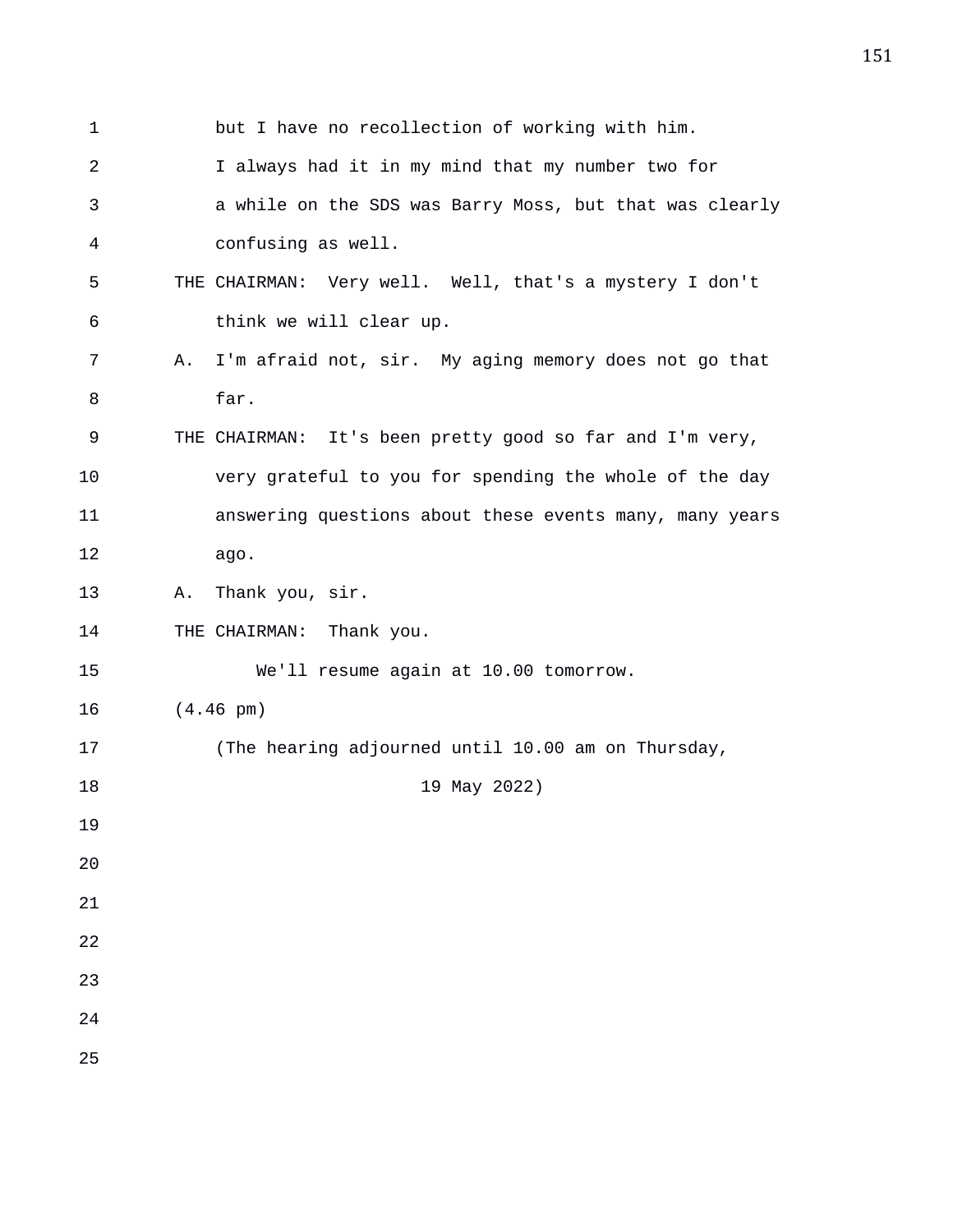## 1 INDEX 3 HN34 (GEOFFREY CRAFT) (sworn) ..............................2 5 Questions by MR BARR .............................2 7 Re-examination by MR SANDERS ...................149 9 Questions from THE CHAIRMAN ....................150